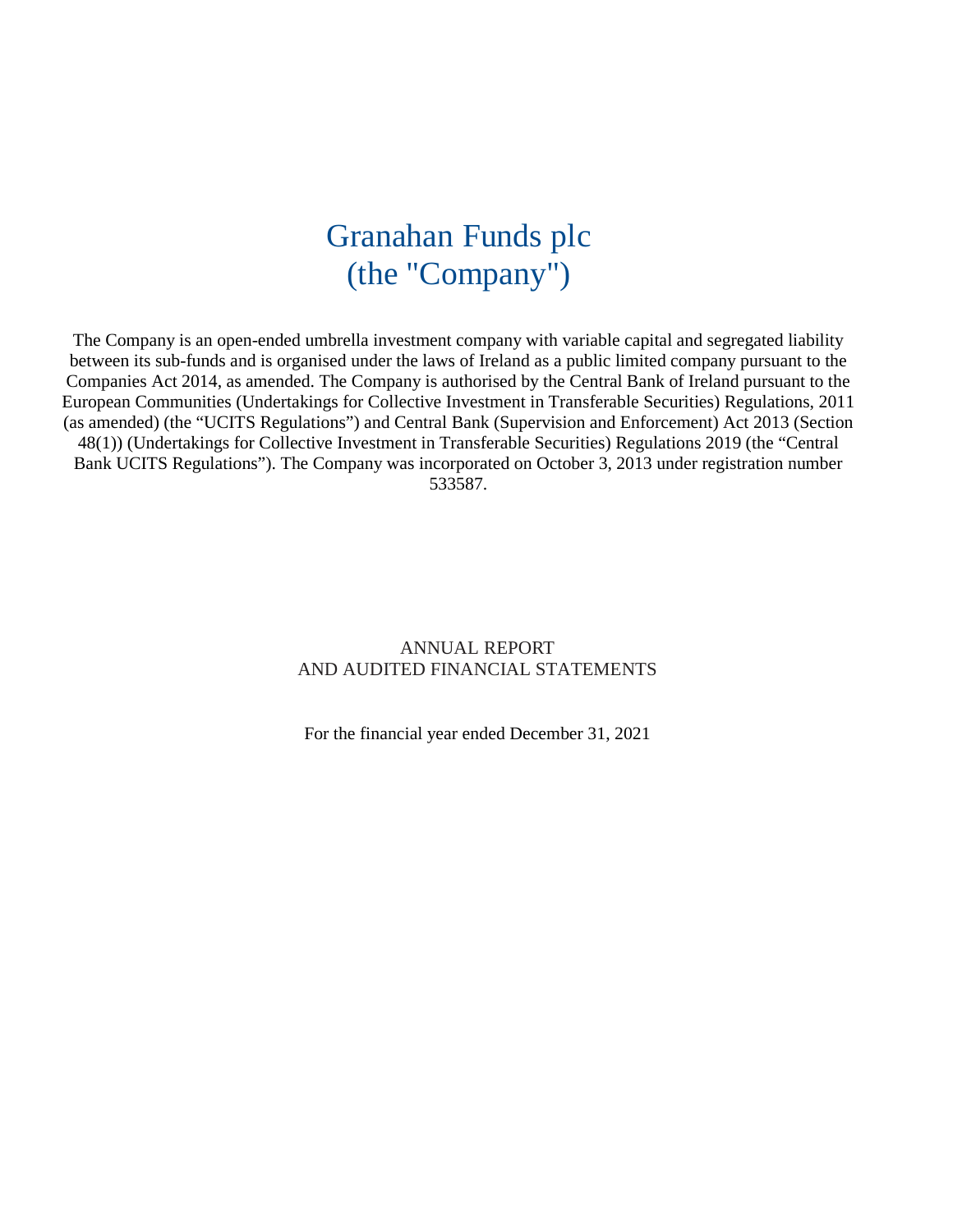| <b>CONTENTS</b>                                       | Page No   |
|-------------------------------------------------------|-----------|
| <b>Investment Manager Commentary</b>                  | $3 - 9$   |
| Directors' Report                                     | $10 - 13$ |
| Report of the Depositary to the Shareholders          | 14        |
| Independent Auditor's Report                          | $15 - 18$ |
| Schedule of Investments                               | $19 - 31$ |
| Statement of Assets and Liabilities                   | $32 - 39$ |
| <b>Statement of Operations</b>                        | $40 - 43$ |
| Statement of Changes in Net Assets                    | $44 - 48$ |
| <b>Financial Highlights</b>                           | $49 - 59$ |
| Notes to the Financial Statements                     | $60 - 84$ |
| Schedule of Material Portfolio Changes (unaudited)    | $85 - 90$ |
| Appendix 1: UCITS Remuneration Disclosure (unaudited) | 91        |
| Directory                                             | $92 - 93$ |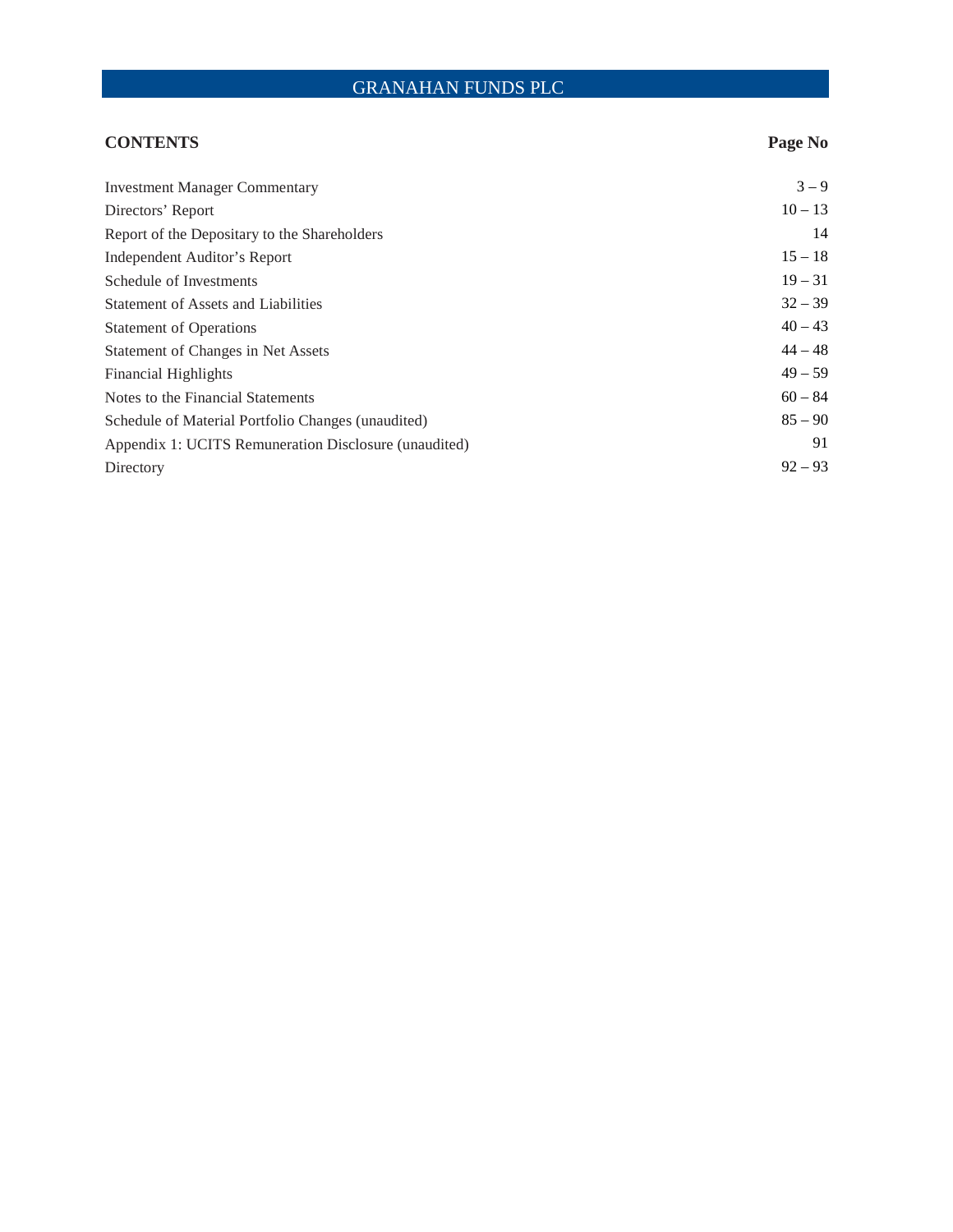#### **Granahan US Focused Growth Fund (GUSFGAA) Annual Report – December 31, 2021 Investment Manager Commentary**

#### **2021: A Good Year Goes Poof in the Span of One Quarter**

The fourth quarter of 2021 was rough. It turned what was shaping up as a very good performance year both on an absolute and relative basis, into a lousy one on both measures. For the year, this left Focused Growth returning a frustrating -0.7% compared with the benchmark's +2.8%.

Since September 2020, there has been a fierce rotation from growth to value. Over this period, through December 31st of 2021, the Russell 2000 Value Index was up 68% compared with the Russell 2000 Growth Index rising 33%. For the year 2021, the Russell 2000 Value Index rose +28.4% versus a +2.8% gain in the Russell 2000 Growth Index. This was the best outperformance for the Russell 2000 Value Index since 2000 but resulted in headwinds for the Focused Growth portfolio both for the year and the fourth quarter. Additionally, the Focused Growth strategy suffered from poor stock selection, particularly in Q4. More on the year and the quarter below.

#### **Attribution for the Year 2021**

2021 challenged the portfolio with style and sector headwinds. The top performing sectors included REITs, Metals, Construction, Utilities and Banks — sectors in which the portfolio has no exposure. Even Focused Growth's Technology footprint was a headwind as hardware (+42%) trounced software (-4%). Stock selection in hardware was good, but as is typically the case, the portfolio was heavily skewed to software. The portfolio benefitted from good stock selection and a lower weight vs. the benchmark in Healthcare, but it wasn't enough. Overall selection was -1.3% for the year, in large part due to Q4 activity (see below). In terms of individual names, the standouts for the year were as follows:

#### *Largest Relative Contributors*

• **Kornit Digital** (KRNT) - Kornit has a range of products that are leading the shift from analogue to digital in the garment, apparel, and textile printing industries. KRNT shares rose 71% in 2021 as investor interest expanded and the company reported consistently strong results. We continue to hold a large position in KRNT shares.

• **Sprout Social, Inc.** (SPT) - Sprout is the leading SAAS solution for enterprises to manage their social media presence. SPT shares rose 100% in 2021 as investors gained appreciation that social media management was an increasingly critical key performance indicator for companies and brands of all sizes. Sprout's solution is leading the industry. Given the strong upward move in SPT shares, we cut the position to a relatively small holding.

• **Workiva, Inc.** (WK) - Workiva sells a cloud-based software platform where companies can aggregate, track and collaborate on complex regulatory and filing processes. Strong earnings, the prospect of accelerated and sustainable growth from Workiva's Wdesk product, and newer offerings in the ESG and global statutory reporting space got investors excited — driving WK shares up 42%. We have cut back the position based on risk/reward but continue to hold a good-sized position in WK shares.

#### *Largest Relative Detractors*

• **LivePerson, Inc.** (LPSN) LivePerson is a leader in conversational commerce, allowing brands to answer questions and engage with consumers through artificial intelligence-powered messaging. LPSN made a heavy nearterm investment to expand its sales team and combat slightly decelerated growth. As a result, shares declined -43% in 2021. We have cut LPSN to a mid-sized position awaiting evidence regarding the timing and effectiveness of the new sales hires.

• **Magnite Inc.** (MGNI) - MGNI shares fell -43% in 2021. The stock had appreciated sharply in late 2020/early 2021 in anticipation of strong results from both Magnite's traditional video and connected TV "sell-side" advertising platforms. While there were puts and takes throughout the year, overall results were somewhat disappointing. We have cut back the position awaiting greater conviction that the company's business momentum can reaccelerate.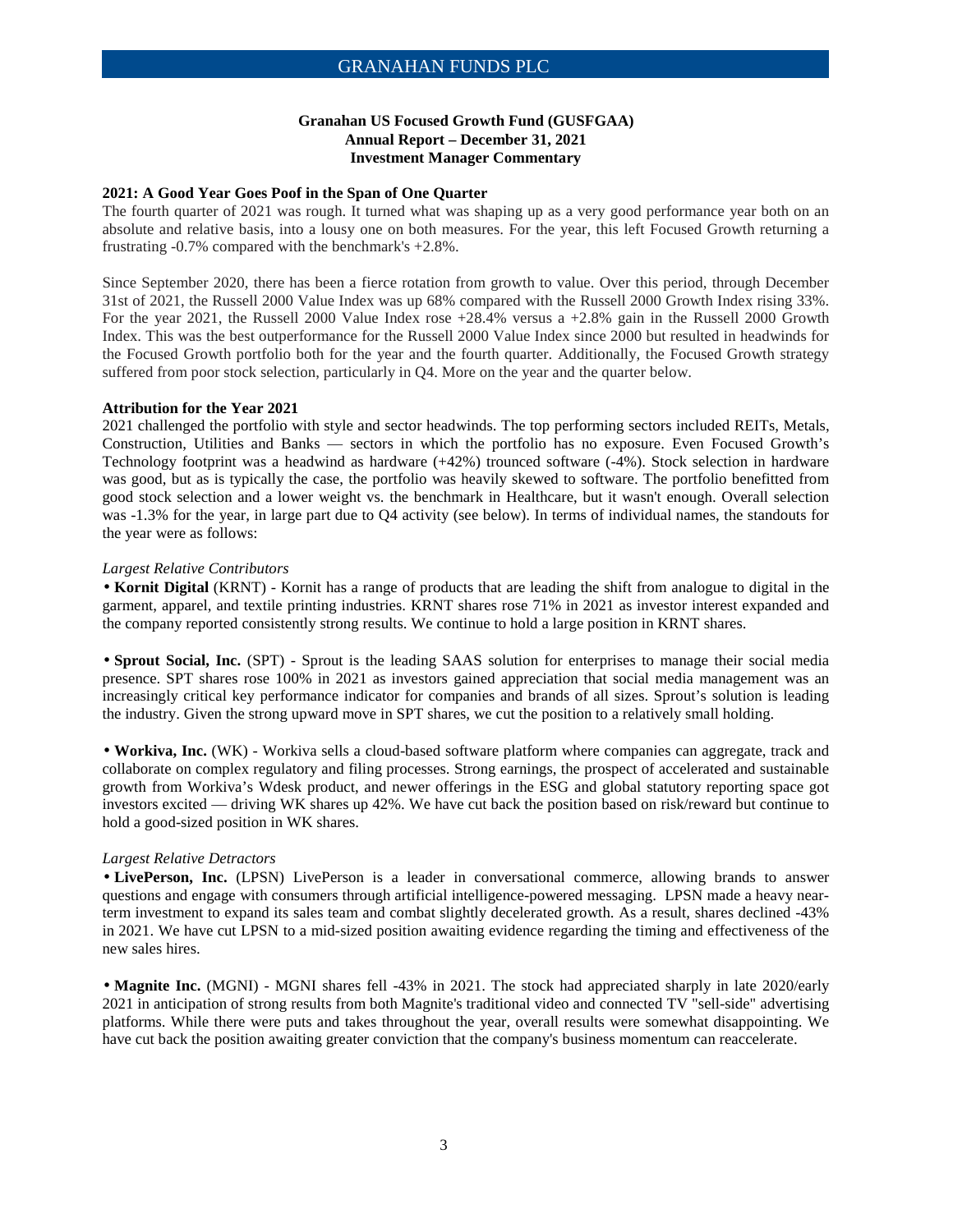#### **Granahan US Focused Growth Fund (GUSFGAA) Annual Report – December 31, 2021 Investment Manager Commentary (continued)**

• **Chegg, Inc.** (CHGG) - Chegg is a leading direct-to-student learning services platform. CHGG shares were down - 66% during 2021 largely due to a shortfall in student subscriptions for the key fall enrollment period. While the criticality of fall enrollment means trends are unlikely to materially improve before Fall 2022, we believe the market's sell-off is somewhat overdone. We have added CHGG shares to the strategy, leaving us with a smallish position.

As noted, there has been a very strong rotation away from growth in favor of value over the past 13+ months. Among the factors driving this rotation was the combination of higher interest rates (making longer duration assets less attractive as future earnings are discounted at a higher rate), and supply/demand dynamics that resulted in an exceptionally strong earnings rebound in traditional companies (e.g., easy comparisons vs. 2020 Covid earnings compressions, rebound in demand, pricing inflation). So far in early 2022 these factors have continued. Investors naturally would love to know if this will persist. Alas, I don't know. I never do and don't believe that successfully predicting such rotations is consistently achievable — but thankfully nor do I believe this is necessary to produce good investment returns.

It is worth reminding ourselves that while it is never pleasant, such volatility comes with some frequency in small/mid cap growth. As is illustrated in the drawdown graph below, since Focused Growth's inception in mid-2007 the portfolio has experienced 6 other drawdowns in excess of 20%. Thankfully, at least historically, such drawdowns have in hindsight been bumps in what has overall been strong compounding. While I obviously can't say for sure — I hope this correction will be the same. The keys are executing our four-part process — and especially getting the first step (Desert Island worthiness) right. If we do that, the compounding is a strong element in our favor.



## **Granahan Focused Growth: Largest Drawdowns Since Inception**

Past performance is no guarantee of future results. This information is supplemental to complete performance results and disclosures. The SCFG Composite returns used are 7/31/07 – 12/31/21.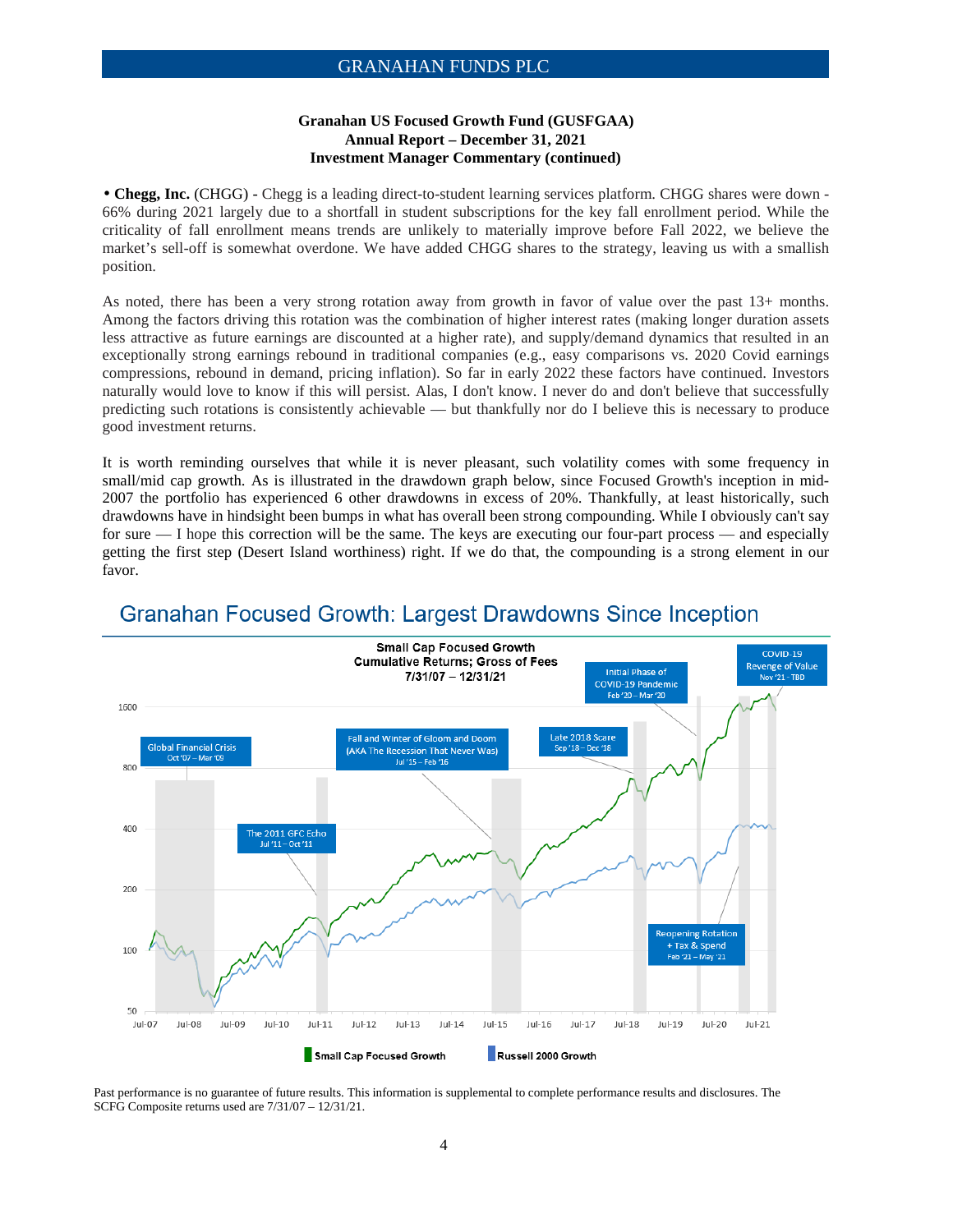#### **Granahan US Focused Growth Fund (GUSFGAA) Annual Report – December 31, 2021 Investment Manager Commentary (continued)**

#### **Diamonds in the Rough**

In 1987 I was a newly minted sell-side analyst publishing research on small cap stocks. On October 19th of that year the stock market crash of '87 occurred. Beyond the breathtaking drop in the market, I witnessed on that day severe illiquidity in stocks and panic on the part of many experienced investors. In the aftermath, I published a piece titled "Diamonds for a Rough Market" in which I highlighted stocks I felt had experienced unwarranted punishment. Over the next several years I went on to publish research recommending a few dozen stocks under the "Diamonds in the Rough" moniker.

Every stock market environment is unique, and although secular growth stocks are generally out of favor today, I don't believe we're in the wake of a "crash". Yet, as it relates to stock price displacement, this market does feels somewhat similar to that of November 1987. More on this in a bit, but first some context. As we noted in the Q3 commentary, from 1997 to 2019, the number of public companies shrank by more than 50% from 7,269 to 3,429 (source: Furey Research) as companies stayed private longer and those going public often did so much later in their maturation. This trend began to reverse in 2020 as companies went public through traditional IPO's, direct listings, and SPAC's. A record 1,006 companies went public in 2021 (source: Barron's).

This brings me back to a key similarity between the current market environment and the one in the wake of the '87 crash: price displacement. With so much more supply (i.e., companies in which to invest), and all else being equal, price matters more. I believe this was a contributing factor driving the growth to value swing over the past 13 months, coupled with rising rates and inflation of course.

On the subject of valuations, just as there is never a crystal ball giving us a sneak preview of the future, there isn't a grand bell which goes off when it is time to buy or sell. That said, the calendar is something that is predictable, and we are roughly six months from the time when investors are apt to be focused on 2023 earnings, and just 18 months until investors focus on 2024 earnings. Focusing on our disciplined process and examining the expected returns on 2023 and 2024 for the stocks in the Focused Growth portfolio, they appear to be quite attractive. That's not to say the stocks in the portfolio can't go lower — of course they can. Earnings are growing and continuing to compound. While recent performance has been disappointing, I remain confident that over most intermediate and long-term environments our philosophy and process should allow us to generate good returns for our clients.

As always, on behalf of the entire team at Granahan Investment Management, I thank you for entrusting us with the management of your capital. Please note that it is managed alongside our own. I wish you and yours a happy, healthy, and prosperous 2022.

#### **Sustainable Finance Disclosure Regulation**

The investments underlying this financial product do not take into account the EU criteria for environmentally sustainable economic activities.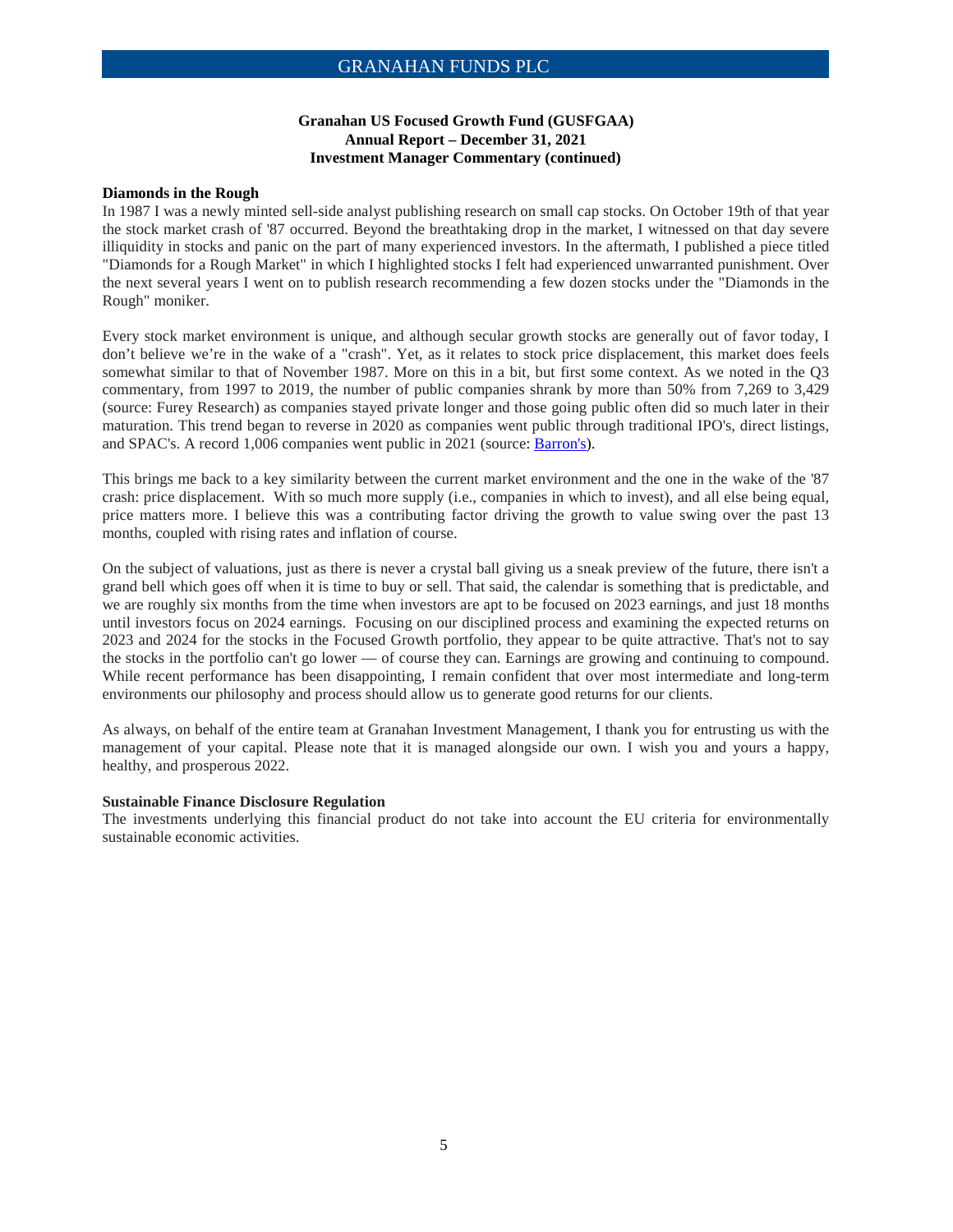#### **Granahan US Small Cap Discoveries Fund (GUSDFUA) Annual Report – December 31, 2021 Investment Manager Commentary**

#### **Distinguishing Features**

GIM builds the Small Cap Discoveries portfolio from the bottom-up; sector weightings are secondary to stock selection. The Small Cap Discoveries portfolio remains significantly overweight in healthcare versus the Russell 2000 Growth benchmark, now 47% versus 25%. The portfolio is slightly overweight in the following sectors: materials (4% versus 3%), utilities (3% versus 1%), and real estate (4% versus 3%). The portfolio is evenly weighted with the Index in industrials at 16% and real estate at 3.5%. Technology and consumer discretionary continue to be the portfolio's largest underweights, 13% versus 21% and 7% versus 16% respectively. The portfolio is underweight in financials at 3% vs 6% for the Index. The portfolio continues to have no exposure to energy, telecommunications, and consumer staples, where the benchmark weightings are 3%, 2%, and 3%, respectively.

#### **Commentary**

#### **Market Environment**

Supply chain backups, high commodity and energy prices, and surging real estate prices could push the inflation rate to levels above those last seen in 1982. Perhaps the biggest issue from a macroeconomic perspective is a shortage in the labor force, which is forcing big wage hikes. US inflation is at a 20-year peak, prompting the Fed Chairman to drop the transitory label for inflation and announce an acceleration in the taper of its stimulus spending. This paves the way for an increase in interest rates for the first time since 2018. Most obviously, there is the fastspreading Omicron variant restraining travel and spending again. Although investors fear that higher interest rates, inflation, and energy prices are potential headwinds, these indicators reflect economic vibrancy, and there will be pockets of strong growth for many companies.

#### **Performance Discussion**

Small Cap Discoveries composite was up +3.2% net-of-fees, compared with +2.8% for the Russell 2000 Growth Index.

The portfolio outperformed the index in 2021 due to excellent selection in healthcare, however, our overweight position in the sector was a negative. Selection was also positive in basic materials, industrials, and real estate, and our overweighting of industrials was a substantial boost to performance. Our lack of exposure to energy and consumer staples resulted in positive attribution for the year, but our lack of exposure in telecommunications was a negative. Though selection in technology was positive, our underweighting of the sector detracted from overall performance. Selection in financials, consumer discretionary and utilities were the portfolio's largest detractors during the year.

With respect to LifeCycles, the Special Situation holdings were substantial outperformers versus the overall benchmark. Both the Pioneer and Core Growth categories lagged the benchmark for the year.

While the Pioneer LifeCycle category detracted from the portfolio's overall performance, the breadth of our exposure to innovative healthcare companies resulted in **Flexion Therapeutics** being the period's top performer – with its buyout from Pacira allowing the holding to soar. Three of the top contributors in the quarter were from the Special Situation LifeCycle category, **Harvard BIoSciences** (healthcare), **Titan Machinery** (industrials), and **Alta Equipment Group** (consumer discretionary). Core Growth holding **Kornit Digital** (industrials) rounds out the top five.

The five largest detractors include four healthcare holdings: **Cardiovascular Systems** and **NeoGenomics** (both Core Growth), as well as **908 Devices** and **Aerie Pharmaceuticals** (Pioneers). Also a Pioneer, Pros Holdings, (technology) rounded out the bottom five.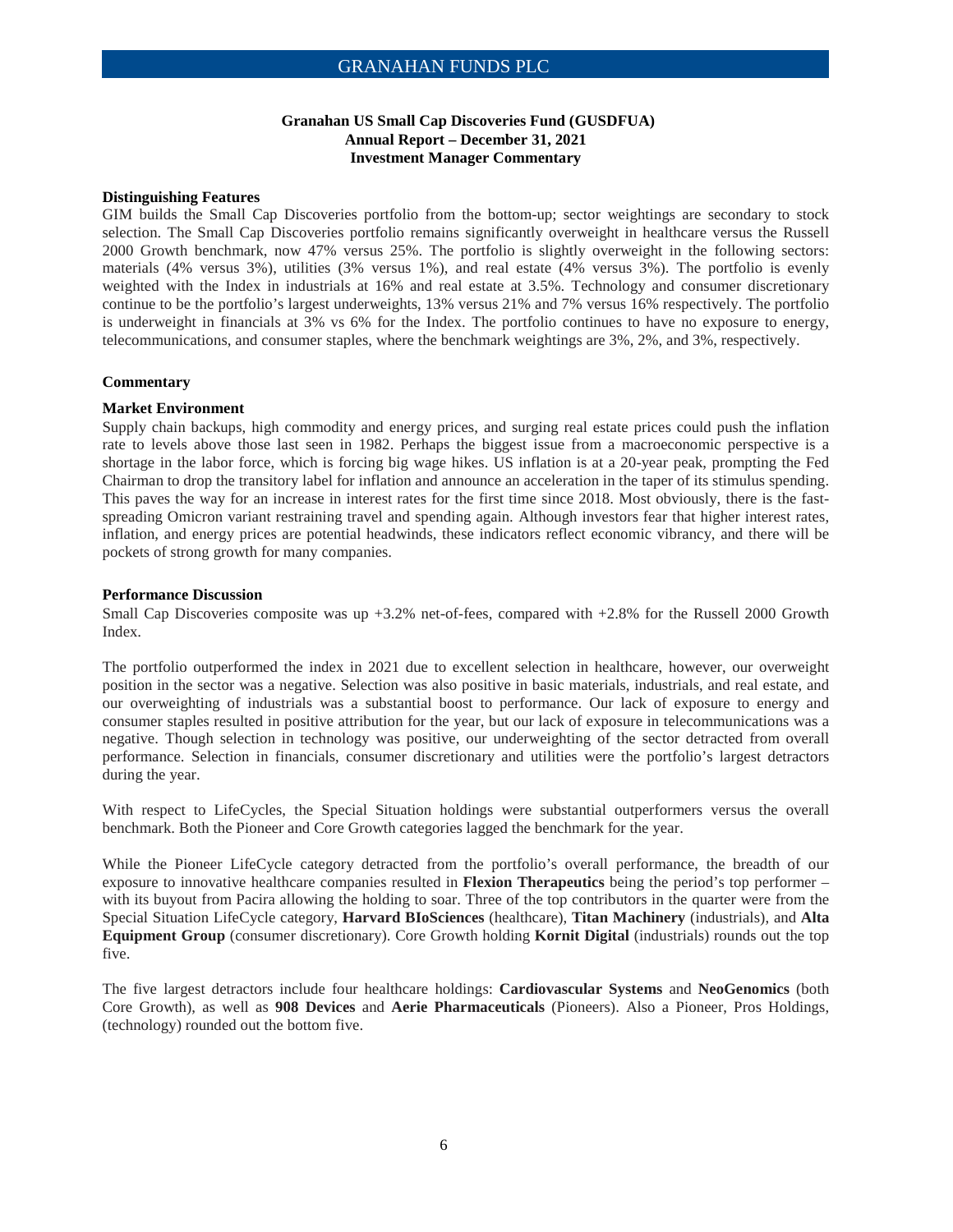#### **Granahan US Small Cap Discoveries Fund (GUSDFUA) Annual Report – December 31, 2021 Investment Manager Commentary (continued)**

#### **Performance Discussion (continued)**

Given the strong absolute performance from many of our Special Situation stocks, we have trimmed several of these positions and have added to our Pioneer stocks, particularly those in the Healthcare sector. Healthcare meaningfully underperformed in 2021. To put the performance in perspective, the Russell 2000 healthcare benchmark delivered its third worst annual return. In terms of relative performance to other sectors in the benchmark, Russell 2000 Healthcare delivered its worst relative return on record. The main reasons for the performance were: COVID-19 impact and staffing challenges negatively impacting results, numerous regulatory or disappointing data updates, and concerns about higher interest rates negatively impacting longer duration stocks, particularly biotechnology stocks. A flood of IPOs in the previous two years and year-end tax loss selling also contributed to the weakness. We are unsure of the timing around the recovery from COVID-19, but we expect investor focus to shift from the short-term impact of the virus to more traditional areas of fundamental strength like new product development, the launching of innovative products, and clinical data updates. Granahan will continue to take a highly selective approach to the healthcare sector by consolidating into high quality, high conviction stocks that we expect will distinguish themselves in 2022 because of their unique positioning and strong foundations.

#### **Outlook**

Granahan's portfolios have significantly lower PEs and EV/Sales ratios than they did at the beginning of 2021. Earnings have expanded and, in many cases, the stocks have retreated. Our outlook for earnings estimates is for an acceleration from those recorded in 2021. For the first time in many years, "earnings for small companies are predicted to be stronger than large companies in 2022 and 2023." (Furey Research, January 6, 2022 4Q21 Quarter End letter). Secular growth businesses that help other companies strengthen green initiatives and shrink labor costs through automation and innovation are sure to be needed. We believe this backdrop, coupled with negative real interest rates, make our companies' stocks look attractive. Our companies generally have the flexibility and desirable products that allow them to pass through higher costs. Stock selection drives performance for the GIM strategies, particularly stocks of innovative, financially sound companies that provide the necessary tools and products for businesses to stay relevant in the changed, post-pandemic world.

We thank you for your continued support and wish a prosperous 2022 to all our clients.

#### **Sustainable Finance Disclosure Regulation**

The investments underlying this financial product do not take into account the EU criteria for environmentally sustainable economic activities.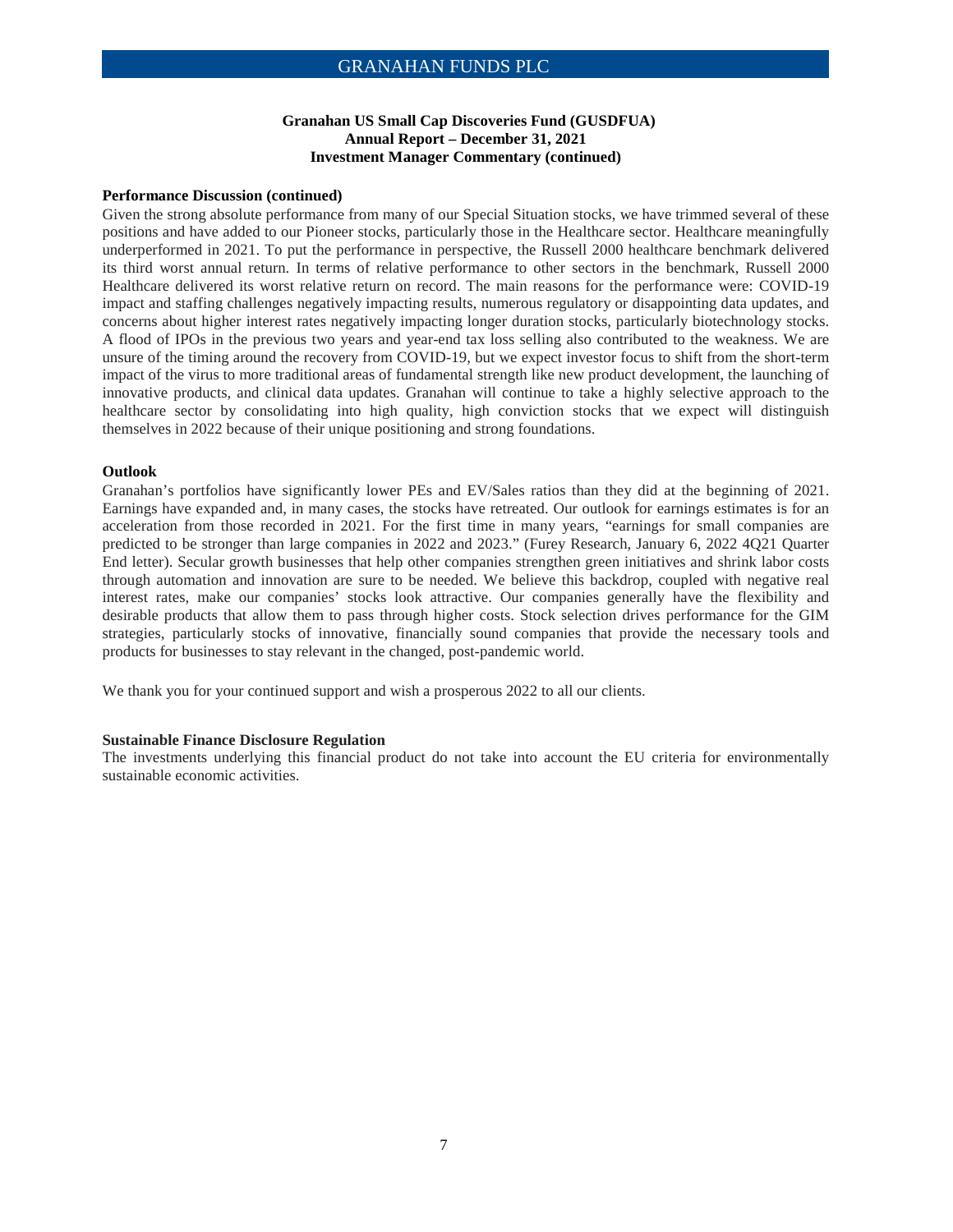#### **Granahan US SMID Select Fund (GUSSIGA) Annual Report – December 31, 2021 Investment Manager Commentary**

#### **Distinguishing Features**

GIM builds the SMID Cap Select portfolio from the bottom-up; sector weightings are secondary to stock selection. At yearend, the SMID Cap Select portfolio was overweight in Information Technology versus the Russell 2500 Growth benchmark (38% versus 28%), Communication Services (8% versus 2%) and Consumer Staples (4% versus 3%). Consumer Discretionary continues to be the portfolio's largest underweight compared to the Index (10% versus 16%). The SMID Cap Select portfolio is also underweight in the following sectors: Materials (1% versus 4%) Healthcare (18% versus 21%), Financials (4% versus 6%), Real Estate (1% versus 3%), and Energy (1% versus 2%). We continue to have no exposure to Utilities.

#### **Commentary**

#### **Market Environment**

Small cap growth investing felt like a bit of a roller coaster ride in 2021.The Russell 2500 Growth Index started out nicely, up 14% from January 1st until the middle of February. However, in the second quarter, with investor fears that profits may have peaked due to the impact on future earnings from inflation and soaring commodity prices, the market gave up gains and by mid-May was down 13% from its February high. From that low point until mid-November, the Russell 2500 Growth Index gained ground, erasing most of the second quarter downdraft. The fourth quarter market was particularly brutal for innovative, high valuation companies, especially in healthcare driven by a myriad of worries such as inflation, supply chain disruptions, new COVID variants, rising rates and energy prices along with geopolitical flareups, the Index retreated for the rest of the year, ending December 31st with a return of +5.0% for 2021.

#### **Performance Discussion**

For 2021, the GIM SMID Cap Select returned +9.8%, nicely outperforming the +5.0% return of the Russell 2500

Overall, the portfolio soundly outperformed the Russell 2500 Growth Index in 2021. Selection in Healthcare led performance for the year and was boosted significantly by our positive stock selection in a sector that was one of the worst in the Index. Selection in Information Technology and Industrials also contributed nicely, as these sectors soundly outperformed the Index. Selection in Real Estate was positive, though our underweighting of the sector weighed on performance. Underweighting and selection of Consumer Discretionary was the largest detractor during the year. While selection in Energy was negative, our overweight position helped offset some of the poor selection. Selection and allocation in Financials were also negative. While selection in Communication Services was slightly positive, the overweight position caused the sector to detract from the portfolio overall. Our underweight allocation in Materials was also a subtle negative.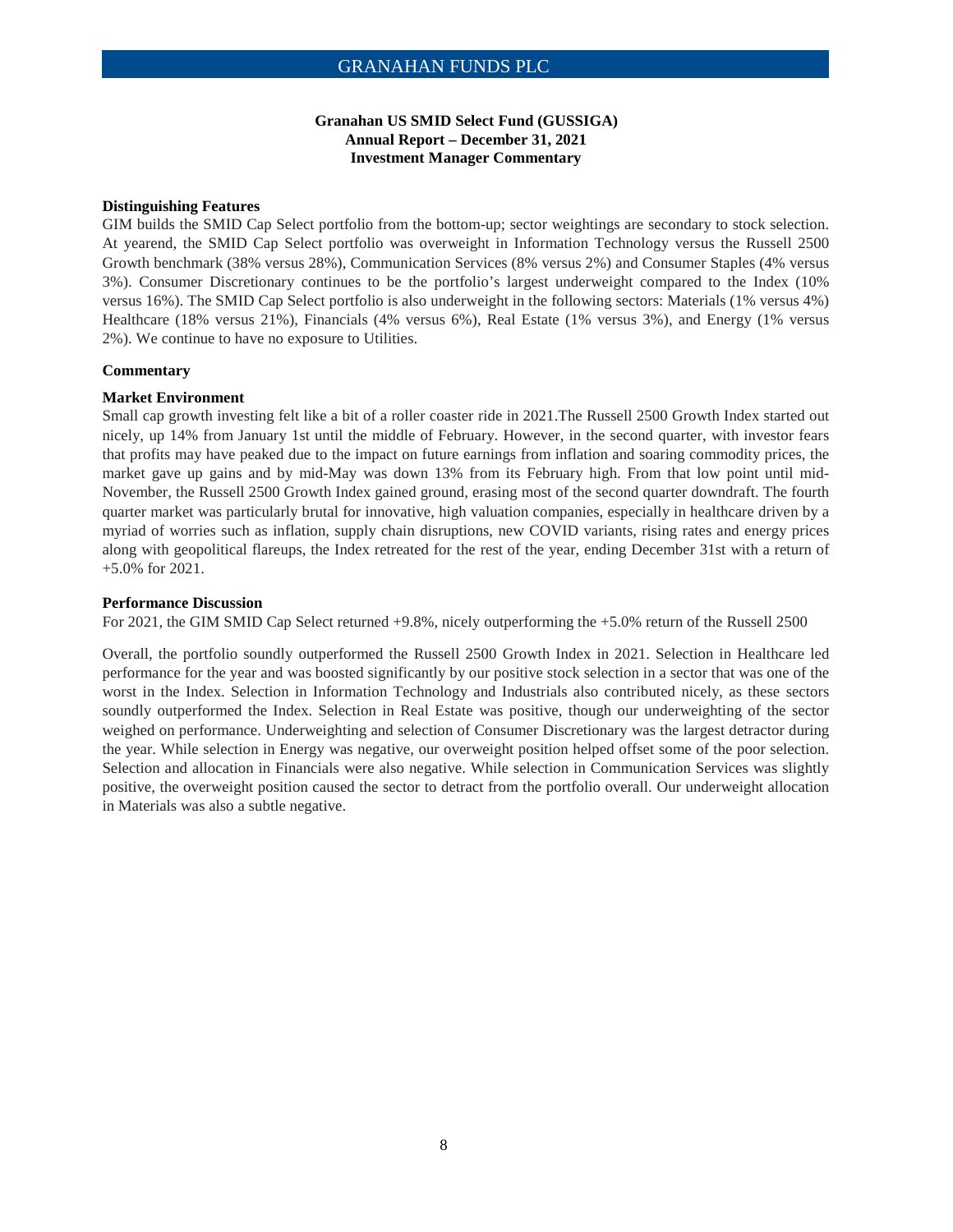#### **Granahan US SMID Select Fund (GUSSIGA) Annual Report – December 31, 2021 Investment Manager Commentary (continued)**

#### **Positioning**

While we successfully outperformed our growth benchmark 2021, annual performance was front-loaded – with the fourth quarter being a very poor end to the year for the portfolio. While we did have some negative sector attribution because of our weight in Communications Services, and by being overweight growth and underweight value, much of the poor performance came from stock selection. When I meet with investors, I often make the point that we hope that when we have strong outperformance it comes from stock selection, and the reverse is true as well. When we underperform, we also want that to because of stock selection. Such was the case and is highlighted by the one of our largest positions, **Magnite** (Communications Services) which was down over 35% in the quarter despite providing Q4 EBITDA guidance 10% above street expectations when they reported their Q3 numbers. While stock selection was poor in Q4 in virtually every sector, it was also a result of some unusual factors. For example, one of our largest positions, Evolent, was a rumored acquisition target of Walgreens Boots Alliance at the very end of Q3, which in Q4 proved to be unrealized and drove the stock down 35%. Array Technologies made a very successful acquisition which included financing through a convertible offering. While in totality the net effect of both transactions was solidly accretive, to stock seemed to go into a tailspin with the announcement of the convertible debt financing and that was amplified by tax loss selling. To summarize, we look at Q4 as a painful investment for forward return potential in 2022. In all three of these companies, we see a very bright future and in Evolent's case we would consider the long-term opportunity for outperformance to be larger than if the company had decided to accept an acquisition offer this year. While Q4 was discouraging, we believe the portfolio has much larger upside from a valuation perspective than we had earlier in the year. We, however, have not been forced to sell large positions because of a deterioration in our growth thesis. As always, we aim to invest in great growth companies that are highly compelling from a risk reward perspective.

#### **Outlook**

Granahan's portfolios have significantly lower PEs and EV/Sales ratios than they did at the beginning of 2021. Earnings have expanded and, in many cases, the stocks have retreated. Our outlook for earnings estimates is for an acceleration from those recorded in 2021. For the first time in many years, "earnings for small companies are predicted to be stronger than large companies in 2022 and 2023." (Furey Research, January 6, 2022 4Q21 Quarter End letter). Secular growth businesses that help other companies strengthen green initiatives and shrink labor costs through automation and innovation are sure to be needed. We believe this backdrop, coupled with negative real interest rates, make our companies' stocks look attractive. Our companies generally have the flexibility and desirable products that allow them to pass through higher costs. Stock selection drives performance for the GIM strategies, particularly stocks of innovative, financially sound companies that provide the necessary tools and products for businesses to stay relevant in the changed, post-pandemic world.

We thank you for your continued support and wish a prosperous 2022 to all our clients.

#### **Sustainable Finance Disclosure Regulation**

The investments underlying this financial product do not take into account the EU criteria for environmentally sustainable economic activities.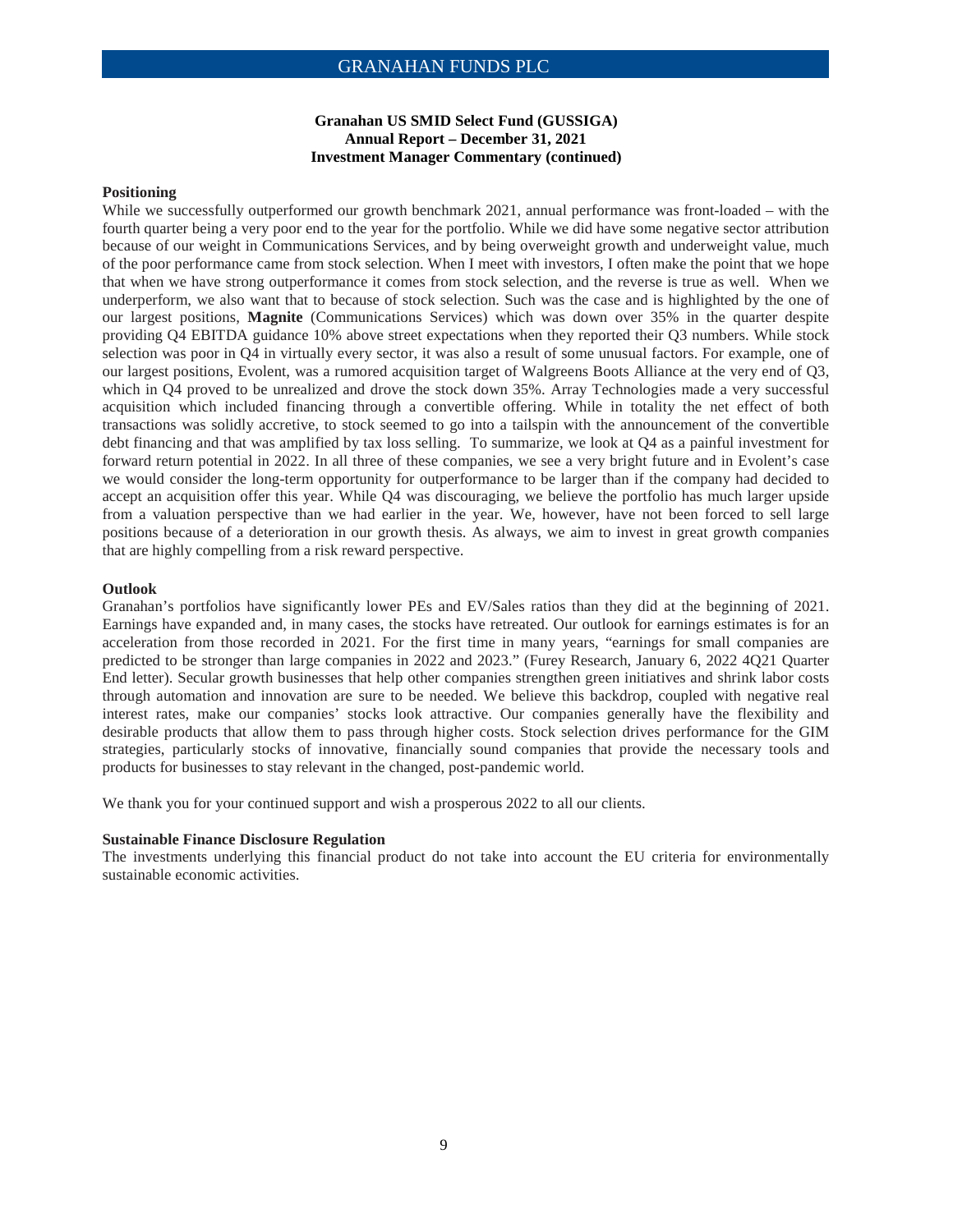#### **DIRECTORS' REPORT For the financial year ended December 31, 2021**

The Directors of the Company (the "Directors") present their annual report for the financial year ended December 31, 2021.

#### **Directors' Responsibilities Statement in respect of the Financial Statements**

The Directors are responsible for preparing the Directors' report and the financial statements in accordance with the Companies Act 2014, as amended and the applicable regulations.

Irish company law requires the Directors to prepare financial statements for each financial year. Under the law, the Directors have elected to prepare the financial statements in accordance with U.S. Generally Accepted Accounting Principles ('US GAAP') ("relevant financial reporting framework").

Under company law, the Directors must not approve the financial statements unless they are satisfied that they give a true and fair view of the assets, liabilities and financial position of the Company as at the financial year end date and of the profit or loss of the Company for the financial year and otherwise comply with the Companies Act 2014, as amended.

In preparing those financial statements, the Directors are required to:

- select suitable accounting policies for the Company's financial statements and then apply them consistently;
- make judgements and estimates that are reasonable and prudent;
- state whether the financial statements have been prepared in accordance with the applicable accounting standards, identify those standards, and note the effect and the reasons for any material departure from those standards; and
- prepare the financial statements on the going concern basis unless it is inappropriate to presume that the Company will continue in business.

The Directors are responsible for ensuring that the Company keeps or causes to be kept adequate accounting records which correctly explain and record the transactions of the Company, enable at any time the assets, liabilities, financial position and profit or loss of the Company to be determined with reasonable accuracy, enable to ensure that the financial statements and Directors' report comply with the Companies Act 2014, as amended and with the European Communities (Undertakings for Collective Investment in Transferable Securities) Regulations, 2011 and Central Bank (Supervision and Enforcement) Act 2013 (Section 48(1)) (Undertakings for Collective Investment in Transferable Securities) Regulations, 2019 (as amended) and enable the financial statements to be audited. They are also responsible for safeguarding the assets of the Company and hence for taking reasonable steps for the prevention and detection of fraud and other irregularities.

#### **Date of Incorporation**

The Company was incorporated on October 3, 2013 and was authorized as an Undertaking for Collective Investment in Transferable Securities ("UCITS") by the Central Bank of Ireland on December 5, 2013.

The Company is an umbrella investment company with segregated liability between sub-funds and variable capital. As at December 31, 2021 the Company has three operating sub-funds in existence: Granahan US Focused Growth Fund was launched on April 11, 2014, Granahan US Small Cap Discoveries Fund was launched on June 30, 2017 and Granahan US SMID Select Fund was launched on January 23, 2020.

#### **Principal Activities and Future Developments**

The Company intends to provide investors with a choice of Funds offering an array of investment objectives. Granahan US Focused Growth Fund, Granahan US Small Cap Discoveries Fund and Granahan US SMID Select Fund aim to achieve their investment objectives while spreading investment risks through investment in transferable securities or liquid financial assets or collective investment schemes or other permitted investments in accordance with the Regulations.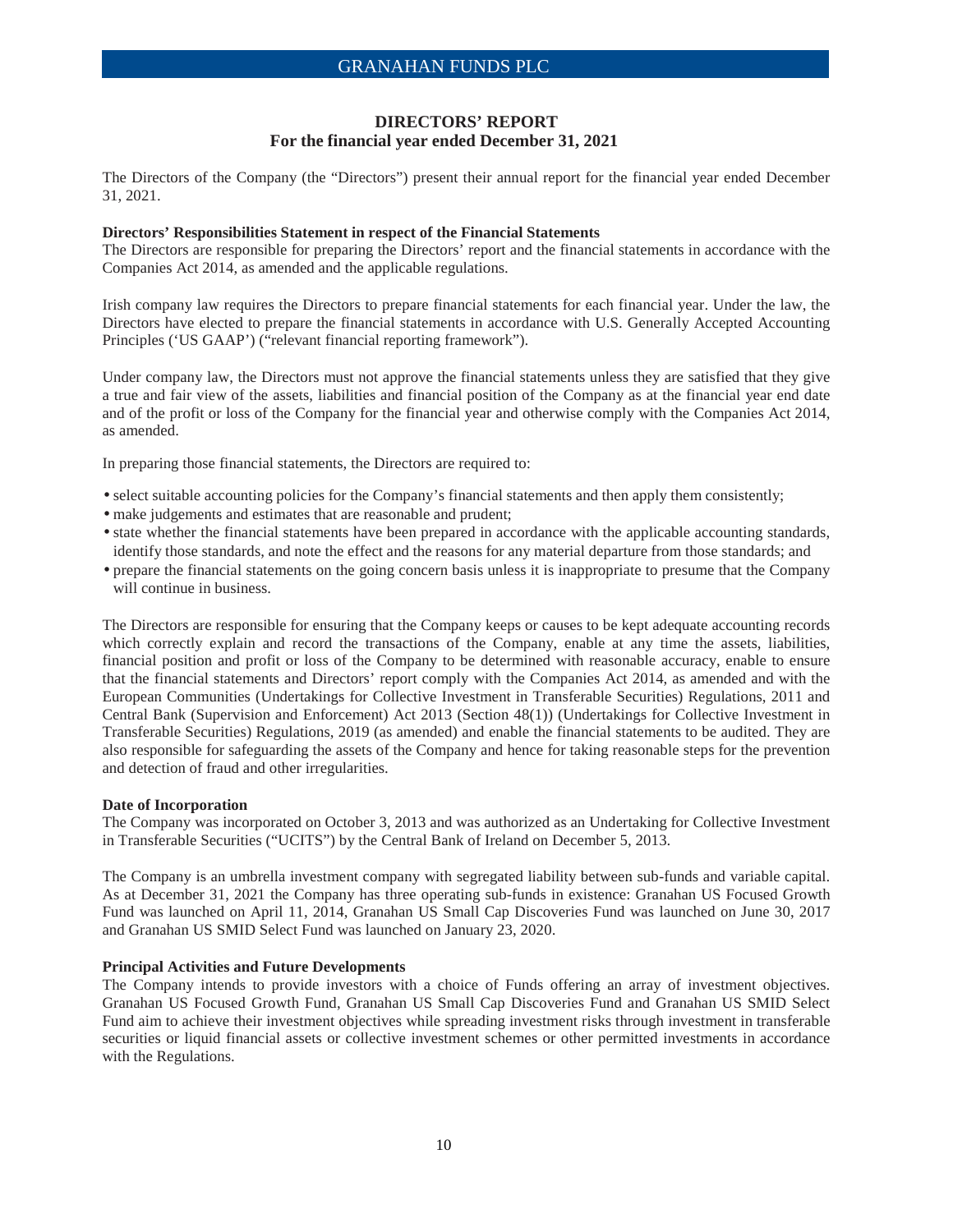#### **DIRECTORS' REPORT - continued For the financial year ended December 31, 2021**

#### **Review of Development of the Business and Future Developments**

A detailed review of the business and potential future development is included in the Investment Manager's Reports, from page 3 to page 9.

#### **Statement of Audit Information**

The Directors confirm that during the financial year ended December 31, 2021:

- a) So far as the Directors are aware, there is no relevant audit information of which the Company's statutory auditors are unaware, and
- b) The Directors have taken all steps that ought to have been taken by the Directors in order to make himself/herself aware of any relevant audit information and to establish that the Company's auditors are aware of that information.

#### **Significant Events During the Financial Year**

An updated Prospectus was filed with the Central Bank of Ireland on March 10, 2021 and August 5, 2021. This was updated to reflect the requirements of Regulation (EU) 2019/2088 of the European Parliament and of the Council on 27 November 2019 on sustainability-related disclosures in the financial services sector ("SFDR").

An addendum to the Prospectus was filed with the Central Bank of Ireland on December 9, 2021. This was to reflect the new Taxonomy Regulation and update the disclosure on ESG and Sustainable Investments Integration.

#### **Significant Events After the Financial Year End**

On January 25, 2022, KBA Consulting Management Limited announced that, subject to regulatory approval, it will become a member of the Waystone Group.

#### **COVID-19 update**

As of the writing of this report, the Company's service providers are still largely operating remotely or through adapted models to ensure the safety of all employees from COVID-19 exposure. The ongoing and successful operation and investment processes of the Company have not been impacted by COVID-19, as given the robust work-from-anywhere technology available, the Company's service providers and investment team have been fully able to conduct their work either remotely, or within an office environment adapted with COVID-safe protocols.

#### **Connected Persons**

Any transaction carried out with a UCITS by a management company or depositary to the UCITS, the delegates or sub-delegates of the management company or depositary, and any associated or group company such a management company, depositary, delegate or sub-delegate ("connected persons") must be carried out as if conducted at arm's length. Transactions must be in the best interests of the shareholders of the UCITS.

The Directors are satisfied that there are arrangements (evidenced by written procedures) in place, to ensure that the obligations set out above (as referred to in Regulation 43(1) of the Central Bank UCITS Regulations) are applied to all transactions with connected persons, and that transactions with connected parties entered into during the financial year complied with the obligations set out in Regulation 43(1) of the Central Bank UCITS Regulations.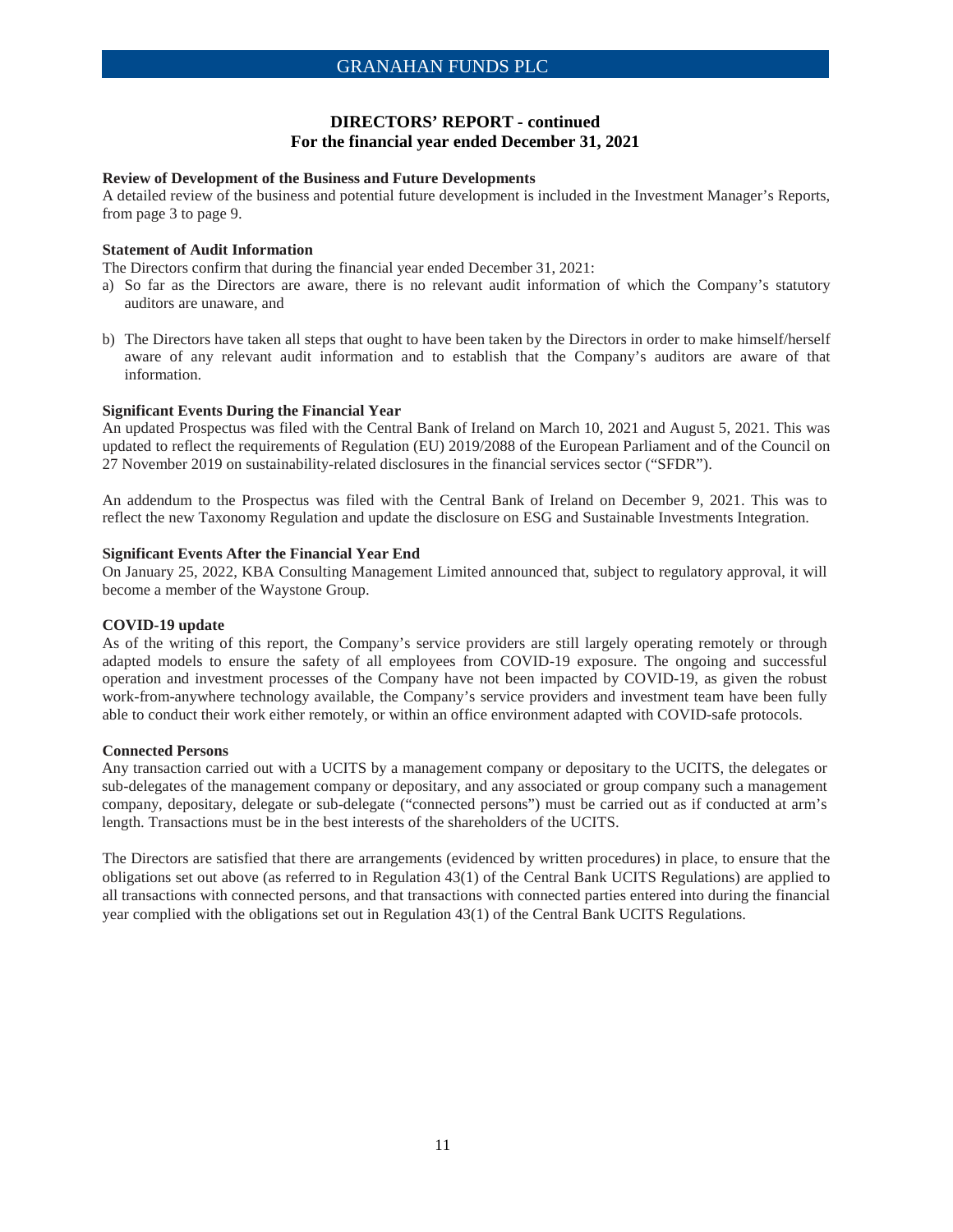#### **DIRECTORS' REPORT - continued For the financial year ended December 31, 2021**

#### **Directors Compliance Statement**

The Directors acknowledge that they are responsible for securing the Company's compliance with the relevant obligations as set out in section 225 of the Companies Act 2014, as amended which includes drawing up a compliance policy statement that sets out the Company's policies respecting compliance by the Company with its relevant obligations, putting in place appropriate arrangements or structures that are designed to secure material compliance with the Company's relevant obligations and conducting an annual review during the financial year of any arrangements or structures referred to that have been put into place.

#### **Corporate Governance Code**

The Board adopted the voluntary Irish Funds Corporate Governance Code for Collective Investment Schemes and Management Companies (the "Code") on October 3, 2013 (the date of incorporation). The Board has reviewed and assessed the measures included in the Code and considers its corporate governance practices and procedures since its adoption of the Code as consistent therewith.

#### **Business Review**

A comprehensive overview of the Company's trading activities is detailed in the Investment Manager's Report.

#### **Risk management objectives and policies**

Investment in the Company carries with it a degree of risk including, but not limited to, the risks referred to in note 9 of these audited financial statements.

#### **Dividends**

No dividends were announced or paid by the Company during the financial year ended December 31, 2021 or during the financial year ended December 31, 2020.

#### **Key Performance Indicator**

The financial position at and for the financial year ended December 31, 2021 is shown in the Statement of Assets and Liabilities on pages 32 to 39 and Statement of Operations on pages 40 to 43. Performance statistics for 2021 are detailed on pages 49 to 59.

The total Net Asset Value of the Company increased from \$1,324,394,559 to \$1,635,599,803 during the financial year. The Directors believe that these are key indicators of the performance of the Company. A detailed review of the business and future developments is included in the Investment Manager's Reports from pages 3 to 9.

#### **Directors**

The names of the persons who were Directors during the financial year ended December 31, 2021 are listed in the Directory on pages 92 to 93. All Directors are non-executive Directors.

#### **Directors' and Company Secretary's interests**

Directors' and Company Secretary's interests in the share capital of the Company are disclosed in note 11.

None of the Directors, secretary or their families or nominees held any redeemable shares as at December 31, 2021 or as at December 31, 2020.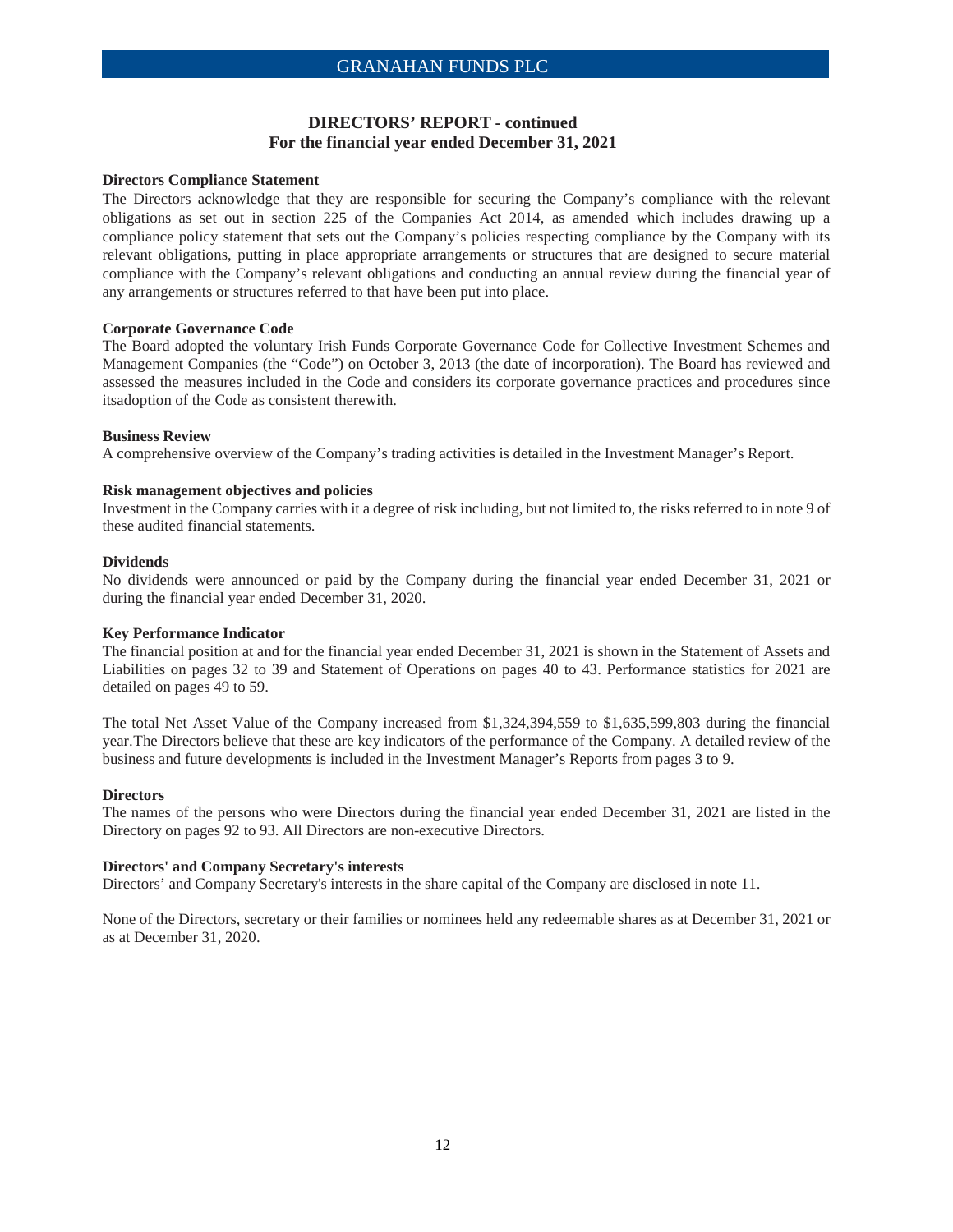#### **DIRECTORS' REPORT - continued** For the financial year ended December 31, 2021

#### **Audit Committee**

The Directors have decided not to establish an audit committee pursuant to section 167(2)(b) of the Companies Act, 2014, as amended.

This has been decided on the basis of the following:

- a) the nature, scale and complexity of the Company's business range of services and activities undertaken in the course of that business;
- b) the resources available to the Company and the resources and expertise of the various third parties engaged to support the Company and carry out certain functions on its behalf; and
- c) the procedures in place for the review, approval and circulation of the audited financial accounts and statements which are appropriate for a self-managed investment company pursuant to the UCITS Regulations.

#### **Accounting Records**

To ensure that adequate accounting records are kept in accordance with Section 281 to 285 of the Companies Act 2014, as amended, the Directors have employed RBC Investor Services Ireland Limited as administrator. The books of account are maintained at the offices of the Administrator at 4th Floor, One George's Quay Plaza, George's Quay, Dublin 2, Ireland.

#### **Independent Auditors**

In accordance with Section 383(2) of the Companies Act 2014, as amended, Deloitte Ireland LLP, Chartered Accountants and Statutory Audit Firm have been appointed as Independent Auditor, and have signified their willingness to continue in office.

Signed on behalf of the Board

**Vincent Dodd Director** March 23, 2022

Lisa Martensson **Director**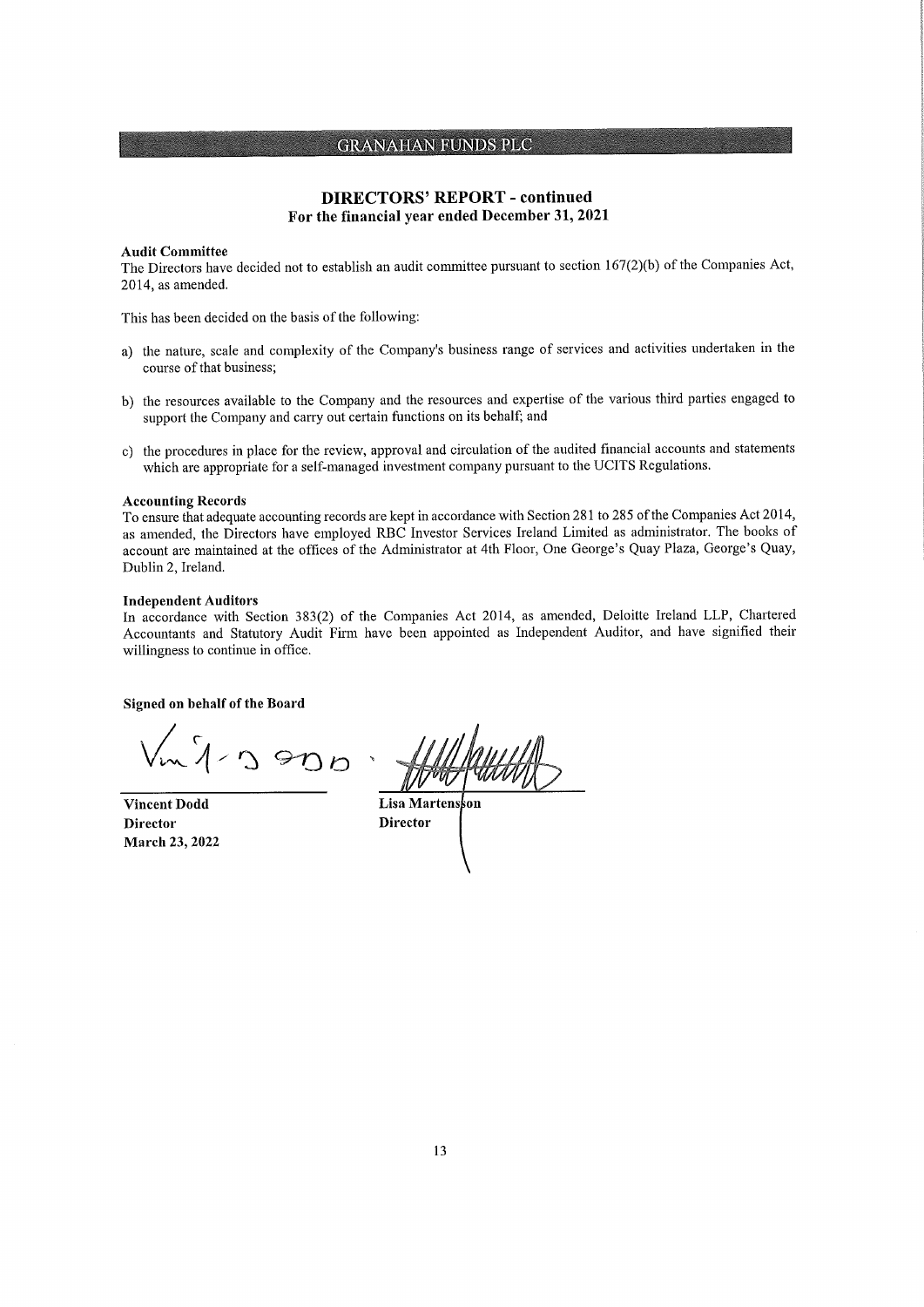

## Report of the Depositary to the Shareholders For the year ended 31 December 2021

As required by the European Communities (Undertakings for Collective Investment in Transferable Securities) Regulations 2011 (as amended) ("the Regulations") and solely within the context of our oversight duties as depositary, we are pleased to present our report as follows.

In our opinion, Granahan Funds plc (the "Company") has been managed for the year ended 31 December 2021:

- (i) In accordance with the limitations imposed on the investment and borrowing powers of the Company by the Memorandum & Articles of Association and the Regulations; and
- (ii) Otherwise in accordance with the provisions of the Memorandum & Articles of Association and the Regulations.

e-Signed by Willie O'Gorman on 2022-03-08 15:58:33 GMT

e-Signed by Fergal Curran on 2022-03-08 13:04:30 GMT

RBC INVESTOR SERVICES BANK S.A. Date: 08 March 2022 DUBLIN BRANCH

RBC Investor Services Bank S.A., Dublin Branch 4 th Floor, One George's Quay Plaza George's Quay Dublin 2, Ireland

RBC Investor Services Bank S.A., Dublin Branch is a branch of RBC Investor Services Bank S.A. Registered office: 14, Porte de France, L-4360 Esch-sur-Alzette, Luxembourg Registered in Ireland 905449 Incorporated in Luxembourg with Limited Liability Registered in Luxembourg B 47 192

T +353 1 613 0400 F +353 1 613 1198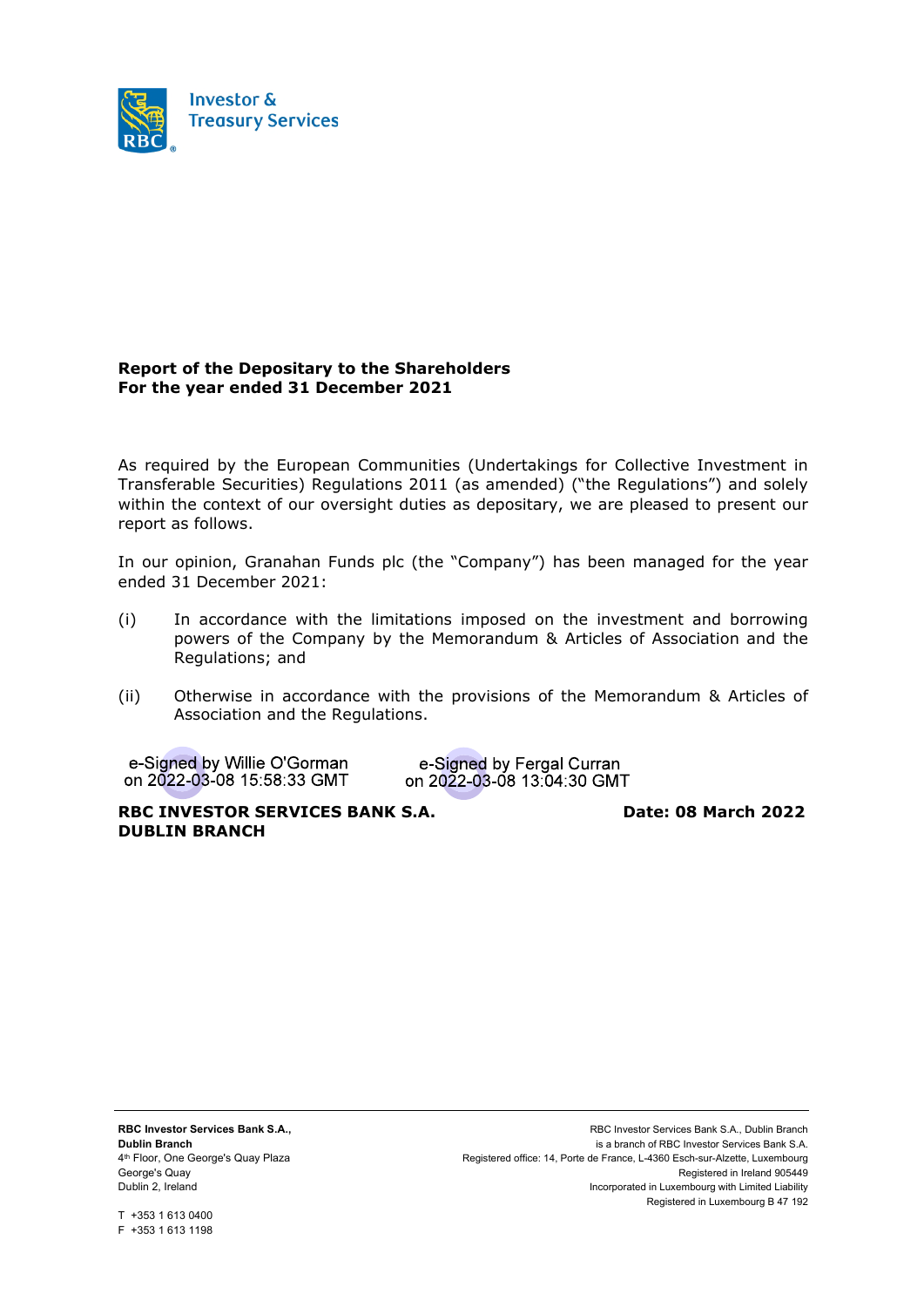# **Deloitte.**

Deloitte Ireland LLP Chartered Accountants & Statutory Audit Firm

#### **INDEPENDENT AUDITOR'S REPORT TO THE SHAREHOLDERS OF GRANAHAN FUNDS PLC**

#### **Report on the audit of the financial statements**

#### **Opinion on the financial statements of Granahan Funds plc ("the company")**

In our opinion the financial statements:

- give a true and fair view of the assets, liabilities and financial position of the company as at 31 December 2021 and of the profit for the financial year then ended; and
- have been properly prepared in accordance with the relevant financial reporting framework, the applicable Regulations and, in particular, with the requirements of the Companies Act 2014.

The financial statements we have audited comprise:

- the Schedule of Investments
- the Statement of Assets and Liabilities;
- the Statement of Operations;
- the Statement of Changes in Net Assets;
- the Financial Highlights; and
- the related notes 1 to 19, including a summary of significant accounting policies as set out in note 2.

 $\bullet$ 

The relevant financial reporting framework that has been applied in their preparation is the Companies Act 2014 and accounting principles generally accepted in the United States of America ("US GAAP") ("the relevant financial reporting framework").

The applicable regulations that have been applied in their preparation is the European Communities (Undertakings for Collective Investment in Transferable Securities) Regulations, 2011 and Central Bank (Supervision and Enforcement) Act 2013 (Section 48(1)) (Undertakings for Collective Investment in Transferable Securities) Regulations, 2019 ("the applicable Regulations").

#### **Basis for opinion**

We conducted our audit in accordance with International Standards on Auditing (Ireland) (ISAs (Ireland)) and applicable law. Our responsibilities under those standards are described below in the "*Auditor's responsibilities for the audit of the financial statements*" section of our report.

We are independent of the company in accordance with the ethical requirements that are relevant to our audit of the financial statements in Ireland, including the Ethical Standard issued by the Irish Auditing and Accounting Supervisory Authority, and we have fulfilled our other ethical responsibilities in accordance with these requirements. We believe that the audit evidence we have obtained is sufficient and appropriate to provide a basis for our opinion.

#### **Conclusions relating to going concern**

In auditing the financial statements, we have concluded that the directors' use of the going concern basis of accounting in the preparation of the financial statements is appropriate.

Based on the work we have performed, we have not identified any material uncertainties relating to events or conditions that, individually or collectively, may cast significant doubt on the company's ability to continue as a going concern for a period of at least twelve months from when the financial statements are authorised for issue.

Our responsibilities and the responsibilities of the directors with respect to going concern are described in the relevant sections of this report.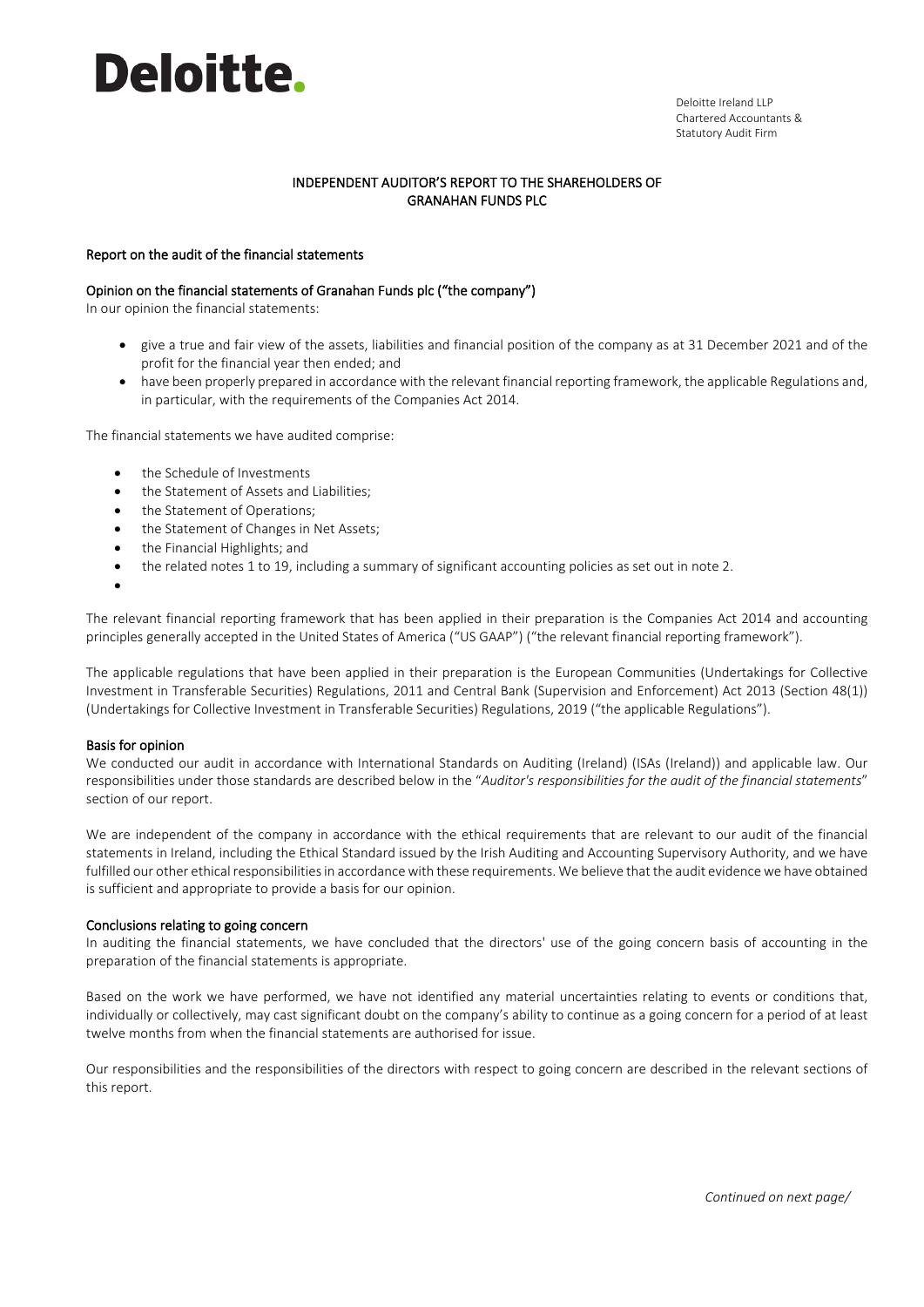

*/Continued from previous page*

#### **INDEPENDENT AUDITOR'S REPORT TO THE SHAREHOLDERS OF GRANAHAN FUNDS PLC**

#### **Other information**

The other information comprises the information included in the Annual Report and Audited Financial Statements, other than the financial statements and our auditor's report thereon. The directors are responsible for the other information contained within the Annual Report and Audited Financial Statements. Our opinion on the financial statements does not cover the other information and, except to the extent otherwise explicitly stated in our report, we do not express any form of assurance conclusion thereon.

Our responsibility is to read the other information and, in doing so, consider whether the other information is materially inconsistent with the financial statements or our knowledge obtained in the audit or otherwise appears to be materially misstated. If we identify such material inconsistencies or apparent material misstatements, we are required to determine whether there is a material misstatement in the financial statements or a material misstatement of the other information. If, based on the work we have performed, we conclude that there is a material misstatement of this other information, we are required to report that fact.

We have nothing to report in this regard.

#### **Responsibilities of directors**

As explained more fully in the Directors' Responsibilities Statement, the directors are responsible for the preparation of the financial statements and for being satisfied that they give a true and fair view and otherwise comply with the Companies Act 2014, and for such internal control as the directors determine is necessary to enable the preparation of financial statements that are free from material misstatement, whether due to fraud or error.

In preparing the financial statements, the directors are responsible for assessing the company's ability to continue as a going concern, disclosing, as applicable, matters related to going concern and using the going concern basis of accounting unless the directors either intend to liquidate the company or to cease operations, or have no realistic alternative but to do so.

#### **Auditor's responsibilities for the audit of the financial statements**

Our objectives are to obtain reasonable assurance about whether the financial statements as a whole are free from material misstatement, whether due to fraud or error, and to issue an auditor's report that includes our opinion. Reasonable assurance is a high level of assurance, but is not a guarantee that an audit conducted in accordance with ISAs (Ireland) will always detect a material misstatement when it exists. Misstatements can arise from fraud or error and are considered material if, individually or in the aggregate, they could reasonably be expected to influence the economic decisions of users taken on the basis of these financial statements.

As part of an audit in accordance with ISAs (Ireland), we exercise professional judgment and maintain professional scepticism throughout the audit. We also:

- Identify and assess the risks of material misstatement of the financial statements, whether due to fraud or error, design and perform audit procedures responsive to those risks, and obtain audit evidence that is sufficient and appropriate to provide a basis for our opinion. The risk of not detecting a material misstatement resulting from fraud is higher than for one resulting from error, as fraud may involve collusion, forgery, intentional omissions, misrepresentations, or the override of internal control.
- Obtain an understanding of internal control relevant to the audit in order to design audit procedures that are appropriate in the circumstances, but not for the purpose of expressing an opinion on the effectiveness of the company's internal control.
- Evaluate the appropriateness of accounting policies used and the reasonableness of accounting estimates and related disclosures made by the directors.
- Conclude on the appropriateness of the directors' use of the going concern basis of accounting and, based on the audit evidence obtained, whether a material uncertainty exists related to events or conditions that may cast significant doubt on the company's ability to continue as a going concern. If we conclude that a material uncertainty exists, we are required to draw attention in our auditor's report to the related disclosures in the financial statements or, if such disclosures are inadequate, to modify our

*Continued on next page/*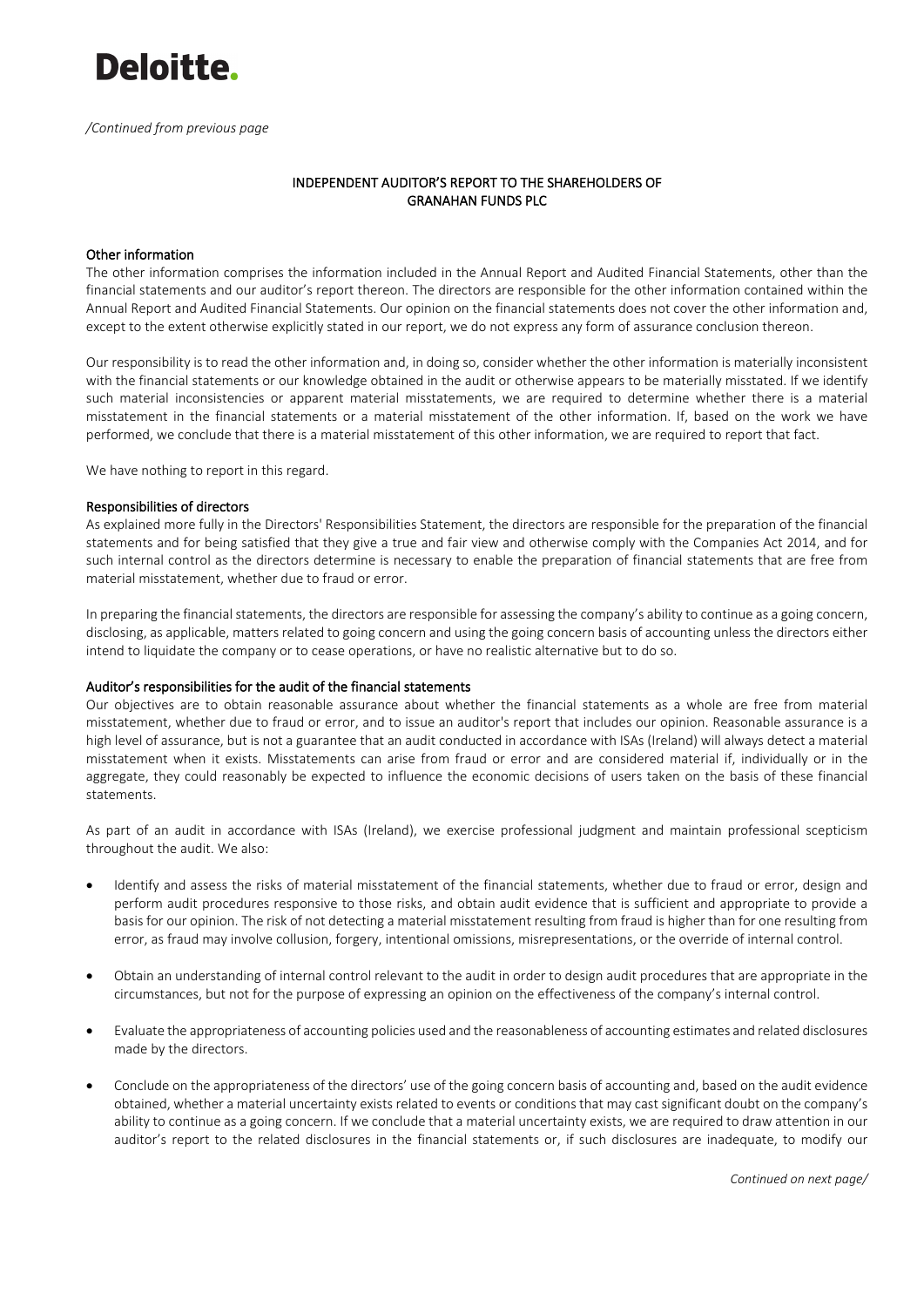## Deloitte.

*/Continued from previous page*

#### **INDEPENDENT AUDITOR'S REPORT TO THE SHAREHOLDERS OF GRANAHAN FUNDS PLC**

opinion. Our conclusions are based on the audit evidence obtained up to the date of the auditor's report. However, future events or conditions may cause the entity (or where relevant, the group) to cease to continue as a going concern.

 Evaluate the overall presentation, structure and content of the financial statements, including the disclosures, and whether the financial statements represent the underlying transactions and events in a manner that achieves fair presentation.

We communicate with those charged with governance regarding, among other matters, the planned scope and timing of the audit and significant audit findings, including any significant deficiencies in internal control that the auditor identifies during the audit.

#### **Report on other legal and regulatory requirements**

#### **Opinion on other matters prescribed by the Companies Act 2014**

Based solely on the work undertaken in the course of the audit, we report that:

- We have obtained all the information and explanations which we consider necessary for the purposes of our audit.
- In our opinion the accounting records of the company were sufficient to permit the financial statements to be readily and properly audited.
- The financial statements are in agreement with the accounting records.
- In our opinion the information given in the directors' report is consistent with the financial statements and the directors' report has been prepared in accordance with the Companies Act 2014.

#### **Matters on which we are required to report by exception**

Based on the knowledge and understanding of the company and its environment obtained in the course of the audit, we have not identified material misstatements in the directors' report.

We have nothing to report in respect of the provisions in the Companies Act 2014 which require us to report to you if, in our opinion, the disclosures of directors' remuneration and transactions specified by law are not made.

#### **Use of our report**

This report is made solely to the company's shareholders, as a body, in accordance with Section 391 of the Companies Act 2014. Our audit work has been undertaken so that we might state to the company's shareholders those matters we are required to state to them in an auditor's report and for no other purpose. To the fullest extent permitted by law, we do not accept or assume responsibility to anyone other than the company and the company's shareholders as a body, for our audit work, for this report, or for the opinions we have formed.

 $\sqrt{ }$ 

Michael Hartwell For and on behalf of Deloitte Ireland LLP Chartered Accountants and Statutory Audit Firm Deloitte & Touche House, 29 Earlsfort Terrace, Dublin 2

28 March 2022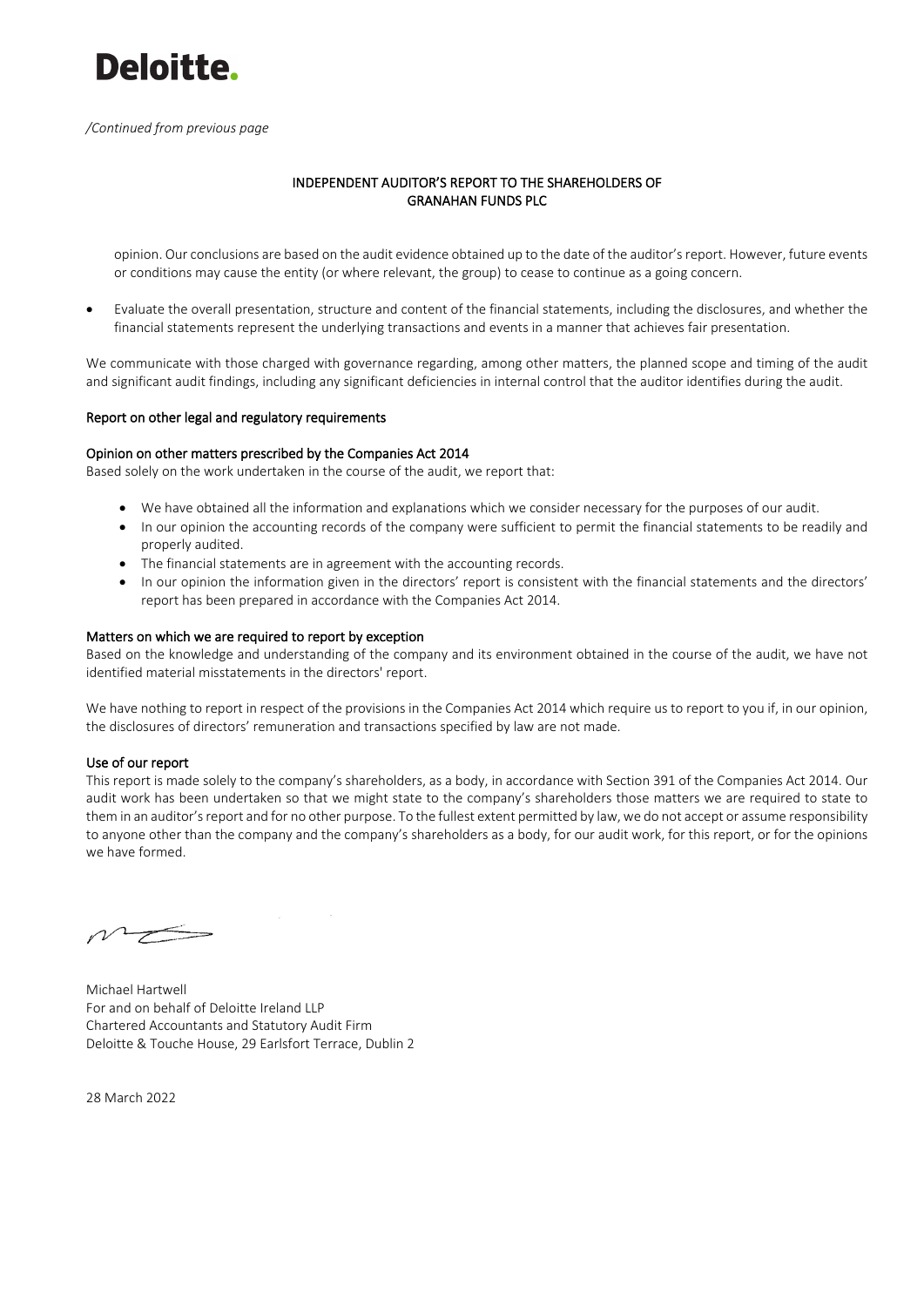## **SCHEDULE OF INVESTMENTS December 31, 2021**

| <b>Description</b> | (expressed in USD)                                                        | Quantity             | <b>Currency</b>          | Fair<br><b>Value</b>     | % Net<br>assets |
|--------------------|---------------------------------------------------------------------------|----------------------|--------------------------|--------------------------|-----------------|
|                    | A) TRANSFERABLE SECURITIES ADMITTED TO AN OFFICIAL STOCK EXCHANGE LISTING |                      |                          |                          |                 |
|                    | 1) LISTED SECURITIES : SHARES                                             |                      |                          |                          |                 |
| <b>BAHAMAS</b>     |                                                                           |                      |                          |                          |                 |
|                    | OneSpaWorld Holdings Ltd                                                  | 1,249,110            | <b>USD</b>               | 12,516,082               | 1.31            |
|                    |                                                                           |                      |                          | 12,516,082               | 1.31            |
|                    |                                                                           |                      |                          |                          |                 |
| <b>GUERNSEY</b>    |                                                                           |                      |                          |                          |                 |
|                    | Genius Sports Ltd                                                         | 1,152,644            | <b>USD</b>               | 8,760,094                | 0.92            |
|                    |                                                                           |                      |                          | 8,760,094                | 0.92            |
|                    |                                                                           |                      |                          |                          |                 |
| <b>ISRAEL</b>      |                                                                           |                      |                          |                          |                 |
|                    | Kornit Digital Ltd<br>Stratasys Ltd                                       | 546,840<br>1,034,886 | <b>USD</b><br><b>USD</b> | 83,256,390<br>25,344,358 | 8.74<br>2.66    |
|                    |                                                                           |                      |                          | 108,600,748              | 11.40           |
|                    |                                                                           |                      |                          |                          |                 |
| <b>LUXEMBOURG</b>  |                                                                           |                      |                          |                          |                 |
|                    | Globant SA                                                                | 57,667               | <b>USD</b>               | 18,112,628               | 1.90            |
|                    |                                                                           |                      |                          | 18,112,628               | 1.90            |
|                    | <b>UNITED STATES (U.S.A.)</b>                                             |                      |                          |                          |                 |
|                    | 2U Inc                                                                    | 578,620              | <b>USD</b>               | 11,612,903               | 1.22            |
|                    | Axon Enterprise Inc                                                       | 384,787              | <b>USD</b>               | 60,411,559               | 6.34            |
|                    | Azenta Inc                                                                | 283,466              | <b>USD</b>               | 29,228,179               | 3.07            |
|                    | Bright Horizons Family Solutions Inc                                      | 178,650              | <b>USD</b>               | 22,488,462               | 2.36            |
|                    | <b>Bumble Inc</b>                                                         | 276,100              | <b>USD</b>               | 9,348,746                | 0.98            |
|                    | Chegg Inc                                                                 | 370,212              | <b>USD</b>               | 11,365,508               | 1.19            |
|                    | CoStar Group Inc                                                          | 512,568              | $_{\rm USD}$             | 40,508,249               | 4.25            |
|                    | Cricut Inc                                                                | 573,930              | <b>USD</b>               | 12,678,114               | 1.33            |
|                    | Datto Holding Corp                                                        | 728,383              | <b>USD</b>               | 19,192,892               | 2.01            |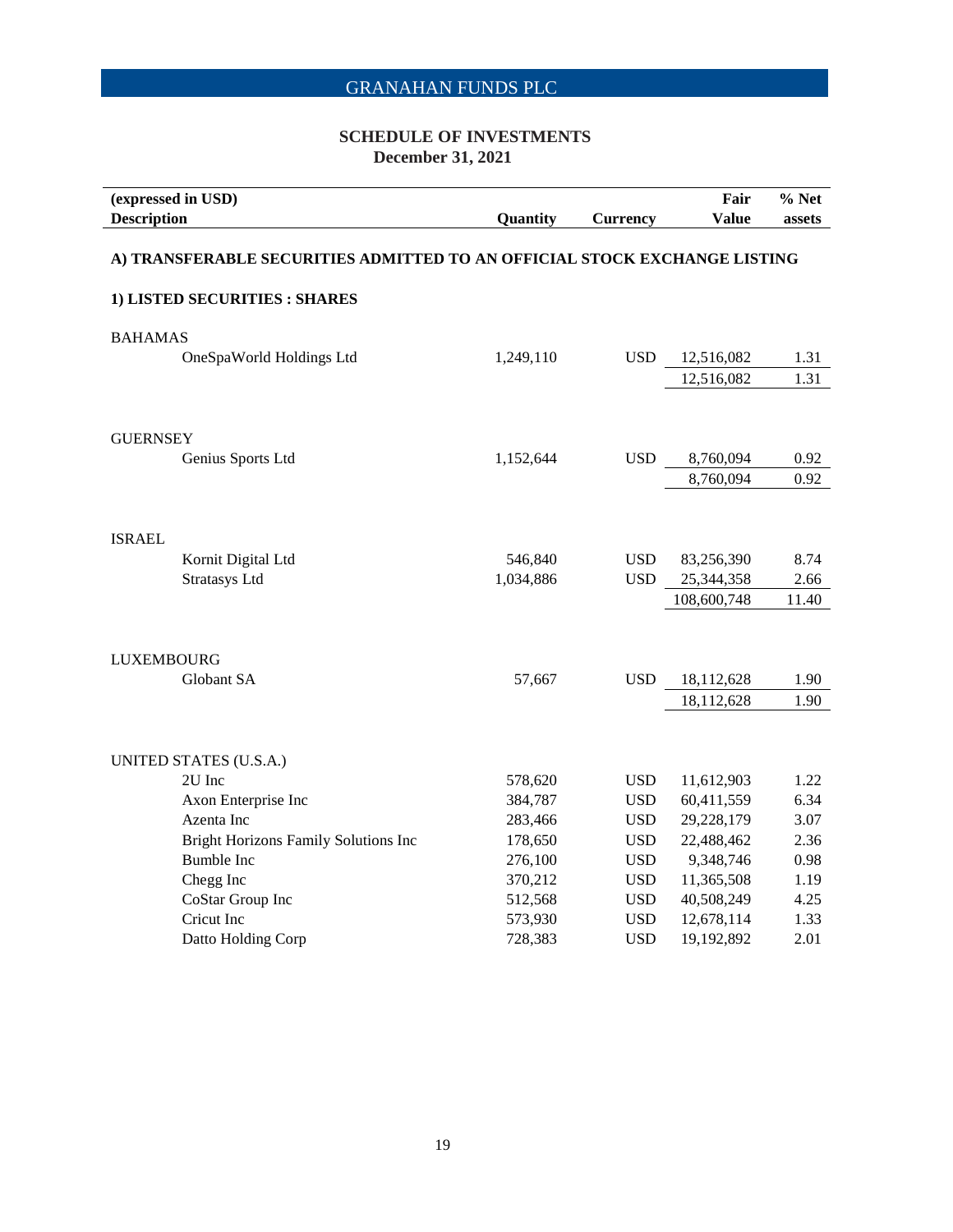## **GRANAHAN US FOCUSED GROWTH FUND SCHEDULE OF INVESTMENTS - continued December 31, 2021**

| (expressed in USD) |          |                 | Fair  | % Net  |
|--------------------|----------|-----------------|-------|--------|
| <b>Description</b> | Ouantitv | <b>Currency</b> | Value | assets |

#### **A) TRANSFERABLE SECURITIES ADMITTED TO AN OFFICIAL STOCK EXCHANGE LISTING (continued)**

#### **1) LISTED SECURITIES : SHARES (continued)**

UNITED STATES (U.S.A.) (continued)

| Domo Inc                                 | 281,786   | <b>USD</b> | 13,976,586   | 1.47  |
|------------------------------------------|-----------|------------|--------------|-------|
| Enovix Corp                              | 976,160   | <b>USD</b> | 26,629,645   | 2.79  |
| Enphase Energy Inc                       | 175,435   | <b>USD</b> | 32,094,079   | 3.37  |
| Etsy Inc                                 | 229,552   | <b>USD</b> | 50,258,115   | 5.27  |
| EverQuote Inc                            | 617,174   | <b>USD</b> | 9,664,945    | 1.01  |
| Evolent Health Inc                       | 763,092   | <b>USD</b> | 21,114,756   | 2.22  |
| <b>Executive Network Partnering Corp</b> | 631,055   | <b>USD</b> | 6,190,650    | 0.65  |
| First Watch Restaurant Group Inc         | 588,970   | <b>USD</b> | 9,871,137    | 1.03  |
| Grand Canyon Education Inc               | 101,023   | <b>USD</b> | 8,658,681    | 0.91  |
| HealthEquity Inc                         | 295,235   | <b>USD</b> | 13,061,196   | 1.37  |
| Life Time Group Holdings Inc             | 1,432,332 | <b>USD</b> | 24,650,434   | 2.59  |
| <b>Liquidity Services Inc</b>            | 759,410   | <b>USD</b> | 16,767,773   | 1.76  |
| LivePerson Inc                           | 682,442   | <b>USD</b> | 24,376,828   | 2.56  |
| Lovesac Co                               | 267,696   | <b>USD</b> | 17,737,537   | 1.86  |
| Magnite Inc                              | 963,265   | <b>USD</b> | 16,857,138   | 1.77  |
| <b>OSI</b> Systems Inc                   | 227,657   | <b>USD</b> | 21,217,632   | 2.23  |
| Overstock.com Inc                        | 262,566   | <b>USD</b> | 15,494,020   | 1.63  |
| Paycom Software Inc                      | 135,037   | <b>USD</b> | 56,066,012   | 5.88  |
| Porch Group Inc                          | 1,119,149 | <b>USD</b> | 17,447,533   | 1.83  |
| ShotSpotter Inc                          | 228,215   | <b>USD</b> | 6,736,907    | 0.71  |
| Sprinklr Inc                             | 452,904   | <b>USD</b> | 7,187,586    | 0.75  |
| Sprout Social Inc                        | 96,807    | <b>USD</b> | 8,779,427    | 0.92  |
| SPS Commerce Inc                         | 415,151   | <b>USD</b> | 59,096,745   | 6.20  |
| ThredUp Inc                              | 558,026   | <b>USD</b> | 7,120,412    | 0.75  |
| Victory Capital Holdings Inc             | 359,463   | USD.       | 13, 131, 183 | 1.38  |
| Workiva Inc                              | 381,147   | <b>USD</b> | 49,735,872   | 5.22  |
| Zeta Global Holdings Corp                | 2,649,312 | <b>USD</b> | 22,307,207   | 2.34  |
|                                          |           |            | 793.064.648  | 83.22 |

#### **TOTAL LISTED SECURITIES : SHARES** 941,054,200 98.75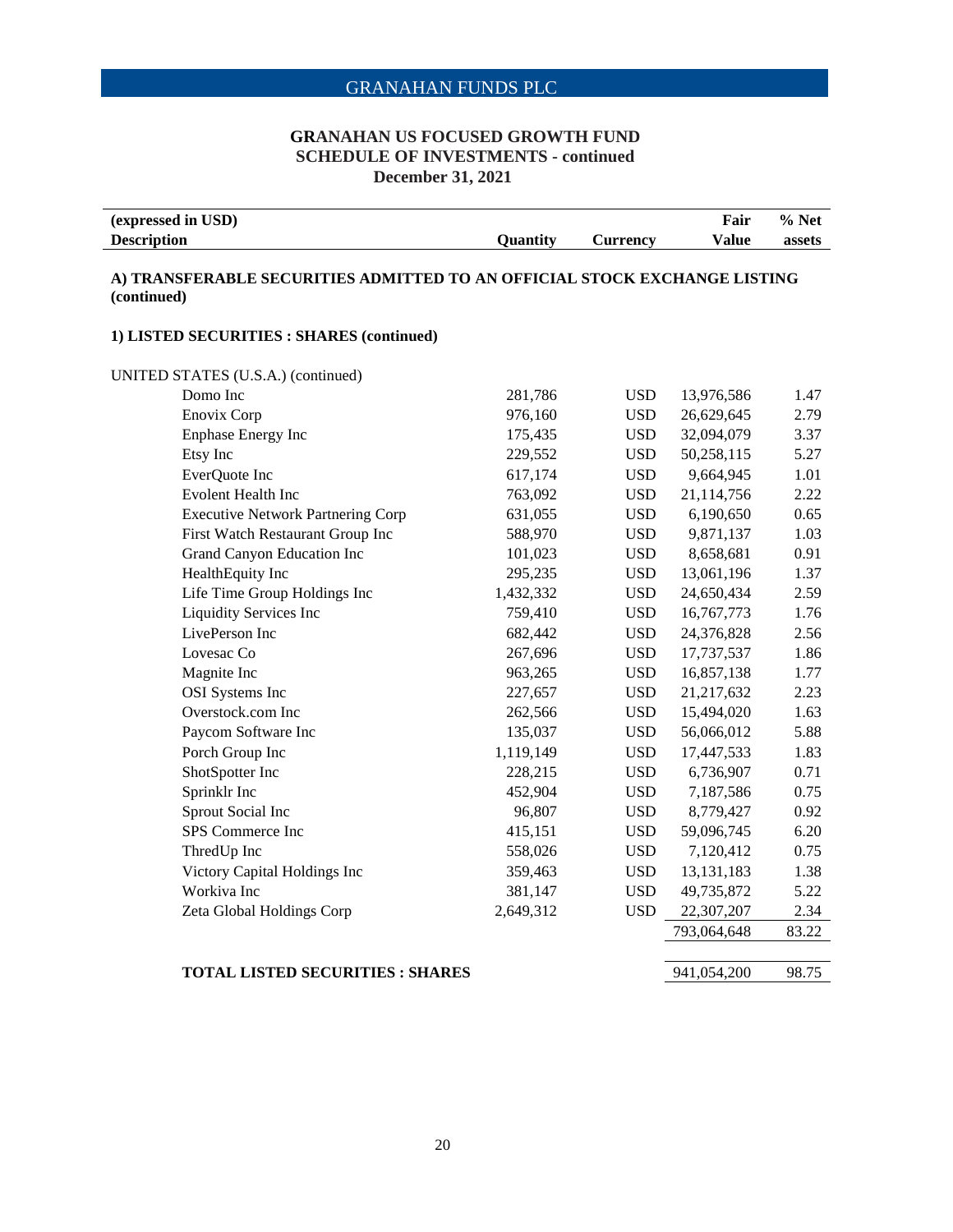## **GRANAHAN US FOCUSED GROWTH FUND SCHEDULE OF INVESTMENTS - continued December 31, 2021**

| (expressed in USD)                                                                       |                 |                 | Fair         | $%$ Net |
|------------------------------------------------------------------------------------------|-----------------|-----------------|--------------|---------|
| <b>Description</b>                                                                       | <b>Ouantity</b> | <b>Currency</b> | <b>Value</b> | assets  |
| A) TRANSFERABLE SECURITIES ADMITTED TO AN OFFICIAL STOCK EXCHANGE LISTING<br>(continued) |                 |                 |              |         |
| 2) LISTED SECURITIES : WARRANTS                                                          |                 |                 |              |         |
| UNITED STATES (U.S.A.)                                                                   |                 |                 |              |         |
| <b>Executive Network Partnering Corp</b><br>28.09.2025 CW/ENPC                           | 157,738         | <b>USD</b>      | 107,120      | 0.01    |
|                                                                                          |                 |                 | 107,120      | 0.01    |
|                                                                                          |                 |                 |              |         |
| <b>TOTAL LISTED SECURITIES : WARRANTS</b>                                                |                 |                 | 107,120      | 0.01    |
| TOTAL TRANSFERABLE SECURITIES ADMITTED TO AN                                             |                 |                 |              |         |
| <b>OFFICIAL STOCK EXCHANGE LISTING</b>                                                   |                 |                 | 941,161,320  | 98.76   |
| <b>TOTAL INVESTMENTS</b>                                                                 |                 |                 | 941,161,320  | 98.76   |
| <b>OTHER ASSETS</b>                                                                      |                 |                 | 16,716,025   | 1.75    |
| <b>OTHER LIABILITIES</b>                                                                 |                 |                 | (4,888,821)  | (0.51)  |
| <b>NET ASSETS ATTRIBUTABLE TO HOLDERS OF</b><br>REDEEMABLE PARTICIPATING SHARES          |                 |                 | 952,988,524  | 100.00  |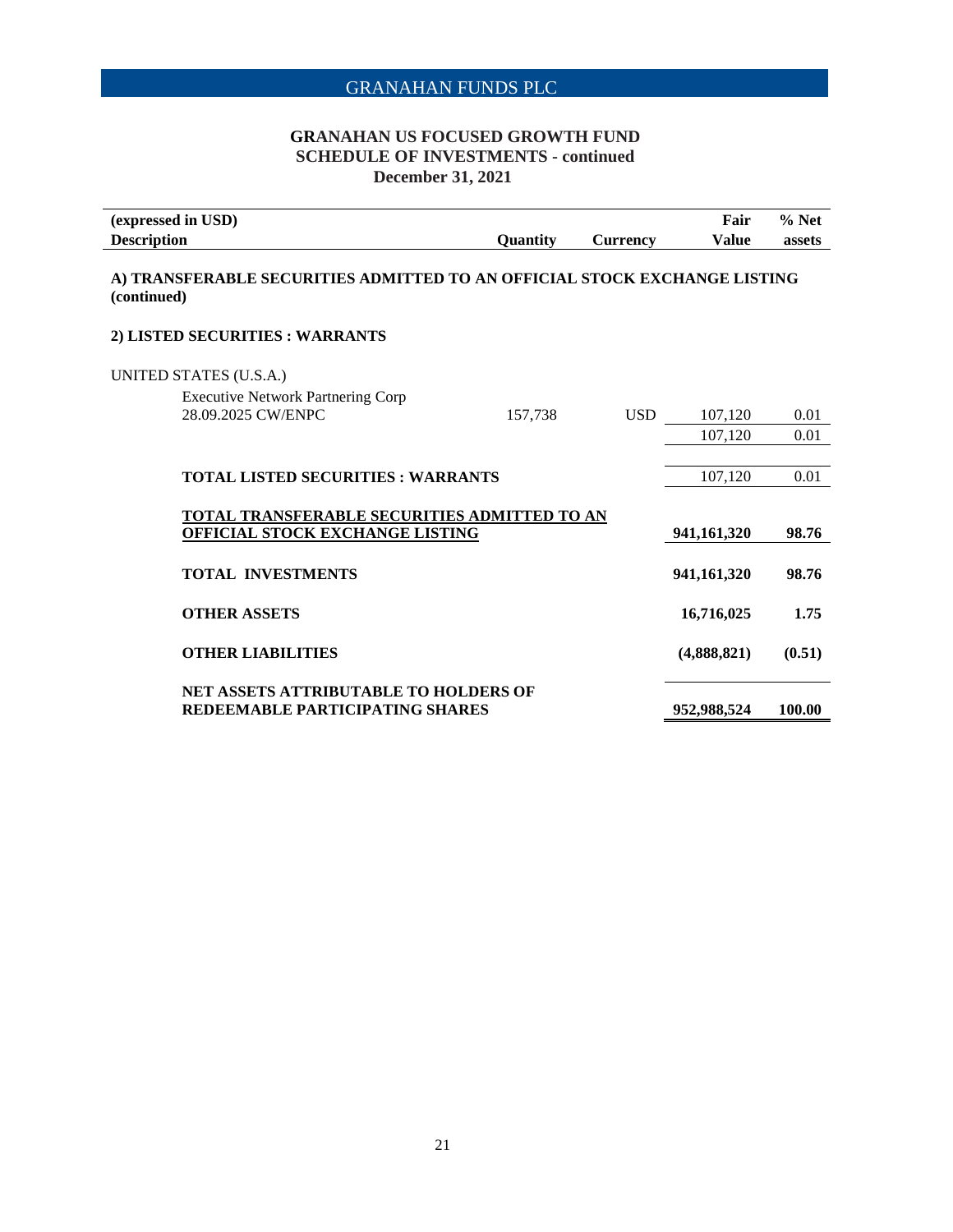## **GRANAHAN US FOCUSED GROWTH FUND SCHEDULE OF INVESTMENTS - continued December 31, 2021**

At December 31, 2021 sector diversification of the Fund was as follows:

|                                                                               | % of Net Assets | <b>Value</b>  |
|-------------------------------------------------------------------------------|-----------------|---------------|
| <b>Common stock</b>                                                           |                 | \$            |
| Aerospace & Defense                                                           | 6.34            | 60,411,559    |
| Diversified Consumer Services                                                 | 8.27            | 78,775,988    |
| Diversified Financials Services                                               | 4.79            | 45,636,580    |
| Electronic Equipment Instruments & Components                                 | 6.22            | 59,240,104    |
| Health Care Providers & Services                                              | 1.37            | 13,061,196    |
| <b>Health Care Technology</b>                                                 | 2.22            | 21,114,756    |
| Hotels Restaurants & Leisure                                                  | 2.35            | 22,387,219    |
| <b>Household Durables</b>                                                     | 1.86            | 17,737,537    |
| Interactive Media & Services                                                  | 1.01            | 9,664,945     |
| Internet & Direct Marketing Retail                                            | 9.41            | 89,640,320    |
| Machinery                                                                     | 8.73            | 83,256,390    |
| Media                                                                         | 1.77            | 16,857,138    |
| <b>Professional Services</b>                                                  | 4.25            | 40,508,249    |
| Semiconductors & Semiconductor Equipment                                      | 9.23            | 87,951,903    |
| Software                                                                      | 30.94           | 294,917,436   |
| <b>TOTAL INVESTMENTS</b>                                                      | 98.76           | 941, 161, 320 |
| Other Assets and Cash in Excess of Liabilities                                | 1.24            | 11,827,204    |
| <b>TOTAL NET ASSETS</b>                                                       | 100.00          | 952,988,524   |
|                                                                               |                 | % of Total    |
| <b>Analysis of Total Assets</b>                                               |                 | <b>Assets</b> |
| Transferable Securities Admitted To An Official Stock Exchange or traded on a |                 |               |
| regulated market                                                              |                 | 98.25         |
| <b>Current Assets</b>                                                         |                 | 1.75          |
| <b>TOTAL</b>                                                                  |                 | 100.00        |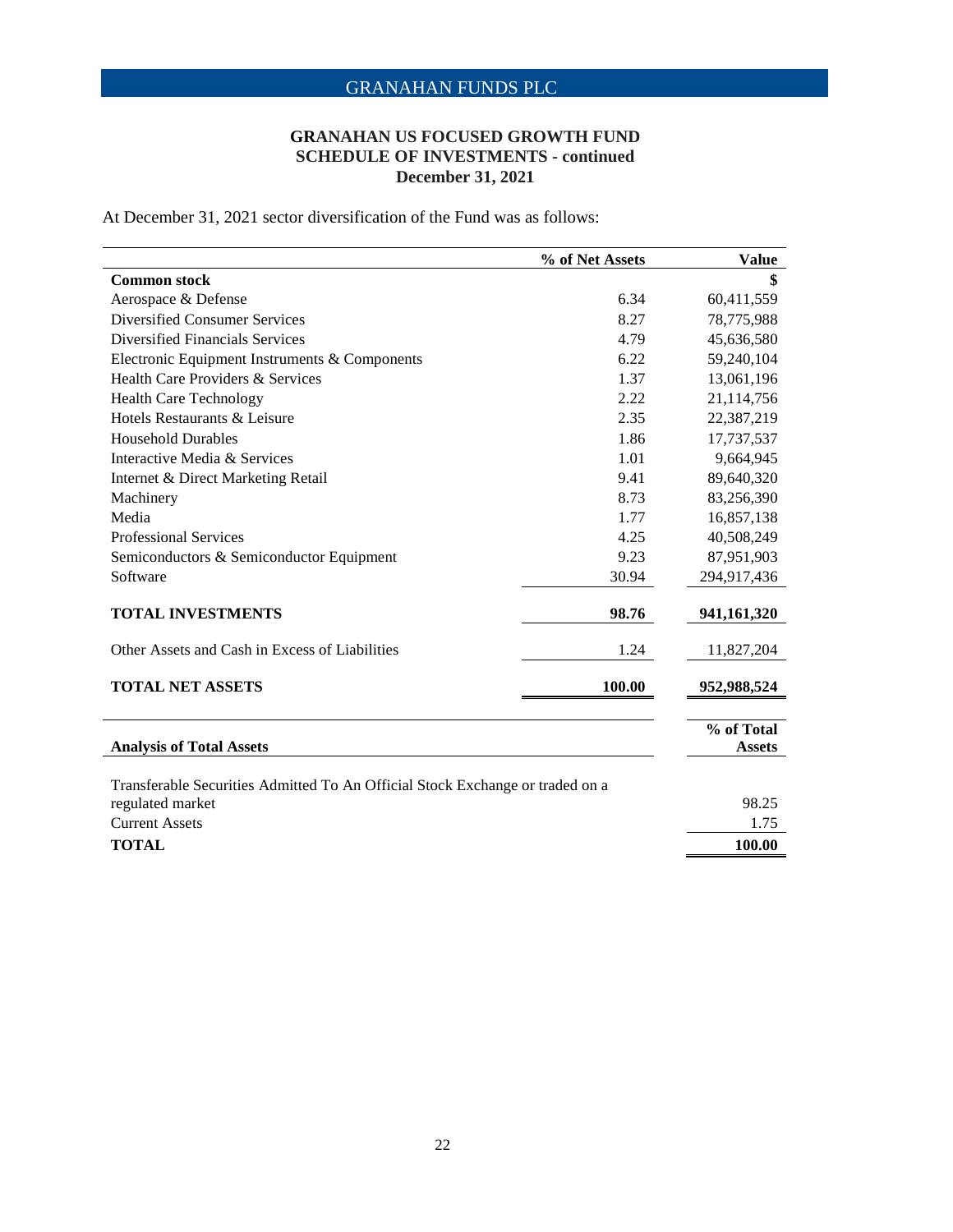## **GRANAHAN US SMALL CAP DISCOVERIES FUND SCHEDULE OF INVESTMENTS December 31, 2021**

| (expressed in USD)                                                        |          |                 | Fair               | % Net        |
|---------------------------------------------------------------------------|----------|-----------------|--------------------|--------------|
| <b>Description</b>                                                        | Quantity | <b>Currency</b> | <b>Value</b>       | assets       |
| A) TRANSFERABLE SECURITIES ADMITTED TO AN OFFICIAL STOCK EXCHANGE LISTING |          |                 |                    |              |
| 1) LISTED SECURITIES : SHARES                                             |          |                 |                    |              |
| <b>BERMUDA ISLANDS</b>                                                    |          |                 |                    |              |
| James River Group Holdings Ltd                                            | 16,850   | <b>USD</b>      | 485,449            | 1.07         |
| Kiniksa Pharmaceuticals Ltd                                               | 32,200   | <b>USD</b>      | 378,994            | 0.84         |
|                                                                           |          |                 | 864,443            | 1.91         |
|                                                                           |          |                 |                    |              |
| <b>CANADA</b>                                                             |          |                 |                    |              |
| Xenon Pharmaceuticals Inc                                                 | 4,957    | <b>USD</b>      | 154,857<br>154,857 | 0.34<br>0.34 |
|                                                                           |          |                 |                    |              |
| <b>CAYMAN ISLANDS</b>                                                     |          |                 |                    |              |
| Organogenesis Holdings Inc                                                | 104,110  | <b>USD</b>      | 961,975            | 2.13         |
|                                                                           |          |                 | 961,975            | 2.13         |
|                                                                           |          |                 |                    |              |
| <b>GREAT BRITAIN</b>                                                      |          |                 |                    |              |
| Luxfer Holdings PLC                                                       | 57,678   | <b>USD</b>      | 1,113,761          | 2.47         |
| Renalytix PLC                                                             | 16,502   | <b>USD</b>      | 262,382            | 0.58         |
|                                                                           |          |                 | 1,376,143          | 3.05         |
| <b>NETHERLANDS</b>                                                        |          |                 |                    |              |
| Affimed NV                                                                | 47,400   | <b>USD</b>      | 261,648            | 0.58         |
|                                                                           |          |                 | 261,648            | 0.58         |
|                                                                           |          |                 |                    |              |
| SWITZERLAND                                                               |          |                 |                    |              |
| <b>CRISPR Therapeutics AG</b>                                             | 3,510    | <b>USD</b>      | 265,988            | 0.59         |
|                                                                           |          |                 | 265,988            | 0.59         |
|                                                                           |          |                 |                    |              |
| UNITED STATES (U.S.A.)<br>908 Devices Inc                                 | 27,500   | <b>USD</b>      |                    | 1.57         |
| Acacia Research Corp                                                      | 35,000   | <b>USD</b>      | 711,425<br>179,550 | 0.40         |
| Aerie Pharmaceuticals Inc                                                 | 62,850   | <b>USD</b>      | 441,207            | 0.98         |
| Alta Equipment Group Inc                                                  | 115,700  | <b>USD</b>      | 1,693,847          | 3.75         |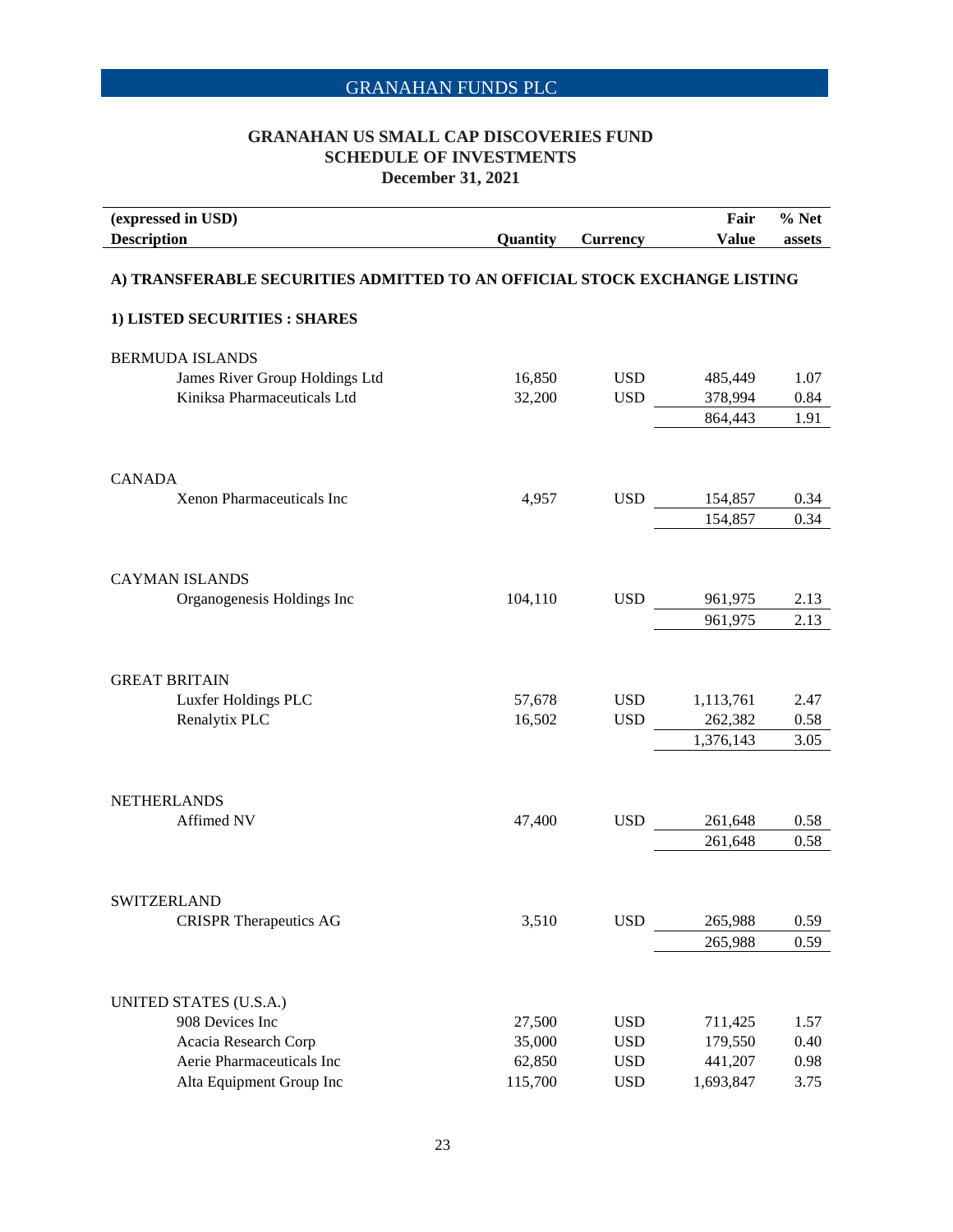## **GRANAHAN US SMALL CAP DISCOVERIES FUND SCHEDULE OF INVESTMENTS - continued December 31, 2021**

| (expressed in USD) |                 |                 | Fair  | $%$ Net |
|--------------------|-----------------|-----------------|-------|---------|
| <b>Description</b> | <b>Ouantity</b> | <b>Currencv</b> | Value | assets  |

#### **A) TRANSFERABLE SECURITIES ADMITTED TO AN OFFICIAL STOCK EXCHANGE LISTING (continued)**

#### **1) LISTED SECURITIES : SHARES (continued)**

| UNITED STATES (U.S.A.) (continued)   |         |            |           |      |
|--------------------------------------|---------|------------|-----------|------|
| American Well Corp                   | 68,900  | <b>USD</b> | 416,156   | 0.92 |
| Arcus Biosciences Inc                | 8,900   | <b>USD</b> | 360,183   | 0.80 |
| Beam Therapeutics Inc                | 4,101   | <b>USD</b> | 326,809   | 0.72 |
| <b>BioLife Solutions Inc</b>         | 24,159  | <b>USD</b> | 900,406   | 1.99 |
| Caribou Biosciences Inc              | 7,050   | <b>USD</b> | 106,385   | 0.24 |
| <b>Castle Biosciences Inc</b>        | 22,368  | <b>USD</b> | 958,916   | 2.12 |
| CEVA Inc                             | 17,723  | <b>USD</b> | 766,343   | 1.70 |
| Columbus McKinnon Corp               | 30,500  | <b>USD</b> | 1,410,930 | 3.12 |
| Computer Task Group Inc              | 136,541 | <b>USD</b> | 1,361,314 | 3.01 |
| <b>CONMED Corp</b>                   | 10,010  | <b>USD</b> | 1,419,018 | 3.14 |
| CryoPort Inc                         | 14,469  | <b>USD</b> | 856,131   | 1.90 |
| CytoSorbents Corp                    | 22,983  | <b>USD</b> | 96,299    | 0.21 |
| Digital Turbine Inc                  | 16,800  | <b>USD</b> | 1,024,632 | 2.27 |
| Douglas Dynamics Inc                 | 22,705  | <b>USD</b> | 886,857   | 1.96 |
| Editas Medicine Inc                  | 9,230   | <b>USD</b> | 245,057   | 0.54 |
| <b>Enanta Pharmaceuticals Inc</b>    | 14,100  | <b>USD</b> | 1,054,398 | 2.33 |
| Harvard Bioscience Inc               | 277,703 | <b>USD</b> | 1,957,805 | 4.33 |
| Health Catalyst Inc                  | 14,450  | <b>USD</b> | 572,509   | 1.27 |
| Heska Corp                           | 950     | <b>USD</b> | 173,366   | 0.38 |
| Hudson Technologies Inc              | 139,252 | <b>USD</b> | 618,279   | 1.37 |
| iCAD Inc                             | 34,350  | <b>USD</b> | 247,320   | 0.55 |
| ImmunoGen Inc                        | 63,550  | <b>USD</b> | 471,541   | 1.04 |
| Innovative Industrial Properties Inc | 6,254   | <b>USD</b> | 1,644,239 | 3.64 |
| Intellia Therapeutics Inc            | 2,770   | <b>USD</b> | 327,525   | 0.73 |
| <b>Lawson Products Inc</b>           | 20,618  | <b>USD</b> | 1,128,836 | 2.50 |
| Limelight Networks Inc               | 47,000  | <b>USD</b> | 161,210   | 0.36 |
| MacroGenics Inc                      | 17,410  | <b>USD</b> | 279,431   | 0.62 |
| Magnite Inc                          | 28,959  | <b>USD</b> | 506,783   | 1.12 |
| Materion Corp                        | 15,097  | <b>USD</b> | 1,388,018 | 3.07 |
| Mesa Laboratories Inc                | 2,447   | <b>USD</b> | 802,836   | 1.78 |
| NeoGenomics Inc                      | 30,700  | <b>USD</b> | 1,047,484 | 2.32 |
| OrthoPediatrics Corp                 | 13,526  | <b>USD</b> | 809,666   | 1.79 |
| <b>Paratek Pharmaceuticals Inc</b>   | 75,290  | <b>USD</b> | 338,052   | 0.75 |
| Pliant Therapeutics Inc              | 16,050  | <b>USD</b> | 216,675   | 0.48 |
| PROS Holdings Inc                    | 30,886  | <b>USD</b> | 1,065,258 | 2.36 |
| Pulse Biosciences Inc                | 20,188  | <b>USD</b> | 298,984   | 0.66 |
|                                      |         |            |           |      |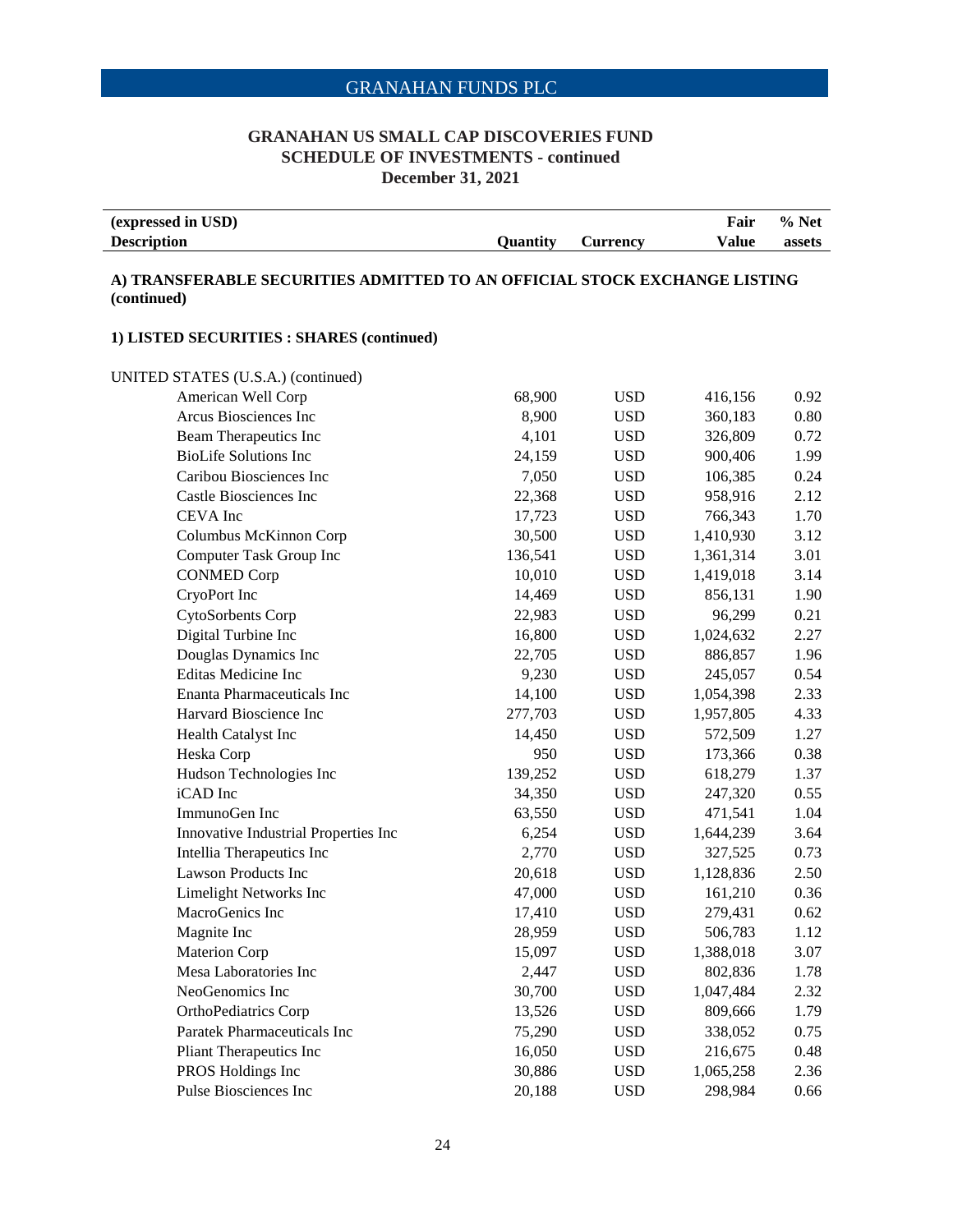## **GRANAHAN US SMALL CAP DISCOVERIES FUND SCHEDULE OF INVESTMENTS - continued December 31, 2021**

| (expressed in USD) |                 |          | Fair  | % Net  |
|--------------------|-----------------|----------|-------|--------|
| <b>Description</b> | <b>Ouantity</b> | Currency | Value | assets |

#### **A) TRANSFERABLE SECURITIES ADMITTED TO AN OFFICIAL STOCK EXCHANGE LISTING (continued)**

#### **1) LISTED SECURITIES : SHARES (continued)**

| UNITED STATES (U.S.A.) (continued)                                                     |         |            |            |       |
|----------------------------------------------------------------------------------------|---------|------------|------------|-------|
| Quanterix Corp                                                                         | 18,500  | <b>USD</b> | 784,400    | 1.74  |
| Rush Enterprises Inc                                                                   | 18,150  | <b>USD</b> | 1,009,866  | 2.24  |
| <b>Sharps Compliance Corp</b>                                                          | 170,177 | <b>USD</b> | 1,213,362  | 2.69  |
| SI-BONE Inc                                                                            | 45,850  | <b>USD</b> | 1,018,329  | 2.25  |
| Silk Road Medical Inc                                                                  | 10,050  | <b>USD</b> | 428,231    | 0.95  |
| Spero Therapeutics Inc                                                                 | 32,636  | <b>USD</b> | 522,502    | 1.16  |
| Stoneridge Inc                                                                         | 15,250  | <b>USD</b> | 301,035    | 0.67  |
| Texas Capital Bancshares Inc                                                           | 13,500  | <b>USD</b> | 813,375    | 1.80  |
| ThredUp Inc                                                                            | 27,050  | <b>USD</b> | 345,158    | 0.76  |
| Titan Machinery Inc                                                                    | 26,835  | <b>USD</b> | 904,071    | 2.00  |
| Veeco Instruments Inc                                                                  | 30,400  | <b>USD</b> | 865,488    | 1.91  |
| Veracyte Inc                                                                           | 23,491  | <b>USD</b> | 967,829    | 2.14  |
| Vericel Corp                                                                           | 30,688  | <b>USD</b> | 1,206,038  | 2.67  |
| Xeris Biopharma Holdings Inc                                                           | 118,750 | <b>USD</b> | 347,938    | 0.77  |
|                                                                                        |         |            | 39,999,302 | 88.54 |
|                                                                                        |         |            |            |       |
| <b>TOTAL LISTED SECURITIES : SHARES</b>                                                |         |            | 43,884,356 | 97.14 |
|                                                                                        |         |            |            |       |
| TOTAL TRANSFERABLE SECURITIES ADMITTED TO AN<br><b>OFFICIAL STOCK EXCHANGE LISTING</b> |         |            | 43,884,356 | 97.14 |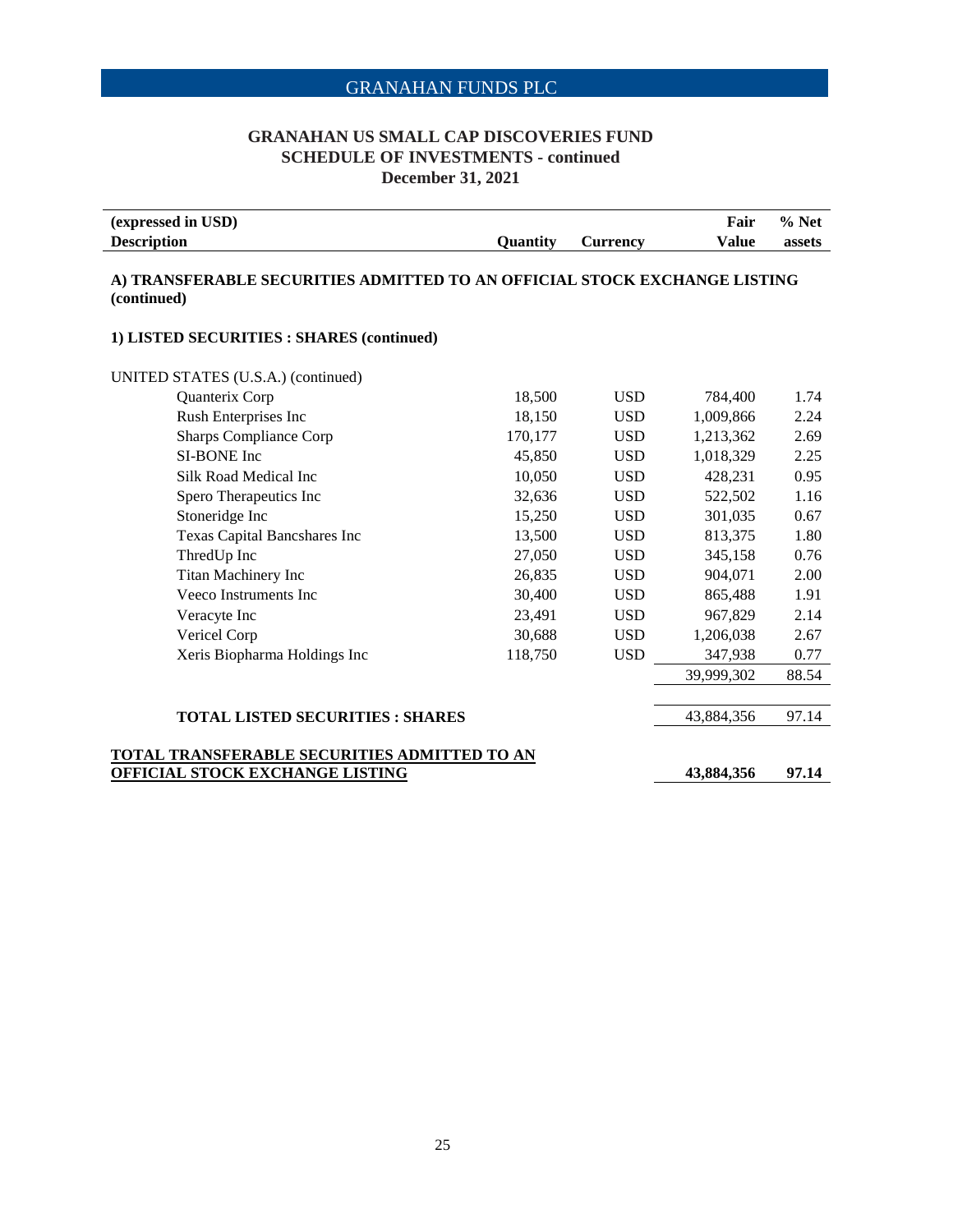## **GRANAHAN US SMALL CAP DISCOVERIES FUND SCHEDULE OF INVESTMENTS - continued December 31, 2021**

| (expressed in USD)<br><b>Description</b>                                 | Quantity | <b>Currency</b> | Fair<br><b>Value</b> | $%$ Net<br>assets |
|--------------------------------------------------------------------------|----------|-----------------|----------------------|-------------------|
| <b>B) OTHER TRANSFERABLE SECURITIES</b>                                  |          |                 |                      |                   |
| 1) OTHER TRANSFERABLE SECURITIES : SHARES                                |          |                 |                      |                   |
| UNITED STATES (U.S.A.)                                                   |          |                 |                      |                   |
| Contra Flexion Therape Npv                                               | 99,583   | <b>USD</b>      | 61,741               | 0.14              |
|                                                                          |          |                 | 61,741               | 0.14              |
|                                                                          |          |                 |                      |                   |
| <b>TOTAL OTHER TRANSFERABLE SECURITIES : SHARES</b>                      |          |                 | 61,741               | 0.14              |
| <b>TOTAL OTHER TRANSFERABLE SECURITIES</b>                               |          |                 | 61,741               | 0.14              |
| <b>TOTAL INVESTMENTS</b>                                                 |          |                 | 43,946,097           | 97.28             |
| <b>OTHER ASSETS</b>                                                      |          |                 | 1,591,752            | 3.52              |
| <b>OTHER LIABILITIES</b>                                                 |          |                 | (362, 402)           | (0.80)            |
| NET ASSETS ATTRIBUTABLE TO HOLDERS OF REDEEMABLE<br>PARTICIPATING SHARES |          |                 | 45,175,447           | 100.00            |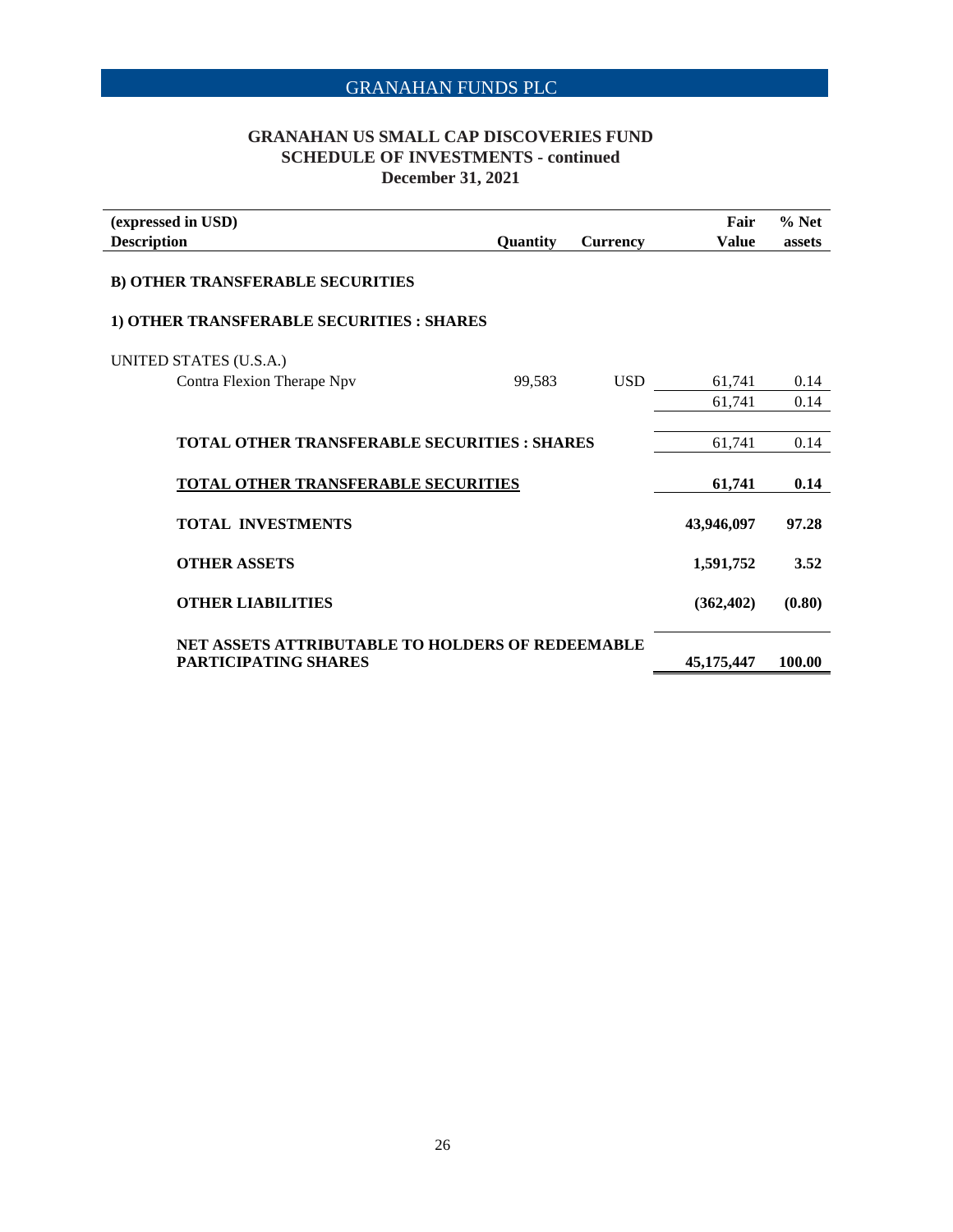## **GRANAHAN US SMALL CAP DISCOVERIES FUND SCHEDULE OF INVESTMENTS - continued December 31, 2021**

At December 31, 2021 sector diversification of the Fund was as follows:

|                                                                                                                                           | % of Net Assets | <b>Value</b>      |
|-------------------------------------------------------------------------------------------------------------------------------------------|-----------------|-------------------|
| <b>Common stock</b>                                                                                                                       |                 | \$                |
| <b>Basic Materials</b>                                                                                                                    | 4.44            | 2,006,297         |
| <b>Consumer Discretionary</b>                                                                                                             | 7.41            | 3,349,906         |
| Financials                                                                                                                                | 2.88            | 1,298,824         |
| <b>Health Care</b>                                                                                                                        | 47.37           | 21,399,469        |
| Industrials                                                                                                                               | 16.12           | 7,282,972         |
| <b>Real Estate</b>                                                                                                                        | 3.64            | 1,644,239         |
| Technology                                                                                                                                | 12.73           | 5,751,028         |
| <b>Utilities</b>                                                                                                                          | 2.69            | 1,213,362         |
| <b>TOTAL INVESTMENTS</b>                                                                                                                  | 97.28           | 43,946,097        |
| Other Assets and Cash in Excess of Liabilities                                                                                            | 2.72            | 1,229,350         |
| <b>TOTAL NET ASSETS</b>                                                                                                                   | 100.00          | 45, 175, 447      |
| <b>Analysis of Total Assets</b>                                                                                                           |                 | % of Total Assets |
| Transferable Securities Admitted To An Official Stock Exchange or traded on a<br>regulated market<br><b>Other Transferable Securities</b> |                 | 96.36<br>0.14     |
| <b>Current Assets</b>                                                                                                                     |                 | 3.50              |
| <b>TOTAL</b>                                                                                                                              |                 | 100.00            |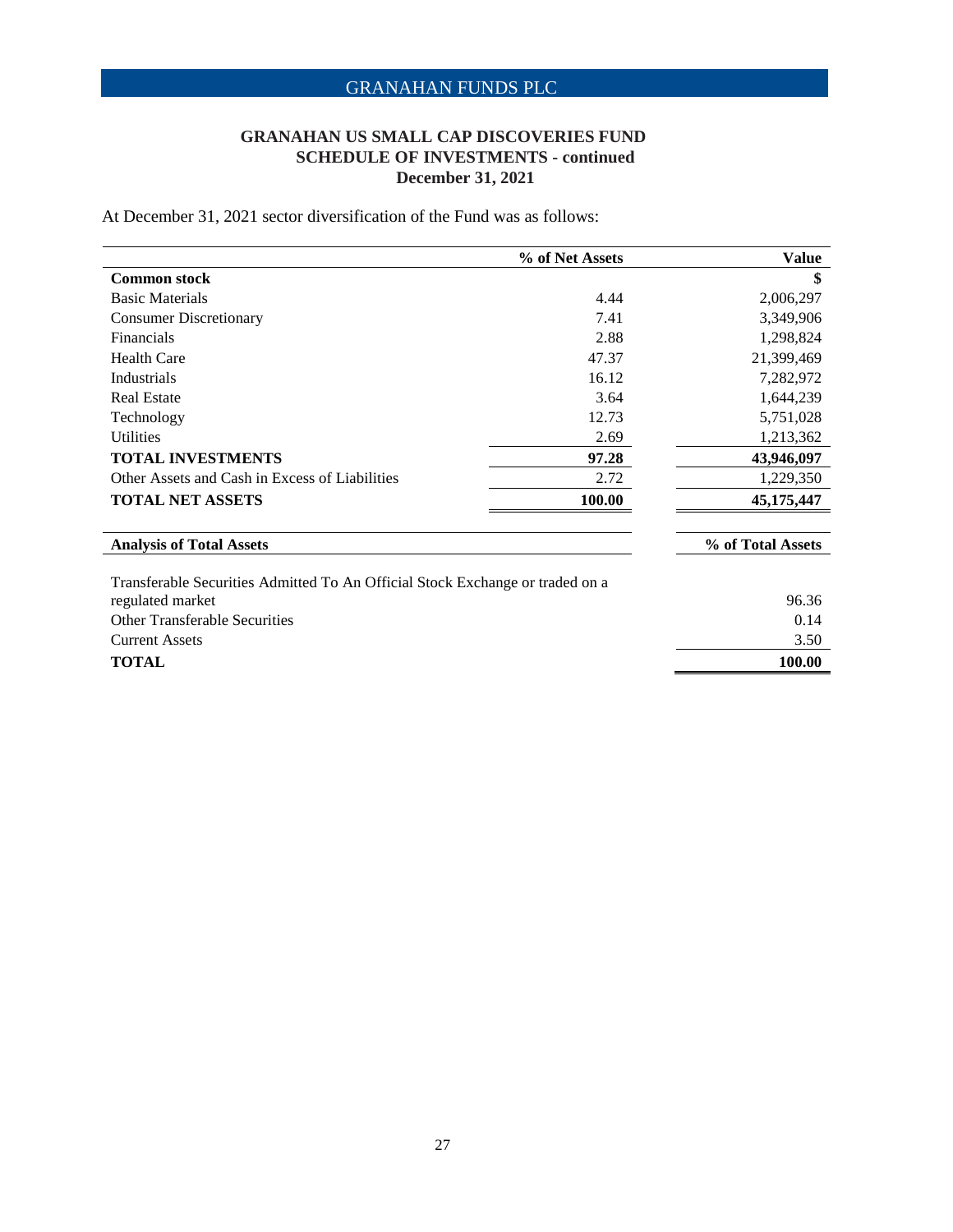## **GRANAHAN US SMID SELECT FUND SCHEDULE OF INVESTMENTS December 31, 2021**

| (expressed in USD)<br><b>Description</b> |                                                                           | Quantity  | <b>Currency</b> | Fair<br><b>Value</b> | % Net<br>assets |
|------------------------------------------|---------------------------------------------------------------------------|-----------|-----------------|----------------------|-----------------|
|                                          | A) TRANSFERABLE SECURITIES ADMITTED TO AN OFFICIAL STOCK EXCHANGE LISTING |           |                 |                      |                 |
|                                          | 1) LISTED SECURITIES : SHARES                                             |           |                 |                      |                 |
| <b>CANADA</b>                            |                                                                           |           |                 |                      |                 |
|                                          | Canadian Solar Inc                                                        | 235,109   | <b>USD</b>      | 7,356,560            | 1.15            |
|                                          | Neo Performance Materials Inc                                             | 339,756   | CAD             | 5,447,054            | 0.85            |
|                                          |                                                                           |           |                 | 12,803,614           | 2.00            |
| <b>CAYMAN ISLANDS</b>                    |                                                                           |           |                 |                      |                 |
|                                          | Ambarella Inc                                                             | 23,470    | <b>USD</b>      | 4,761,828            | 0.75            |
|                                          | Silicon Motion Technology Corp                                            | 66,972    | <b>USD</b>      | 6,364,348            | 1.00            |
|                                          |                                                                           |           |                 | 11,126,176           | 1.75            |
| <b>ISRAEL</b>                            |                                                                           |           |                 |                      |                 |
|                                          | Inmode Ltd                                                                | 77,600    | <b>USD</b>      | 5,477,008            | 0.86            |
|                                          | Kornit Digital Ltd                                                        | 294,172   | <b>USD</b>      | 44,787,686           | 7.03            |
|                                          | Wix.com Ltd                                                               | 67,940    | <b>USD</b>      | 10,720,253           | 1.68            |
|                                          |                                                                           |           |                 | 60,984,947           | 9.57            |
|                                          |                                                                           |           |                 |                      |                 |
| <b>NETHERLANDS</b>                       |                                                                           |           |                 |                      |                 |
|                                          | Affimed NV                                                                | 999,008   | <b>USD</b>      | 5,514,524            | 0.87            |
|                                          |                                                                           |           |                 | 5,514,524            | 0.87            |
| <b>SINGAPORE</b>                         |                                                                           |           |                 |                      |                 |
|                                          | Flex Ltd                                                                  | 1,297,572 | <b>USD</b>      | 23,784,495           | 3.73            |
|                                          |                                                                           |           |                 | 23,784,495           | 3.73            |
| UNITED STATES (U.S.A.)                   |                                                                           |           |                 |                      |                 |
| 2U Inc                                   |                                                                           | 165,122   | <b>USD</b>      | 3,313,999            | 0.52            |
|                                          | Acacia Research Corp                                                      | 900,200   | <b>USD</b>      | 4,618,026            | 0.72            |
|                                          | Array Technologies Inc                                                    | 1,750,053 | <b>USD</b>      | 27,458,331           | 4.31            |
|                                          | Axon Enterprise Inc                                                       | 62,390    | <b>USD</b>      | 9,795,230            | 1.54            |
|                                          | <b>BioCryst Pharmaceuticals Inc</b>                                       | 234,870   | <b>USD</b>      | 3,252,950            | 0.51            |
|                                          | Castle Biosciences Inc                                                    | 69,391    | <b>USD</b>      | 2,974,792            | 0.47            |
|                                          | Chart Industries Inc                                                      | 95,599    | <b>USD</b>      | 15,247,085           | 2.39            |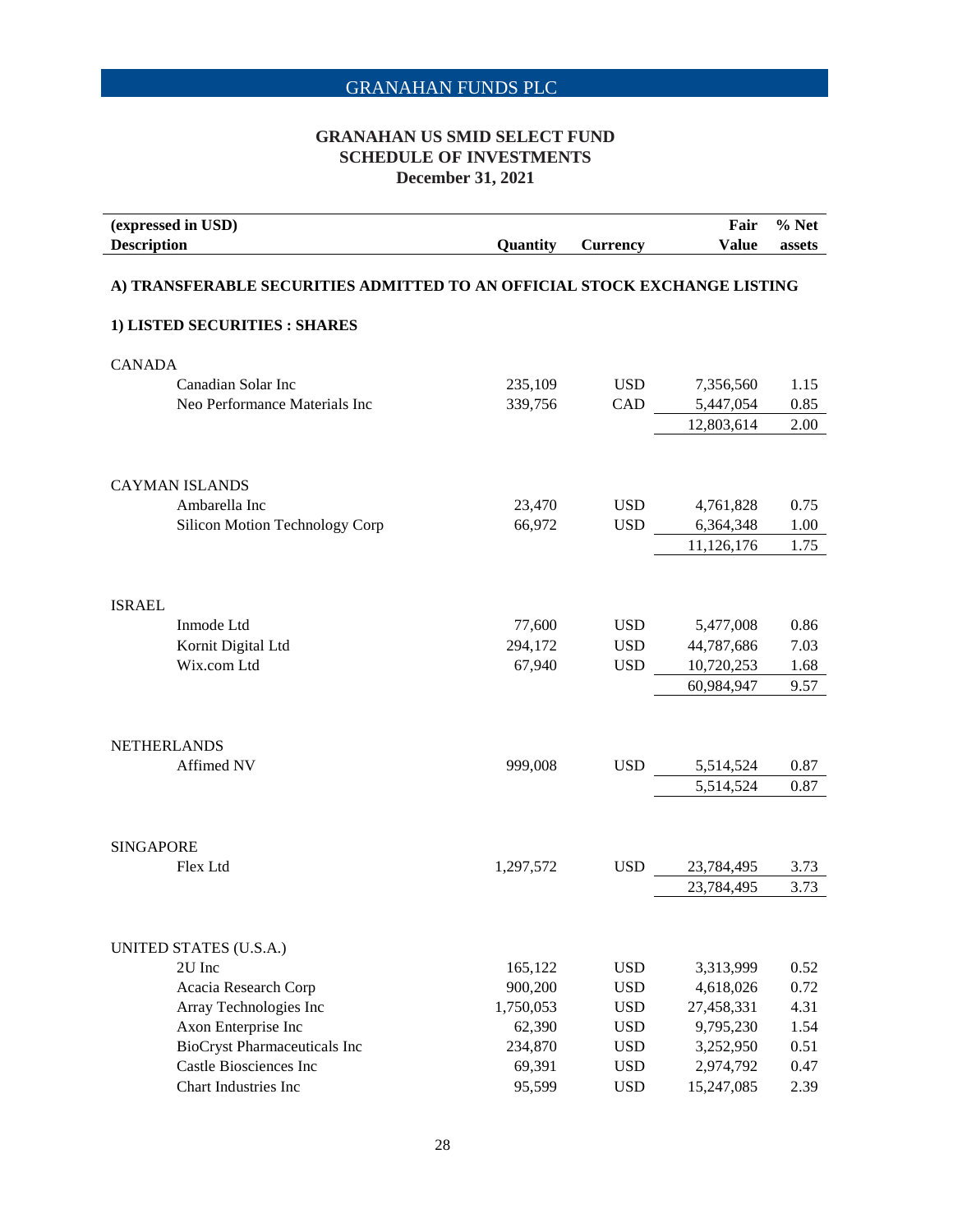## **GRANAHAN US SMID SELECT FUND SCHEDULE OF INVESTMENTS - continued December 31, 2021**

| (expressed in USD) |                 |          | Fair  | % Net  |
|--------------------|-----------------|----------|-------|--------|
| <b>Description</b> | <b>Ouantity</b> | Currency | Value | assets |

#### **A) TRANSFERABLE SECURITIES ADMITTED TO AN OFFICIAL STOCK EXCHANGE LISTING (continued)**

#### **1) LISTED SECURITIES : SHARES (continued)**

UNITED STATES (U.S.A.) (continued)

| Chicken Soup For The Soul Entertainment Inc<br>Cricut Inc | 428,932<br>136,720      | <b>USD</b> | 5,936,419    | 0.93 |
|-----------------------------------------------------------|-------------------------|------------|--------------|------|
|                                                           |                         |            |              |      |
|                                                           |                         | <b>USD</b> | 3,020,145    | 0.47 |
|                                                           | 271,007                 | <b>USD</b> | 18,778,075   | 2.95 |
| Digital Turbine Inc                                       | 983,788                 | <b>USD</b> | 60,001,229   | 9.41 |
| Enphase Energy Inc                                        | 75,390                  | <b>USD</b> | 13,791,847   | 2.16 |
| Etsy Inc                                                  | 18,341                  | <b>USD</b> | 4,015,579    | 0.63 |
| Euronet Worldwide Inc                                     | 186,070                 | <b>USD</b> | 22,173,962   | 3.48 |
| Everbridge Inc                                            | 42,192                  | <b>USD</b> | 2,840,787    | 0.45 |
| Evolent Health Inc                                        | 1,587,984               | <b>USD</b> | 43,939,517   | 6.89 |
| Gentherm Inc                                              | 104,650                 | <b>USD</b> | 9,094,085    | 1.43 |
| Gray Television Inc                                       | 250,795                 | <b>USD</b> | 5,056,027    | 0.79 |
| Green Brick Partners Inc                                  | 247,403                 | <b>USD</b> | 7,503,733    | 1.18 |
| Hagerty Inc                                               | 598,675                 | <b>USD</b> | 8,489,212    | 1.33 |
| iCAD Inc                                                  | 684,775                 | <b>USD</b> | 4,930,380    | 0.77 |
| Intellia Therapeutics Inc                                 | 27,599                  | <b>USD</b> | 3,263,306    | 0.51 |
| Kulicke & Soffa Industries Inc                            | 407,372                 | <b>USD</b> | 24,662,301   | 3.87 |
| LendingTree Inc                                           | 133,231                 | <b>USD</b> | 16,334,121   | 2.56 |
| <b>Ligand Pharmaceuticals Inc</b>                         | 30,652                  | <b>USD</b> | 4,734,508    | 0.74 |
| Lithia Motors Inc                                         | 66,040                  | <b>USD</b> | 19,610,578   | 3.08 |
| Magnite Inc                                               | 2,751,093               | <b>USD</b> | 48, 144, 128 | 7.55 |
| Motorcar Parts of America Inc                             | 216,602                 | <b>USD</b> | 3,697,396    | 0.58 |
| Natera Inc                                                | 39,871                  | <b>USD</b> | 3,723,553    | 0.58 |
| Newmark Group Inc                                         | 428,135                 | <b>USD</b> | 8,006,125    | 1.26 |
| Pacific Biosciences of California Inc                     | 272,521                 | <b>USD</b> | 5,575,780    | 0.88 |
| Porch Group Inc                                           | 828,795                 | <b>USD</b> | 12,920,914   | 2.03 |
| Power Integrations Inc                                    | 122,784                 | <b>USD</b> | 11,405,406   | 1.79 |
| Pure Storage Inc                                          | 301,037                 | <b>USD</b> | 9,798,754    | 1.54 |
|                                                           | Darling Ingredients Inc |            |              |      |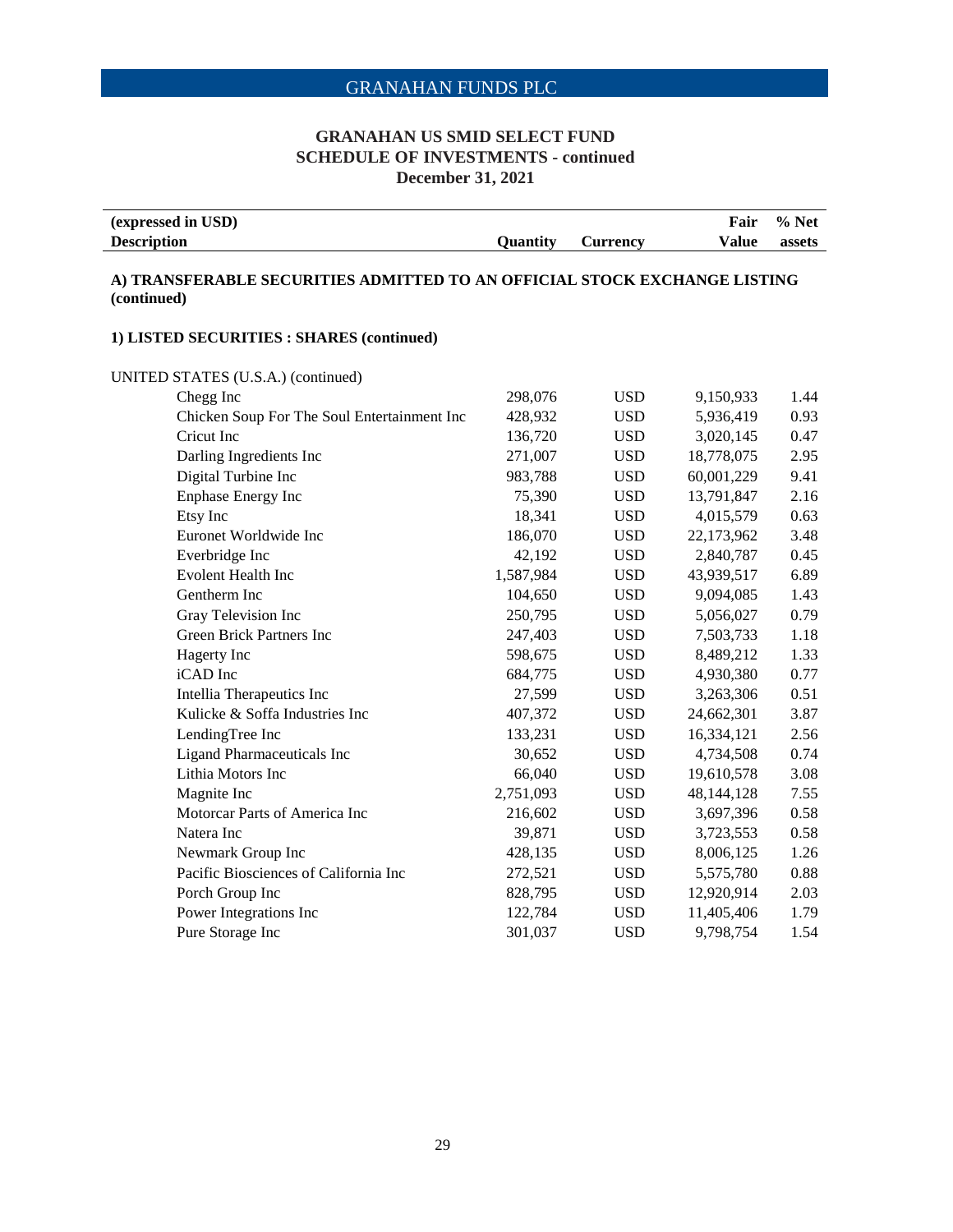## **GRANAHAN US SMID SELECT FUND SCHEDULE OF INVESTMENTS - continued December 31, 2021**

| (expressed in USD)<br><b>Description</b>                                                 | Quantity | <b>Currency</b> | Fair<br><b>Value</b> | $%$ Net<br>assets |
|------------------------------------------------------------------------------------------|----------|-----------------|----------------------|-------------------|
| A) TRANSFERABLE SECURITIES ADMITTED TO AN OFFICIAL STOCK EXCHANGE LISTING<br>(continued) |          |                 |                      |                   |
| 1) LISTED SECURITIES : SHARES (continued)                                                |          |                 |                      |                   |
| UNITED STATES (U.S.A.) (continued)                                                       |          |                 |                      |                   |
| Quanterix Corp                                                                           | 136,808  | <b>USD</b>      | 5,800,659            | 0.91              |
| Silk Road Medical Inc                                                                    | 71,855   | <b>USD</b>      | 3,061,742            | 0.48              |
| Varonis Systems Inc                                                                      | 222,310  | <b>USD</b>      | 10,844,282           | 1.70              |
| Veracyte Inc                                                                             | 560,087  | <b>USD</b>      | 23,075,584           | 3.62              |
| Vicor Corp                                                                               | 48,405   | <b>USD</b>      | 6,146,467            | 0.96              |
| Vita Coco Co Inc                                                                         | 684,518  | <b>USD</b>      | 7,646,066            | 1.20              |
| WillScot Mobile Mini Holdings Corp                                                       | 135,746  | <b>USD</b>      | 5,543,867            | 0.87              |
|                                                                                          |          |                 | 519,377,880          | 81.48             |
|                                                                                          |          |                 |                      |                   |
| <b>TOTAL LISTED SECURITIES : SHARES</b>                                                  |          |                 | 633,591,636          | 99.40             |
|                                                                                          |          |                 |                      |                   |
| TOTAL TRANSFERABLE SECURITIES ADMITTED TO AN                                             |          |                 |                      |                   |
| OFFICIAL STOCK EXCHANGE LISTING                                                          |          |                 | 633,591,636          | 99.40             |
| <b>TOTAL INVESTMENTS</b>                                                                 |          |                 | 633,591,636          | 99.40             |
|                                                                                          |          |                 |                      |                   |
| <b>OTHER ASSETS</b>                                                                      |          |                 | 5,891,184            | 0.92              |
| <b>OTHER LIABILITIES</b>                                                                 |          |                 | (2,046,988)          | (0.32)            |
| NET ASSETS ATTRIBUTABLE TO HOLDERS OF REDEEMABLE<br>PARTICIPATING SHARES                 |          |                 | 637,435,832          | 100.00            |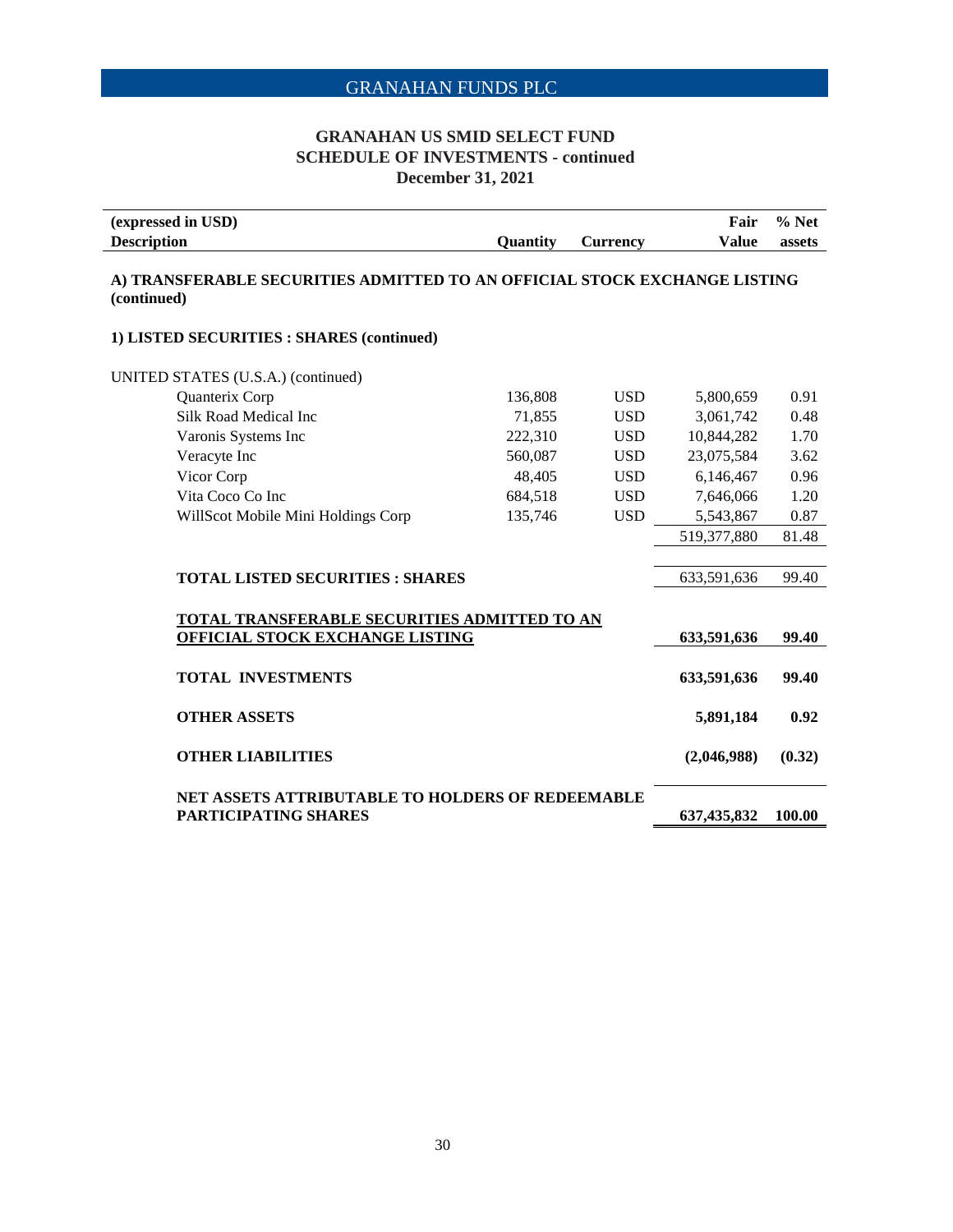## **GRANAHAN US SMID SELECT FUND SCHEDULE OF INVESTMENTS - continued December 31, 2021**

At December 31, 2021 sector diversification of the Fund was as follows:

|                                                                               | % of Net Assets | <b>Value</b>      |
|-------------------------------------------------------------------------------|-----------------|-------------------|
| <b>Common stock</b>                                                           |                 | \$                |
| <b>Communication Services</b>                                                 | 8.35            | 53,200,155        |
| <b>Consumer Discretionary</b>                                                 | 9.78            | 62,322,722        |
| <b>Consumer Staples</b>                                                       | 4.15            | 26,424,141        |
| Energy                                                                        | 1.16            | 7,356,560         |
| Financials                                                                    | 3.89            | 24,823,333        |
| Health Care                                                                   | 18.09           | 115,324,303       |
| <b>Industrials</b>                                                            | 13.51           | 86,138,361        |
| <b>Information Technology</b>                                                 | 38.36           | 244,548,882       |
| Materials                                                                     | 0.85            | 5,447,054         |
| <b>Real Estate</b>                                                            | 1.26            | 8,006,125         |
| <b>TOTAL INVESTMENTS</b>                                                      | 99.40           | 633,591,636       |
| Other Assets and Cash in Excess of Liabilities                                | 0.60            | 3,844,196         |
| <b>TOTAL NET ASSETS</b>                                                       | 100.00          | 637,435,832       |
| <b>Analysis of Total Assets</b>                                               |                 | % of Total Assets |
|                                                                               |                 |                   |
| Transferable Securities Admitted To An Official Stock Exchange or traded on a |                 |                   |
| regulated market                                                              |                 | 99.08             |
| <b>Current Assets</b>                                                         |                 | 0.92              |
| <b>TOTAL</b>                                                                  |                 | 100.00            |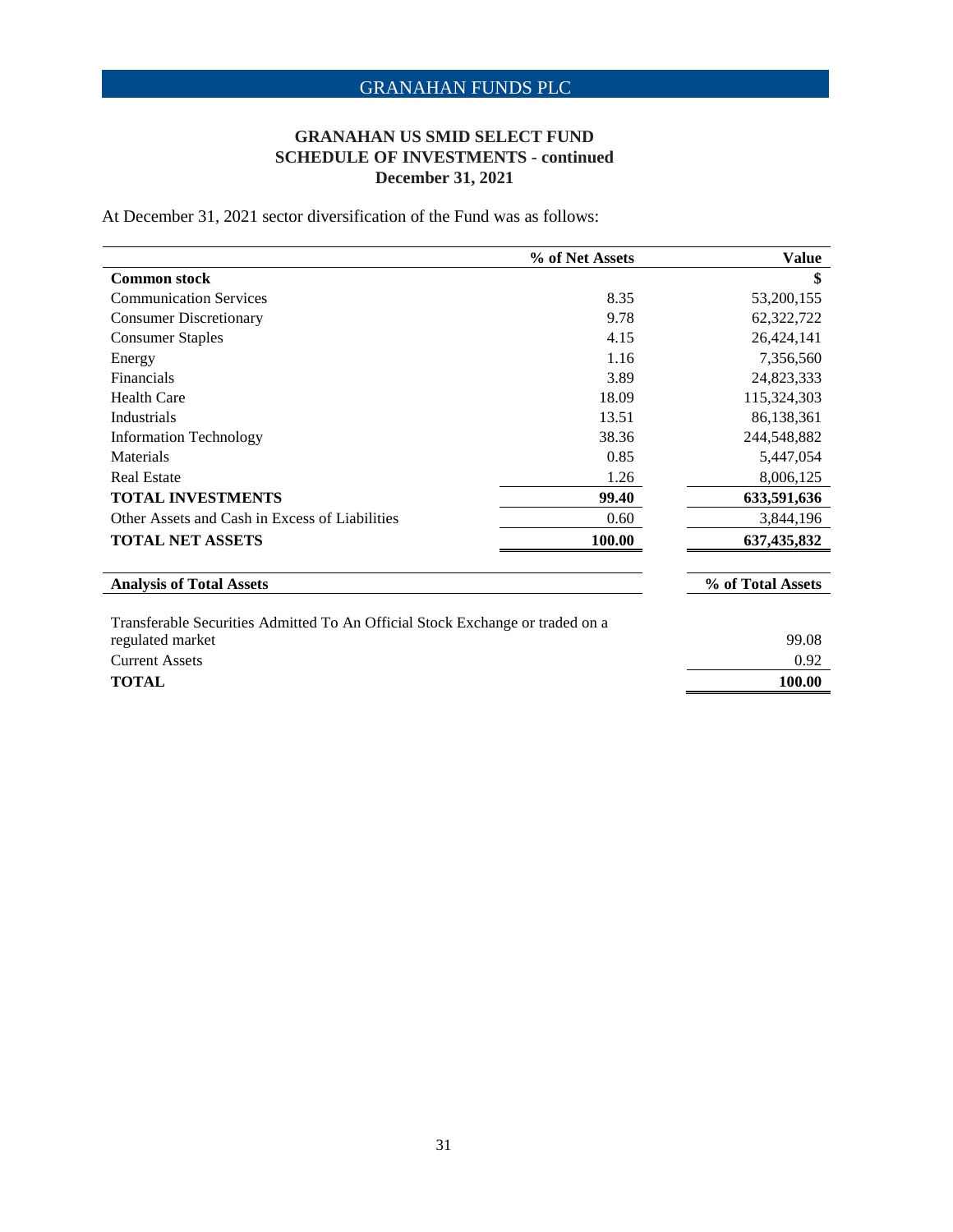## **STATEMENT OF ASSETS AND LIABILITIES As of December 31, 2021**

|                                                       | <b>Granahan US Focused</b><br><b>Growth Fund</b> | <b>Granahan US Focused</b><br><b>Growth Fund</b> |
|-------------------------------------------------------|--------------------------------------------------|--------------------------------------------------|
|                                                       | <b>December 31, 2021</b>                         | December 31, 2020                                |
| <b>Assets</b>                                         |                                                  |                                                  |
| Investments, at identified cost                       | \$766,387,483                                    | \$518,550,545                                    |
| Investments in securities, at fair value (See note 9) | \$941,161,320                                    | \$837,654,128                                    |
| Cash and cash equivalents (See note 10)               | 15,610,658                                       | 28,867,431                                       |
| Receivable for subscriptions                          | 761,875                                          | 2,356,723                                        |
| Receivable for securities sold                        |                                                  | 267,695                                          |
| Receivable from Investment Manager (See note 5)       | 343,492                                          | 289,159                                          |
| <b>Total assets</b>                                   | 957,877,345                                      | 869, 435, 136                                    |
| <b>Liabilities</b>                                    |                                                  |                                                  |
| Payable for securities purchased                      |                                                  | 2,673,617                                        |
| Payable for fund shares redeemed                      | 1,513,344                                        | 2,049,118                                        |
| Payable to Investment Manager (See note 5)            | 2,246,137                                        | 1,345,719                                        |
| Manager fees payable (See note 5)                     | 56,066                                           | 25,618                                           |
| Directors fees payable                                | 3,890                                            | 13,516                                           |
| Auditor fees payable                                  | 1,244                                            | 19,251                                           |
| Performance fees payable (See note 5)                 | 990,243                                          | 4,155,998                                        |
| Other accrued expenses                                | 77,897                                           | 115,719                                          |
| <b>Total liabilities</b>                              | 4,888,821                                        | 10,398,556                                       |
| <b>Net assets</b>                                     | \$952,988,524                                    | \$859,036,580                                    |
| Net assets consist of                                 |                                                  |                                                  |
| Paid in capital                                       | \$539,533,881                                    | \$429,417,744                                    |
| Undistributed net investment loss                     | (23, 556, 622)                                   | (15,330,592)                                     |
| Accumulated net realized gain on investments          |                                                  |                                                  |
| and foreign currency related transactions             | 261,286,305                                      | 125,166,153                                      |
| Net unrealized appreciation on investments            |                                                  |                                                  |
| and foreign currency related transactions             | 175,724,960                                      | 319,783,275                                      |
| <b>Net assets</b>                                     | \$952,988,524                                    | \$859,036,580                                    |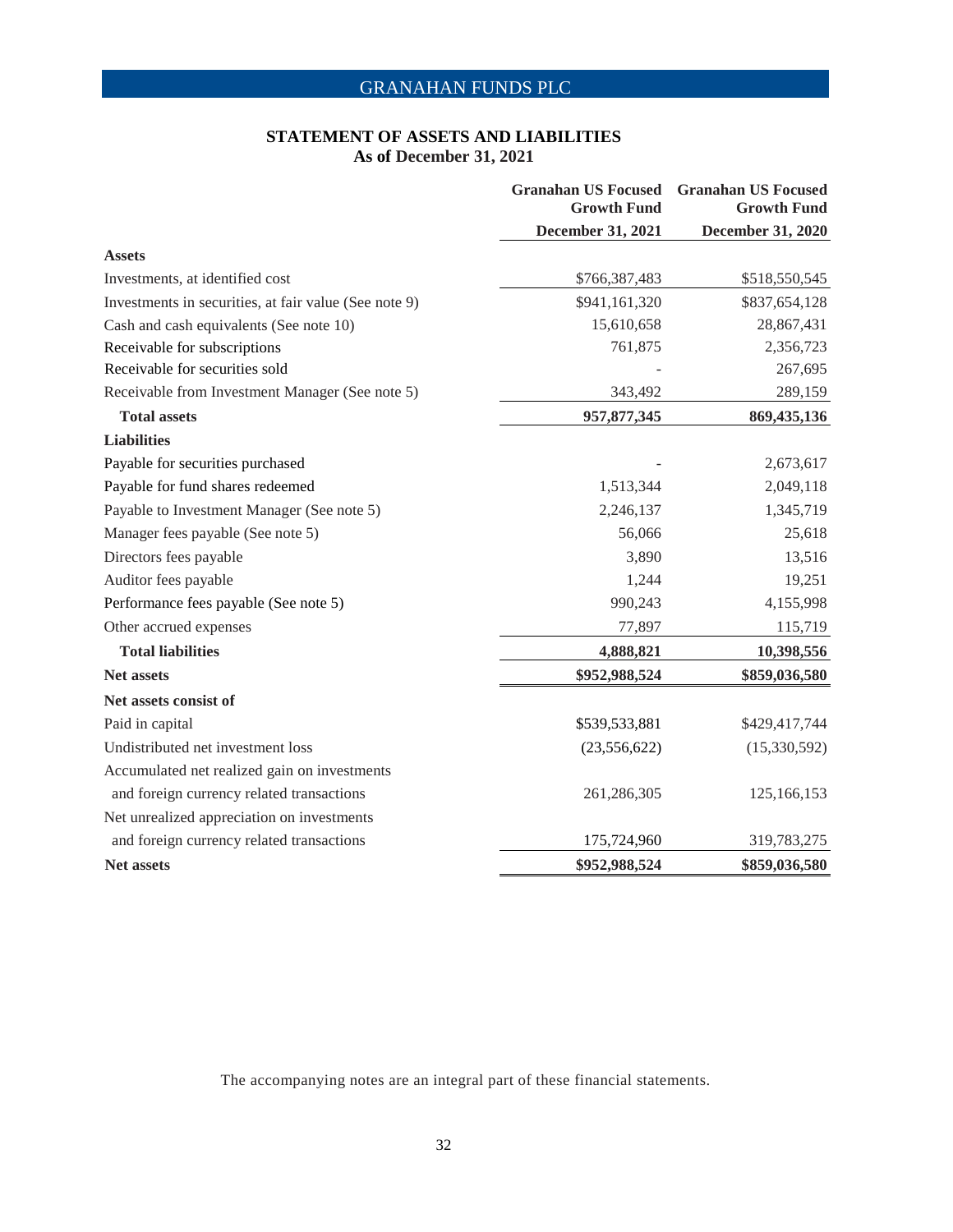## **STATEMENT OF ASSETS AND LIABILITIES – continued As of December 31, 2021**

|                                   | <b>Granahan US Focused Granahan US Focused</b><br><b>Growth Fund</b> | <b>Growth Fund</b> |
|-----------------------------------|----------------------------------------------------------------------|--------------------|
|                                   | <b>December 31, 2021</b>                                             | December 31, 2020  |
| <b>Class A EUR Accumulating**</b> |                                                                      |                    |
| Shares issued (See note 3)        | 22,000.00                                                            |                    |
| Net asset value per share         | €9.28                                                                |                    |
| <b>Class A GBP Accumulating</b>   |                                                                      |                    |
| Shares issued (See note 3)        | 1,212,791.96                                                         | 840,909.86         |
| Net asset value per share         | £16.76                                                               | £16.77             |
| <b>Class A USD Accumulating</b>   |                                                                      |                    |
| Shares issued (See note 3)        | 299,760.50                                                           | 275,955.16         |
| Net asset value per share         | \$528.75                                                             | \$534.53           |
| <b>Class A USD Distributing</b>   |                                                                      |                    |
| Shares issued (See note 3)        | 47,231.76                                                            | 82,197.61          |
| Net asset value per share         | \$210.11                                                             | \$212.41           |
| <b>Class F EUR Accumulating</b>   |                                                                      |                    |
| Shares issued (See note 3)        | 156,462.89                                                           | 104,363.53         |
| Net asset value per share         | €19.21                                                               | €18.12             |
| <b>Class F GBP Accumulating</b>   |                                                                      |                    |
| Shares issued (See note 3)        | 10,133.03                                                            | 10,133.03          |
| Net asset value per share         | £12.55                                                               | £12.61             |
| <b>Class I EUR Accumulating*</b>  |                                                                      |                    |
| Shares issued (See note 3)        | 6,748,435.69                                                         |                    |
| Net asset value per share         | €9.93                                                                |                    |
| <b>Class I GBP Accumulating</b>   |                                                                      |                    |
| Shares issued (See note 3)        | 2,069,855.25                                                         | 966,109.05         |
| Net asset value per share         | £15.97                                                               | £15.95             |

\* This share class was launched on April 09, 2021.

\*\* This share class was launched on August 16, 2021.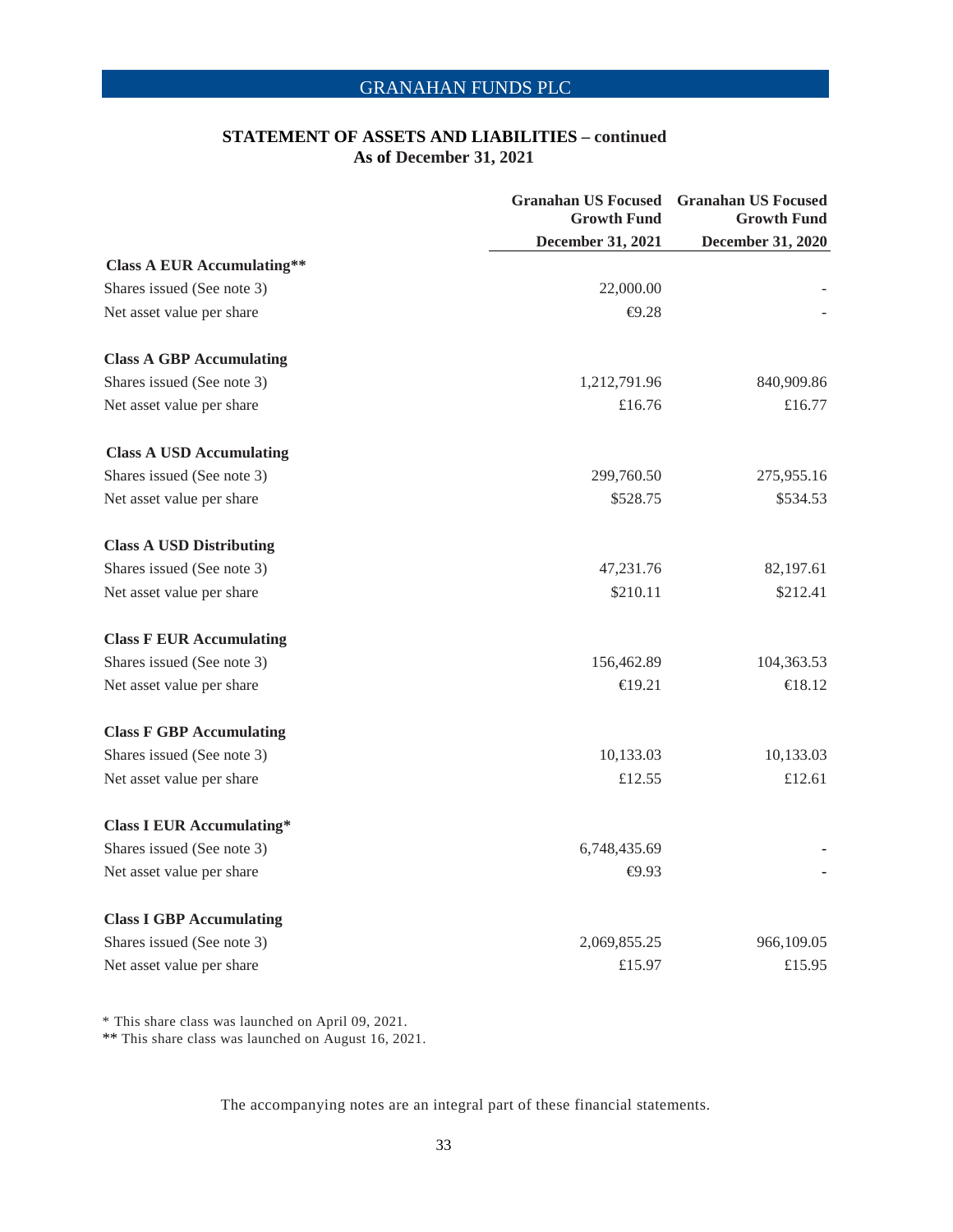## **STATEMENT OF ASSETS AND LIABILITIES – continued As of December 31, 2021**

|                                  | <b>Granahan US Focused</b><br><b>Growth Fund</b> | <b>Granahan US Focused</b><br><b>Growth Fund</b> |  |
|----------------------------------|--------------------------------------------------|--------------------------------------------------|--|
|                                  | <b>December 31, 2021</b>                         | <b>December 31, 2020</b>                         |  |
| <b>Class I USD Accumulating</b>  |                                                  |                                                  |  |
| Shares issued (See note 3)       | 10,294,662.56                                    | 9,556,819.82                                     |  |
| Net asset value per share        | \$24.16                                          | \$24.39                                          |  |
| <b>Class I USD Distributing</b>  |                                                  |                                                  |  |
| Shares issued (See note 3)       | 7,293,588.69                                     | 6,968,875.82                                     |  |
| Net asset value per share        | \$24.15                                          | \$24.38                                          |  |
| <b>Class P USD Accumulating</b>  |                                                  |                                                  |  |
| Shares issued (See note 3)       | 2,990,259.04                                     | 3,695,893.70                                     |  |
| Net asset value per share        | \$23.03                                          | \$23.00                                          |  |
| <b>Class P1 USD Accumulating</b> |                                                  |                                                  |  |
| Shares issued (See note 3)       | 9,956,225.00                                     | 11,756,225.00                                    |  |
| Net asset value per share        | \$13.91                                          | \$13.88                                          |  |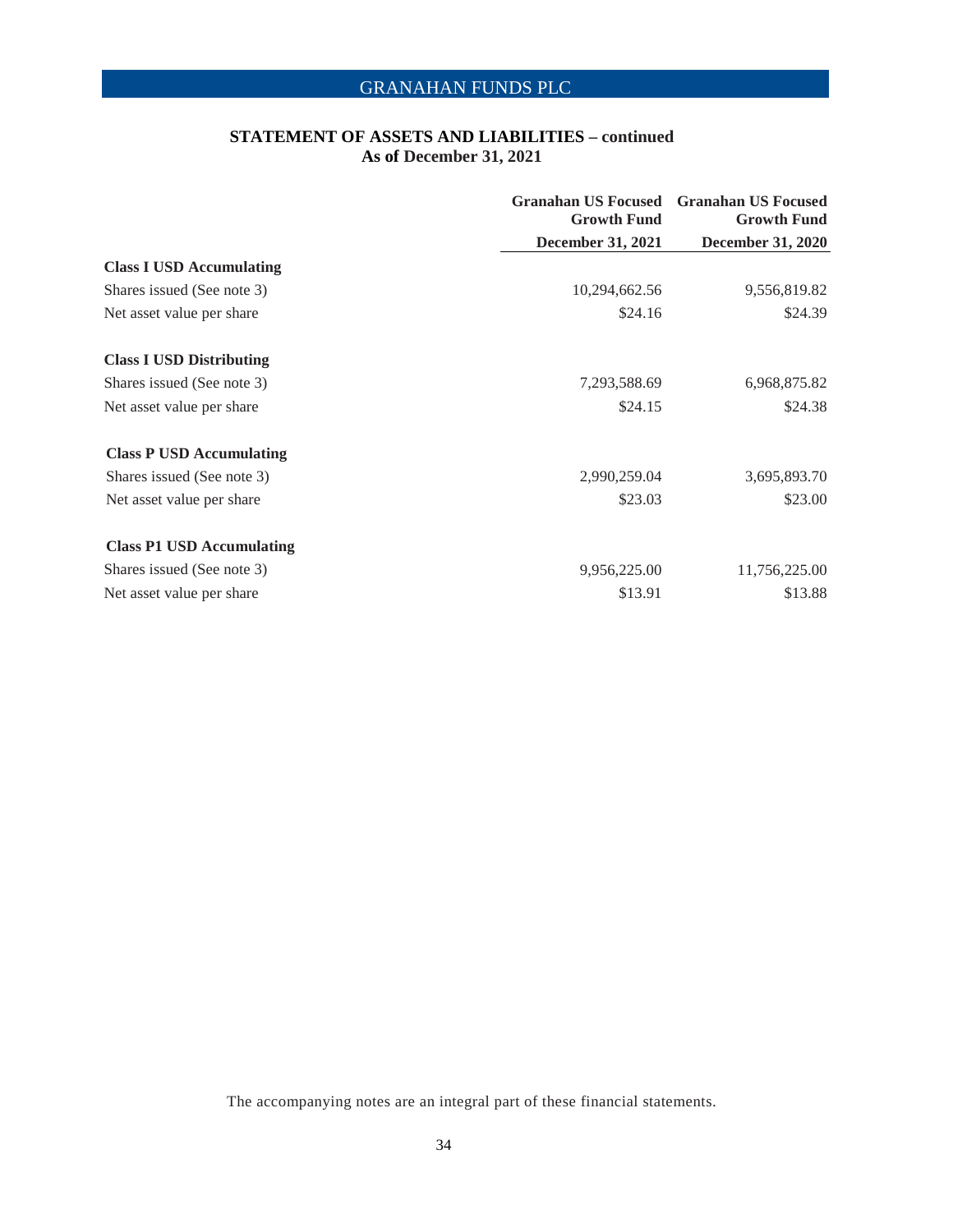## **STATEMENT OF ASSETS AND LIABILITIES – continued As of December 31, 2021**

|                                                       | <b>Granahan US Small Cap</b><br><b>Discoveries Fund</b> | <b>Granahan US Small Cap</b><br><b>Discoveries Fund</b> |
|-------------------------------------------------------|---------------------------------------------------------|---------------------------------------------------------|
|                                                       | December 31, 2021                                       | <b>December 31, 2020</b>                                |
| <b>Assets</b>                                         |                                                         |                                                         |
| Investments, at identified cost                       | \$39,287,726                                            | \$24,793,332                                            |
| Investments in securities, at fair value (See note 9) | \$43,946,097                                            | \$35,305,963                                            |
| Cash and cash equivalents (See note 10)               | 1,542,462                                               | 1,259,267                                               |
| Dividends and interest receivable                     | 7,968                                                   | 6,914                                                   |
| Receivable for securities sold                        |                                                         | 137,764                                                 |
| Receivable from Investment Manager (See note 5)       | 41,322                                                  | 43,014                                                  |
| <b>Total assets</b>                                   | 45,537,849                                              | 36,752,922                                              |
| <b>Liabilities</b>                                    |                                                         |                                                         |
| Payable for securities purchased                      |                                                         | 199,068                                                 |
| Payable for fund shares redeemed                      | 256,070                                                 | 107,275                                                 |
| Payable to Investment Manager (See note 5)            | 83,626                                                  | 56,988                                                  |
| Manager fees payable (See note 5)                     | 2,483                                                   | 1,171                                                   |
| Directors fees payable                                | 181                                                     | 928                                                     |
| Auditor fees payable                                  | 58                                                      | 2,496                                                   |
| Other accrued expenses                                | 19,984                                                  | 19,635                                                  |
| <b>Total liabilities</b>                              | 362,402                                                 | 387,561                                                 |
| <b>Net assets</b>                                     | \$45,175,447                                            | \$36,365,361                                            |
| Net assets consist of                                 |                                                         |                                                         |
| Paid in capital                                       | \$31,555,384                                            | \$22,848,583                                            |
| Undistributed net investment loss                     | (899, 111)                                              | (614,907)                                               |
| Accumulated net realized gain on investments          |                                                         |                                                         |
| and foreign currency related transactions             | 9,664,403                                               | 3,460,021                                               |
| Net unrealized appreciation on investments            |                                                         |                                                         |
| and foreign currency related transactions             | 4,854,771                                               | 10,671,664                                              |
| <b>Net assets</b>                                     | \$45,175,447                                            | \$36,365,361                                            |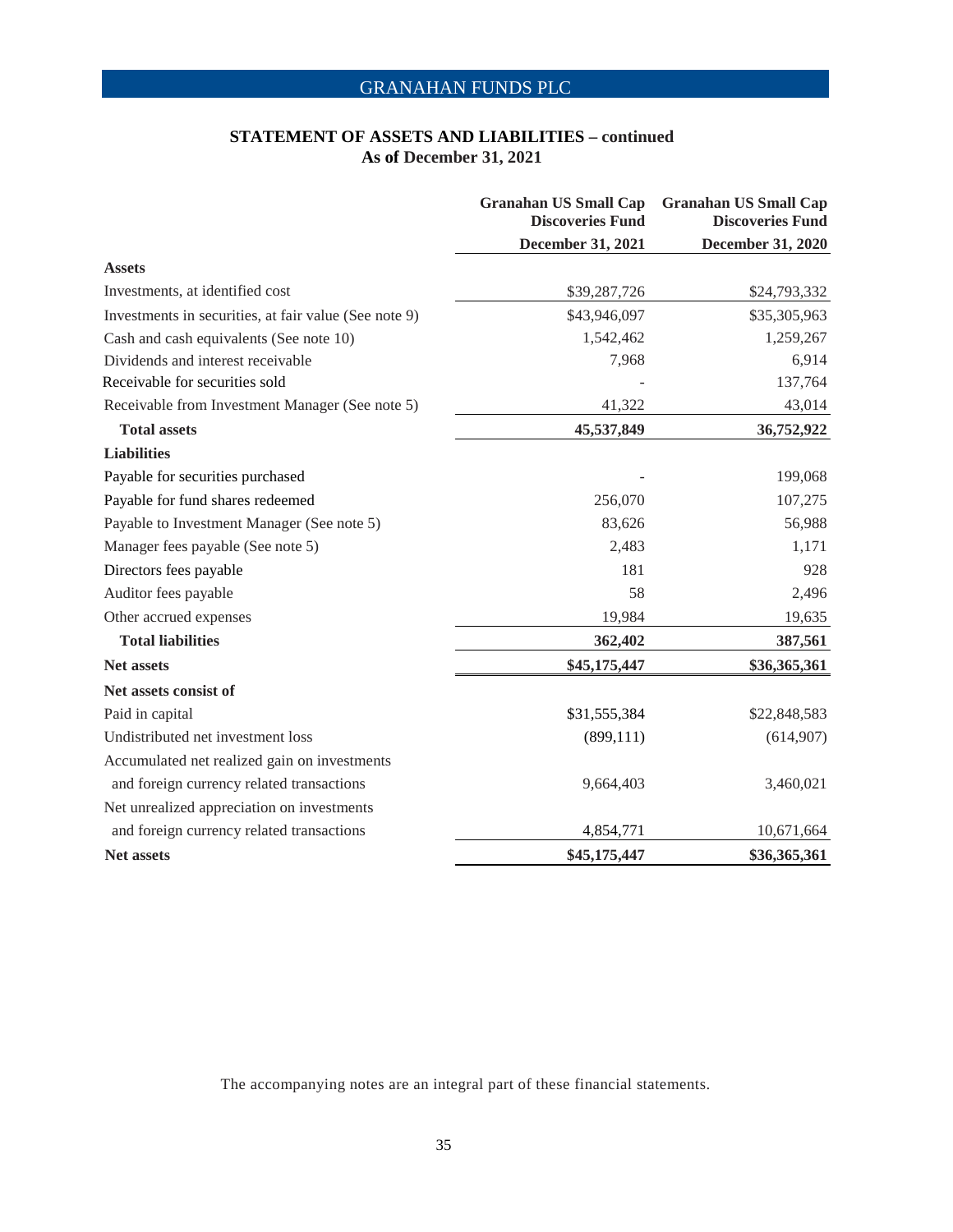## **STATEMENT OF ASSETS AND LIABILITIES – continued As of December 31, 2021**

|                                       | <b>Granahan US Small Cap</b><br><b>Discoveries Fund</b> | <b>Granahan US Small Cap</b><br><b>Discoveries Fund</b> |
|---------------------------------------|---------------------------------------------------------|---------------------------------------------------------|
|                                       | <b>December 31, 2021</b>                                | <b>December 31, 2020</b>                                |
| <b>Class Founder GBP Accumulating</b> |                                                         |                                                         |
| Shares issued (See note 3)            | 1,447.67                                                | 1,018.43                                                |
| Net asset value per share             | £17.11                                                  | £16.35                                                  |
| <b>Class Founder USD Accumulating</b> |                                                         |                                                         |
| Shares issued (See note 3)            | 2,128,499.06                                            | 1,775,456.87                                            |
| Net asset value per share             | \$21.21                                                 | \$20.47                                                 |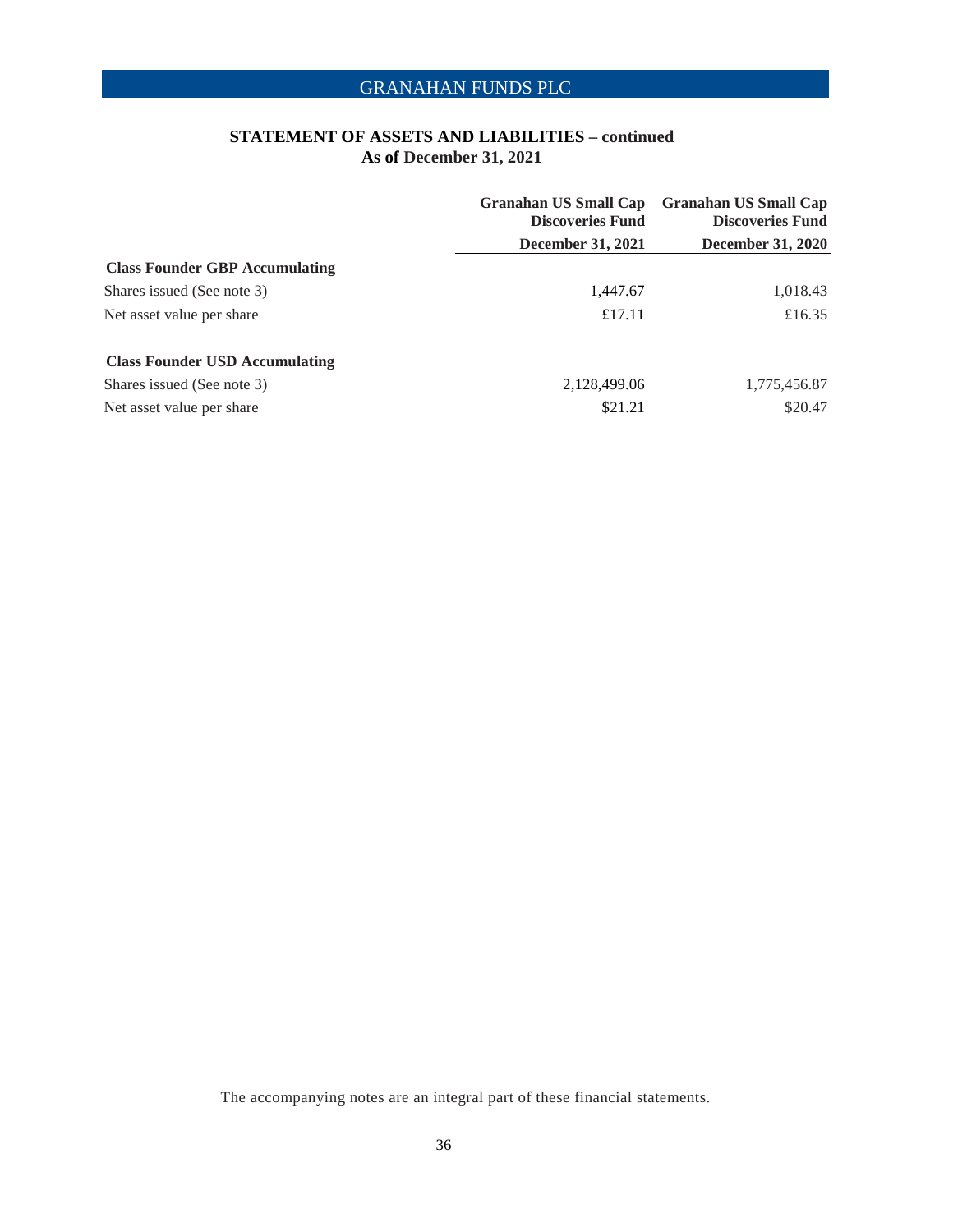## **STATEMENT OF ASSETS AND LIABILITIES – continued As of December 31, 2021**

|                                                       | <b>Granahan US SMID</b><br><b>Select Fund</b> | <b>Granahan US SMID</b><br><b>Select Fund</b> |
|-------------------------------------------------------|-----------------------------------------------|-----------------------------------------------|
|                                                       | December 31, 2021                             | December 31, 2020                             |
| <b>Assets</b>                                         |                                               |                                               |
| Investments, at identified cost                       | \$581,009,333                                 | \$289,962,379                                 |
| Investments in securities, at fair value (See note 9) | \$633,591,636                                 | \$426,297,881                                 |
| Cash and cash equivalents (See note 10)               | 4,692,809                                     | 5,268,950                                     |
| Receivable for subscriptions                          | 915,736                                       | 104,795                                       |
| Dividends and interest receivable                     | 48,477                                        | 58,056                                        |
| Receivable from Investment Manager (See note 5)       | 234,162                                       | 188,555                                       |
| <b>Total assets</b>                                   | 639,482,820                                   | 431,918,237                                   |
| <b>Liabilities</b>                                    |                                               |                                               |
| Payable for securities purchased                      | 82,349                                        | 1,690,011                                     |
| Payable for fund shares redeemed                      | 344,279                                       | 447,172                                       |
| Payable to Investment Manager (See note 5)            | 1,526,182                                     | 718,531                                       |
| Manager fees payable (See note 5)                     | 35,270                                        | 12,179                                        |
| Directors fees payable                                | 2,534                                         | 5,384                                         |
| Auditor fees payable                                  | 810                                           | 5,495                                         |
| Other accrued expenses                                | 55,564                                        | 46,847                                        |
| <b>Total liabilities</b>                              | 2,046,988                                     | 2,925,619                                     |
| Net assets                                            | \$637,435,832                                 | \$428,992,618                                 |
| Net assets consist of                                 |                                               |                                               |
| Paid in capital                                       | \$421,120,896                                 | \$246,513,392                                 |
| Undistributed net investment loss                     | (7,605,868)                                   | (1,826,408)                                   |
| Accumulated net realized gain on investments          |                                               |                                               |
| and foreign currency related transactions             | 170,356,569                                   | 47,465,012                                    |
| Net unrealized appreciation on investments            |                                               |                                               |
| and foreign currency related transactions             | 53,564,235                                    | 136,840,622                                   |
| <b>Net assets</b>                                     | \$637,435,832                                 | \$428,992,618                                 |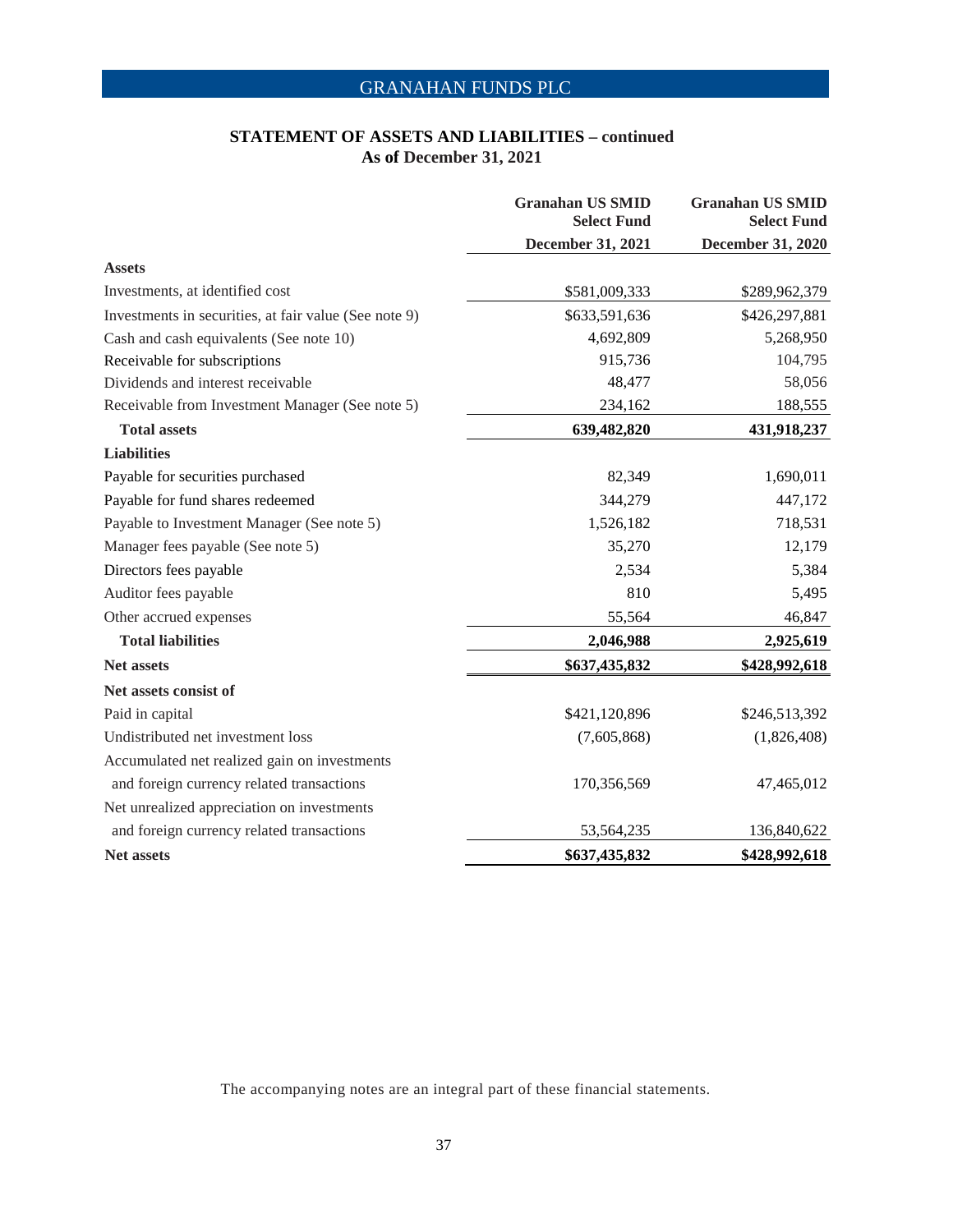## **STATEMENT OF ASSETS AND LIABILITIES – continued As of December 31, 2021**

|                                                      | <b>Granahan US SMID</b><br><b>Select Fund</b> | <b>Granahan US SMID</b><br><b>Select Fund</b> |
|------------------------------------------------------|-----------------------------------------------|-----------------------------------------------|
|                                                      | December 31, 2021                             | December 31, 2020                             |
| <b>Class A GBP Accumulating*</b>                     |                                               |                                               |
| Shares issued (See note 3)                           | 32,684.48                                     |                                               |
| Net asset value per share                            | £103.24                                       |                                               |
| <b>Class A GBP Distributing**</b>                    |                                               |                                               |
| Shares issued (See note 3)                           | 750.00                                        |                                               |
| Net asset value per share                            | £99.21                                        |                                               |
| <b>Class A USD Accumulating***</b>                   |                                               |                                               |
| Shares issued (See note 3)                           | 175,605.42                                    |                                               |
| Net asset value per share                            | \$102.91                                      |                                               |
| <b>Class I GBP Accumulating</b>                      |                                               |                                               |
| Shares issued (See note 3)                           | 1,568,342.47                                  | 1,509,144.98                                  |
| Net asset value per share                            | £222.78                                       | £200.65                                       |
| <b>Class I GBP Distributing</b>                      |                                               |                                               |
| Shares issued (See note 3)                           | 541,967.95                                    | 44,681.89                                     |
| Net asset value per share                            | £123.36                                       | £111.12                                       |
| <b>Class I USD Accumulating</b>                      |                                               |                                               |
| Shares issued (See note 3)                           | 322,673.70                                    | 68,792.18                                     |
| Net asset value per share                            | \$119.95                                      | \$109.16                                      |
| <b>Class I USD Distributing</b>                      |                                               |                                               |
| Shares issued (See note 3)                           | 104,751.19                                    | 5,451.53                                      |
| Net asset value per share                            | \$120.05                                      | \$109.25                                      |
| * This share class was launched on January 13, 2021. |                                               |                                               |

\*\* This share class was launched on January 28, 2021.

\*\*\* This share class was launched on January 12, 2021.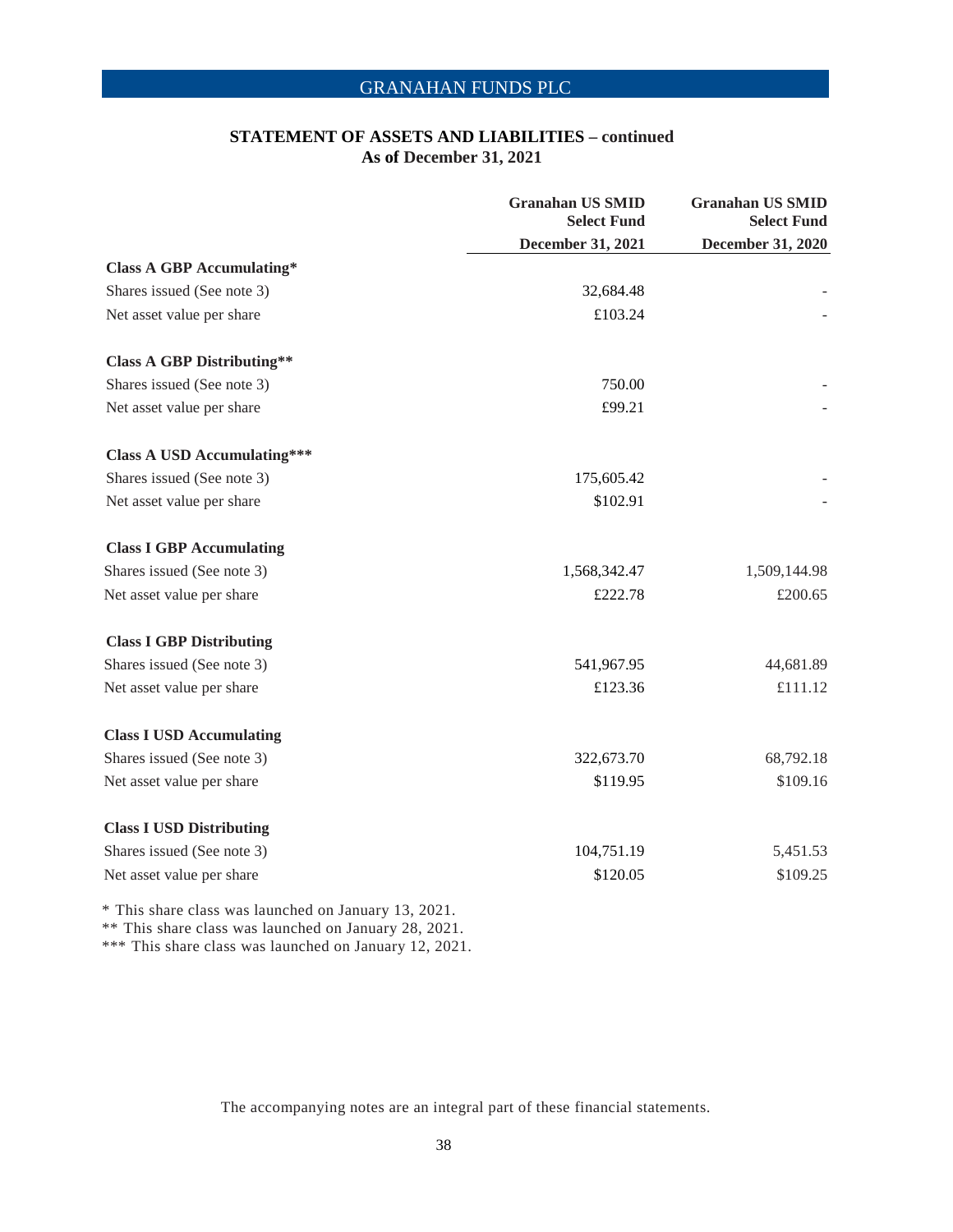#### STATEMENT OF ASSETS AND LIABILITIES - continued As of December 31, 2021

|                                                       | <b>Total</b>      | <b>Total</b>      |
|-------------------------------------------------------|-------------------|-------------------|
|                                                       | December 31, 2021 | December 31, 2020 |
| <b>Assets</b>                                         |                   |                   |
| Investments, at identified cost                       | \$1,386,684,542   | \$833,306,256     |
| Investments in securities, at fair value (See note 9) | \$1,618,699,053   | \$1,299,257,972   |
| Cash and cash equivalents (See note 10)               | 21,845,929        | 35,395,648        |
| Receivable for subscriptions                          | 1,677,611         | 2,461,518         |
| Dividends and interest receivable                     | 56,445            | 64,970            |
| Receivable for securities sold                        |                   | 405,459           |
| Receivable from Investment Manager (See note 5)       | 618,976           | 520,728           |
| <b>Total assets</b>                                   | 1,642,898,014     | 1,338,106,295     |
| <b>Liabilities</b>                                    |                   |                   |
| Payable for securities purchased                      | 82,349            | 4,562,696         |
| Payable for fund shares redeemed                      | 2,113,693         | 2,603,565         |
| Payable to Investment Manager (See note 5)            | 3,855,945         | 2,121,238         |
| Manager fees payable (See note 5)                     | 93,819            | 38,968            |
| Directors fees payable                                | 6,605             | 19,828            |
| Auditor fees payable                                  | 2,112             | 27,242            |
| Performance fees payable (See note 5)                 | 990,243           | 4,155,998         |
| Other accrued expenses                                | 153,445           | 182,201           |
| <b>Total liabilities</b>                              | 7,298,211         | 13,711,736        |
| Net assets                                            | \$1,635,599,803   | \$1,324,394,559   |
| Net assets consist of                                 |                   |                   |
| Paid in capital                                       | \$992,210,161     | \$698,779,719     |
| Undistributed net investment loss                     | (32,061,601)      | (17, 771, 907)    |
| Accumulated net realized gain on investments          |                   |                   |
| and foreign currency related transactions             | 441,307,277       | 176,091,186       |
| Net unrealized appreciation on investments            |                   |                   |
| and foreign currency related transactions             | 234, 143, 966     | 467,295,561       |
| <b>Net assets</b>                                     | \$1,635,599,803   | \$1,324,394,559   |

Signed on behalf of the Board of Directors on March 23, 2022:

 $1 - 097$ 

**Vincent Dodd Director** 

Lisa Martensson Director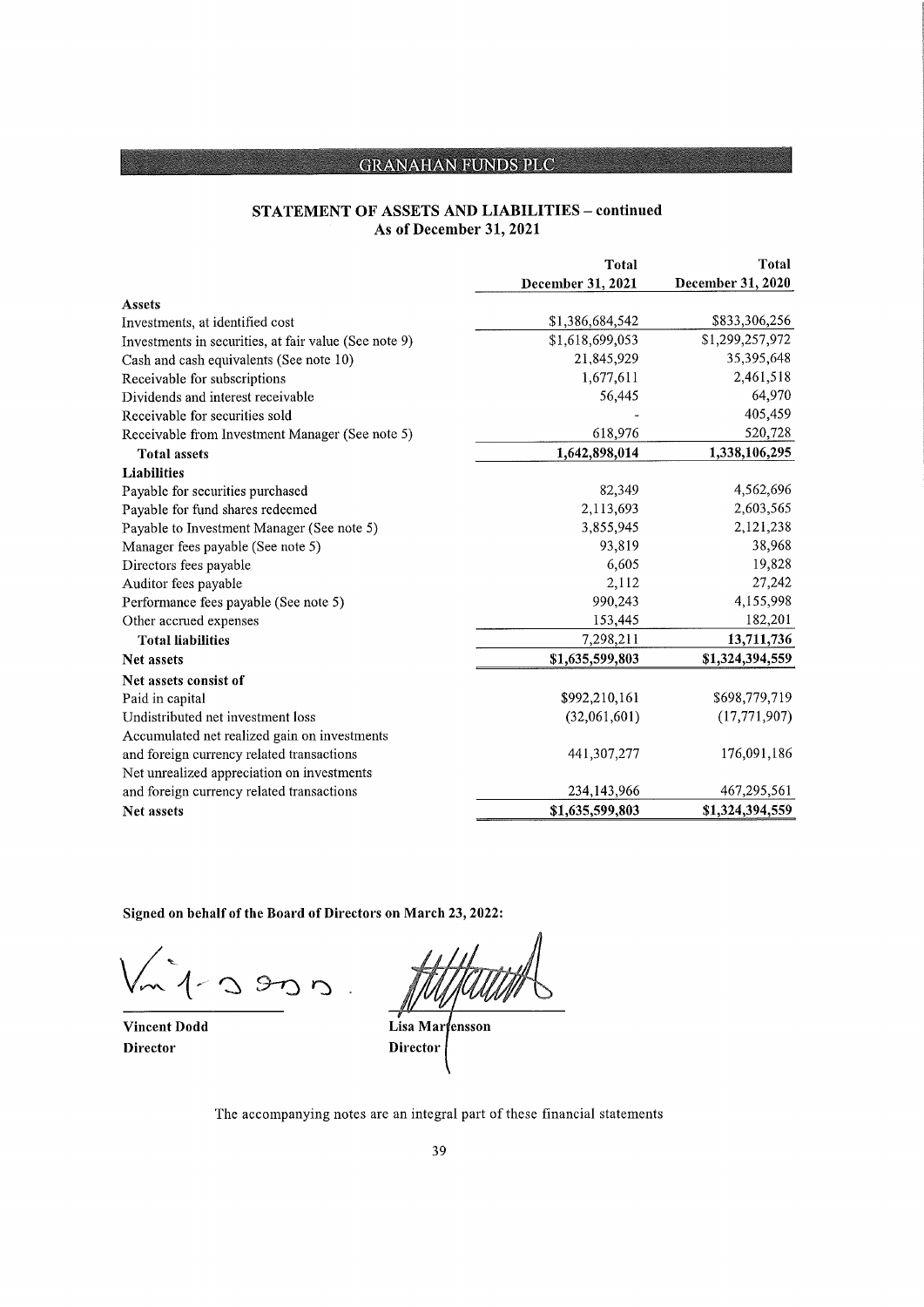## **STATEMENT OF OPERATIONS For the financial year ended December 31, 2021**

|                                                                    | <b>Granahan US Focused</b><br><b>Growth Fund</b> | <b>Granahan US Focused</b><br><b>Growth Fund</b> |
|--------------------------------------------------------------------|--------------------------------------------------|--------------------------------------------------|
|                                                                    | <b>Financial year ended</b>                      | <b>Financial year ended</b>                      |
|                                                                    | <b>December 31, 2021</b>                         | <b>December 31, 2020</b>                         |
| <b>Investment</b> income                                           |                                                  |                                                  |
| Dividends                                                          | \$632,974                                        | \$416,966                                        |
| Dividend withholding tax                                           | (184, 637)                                       | (117, 353)                                       |
| Other income                                                       | 692,959                                          | 36,065                                           |
| <b>Total investment income</b>                                     | 1,141,296                                        | 335,678                                          |
| <b>Expenses (See note 5)</b>                                       |                                                  |                                                  |
| <b>Investment Management fees</b>                                  | 8,420,872                                        | 3,795,764                                        |
| Administration fees                                                | 388,556                                          | 187,719                                          |
| Manager fees                                                       | 213,436                                          | 25,618                                           |
| Audit fees                                                         | 15,933                                           | 20,565                                           |
| Depositary fees                                                    | 272,784                                          | 154,547                                          |
| Directors' fees                                                    | 49,825                                           | 58,686                                           |
| Legal fees                                                         | 83,285                                           | 229,508                                          |
| Performance fees (See note 5)                                      |                                                  | 5,456,284                                        |
| Transaction costs (See note 7)                                     | 475,838                                          | 408,991                                          |
| Other expenses (See note 8)                                        | 253,894                                          | 142,655                                          |
| <b>Total expenses</b>                                              | 10,174,423                                       | 10,480,337                                       |
| Expense reimbursement from Investment Manager (See note 5)         | (807,097)                                        | (530, 781)                                       |
| Net expenses                                                       | 9,367,326                                        | 9,949,556                                        |
| <b>Net investment loss</b>                                         | (8,226,030)                                      | (9,613,878)                                      |
| Realized and unrealized gain/(loss) on investments                 |                                                  |                                                  |
| Net realized gain/(loss) on:                                       |                                                  |                                                  |
| Investments                                                        | 136,450,979                                      | 91,916,645                                       |
| Foreign currency related transactions                              | (330, 827)                                       | (9,992)                                          |
| Net change in unrealized (depreciation)/appreciation on:           |                                                  |                                                  |
| Investments                                                        | (144, 058, 315)                                  | 266,831,555                                      |
| Net realized and unrealized (loss)/gain on investments             | (7,938,163)                                      | 358,738,208                                      |
| Net (decrease)/increase in net assets resulting from<br>operations | \$(16,164,193)                                   | \$349,124,330                                    |

For the financial year ended December 31, 2021, there are no other gains or losses other than those included in the Statement of Operations. All income arises from continuing operations.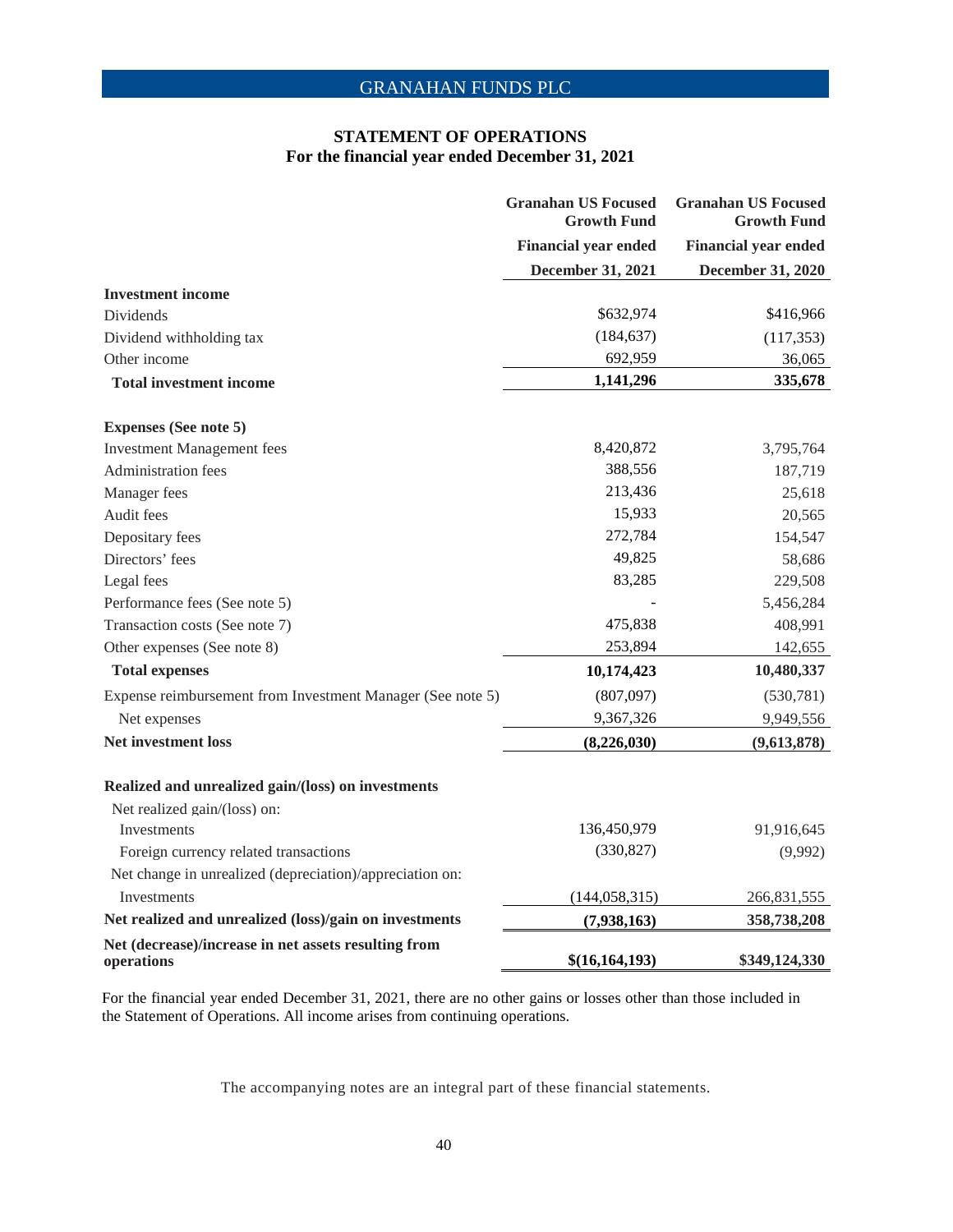## **STATEMENT OF OPERATIONS – continued For the financial year ended December 31, 2021**

|                                                            | <b>Granahan US Small</b><br><b>Cap Discoveries Fund</b> | <b>Granahan US Small</b><br><b>Cap Discoveries Fund</b> |
|------------------------------------------------------------|---------------------------------------------------------|---------------------------------------------------------|
|                                                            | <b>Financial year ended</b>                             | <b>Financial year ended</b>                             |
|                                                            | December 31, 2021                                       | December 31, 2020                                       |
| <b>Investment</b> income                                   |                                                         |                                                         |
| Dividends                                                  | \$163,050                                               | \$147,399                                               |
| Dividend withholding tax                                   | (33, 942)                                               | (28, 874)                                               |
| Other income                                               | 1,752                                                   | 12,576                                                  |
| <b>Total investment income</b>                             | 130,860                                                 | 131,101                                                 |
| <b>Expenses (See note 5)</b>                               |                                                         |                                                         |
| <b>Investment Management fees</b>                          | 308,633                                                 | 237,035                                                 |
| Administration fees                                        | 50,548                                                  | 52,092                                                  |
| Manager fees                                               | 9,201                                                   | 1,171                                                   |
| Audit fees                                                 | 686                                                     | 2,410                                                   |
| Depositary fees                                            | 30,516                                                  | 38,358                                                  |
| Directors' fees                                            | 2,144                                                   | 5,300                                                   |
| Legal fees                                                 | 3,583                                                   | 24,682                                                  |
| Transaction costs (See note 7)                             | 64,823                                                  | 81,144                                                  |
| Other expenses (See note 8)                                | 14,455                                                  | 20,826                                                  |
| <b>Total expenses</b>                                      | 484,589                                                 | 463,018                                                 |
| Expense reimbursement from Investment Manager (See note 5) | (69, 525)                                               | (109, 858)                                              |
| Net expenses                                               | 415,064                                                 | 353,160                                                 |
| <b>Net investment loss</b>                                 | (284, 204)                                              | (222,059)                                               |
| Realized and unrealized gain/(loss) on investments         |                                                         |                                                         |
| Net realized gain/(loss) on:                               |                                                         |                                                         |
| Investments                                                | 6,204,411                                               | 3,881,514                                               |
| Foreign currency related transactions                      | (29)                                                    | (94)                                                    |
| Net change in unrealized (depreciation)/appreciation on:   |                                                         |                                                         |
| Investments                                                | (5,816,893)                                             | 8,173,626                                               |
| Net realized and unrealized gain on investments            | 387,489                                                 | 12,055,046                                              |
| Net increase in net assets resulting from operations       | \$103,285                                               | \$11,832,987                                            |

For the financial year ended December 31, 2021, there are no other gains or losses other than those included in the Statement of Operations. All income arises from continuing operations.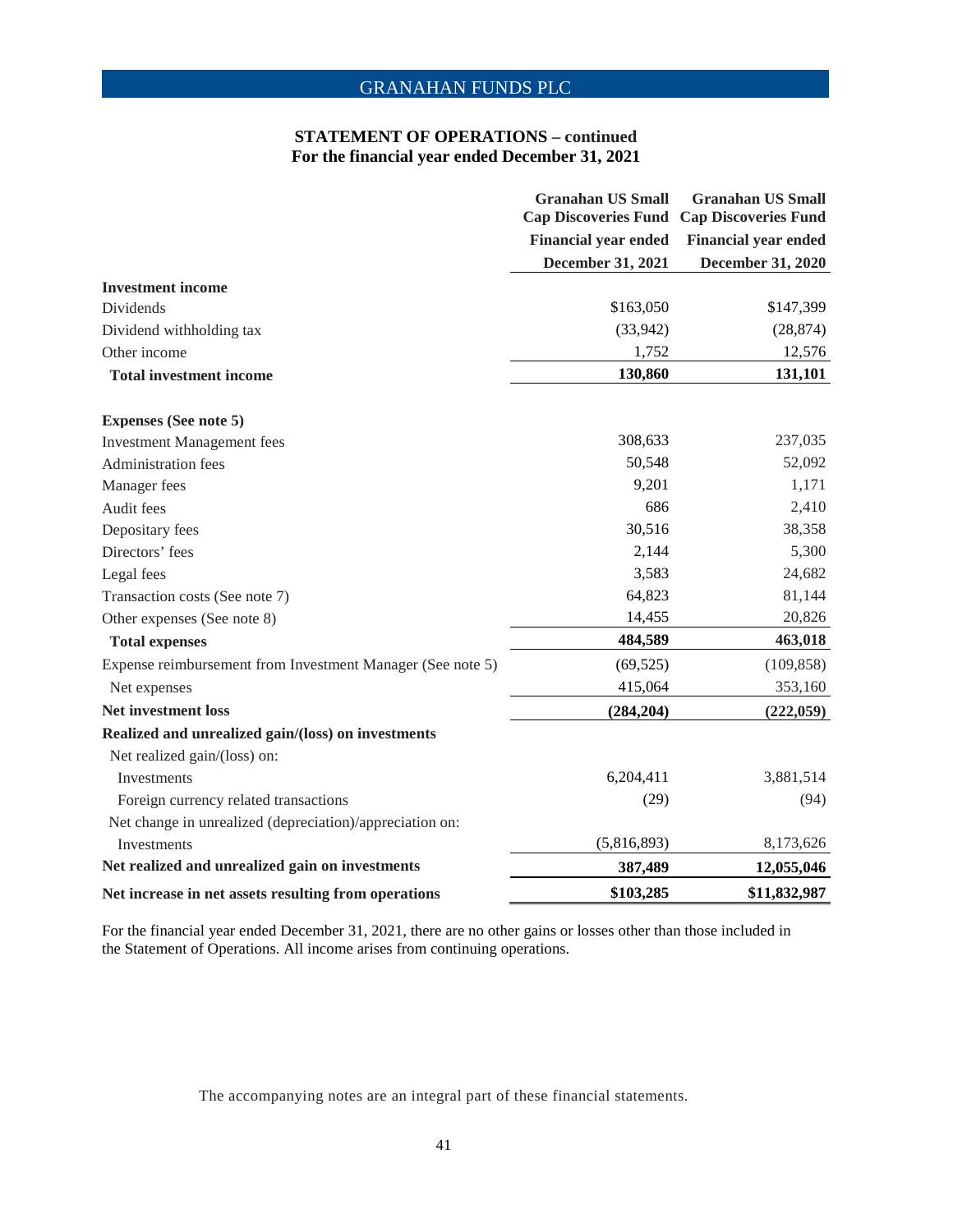## **STATEMENT OF OPERATIONS – continued For the financial year ended December 31, 2021**

|                                                            | <b>Granahan US SMID</b><br><b>Select Fund</b><br><b>Financial year ended</b> | <b>Granahan US SMID</b><br><b>Select Fund</b><br><b>Financial year ended</b> |
|------------------------------------------------------------|------------------------------------------------------------------------------|------------------------------------------------------------------------------|
|                                                            |                                                                              |                                                                              |
|                                                            | <b>December 31, 2021</b>                                                     | December 31, 2020                                                            |
| <b>Investment</b> income                                   |                                                                              |                                                                              |
| Dividends                                                  | \$719,242                                                                    | \$423,315                                                                    |
| Dividend withholding tax                                   | (174, 651)                                                                   | (99, 863)                                                                    |
| Other income                                               | 7,849                                                                        | 5,336                                                                        |
| <b>Total investment income</b>                             | 552,440                                                                      | 328,788                                                                      |
| <b>Expenses (See note 5)</b>                               |                                                                              |                                                                              |
| <b>Investment Manager fees</b>                             | 5,455,183                                                                    | 1,425,207                                                                    |
| <b>Administration fees</b>                                 | 177,349                                                                      | 49,687                                                                       |
| Manager fess                                               | 126,575                                                                      | 12,179                                                                       |
| Audit fees                                                 | 9,408                                                                        | 5,495                                                                        |
| Depositary fees                                            | 198,341                                                                      | 73,186                                                                       |
| Directors' fees                                            | 29,422                                                                       | 14,795                                                                       |
| Legal fees                                                 | 49,179                                                                       | 109,305                                                                      |
| Transaction costs (See note 7)                             | 830,533                                                                      | 727,933                                                                      |
| Other expenses (See note 8)                                | 127,368                                                                      | 51,264                                                                       |
| <b>Total expenses</b>                                      | 7,003,358                                                                    | 2,469,051                                                                    |
| Expense reimbursement from Investment Manager (See note 5) | (671, 458)                                                                   | (313, 855)                                                                   |
| Net expenses                                               | 6,331,900                                                                    | 2,155,196                                                                    |
| <b>Net investment loss</b>                                 | (5,779,460)                                                                  | (1,826,408)                                                                  |
| Realized and unrealized gain/(loss) on investments         |                                                                              |                                                                              |
| Net realized gain/(loss) on:                               |                                                                              |                                                                              |
| Investments                                                | 123,378,748                                                                  | 48,125,832                                                                   |
| Foreign currency related transactions                      | (487, 191)                                                                   | (660, 820)                                                                   |
| Net change in unrealized (depreciation)/appreciation on:   |                                                                              |                                                                              |
| Investments                                                | (83, 276, 387)                                                               | 136,840,622                                                                  |
| Net realized and unrealized gain on investments            | 39,615,170                                                                   | 184,305,634                                                                  |
| Net increase in net assets resulting from operations       | \$33,835,710                                                                 | \$182,479,226                                                                |

For the financial year ended December 31, 2021, there are no other gains or losses other than those included in the Statement of Operations. All income arises from continuing operations.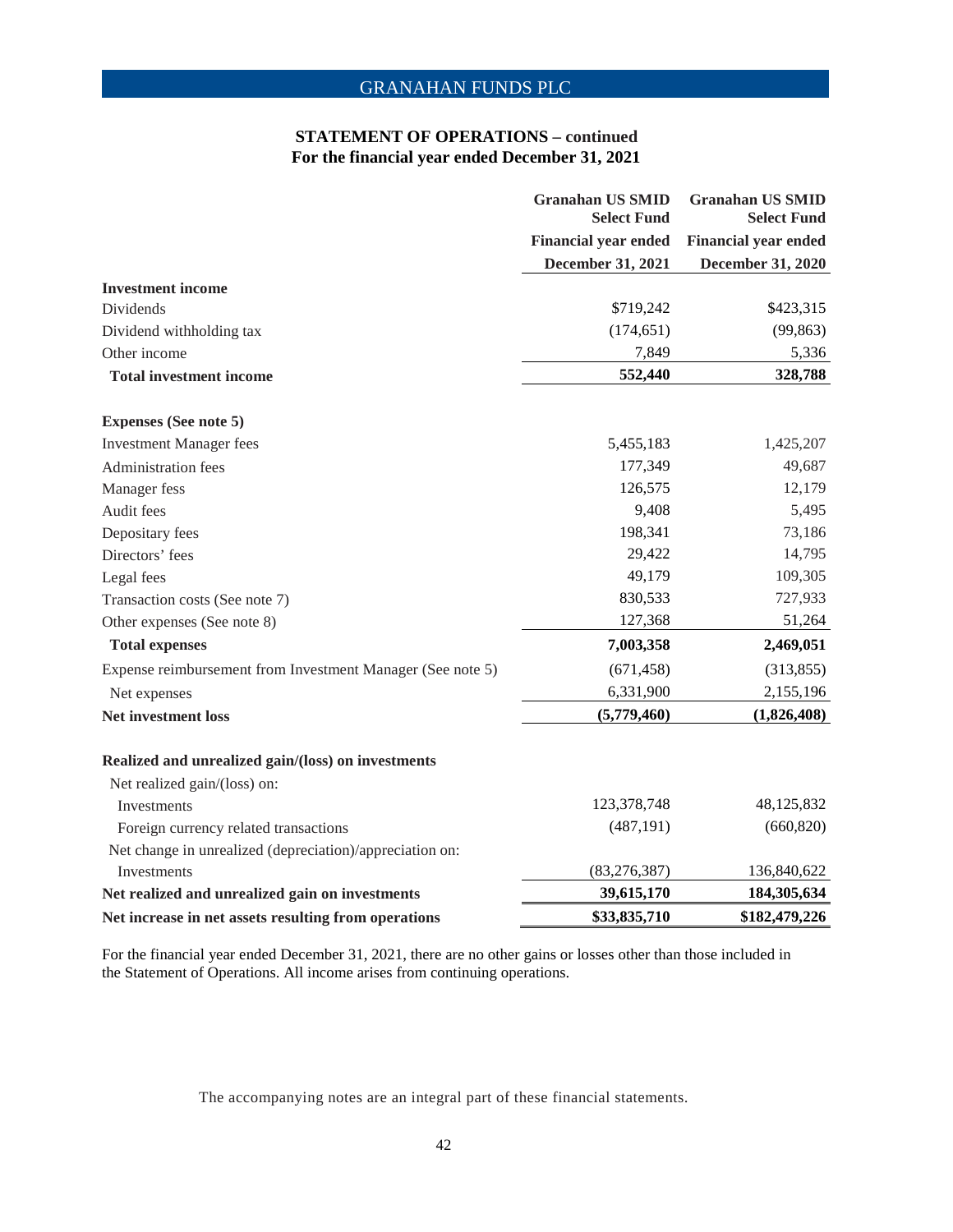## **STATEMENT OF OPERATIONS – continued For the financial year ended December 31, 2021**

|                                                            | <b>Total</b>                | <b>Total</b>                |
|------------------------------------------------------------|-----------------------------|-----------------------------|
|                                                            | <b>Financial year ended</b> | <b>Financial year ended</b> |
|                                                            | <b>December 31, 2021</b>    | December 31, 2020           |
| <b>Investment</b> income                                   |                             |                             |
| Dividends                                                  | \$1,515,266                 | \$987,680                   |
| Dividend withholding tax                                   | (393, 230)                  | (246,090)                   |
| Other income                                               | 702,560                     | 53,977                      |
| <b>Total investment income</b>                             | 1,824,596                   | 795,567                     |
| <b>Expenses (See note 5)</b>                               |                             |                             |
| <b>Investment Management fees</b>                          | 14,184,688                  | 5,458,006                   |
| Administration fees                                        | 616,453                     | 289,498                     |
| Manager fees                                               | 349,212                     | 38,968                      |
| Audit fees                                                 | 26,027                      | 28,470                      |
| Depositary fees                                            | 501,641                     | 266,091                     |
| Directors' fees                                            | 81,391                      | 78,781                      |
| Legal fees                                                 | 136,047                     | 363,495                     |
| Performance fees (See note 5)                              |                             | 5,456,284                   |
| Transaction costs (See note 7)                             | 1,371,194                   | 1,218,068                   |
| Other expenses (See note 8)                                | 395,717                     | 214,745                     |
| <b>Total expenses</b>                                      | 17,662,370                  | 13,412,406                  |
| Expense reimbursement from Investment Manager (See note 5) | (1,548,080)                 | (954, 494)                  |
| Net expenses                                               | 16,114,290                  | 12,457,912                  |
| <b>Net investment loss</b>                                 | (14, 289, 694)              | (11, 662, 345)              |
| Realized and unrealized gain/(loss) on investments         |                             |                             |
| Net realized gain/(loss) on:                               |                             |                             |
| Investments                                                | 266,034,138                 | 143,923,991                 |
| Foreign currency related transactions                      | (818, 047)                  | (670,906)                   |
| Net change in unrealized (depreciation)/appreciation on:   |                             |                             |
| Investments                                                | (233, 151, 595)             | 411,845,803                 |
| Net realized and unrealized gain on investments            | 32,064,496                  | 555,098,888                 |
| Net increase in net assets resulting from operations       | \$17,774,802                | \$543,436,543               |

For the financial year ended December 31, 2021, there are no other gains or losses other than those included in the Statement of Operations. All income arises from continuing operations.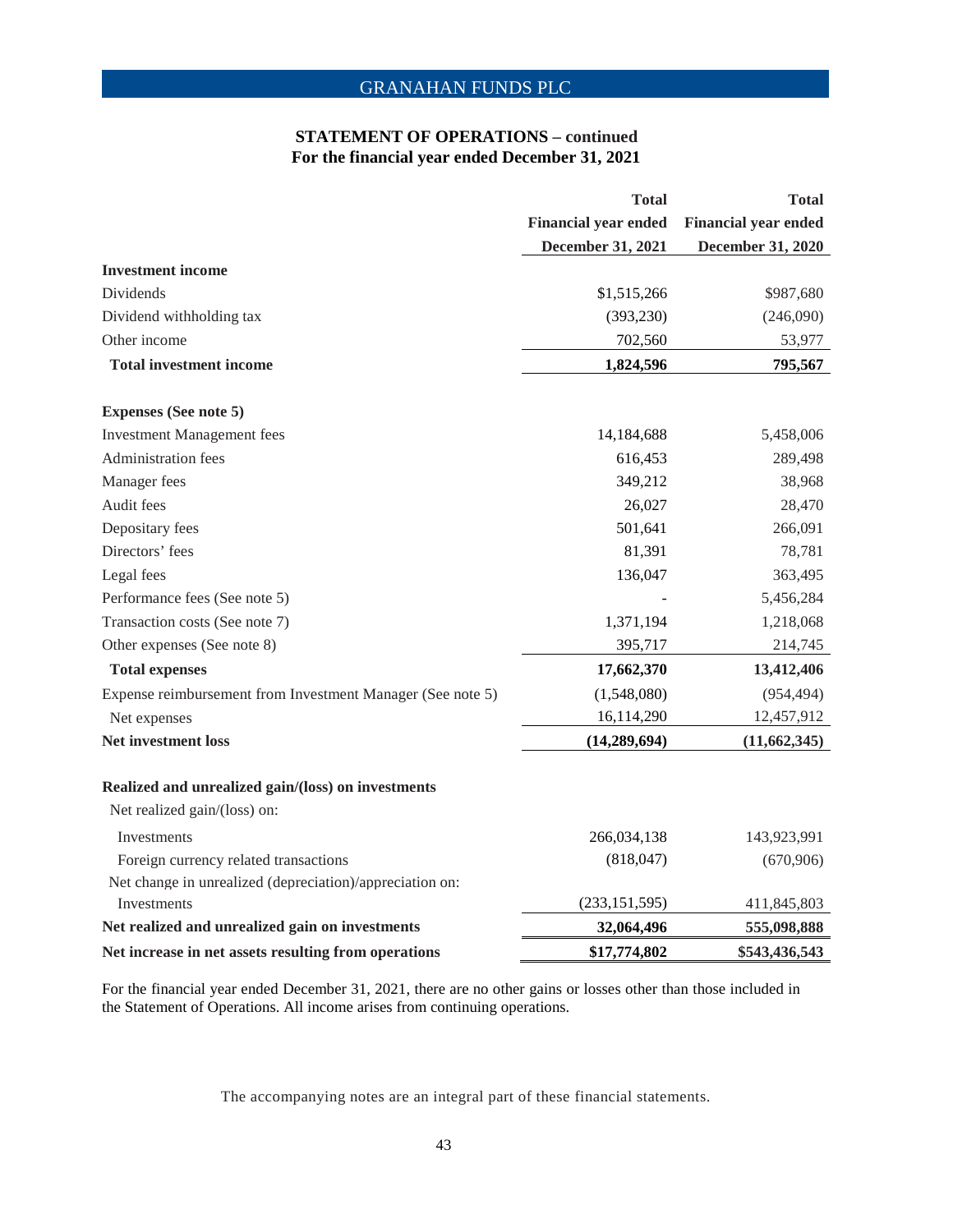## **STATEMENT OF CHANGES IN NET ASSETS For the financial year ended December 31, 2021**

|                                                                        | <b>Granahan US Focused</b><br><b>Financial year ended</b> | <b>Granahan US Focused</b><br><b>Financial year ended</b> |
|------------------------------------------------------------------------|-----------------------------------------------------------|-----------------------------------------------------------|
|                                                                        |                                                           |                                                           |
|                                                                        | December 31, 2021                                         | December 31, 2020                                         |
| <b>Operations</b>                                                      |                                                           |                                                           |
| Net investment loss                                                    | \$(8,226,030)                                             | \$(9,613,878)                                             |
| Net realized gain on investments and foreign                           |                                                           |                                                           |
| currency related transactions                                          | 136,120,152                                               | 91,906,653                                                |
| Net change in unrealized (depreciation)/appreciation on<br>investments |                                                           |                                                           |
| and foreign currency transactions                                      | (144, 058, 315)                                           | 266,831,555                                               |
| Net (decrease)/increase in net assets resulting from<br>operations     | (16, 164, 193)                                            | 349,124,330                                               |
| <b>Capital Share Transactions (See note 3)</b>                         |                                                           |                                                           |
| Proceeds from shares sold                                              |                                                           |                                                           |
| Class A EUR Accumulating**                                             | 259,127                                                   |                                                           |
| Class A GBP Accumulating                                               | 15,292,437                                                | 12,990,106                                                |
| Class A USD Accumulating                                               | 150,549,403                                               | 97,079,425                                                |
| Class A USD Distributing                                               | 7,172,811                                                 | 9,973,341                                                 |
| <b>Class F EUR Accumulating</b>                                        | 19,764,855                                                | 1,027,335                                                 |
| Class F GBP Accumulating                                               |                                                           | 142,395                                                   |
| Class I EUR Accumulating*                                              | 80,172,661                                                |                                                           |
| <b>Class I GBP</b> Accumulating                                        | 35,625,223                                                | 18,156,768                                                |
| <b>Class I USD Accumulating</b>                                        | 144,587,172                                               | 152,565,158                                               |
| <b>Class I USD Distributing</b>                                        | 63,202,975                                                | 38,511,465                                                |
| Class P1 USD Accumulating                                              |                                                           | 123, 132, 190                                             |
| Cost of shares redeemed                                                |                                                           |                                                           |
| Class A GBP Accumulating                                               | (5,996,948)                                               | (569, 826)                                                |
| Class A USD Accumulating                                               | (131, 440, 557)                                           | (50, 447, 090)                                            |
| Class A USD Distributing                                               | (14,612,714)                                              | (1,051,852)                                               |
| <b>Class F EUR Accumulating</b>                                        | (17,505,801)                                              | (592, 738)                                                |
| Class I EUR Accumulating*                                              | (47,391)                                                  |                                                           |
| <b>Class I GBP</b> Accumulating                                        | (10,606,658)                                              | (2,442,161)                                               |
| <b>Class I USD Accumulating</b>                                        | (126,997,468)                                             | (96, 433, 332)                                            |
| <b>Class I USD Distributing</b>                                        | (55,054,416)                                              | (33,626,093)                                              |
| Class P USD Accumulating                                               | (16,960,574)                                              | (37, 926, 656)                                            |
| Class P1 USD Accumulating                                              | (27, 288, 000)                                            | (1,523,361)                                               |
| Net increase in net assets from capital share transactions             | \$110,116,137                                             | \$228,965,074                                             |

\* This share class was launched on April 09, 2021.

\*\* This share class was launched on August 16, 2021.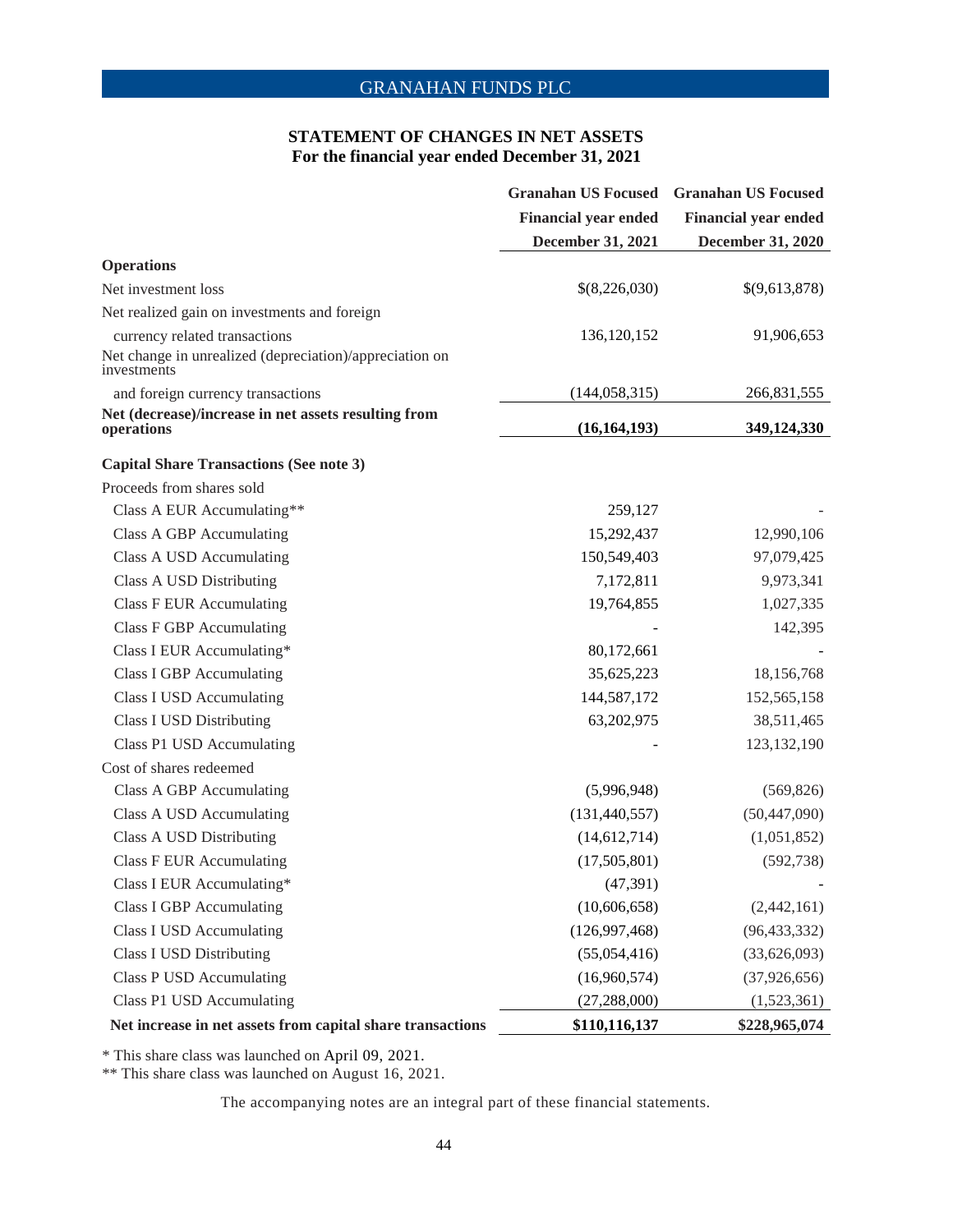# **STATEMENT OF CHANGES IN NET ASSETS – continued For the financial year ended December 31, 2021**

|                                        | <b>Granahan US Focused</b><br><b>Growth Fund</b> | <b>Granahan US Focused</b><br><b>Growth Fund</b> |
|----------------------------------------|--------------------------------------------------|--------------------------------------------------|
|                                        | <b>Financial year ended</b>                      | <b>Financial year ended</b>                      |
|                                        | <b>December 31, 2021</b>                         | <b>December 31, 2020</b>                         |
| <b>Distributions to Shareholders</b>   |                                                  |                                                  |
| Class A USD Distributing               |                                                  |                                                  |
| Class I USD Distributing               |                                                  |                                                  |
| Total distributions                    |                                                  |                                                  |
| <b>Total increase in net assets</b>    | \$93,951,944                                     | \$578,089,404                                    |
| Net assets beginning of financial year | \$859,036,580                                    | \$280,947,176                                    |
| Net assets end of financial year       | \$952,988,524                                    | \$859,036,580                                    |
|                                        |                                                  |                                                  |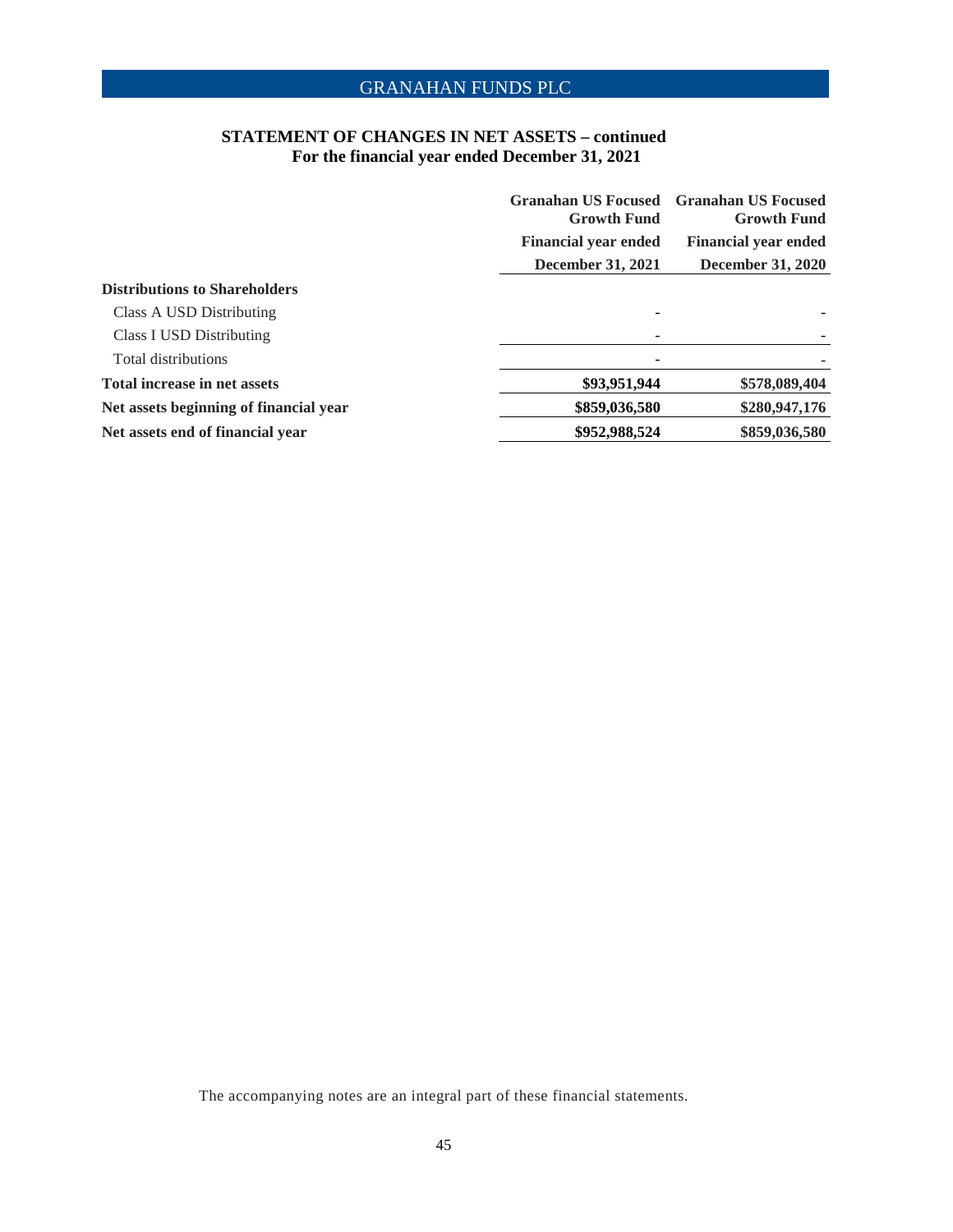# **STATEMENT OF CHANGES IN NET ASSETS – continued For the financial year ended December 31, 2021**

|                                                                                             | <b>Granahan US Small</b><br><b>Cap Discoveries Fund</b> | <b>Granahan US Small</b><br><b>Cap Discoveries Fund</b> |
|---------------------------------------------------------------------------------------------|---------------------------------------------------------|---------------------------------------------------------|
|                                                                                             | <b>Financial year ended</b>                             | <b>Financial year ended</b>                             |
|                                                                                             | December 31, 2021                                       | <b>December 31, 2020</b>                                |
| <b>Operations</b>                                                                           |                                                         |                                                         |
| Net investment loss                                                                         | \$(284,204)                                             | \$(222,059)                                             |
| Net realized gain/(loss) on investments and foreign<br>currency related transactions        | 6,204,382                                               | (3,881,420)                                             |
| Net change in unrealized (depreciation) on<br>investments and foreign currency transactions | (5,816,893)                                             | (8,173,626)                                             |
| Net increase/(decrease) in net assets resulting from<br>operations                          | 103,285                                                 | (11, 832, 987)                                          |
| <b>Capital Share Transactions (See note 3)</b>                                              |                                                         |                                                         |
| Proceeds from shares sold                                                                   |                                                         |                                                         |
| <b>Class Founder GBP Accumulating</b>                                                       | 11,624                                                  | 20,376                                                  |
| <b>Class Founder USD Accumulating</b>                                                       | 18,190,479                                              | 4,876,564                                               |
| Cost of shares redeemed                                                                     |                                                         |                                                         |
| <b>Class Founder GBP Accumulating</b>                                                       | (25)                                                    | (849)                                                   |
| <b>Class Founder USD Accumulating</b>                                                       | (9, 495, 277)                                           | (20,675,606)                                            |
| Net increase/(decrease) in net assets from capital share<br>transactions                    | \$8,706,801                                             | \$(15,779,515)                                          |
| <b>Distributions to Shareholders</b>                                                        |                                                         |                                                         |
| <b>Total distributions</b>                                                                  |                                                         |                                                         |
| Total increase/(decrease) in net assets                                                     | \$8,810,086                                             | \$(3,946,528)                                           |
| Net assets beginning of financial year                                                      | \$36,365,361                                            | \$40,311,889                                            |
| Net assets end of financial year                                                            | \$45,175,447                                            | \$36,365,361                                            |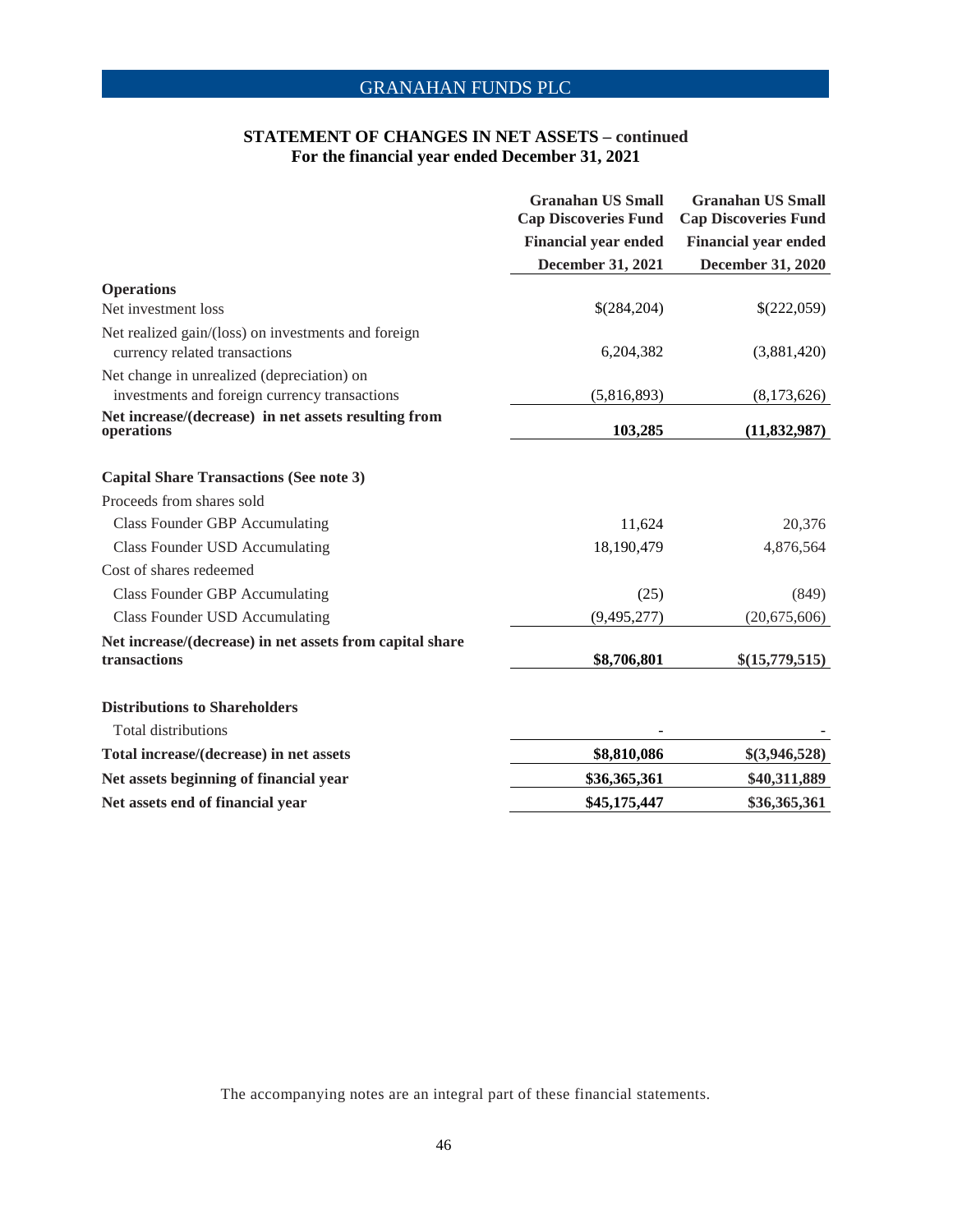## **STATEMENT OF CHANGES IN NET ASSETS – continued For the financial year ended December 31, 2021**

| <b>Operations</b><br>Net investment loss<br>Net realized gain on investments and foreign<br>currency related transactions<br>Net change in unrealized (depreciation)/appreciation on<br>investments<br>and foreign currency transactions<br>Net increase in net assets resulting from operations<br><b>Capital Share Transactions (See note 3)</b><br>Proceeds from shares sold<br>Class A GBP Accumulating*<br>Class A GBP Distributing**<br>Class A USD Accumulating***<br><b>Class I GBP</b> Accumulating<br><b>Class I GBP Distributing</b> | <b>Financial year ended</b><br><b>December 31, 2021</b><br>\$(5,779,460)<br>122,891,557 | <b>Financial year ended</b><br>December 31, 2020<br>\$(1,826,408) |
|-------------------------------------------------------------------------------------------------------------------------------------------------------------------------------------------------------------------------------------------------------------------------------------------------------------------------------------------------------------------------------------------------------------------------------------------------------------------------------------------------------------------------------------------------|-----------------------------------------------------------------------------------------|-------------------------------------------------------------------|
|                                                                                                                                                                                                                                                                                                                                                                                                                                                                                                                                                 |                                                                                         |                                                                   |
|                                                                                                                                                                                                                                                                                                                                                                                                                                                                                                                                                 |                                                                                         |                                                                   |
|                                                                                                                                                                                                                                                                                                                                                                                                                                                                                                                                                 |                                                                                         |                                                                   |
|                                                                                                                                                                                                                                                                                                                                                                                                                                                                                                                                                 |                                                                                         |                                                                   |
|                                                                                                                                                                                                                                                                                                                                                                                                                                                                                                                                                 |                                                                                         |                                                                   |
|                                                                                                                                                                                                                                                                                                                                                                                                                                                                                                                                                 |                                                                                         | 47,465,012                                                        |
|                                                                                                                                                                                                                                                                                                                                                                                                                                                                                                                                                 |                                                                                         |                                                                   |
|                                                                                                                                                                                                                                                                                                                                                                                                                                                                                                                                                 | (83, 276, 387)                                                                          | 136,840,622                                                       |
|                                                                                                                                                                                                                                                                                                                                                                                                                                                                                                                                                 | 33,835,710                                                                              | 182,479,226                                                       |
|                                                                                                                                                                                                                                                                                                                                                                                                                                                                                                                                                 |                                                                                         |                                                                   |
|                                                                                                                                                                                                                                                                                                                                                                                                                                                                                                                                                 |                                                                                         |                                                                   |
|                                                                                                                                                                                                                                                                                                                                                                                                                                                                                                                                                 | 6,073,956                                                                               |                                                                   |
|                                                                                                                                                                                                                                                                                                                                                                                                                                                                                                                                                 | 103,001                                                                                 |                                                                   |
|                                                                                                                                                                                                                                                                                                                                                                                                                                                                                                                                                 | 30,493,983                                                                              |                                                                   |
|                                                                                                                                                                                                                                                                                                                                                                                                                                                                                                                                                 | 68,688,001                                                                              | 236, 246, 452                                                     |
|                                                                                                                                                                                                                                                                                                                                                                                                                                                                                                                                                 | 95,286,528                                                                              | 6,033,322                                                         |
| <b>Class I USD Accumulating</b>                                                                                                                                                                                                                                                                                                                                                                                                                                                                                                                 | 37,431,034                                                                              | 6,879,218                                                         |
| <b>Class I USD Distributing</b>                                                                                                                                                                                                                                                                                                                                                                                                                                                                                                                 | 13,850,894                                                                              | 569,089                                                           |
| Cost of shares redeemed                                                                                                                                                                                                                                                                                                                                                                                                                                                                                                                         |                                                                                         |                                                                   |
| Class A GBP Accumulating*                                                                                                                                                                                                                                                                                                                                                                                                                                                                                                                       | (1,215,445)                                                                             |                                                                   |
| Class A USD Accumulating***                                                                                                                                                                                                                                                                                                                                                                                                                                                                                                                     | (11,065,556)                                                                            |                                                                   |
| <b>Class I GBP</b> Accumulating                                                                                                                                                                                                                                                                                                                                                                                                                                                                                                                 | (52, 813, 345)                                                                          | (3,214,689)                                                       |
| <b>Class I GBP Distributing</b>                                                                                                                                                                                                                                                                                                                                                                                                                                                                                                                 | (6,790,986)                                                                             |                                                                   |
| Class I USD Accumulating                                                                                                                                                                                                                                                                                                                                                                                                                                                                                                                        | (4,394,131)                                                                             |                                                                   |
| <b>Class I USD Distributing</b>                                                                                                                                                                                                                                                                                                                                                                                                                                                                                                                 | (1,040,430)                                                                             |                                                                   |
| Net increase in net assets from capital share transactions                                                                                                                                                                                                                                                                                                                                                                                                                                                                                      | \$174,607,504                                                                           | \$246,513,392                                                     |
|                                                                                                                                                                                                                                                                                                                                                                                                                                                                                                                                                 |                                                                                         |                                                                   |
| <b>Distributions to Shareholders</b>                                                                                                                                                                                                                                                                                                                                                                                                                                                                                                            |                                                                                         |                                                                   |
| Total distributions                                                                                                                                                                                                                                                                                                                                                                                                                                                                                                                             |                                                                                         |                                                                   |
| <b>Total increase in net assets</b>                                                                                                                                                                                                                                                                                                                                                                                                                                                                                                             | \$208,443,214                                                                           | \$428,992,618                                                     |
| Net assets beginning of financial year                                                                                                                                                                                                                                                                                                                                                                                                                                                                                                          | \$428,992,618                                                                           |                                                                   |
| Net assets end of financial year                                                                                                                                                                                                                                                                                                                                                                                                                                                                                                                | \$637,435,832                                                                           | \$428,992,618                                                     |

\* This share class was launched on January 13, 2021.

\*\* This share class was launched on January 28, 2021.

\*\*\* This share class was launched on January 12, 2021.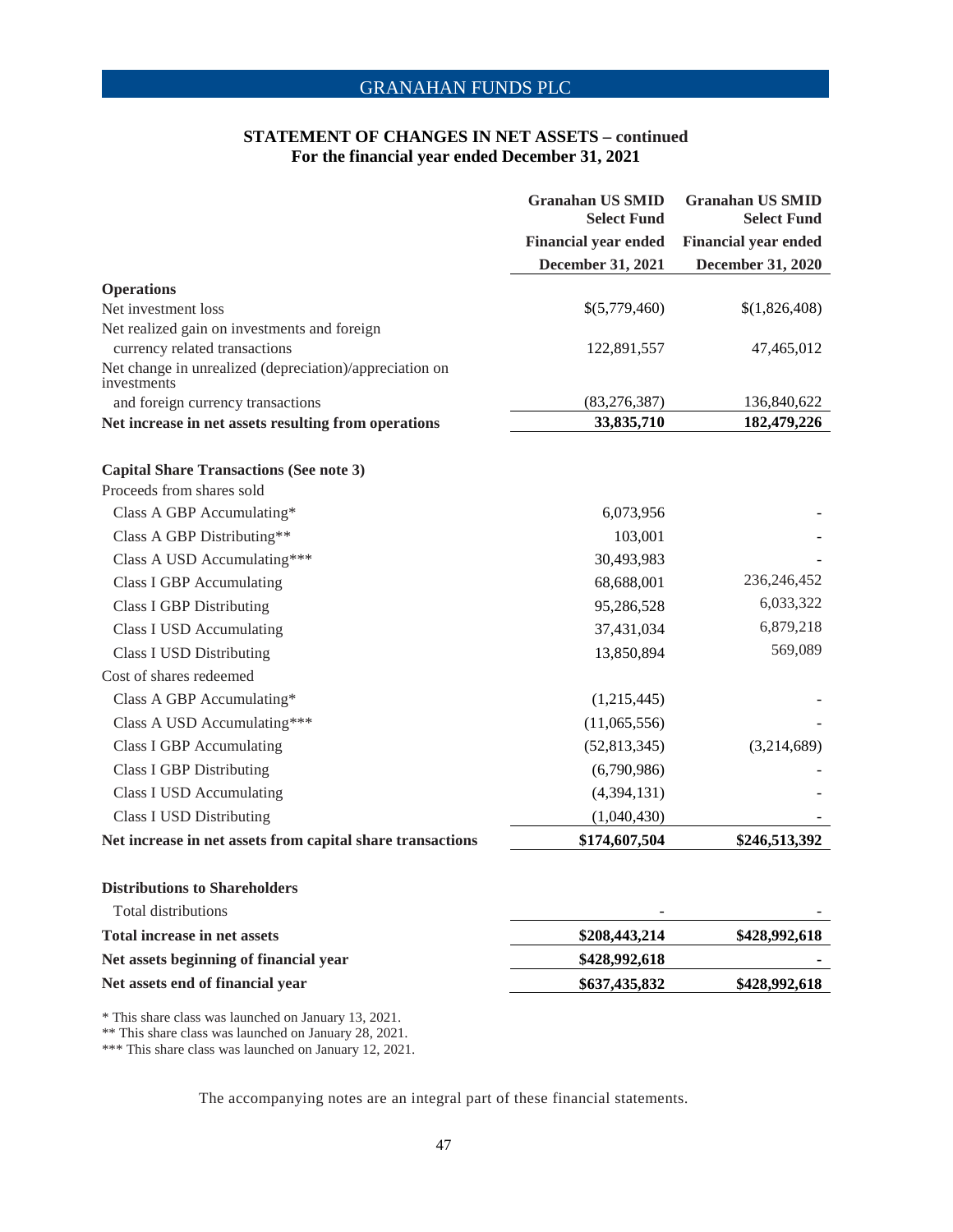# **STATEMENT OF CHANGES IN NET ASSETS – continued For the financial year ended December 31, 2021**

|                                                                                                          | <b>Total</b>                | <b>Total</b>                |
|----------------------------------------------------------------------------------------------------------|-----------------------------|-----------------------------|
|                                                                                                          | <b>Financial year ended</b> | <b>Financial year ended</b> |
|                                                                                                          | December 31, 2021           | <b>December 31, 2020</b>    |
| <b>Operations</b>                                                                                        |                             |                             |
| Net investment loss                                                                                      | \$(14,289,694)              | \$(11,662,345)              |
| Net realized gain on investments and foreign                                                             |                             |                             |
| currency related transactions                                                                            | 265,216,091                 | 143,253,085                 |
| Net change in unrealized (depreciation)/appreciation on<br>investments and foreign currency transactions | (233, 151, 595)             | 411,845,803                 |
| Net increase in net assets resulting from                                                                |                             |                             |
| operations                                                                                               | \$17,774,802                | \$543,436,543               |
| <b>Capital Share Transactions (See note 3)</b>                                                           |                             |                             |
| Proceeds from shares sold                                                                                | 786,756,164                 | 708,203,204                 |
| Cost of shares redeemed                                                                                  | (493, 325, 722)             | (248, 504, 253)             |
| Net increase in net assets from capital share                                                            | \$293,430,442               | \$459,698,951               |
| <b>Distributions to Shareholders</b>                                                                     |                             |                             |
| Class A USD Distributing                                                                                 |                             |                             |
| <b>Class I USD Distributing</b>                                                                          |                             |                             |
| <b>Total distributions</b>                                                                               |                             |                             |
| <b>Total increase in net assets</b>                                                                      | \$311,205,244               | \$1,003,135,494             |
| Net assets beginning of financial year                                                                   | \$1,324,394,559             | \$321,259,065               |
| Net assets end of financial year                                                                         | \$1,635,599,803             | \$1,324,394,559             |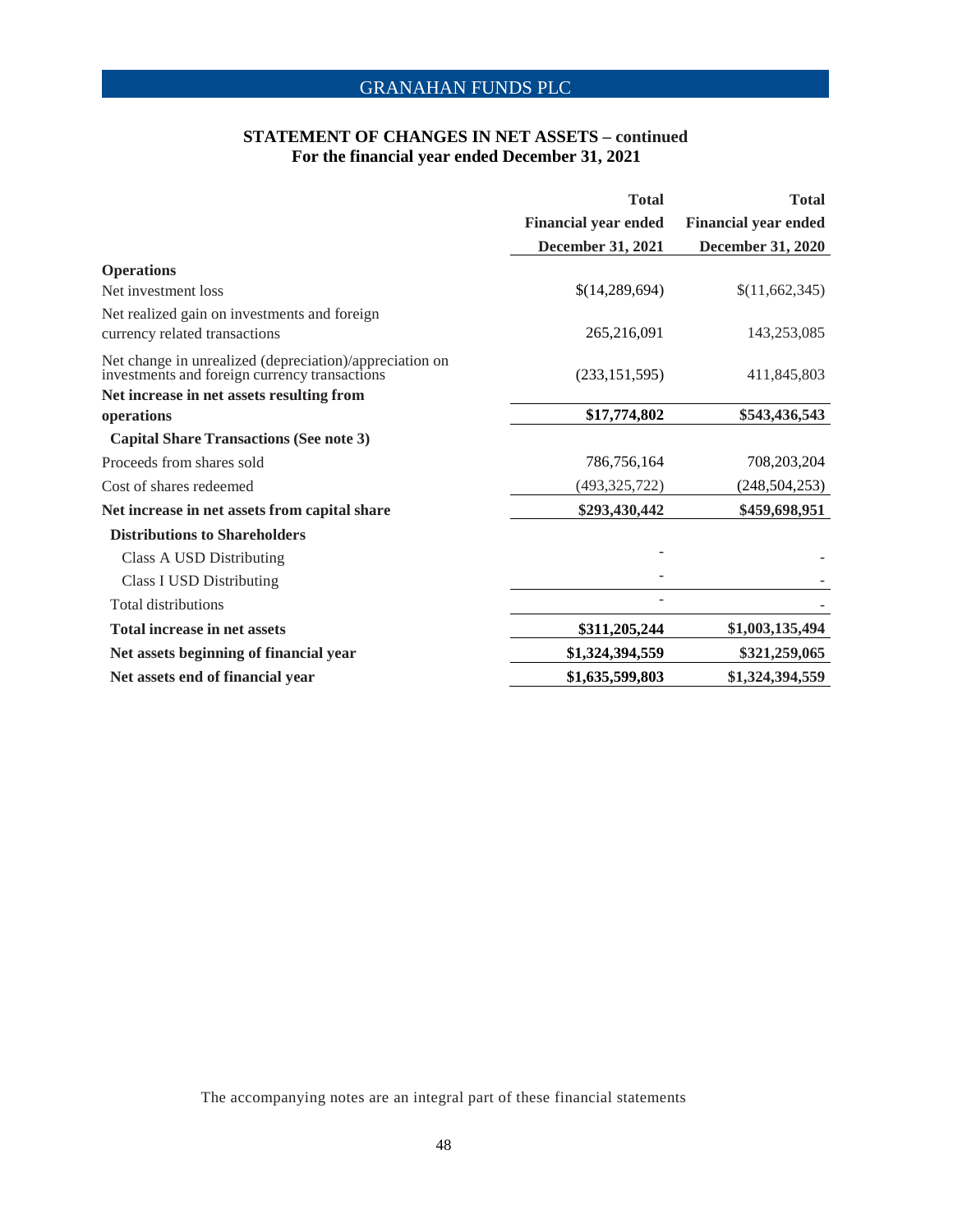#### **FINANCIAL HIGHLIGHTS**

# **For a share outstanding throughout the financial year ended December 31, 2021 and comparatives for the financial year ended December 31, 2020**

#### **Granahan US Focused Growth Fund**

| <b>Class A EUR Accumulating*</b>                                     | December 2021    | December 2020 |
|----------------------------------------------------------------------|------------------|---------------|
| <b>Net Asset Value - At Launch Date</b>                              | $\bigoplus$ 0.00 |               |
| <b>Income from Investment Operations</b>                             |                  |               |
| Net investment loss                                                  | (0.05)           |               |
| Net realized and unrealized loss on investments                      | (0.67)           |               |
| Total from investment operations                                     | $\Theta(0.72)$   |               |
| Net Asset Value – End of Financial year                              | $\bigoplus .28$  |               |
| <b>Total Return</b>                                                  | $(7.20)\%$       |               |
| <b>Ratios and Supplemental Data</b>                                  |                  |               |
| Net assets, end of financial year (thousands)                        | $\epsilon$ 204   |               |
| Ratio of expenses to average net assets: <sup>(1)</sup>              |                  |               |
| After expense reimbursement                                          | 1.10%            |               |
| Before expense reimbursement                                         | 1.15%            |               |
| Ratio of net investment income to average net assets: <sup>(1)</sup> |                  |               |
| After expense reimbursement                                          | (1.07)%          |               |
| Before expense reimbursement                                         | (1.12)%          |               |
| <b>Class A GBP Accumulating</b>                                      | December 2021    | December 2020 |
| Net Asset Value - Beginning of Financial year                        | £16.77           | £9.45         |
| <b>Income from Investment Operations</b>                             |                  |               |
| Net investment loss                                                  | (0.26)           | (0.18)        |
| Net realized and unrealized gain on investments                      | 0.25             | 7.50          |
| Total from investment operations                                     | £(0.01)          | £7.32         |
| Net Asset Value - End of Financial year                              | £16.76           | £16.77        |
| <b>Total Return</b>                                                  | (0.06)%          | 77.46%        |
| <b>Ratios and Supplemental Data</b>                                  |                  |               |
| Net assets, end of financial year (thousands)                        | £20,321          | £14,100       |
| Ratio of expenses to average net assets:                             |                  |               |
| After expense reimbursement                                          | 1.06%            | 1.13%         |
| Before expense reimbursement                                         | 1.11%            | 1.19%         |
| Ratio of net investment income to average net assets:                |                  |               |
| After expense reimbursement                                          | (1.04)%          | $(1.06)\%$    |
| Before expense reimbursement                                         | $(1.08)\%$       | (1.12)%       |
|                                                                      |                  |               |

\* This share class was launched on August 16, 2021.

(1) Annualized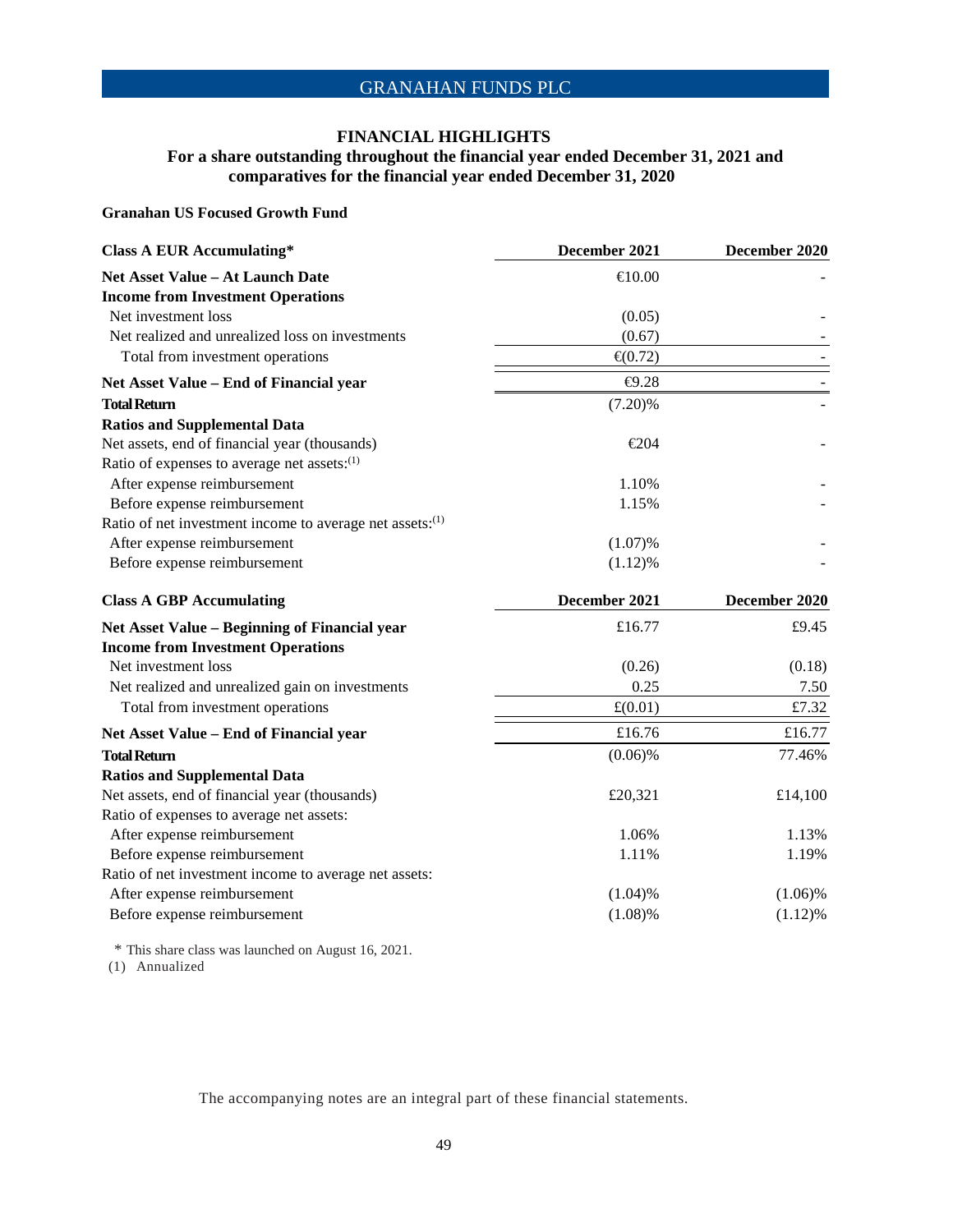## **FINANCIAL HIGHLIGHTS – continued For a share outstanding throughout the financial year ended December 31, 2021 and comparatives for the financial year ended December 31, 2020**

#### **Granahan US Focused Growth Fund**

| <b>Class A USD Accumulating</b>                       | December 2021 | December 2020 |
|-------------------------------------------------------|---------------|---------------|
| Net Asset Value - Beginning of Financial year         | \$534.53      | \$291.88      |
| <b>Income from Investment Operations</b>              |               |               |
| Net investment loss                                   | (6.06)        | (3.93)        |
| Net realized and unrealized gain on investments       | 0.28          | 246.58        |
| Total from investment operations                      | \$(5.78)      | \$242.65      |
| Net Asset Value - End of Financial year               | \$528.75      | \$534.53      |
| <b>Total Return</b>                                   | $(1.08)\%$    | 83.13%        |
| <b>Ratios and Supplemental Data</b>                   |               |               |
| Net assets, end of financial year (thousands)         | \$158,500     | \$147,508     |
| Ratio of expenses to average net assets:              |               |               |
| After expense reimbursement                           | 1.08%         | 1.13%         |
| Before expense reimbursement                          | 1.10%         | 1.17%         |
| Ratio of net investment income to average net assets: |               |               |
| After expense reimbursement                           | $(1.05)\%$    | $(1.06)\%$    |
| Before expense reimbursement                          | $(1.08)\%$    | $(1.10)\%$    |
| <b>Class A USD Distributing</b>                       | December 2021 | December 2020 |
| Net Asset Value - Beginning of Financial year         | \$212.41      | \$115.98      |
| <b>Income from Investment Operations</b>              |               |               |
| Net investment loss                                   | (2.40)        | (1.60)        |
| Net realized and unrealized gain on investments       | 0.10          | 98.03         |
| Total from investment operations                      | \$(2.30)      | \$96.43       |
| Net Asset Value - End of Financial year               | \$210.11      | \$212.41      |
| <b>Total Return</b>                                   | $(1.08)\%$    | 83.14%        |
| <b>Ratios and Supplemental Data</b>                   |               |               |
| Net assets, end of financial year (thousands)         | \$9,924       | \$17,459      |
| Ratio of expenses to average net assets:              |               |               |
| After expense reimbursement                           | 1.07%         | 1.14%         |
| Before expense reimbursement                          | 1.10%         | 1.21%         |
| Ratio of net investment income to average net assets: |               |               |
| After expense reimbursement                           | $(1.05)\%$    | $(1.06)\%$    |
| Before expense reimbursement                          | (1.08)%       | (1.13)%       |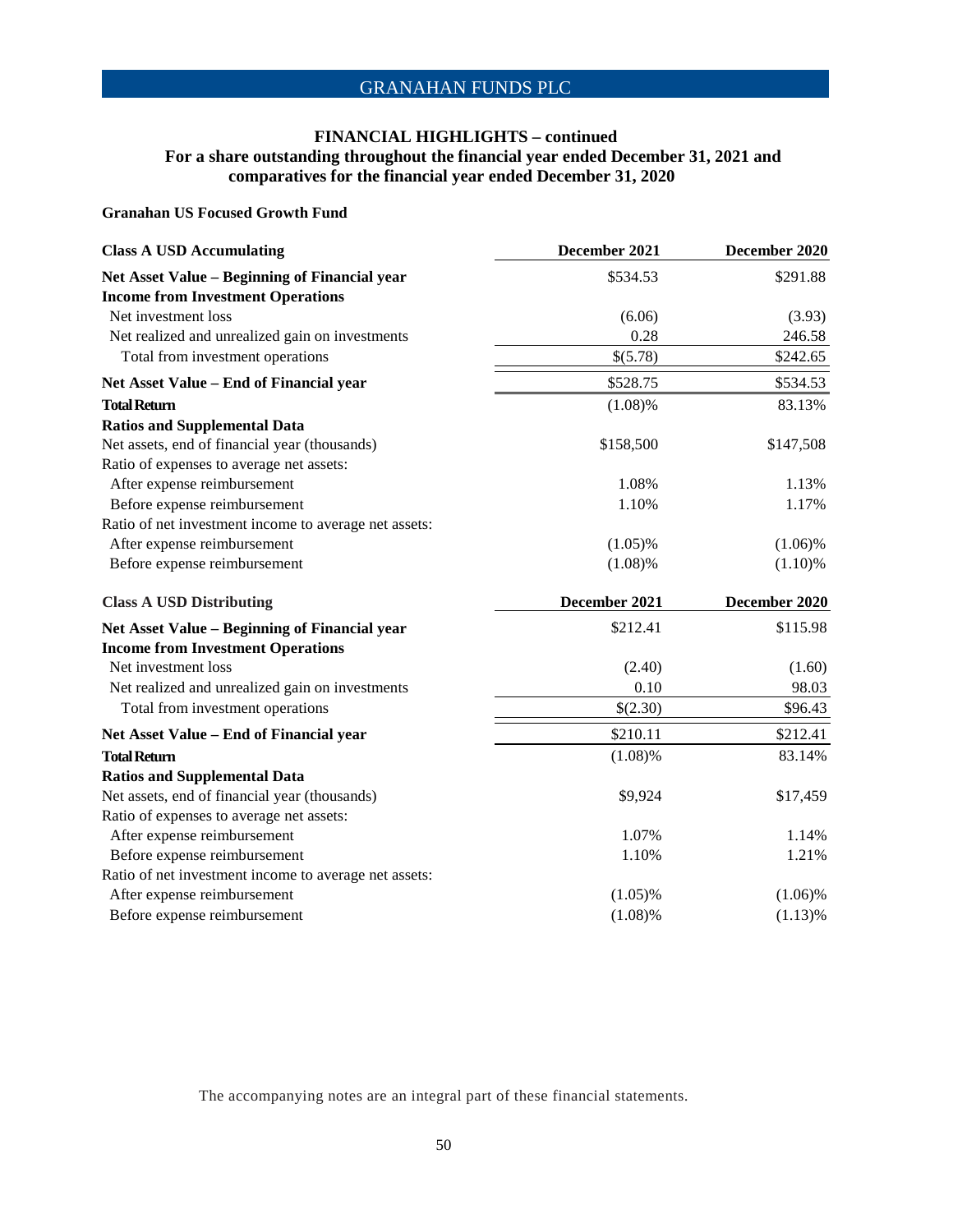## **FINANCIAL HIGHLIGHTS – continued For a share outstanding throughout the financial year ended December 31, 2021 and comparatives for the financial year ended December 31, 2020**

#### **Granahan US Focused Growth Fund**

| <b>Class F EUR Accumulating</b>                       | December 2021 | December 2020 |
|-------------------------------------------------------|---------------|---------------|
| Net Asset Value - Beginning of Financial year         | €18.12        | €10.81        |
| <b>Income from Investment Operations</b>              |               |               |
| Net investment loss                                   | (0.30)        | (0.20)        |
| Net realized and unrealized gain on investments       | 1.39          | 7.51          |
| Total from investment operations                      | €1.09         | €7.31         |
| Net Asset Value - End of Financial year               | €19.21        | €18.12        |
| <b>Total Return</b>                                   | 6.02%         | 67.62%        |
| <b>Ratios and Supplemental Data</b>                   |               |               |
| Net assets, end of financial year (thousands)         | €3,006        | €1,891        |
| Ratio of expenses to average net assets:              |               |               |
| After expense reimbursement                           | 1.33%         | 1.38%         |
| Before expense reimbursement                          | 1.35%         | 1.42%         |
| Ratio of net investment income to average net assets: |               |               |
| After expense reimbursement                           | (1.29)%       | $(1.31)\%$    |
| Before expense reimbursement                          | $(1.31)\%$    | $(1.35)\%$    |
| <b>Class F GBP Accumulating</b>                       | December 2021 | December 2020 |
| Net Asset Value - Beginning of Financial year         | £12.61        | £10.00        |
| <b>Income from Investment Operations</b>              |               |               |
| Net investment loss                                   | (0.26)        | (0.03)        |
| Net realized and unrealized gain on investments       | 0.20          | 2.64          |
| Total from investment operations                      | £(0.06)       | £2.61         |
| Net Asset Value - End of Financial year               | £12.55        | £12.61        |
| <b>Total Return</b>                                   | (0.48)%       | 26.10%        |
| <b>Ratios and Supplemental Data</b>                   |               |               |
| Net assets, end of financial year (thousands)         | £127          | £128          |
|                                                       |               |               |
| Ratio of expenses to average net assets:              |               |               |
| After expense reimbursement                           | 1.40%         | 1.40%         |
| Before expense reimbursement                          | 1.35%         | 1.59%         |
| Ratio of net investment income to average net assets: |               |               |
| After expense reimbursement                           | $(1.38)\%$    | $(1.34)\%$    |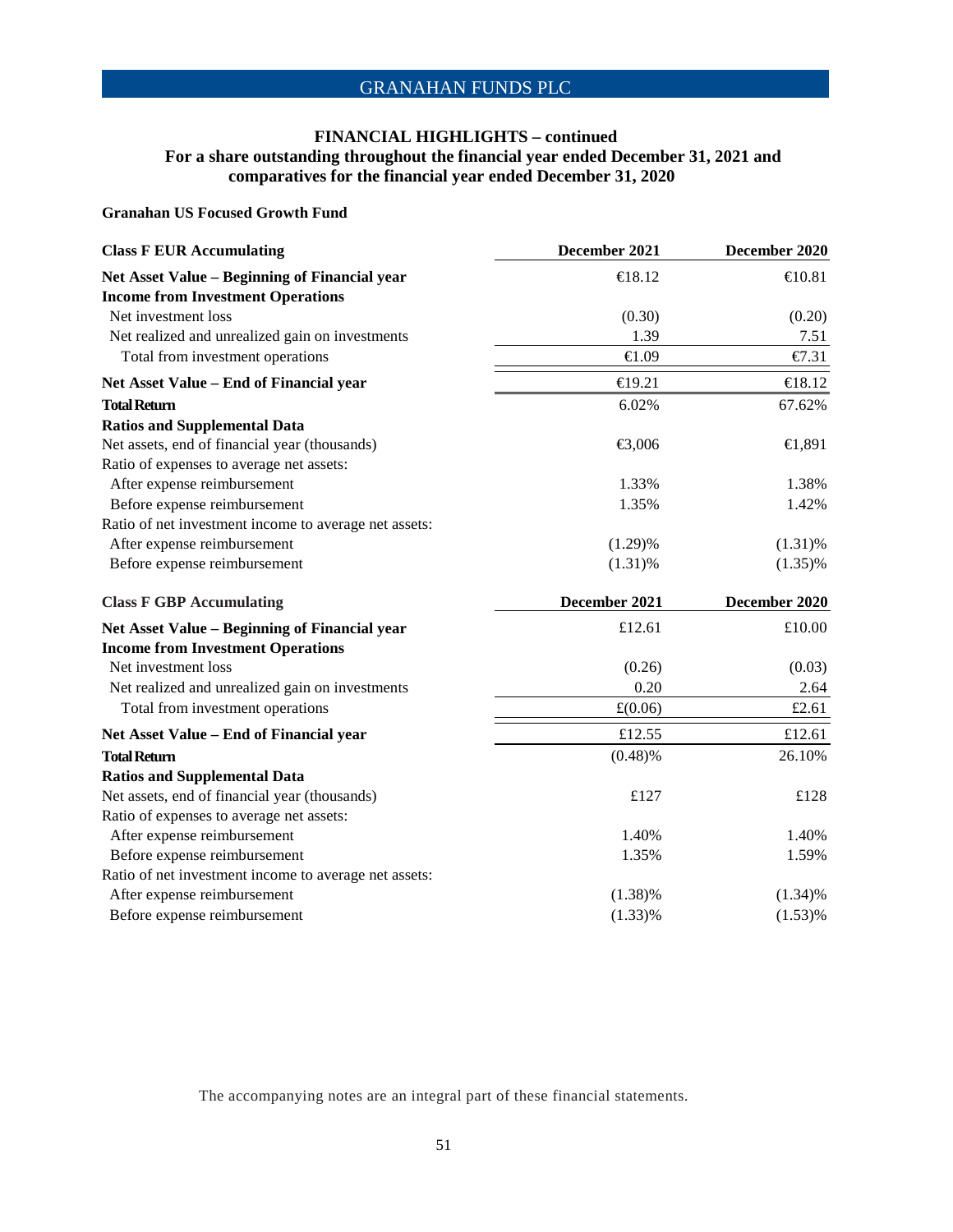## **FINANCIAL HIGHLIGHTS – continued For a share outstanding throughout the financial year ended December 31, 2021 and comparatives for the financial year ended December 31, 2020**

#### **Granahan US Focused Growth Fund**

| <b>Class I EUR Accumulating*</b>                            | December 2021 | December 2020 |
|-------------------------------------------------------------|---------------|---------------|
| Net Asset Value - At Launch Date                            | €10.00        |               |
| <b>Income from Investment Operations</b>                    |               |               |
| Net investment loss                                         | (0.08)        |               |
| Net realized and unrealized gain on investments             | 0.01          |               |
| Total from investment operations                            | € $(0.07)$    |               |
| Net Asset Value – End of Financial year                     | €9.93         |               |
| <b>Total Return</b>                                         | (0.70)%       |               |
| <b>Ratios and Supplemental Data</b>                         |               |               |
| Net assets, end of financial year (thousands)               | €66,981       |               |
| Ratio of expenses to average net assets: <sup>(1)</sup>     |               |               |
| After expense reimbursement                                 | 0.94%         |               |
| Before expense reimbursement                                | 1.07%         |               |
| Ratio of net investment income to average net assets: $(1)$ |               |               |
| After expense reimbursement                                 | (0.92)%       |               |
| Before expense reimbursement                                | (1.04)%       |               |
| <b>Class I GBP Accumulating</b>                             | December 2021 | December 2020 |
| Net Asset Value - Beginning of Financial year               | £15.95        | £10.00        |
| <b>Income from Investment Operations</b>                    |               |               |
| Net investment loss                                         | (0.21)        | (0.13)        |
| Net realized and unrealized gain on investments             | 0.23          | 6.08          |
| Total from investment operations                            | £0.02         | £5.95         |
| Net Asset Value - End of Financial year                     | £15.97        | £15.95        |
| <b>Total Return</b>                                         | 0.13%         | 59.50%        |
| <b>Ratios and Supplemental Data</b>                         |               |               |
| Net assets, end of financial year (thousands)               | £33,061       | £15,408       |
| Ratio of expenses to average net assets:                    |               |               |
| After expense reimbursement                                 | 0.89%         | 0.90%         |
| Before expense reimbursement                                | 1.01%         | 1.10%         |
| Ratio of net investment income to average net assets:       |               |               |
| After expense reimbursement                                 | (0.87)%       | (0.84)%       |
| Before expense reimbursement                                | (0.99)%       | (1.04)%       |
| $*$ This sharp along was lowerhod on April 00, 2021         |               |               |

This share class was launched on April 09, 2021. (1) Annualized.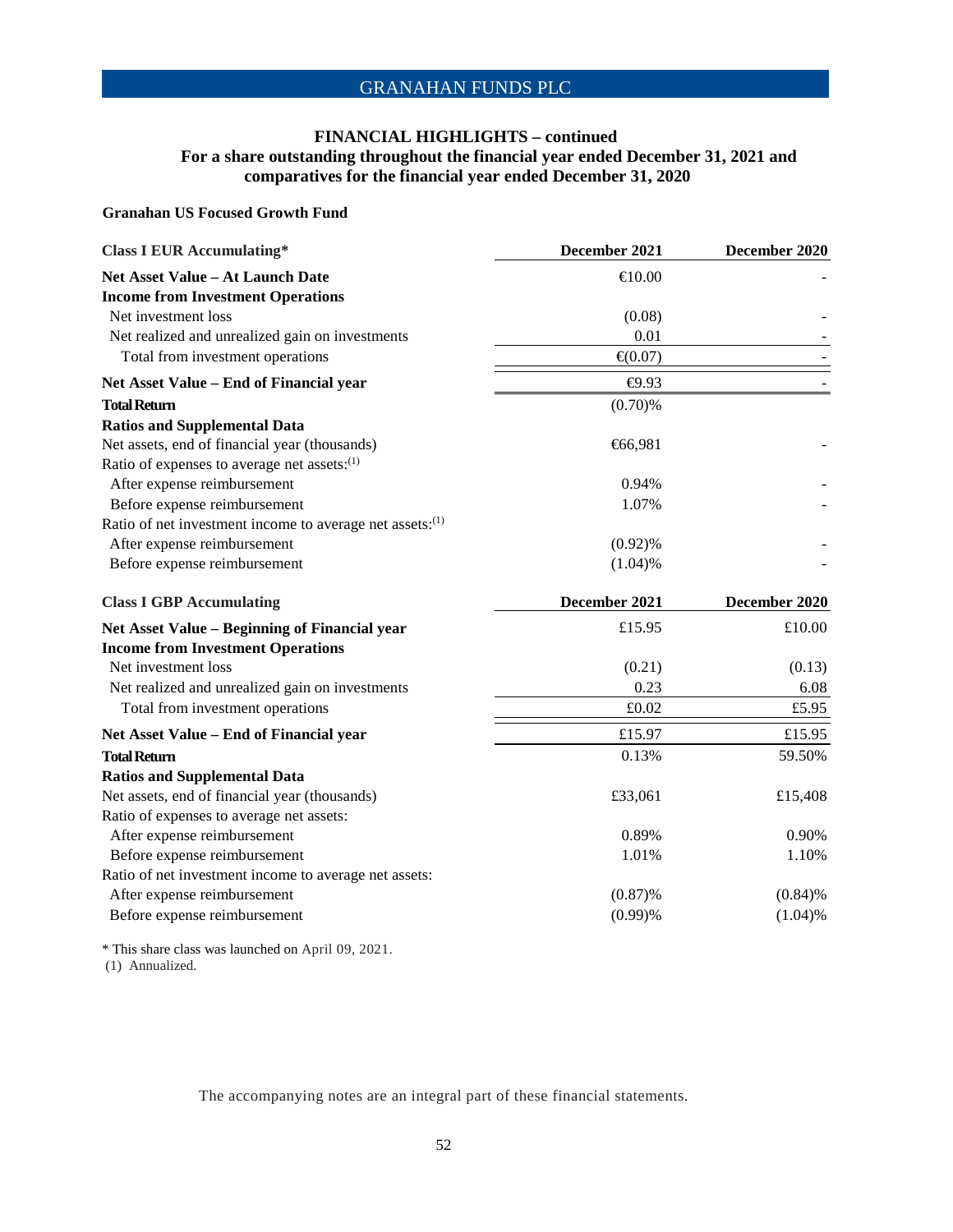## **FINANCIAL HIGHLIGHTS – continued For a share outstanding throughout the financial year ended December 31, 2021 and comparatives for the financial year ended December 31, 2020**

#### **Granahan US Focused Growth Fund**

| <b>Class I USD Accumulating</b>                       | December 2021 | December 2020 |
|-------------------------------------------------------|---------------|---------------|
| Net Asset Value - Beginning of Financial year         | \$24.39       | \$13.29       |
| <b>Income from Investment Operations</b>              |               |               |
| Net investment loss                                   | (0.37)        | (0.15)        |
| Net realized and unrealized gain on investments       | 0.14          | 11.25         |
| Total from investment operations                      | \$(0.23)      | \$11.10       |
| Net Asset Value - End of Financial year               | \$24.16       | \$24.39       |
| <b>Total Return</b>                                   | (0.94)%       | 83.52%        |
| <b>Ratios and Supplemental Data</b>                   |               |               |
| Net assets, end of financial year (thousands)         | \$248,738     | \$233,117     |
| Ratio of expenses to average net assets:              |               |               |
| After expense reimbursement                           | 0.94%         | 0.95%         |
| Before expense reimbursement                          | 1.06%         | 1.12%         |
| Ratio of net investment income to average net assets: |               |               |
| After expense reimbursement                           | $(0.91)$ %    | (0.88)%       |
| Before expense reimbursement                          | (1.03)%       | $(1.05)\%$    |
| <b>Class I USD Distributing</b>                       | December 2021 | December 2020 |
| Net Asset Value - Beginning of Financial year         | \$24.38       | \$13.29       |
| <b>Income from Investment Operations</b>              |               |               |
| Net investment loss                                   | (0.24)        | (0.14)        |
| Net realized and unrealized gain on investments       | 0.01          | 11.23         |
| Total from investment operations                      | \$(0.23)      | \$11.09       |
| Net Asset Value - End of Financial year               | \$24.15       | \$24.38       |
| <b>Total Return</b>                                   | (0.94)%       | 83.45%        |
| <b>Ratios and Supplemental Data</b>                   |               |               |
| Net assets, end of financial year (thousands)         | \$176,140     | \$169,903     |
| Ratio of expenses to average net assets:              |               |               |
| After expense reimbursement                           | 0.94%         | 0.95%         |
| Before expense reimbursement                          | 1.06%         | 1.12%         |
| Ratio of net investment income to average net assets: |               |               |
|                                                       |               |               |
| After expense reimbursement                           | $(0.91)$ %    | (0.88)%       |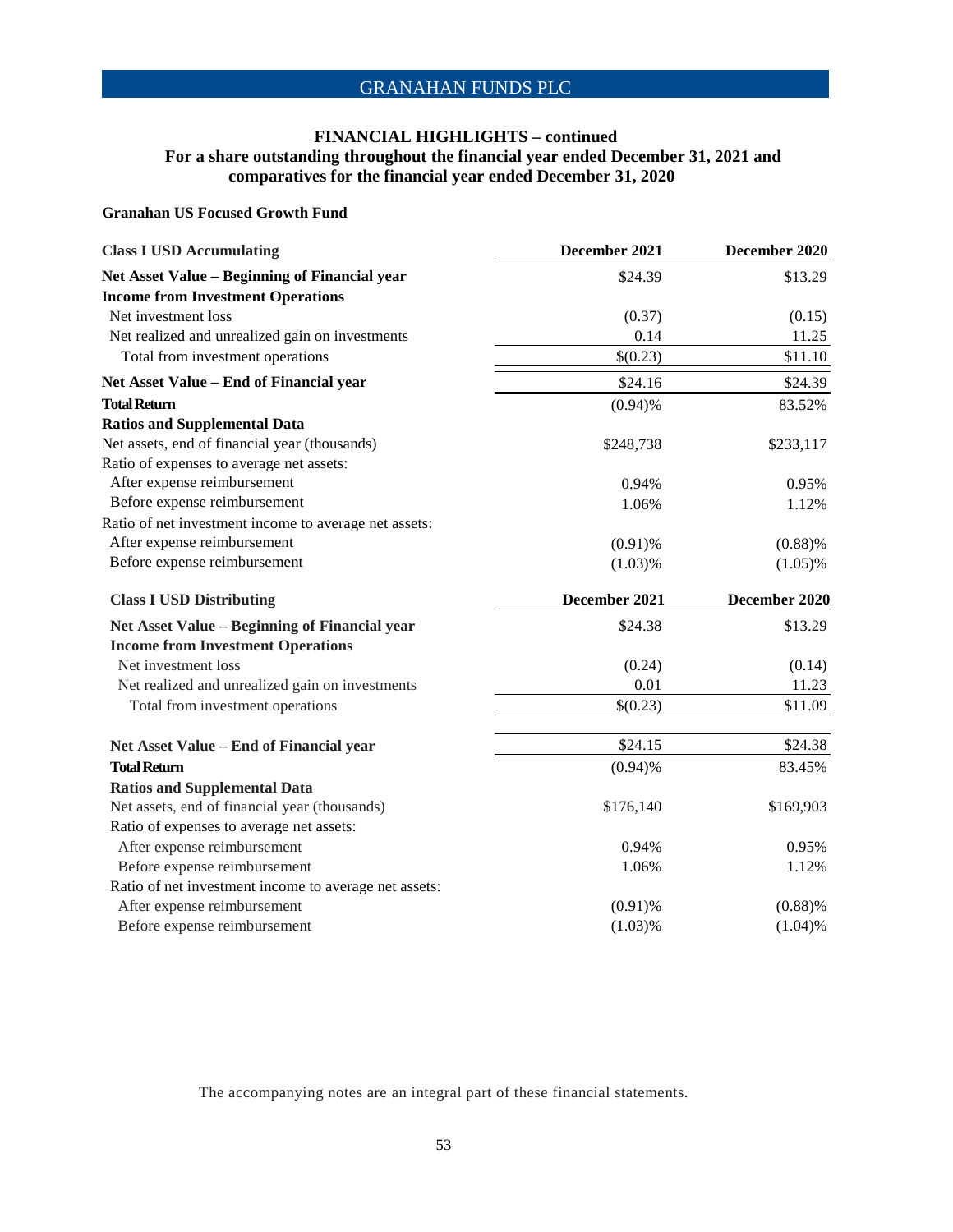## **FINANCIAL HIGHLIGHTS – continued For a share outstanding throughout the financial year ended December 31, 2021 and comparatives for the financial year ended December 31, 2020**

#### **Granahan US Focused Growth Fund**

| <b>Class P USD Accumulating</b>                       | December 2021 | December 2020      |
|-------------------------------------------------------|---------------|--------------------|
| Net Asset Value - Beginning of Financial year         | \$23.00       | \$13.05            |
| <b>Income from Investment Operations</b>              |               |                    |
| Net investment loss                                   | (0.11)        | (0.07)             |
| Net realized and unrealized gain on investments       | 0.14          | 10.02              |
| Total from investment operations                      | \$0.03        | \$9.95             |
| Net Asset Value - End of Financial year               | \$23.03       | \$23.00            |
| <b>Total Return</b>                                   | 0.13%         | 76.25%             |
| <b>Ratios and Supplemental Data</b>                   |               |                    |
| Net assets, end of financial year (thousands)         | \$68,868      | \$85,018           |
| Ratio of expenses to average net assets:              |               |                    |
| After expense reimbursement                           | 0.47%         | 0.53%              |
| Before expense reimbursement                          | 0.50%         | 0.56%              |
| Performance fees                                      |               | 4.48%              |
| Ratio of net investment income to average net assets: |               |                    |
| After expense reimbursement                           | $(0.45)$ %    | $(0.45)\%$         |
| Before expense reimbursement                          | (0.48)%       | (0.48)%            |
| <b>Class P1 USD Accumulating</b>                      | December 2021 | December 2020      |
| Net Asset Value - Beginning of Financial year         | \$13.88       | \$10.00            |
| <b>Income from Investment Operations</b>              |               |                    |
| Net investment loss                                   | (0.07)        | (0.02)             |
| Net realized and unrealized gain on investments       | 0.10          | 3.90               |
| Total from investment operations                      | \$0.03        | \$3.88             |
| Net Asset Value - End of Financial year               |               |                    |
|                                                       | \$13.91       | \$13.88            |
| <b>Total Return</b>                                   | 0.22%         | 38.80%             |
| <b>Ratios and Supplemental Data</b>                   |               |                    |
| Net assets, end of financial year (thousands)         | \$138,491     | \$163,193          |
| Ratio of expenses to average net assets:              |               |                    |
| After expense reimbursement                           | 0.47%         | 0.52%              |
| Before expense reimbursement                          | 0.50%         | 0.60%              |
| Performance fees                                      |               | 1.52%              |
| Ratio of net investment income to average net assets: |               |                    |
| After expense reimbursement                           | $(0.45)\%$    | (0.44)%<br>(0.52)% |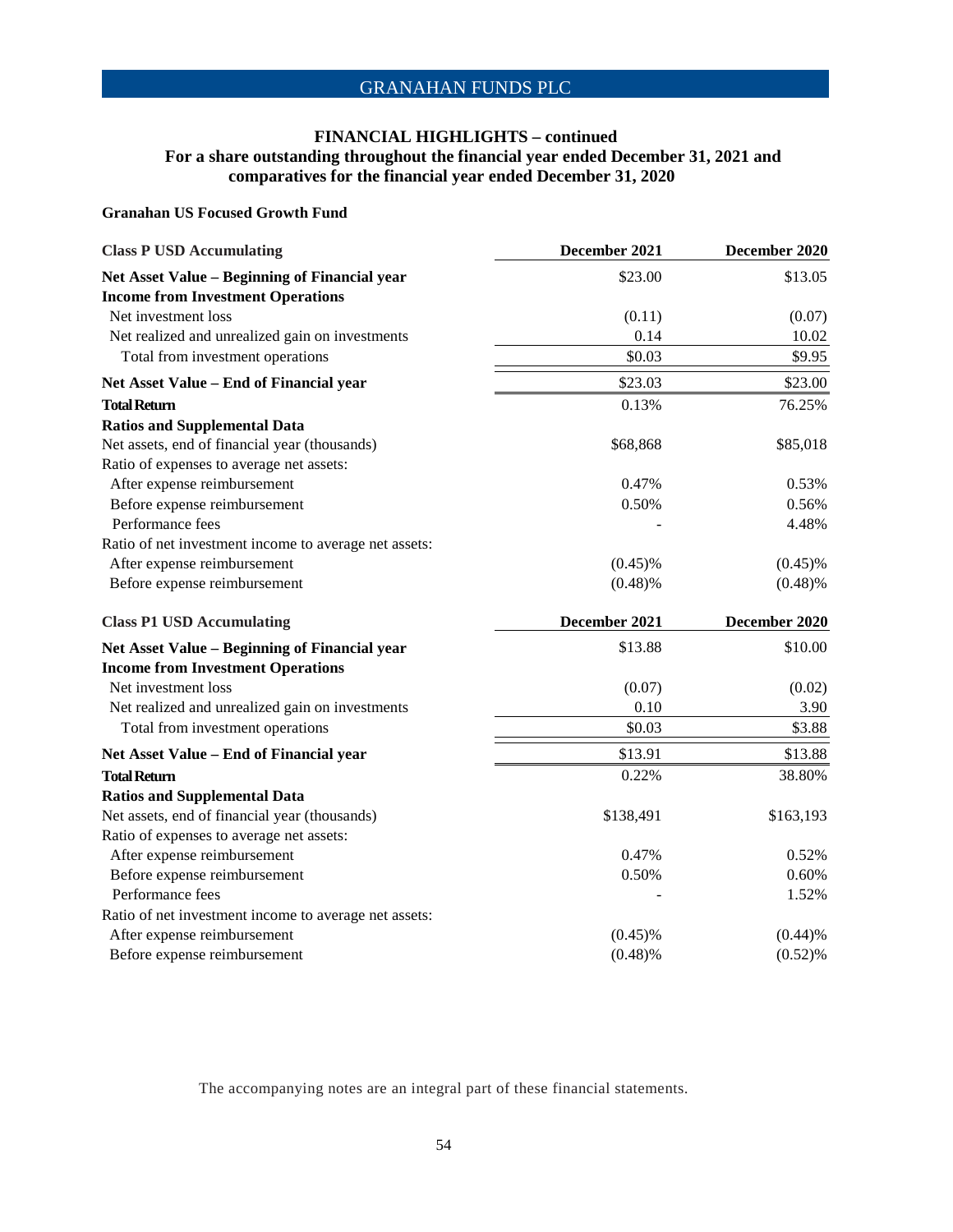## **FINANCIAL HIGHLIGHTS – continued For a share outstanding throughout the financial year ended December 31, 2021 and comparatives for the financial year ended December 31, 2020**

#### **Granahan US Small Cap Discoveries Fund**

| <b>Class Founder GBP Accumulating</b>                 | December 2021 | December 2020 |
|-------------------------------------------------------|---------------|---------------|
| Net Asset Value - Beginning of Financial year         | £16.35        | £10.00        |
| <b>Income from Investment Operations</b>              |               |               |
| Net investment loss                                   | (0.13)        | (0.05)        |
| Net realized and unrealized gain on investments       | 0.89          | 6.40          |
| Total from investment operations                      | £0.76         | £6.35         |
| Net Asset Value - End of Financial year               | £17.11        | £16.35        |
| <b>Total Return</b>                                   | 4.65%         | 63.50%        |
| <b>Ratios and Supplemental Data</b>                   |               |               |
| Net assets, end of financial year (thousands)         | £25           | £17           |
| Ratio of expenses to average net assets:              |               |               |
| After expense reimbursement                           | 0.77%         | 0.83%         |
| Before expense reimbursement                          | 0.93%         | 1.47%         |
| Ratio of net investment income to average net assets: |               |               |
| After expense reimbursement                           | (0.50)%       | $(0.43)$ %    |
| Before expense reimbursement                          | (0.66)%       | (1.10)%       |
| <b>Class Founder USD Accumulating</b>                 | December 2021 | December 2020 |
| Net Asset Value - Beginning of Financial year         | \$20.47       | \$14.02       |
| <b>Income from Investment Operations</b>              |               |               |
| Net investment loss                                   | (0.12)        | (0.06)        |
| Net realized and unrealized gain on investments       | 0.86          | 6.51          |
| Total from investment operations                      | \$0.74        | \$6.45        |
| Net Asset Value - End of Financial year               | \$21.21       | \$20.47       |
| <b>Total Return</b>                                   | 3.62%         | 46.01%        |
| <b>Ratios and Supplemental Data</b>                   |               |               |
| Net assets, end of financial year (thousands)         | \$45,142      | \$36,343      |
| Ratio of expenses to average net assets:              |               |               |
| After expense reimbursement                           | 0.77%         | 0.80%         |
| Before expense reimbursement                          | 0.93%         | 1.13%         |
| Ratio of net investment income to average net assets: |               |               |
| After expense reimbursement                           |               | $(0.42)\%$    |
|                                                       | (0.50)%       |               |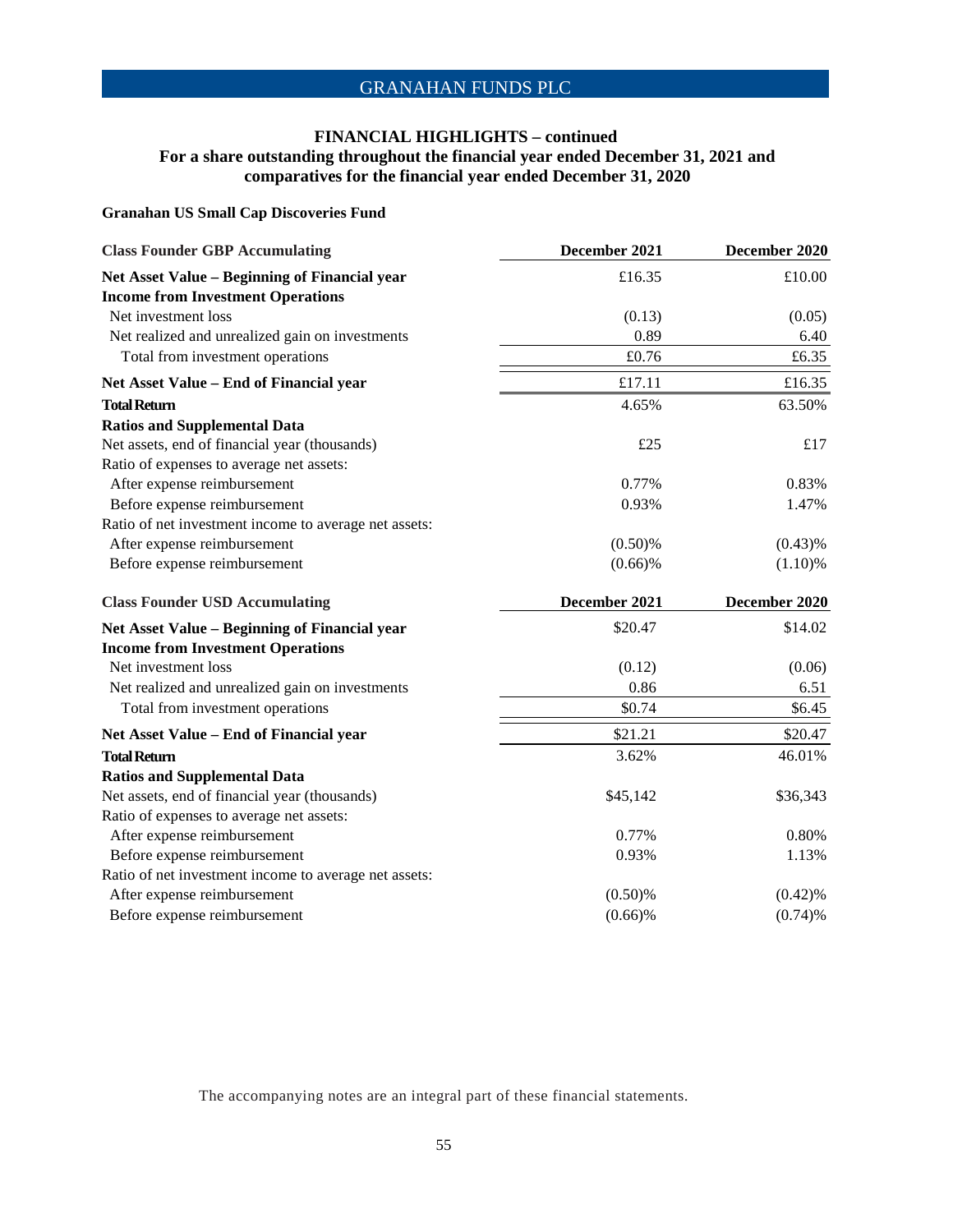## **FINANCIAL HIGHLIGHTS – continued For a share outstanding throughout the financial year ended December 31, 2021 and comparatives for the financial year ended December 31, 2020**

#### **Granahan US SMID Select Fund**

| <b>Class A GBP Accumulating*</b>                                     | December 2021 | December 2020 |
|----------------------------------------------------------------------|---------------|---------------|
| Net Asset Value - At Launch Date                                     | £100.00       |               |
| <b>Income from Investment Operations</b>                             |               |               |
| Net investment loss                                                  | (1.29)        |               |
| Net realized and unrealized gain on investments                      | 4.53          |               |
| Total from investment operations                                     | £3.24         |               |
| Net Asset Value - End of Financial year                              | £103.24       |               |
| <b>Total Return</b>                                                  | 3.24%         |               |
| <b>Ratios and Supplemental Data</b>                                  |               |               |
| Net assets, end of financial year (thousands)                        | £3,374        |               |
| Ratio of expenses to average net assets: <sup>(1)</sup>              |               |               |
| After expense reimbursement                                          | 1.03%         |               |
| Before expense reimbursement                                         | 1.03%         |               |
| Ratio of net investment income to average net assets: <sup>(1)</sup> |               |               |
| After expense reimbursement                                          | $(0.90)$ %    |               |
| Before expense reimbursement                                         | $(0.90)$ %    |               |
| <b>Class A GBP Distributing**</b>                                    | December 2021 | December 2020 |
| <b>Net Asset Value - At Launch Date</b>                              | £100.00       |               |
| <b>Income from Investment Operations</b>                             |               |               |
| Net investment loss                                                  | (1.19)        |               |
| Net realized and unrealized gain on investments                      | 0.40          |               |
| Total from investment operations                                     | £(0.79)       |               |
| Net Asset Value - End of Financial year                              | £99.21        |               |
| <b>Total Return</b>                                                  | (0.79)%       |               |
| <b>Ratios and Supplemental Data</b>                                  |               |               |
| Net assets, end of financial year (thousands)                        | £74           |               |
| Ratio of expenses to average net assets: <sup>(1)</sup>              |               |               |
| After expense reimbursement                                          | 1.00%         |               |
| Before expense reimbursement                                         | 1.02%         |               |
| Ratio of net investment income to average net assets: <sup>(1)</sup> |               |               |
| After expense reimbursement                                          | $(0.90)$ %    |               |
| Before expense reimbursement                                         | $(0.92)$ %    |               |
| * This share class was launched on January 13, 2021.                 |               |               |

\*\* This share class was launched on January 28, 2021.

(1) Annualized.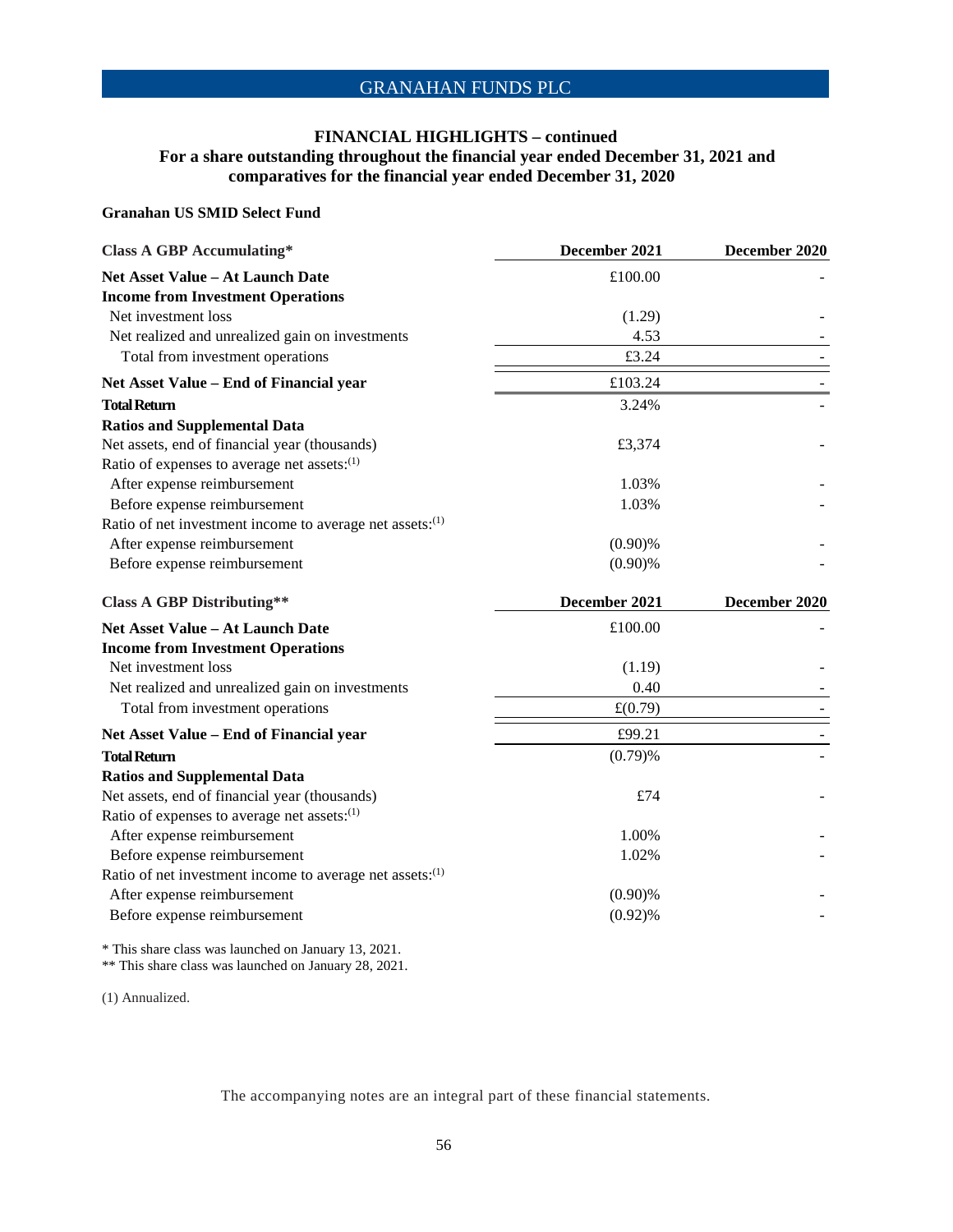## **FINANCIAL HIGHLIGHTS – continued For a share outstanding throughout the financial year ended December 31, 2021 and comparatives for the financial year ended December 31, 2020**

#### **Granahan US SMID Select Fund**

| <b>Class A USD Accumulating*</b>                         | December 2021 | December 2020 |
|----------------------------------------------------------|---------------|---------------|
| Net Asset Value - At Launch Date                         | \$100.00      |               |
| <b>Income from Investment Operations</b>                 |               |               |
| Net investment loss                                      | (0.96)        |               |
| Net realized and unrealized gain on investments          | 3.87          |               |
| Total from investment operations                         | \$2.91        |               |
| Net Asset Value - End of Financial year                  | \$102.91      |               |
| <b>Total Return</b>                                      | 2.91%         |               |
| <b>Ratios and Supplemental Data</b>                      |               |               |
| Net assets, end of financial year (thousands)            | \$18,071      |               |
| Ratio of expenses to average net assets:(1)              |               |               |
| After expense reimbursement                              | 1.01%         |               |
| Before expense reimbursement                             | 1.04%         |               |
| Ratio of net investment income to average net assets:(1) |               |               |
| After expense reimbursement                              | $(0.91)$ %    |               |
| Before expense reimbursement                             | (0.94)%       |               |
| <b>Class I GBP Accumulating</b>                          | December 2021 | December 2020 |
| Net Asset Value - Beginning of Financial year            | £200.65       | £100.00       |
| <b>Income from Investment Operations</b>                 |               |               |
| Net investment loss                                      | (2.60)        | (1.11)        |
| Net realized and unrealized gain on investments          | 24.73         | 101.76        |
| Total from investment operations                         | £22.13        | £100.65       |
| Net Asset Value - End of Financial year                  | £222.78       | £200.65       |
| <b>Total Return</b>                                      | 11.03%        | 100.65%       |
| <b>Ratios and Supplemental Data</b>                      |               |               |
| Net assets, end of financial year (thousands)            | £349,402      | £302,811      |
| Ratio of expenses to average net assets:                 |               |               |
| After expense reimbursement                              | 0.91%         | 0.84%         |
| Before expense reimbursement                             | 1.02%         | 1.03%         |
| Ratio of net investment income to average net assets:    |               |               |
| After expense reimbursement                              | $(0.82)\%$    | $(0.65)\%$    |
| Before expense reimbursement                             | $(0.93)$ %    | (0.83)%       |
|                                                          |               |               |

\* This share class was launched on January 12, 2021. (1) Annualized.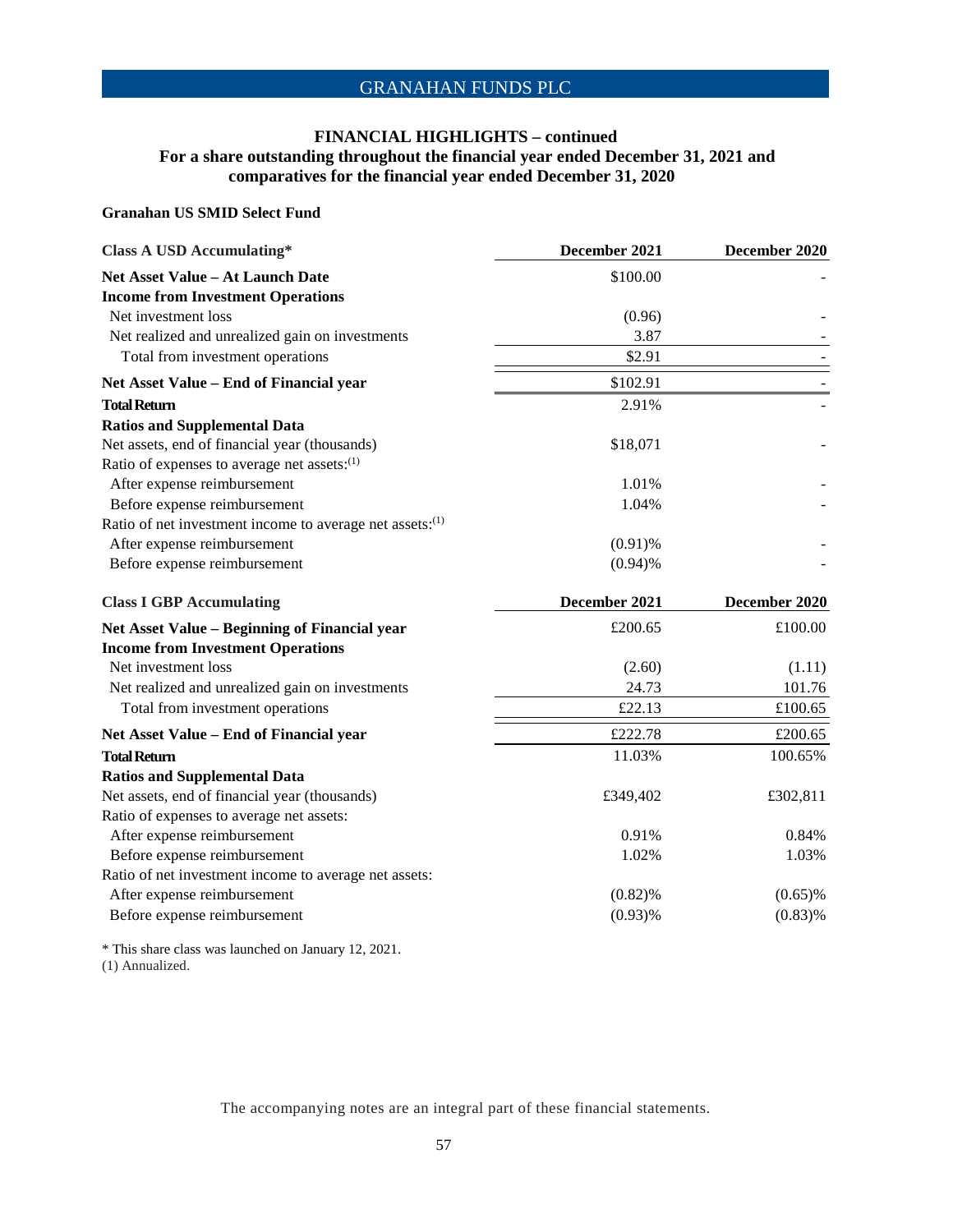## **FINANCIAL HIGHLIGHTS – continued For a share outstanding throughout the financial year ended December 31, 2021 and comparatives for the financial year ended December 31, 2020**

#### **Granahan US SMID Select Fund**

| <b>Class I GBP Distributing</b>                       | December 2021 | December 2020 |
|-------------------------------------------------------|---------------|---------------|
| Net Asset Value - Beginning of Financial year         | £111.12       | £100.00       |
| <b>Income from Investment Operations</b>              |               |               |
| Net investment loss                                   | (1.44)        | (0.12)        |
| Net realized and unrealized gain on investments       | 13.68         | 11.24         |
| Total from investment operations                      | £12.24        | £11.12        |
| Net Asset Value - End of Financial year               | £123.36       | £111.12       |
| <b>Total Return</b>                                   | 11.02%        | 11.12%        |
| <b>Ratios and Supplemental Data</b>                   |               |               |
| Net assets, end of financial year (thousands)         | £66,856       | £4,965        |
| Ratio of expenses to average net assets:              |               |               |
| After expense reimbursement                           | 0.91%         | 1.53%         |
| Before expense reimbursement                          | 1.03%         | 1.53%         |
| Ratio of net investment income to average net assets: |               |               |
| After expense reimbursement                           | $(0.81)$ %    | $(1.22)\%$    |
| Before expense reimbursement                          | $(0.93)$ %    | (1.22)%       |
| <b>Class I USD Accumulating</b>                       | December 2021 | December 2020 |
| Net Asset Value - Beginning of Financial year         | \$109.16      | \$100.00      |
| <b>Income from Investment Operations</b>              |               |               |
| Net investment loss                                   | (1.04)        | (0.06)        |
| Net realized and unrealized gain on investments       | 11.83         | 9.22          |
| Total from investment operations                      | \$10.79       | \$9.16        |
| Net Asset Value - End of Financial year               | \$119.95      | \$109.16      |
| <b>Total Return</b>                                   | 9.88%         | 9.16%         |
| <b>Ratios and Supplemental Data</b>                   |               |               |
| Net assets, end of financial year (thousands)         | \$38,705      | \$7,509       |
| Ratio of expenses to average net assets:              |               |               |
| After expense reimbursement                           | 0.91%         | 1.71%         |
| Before expense reimbursement                          | 1.03%         | 1.71%         |
| Ratio of net investment income to average net assets: |               |               |
| After expense reimbursement                           | (0.82)%       | $(1.22)\%$    |
| Before expense reimbursement                          | $(0.93)$ %    | (1.22)%       |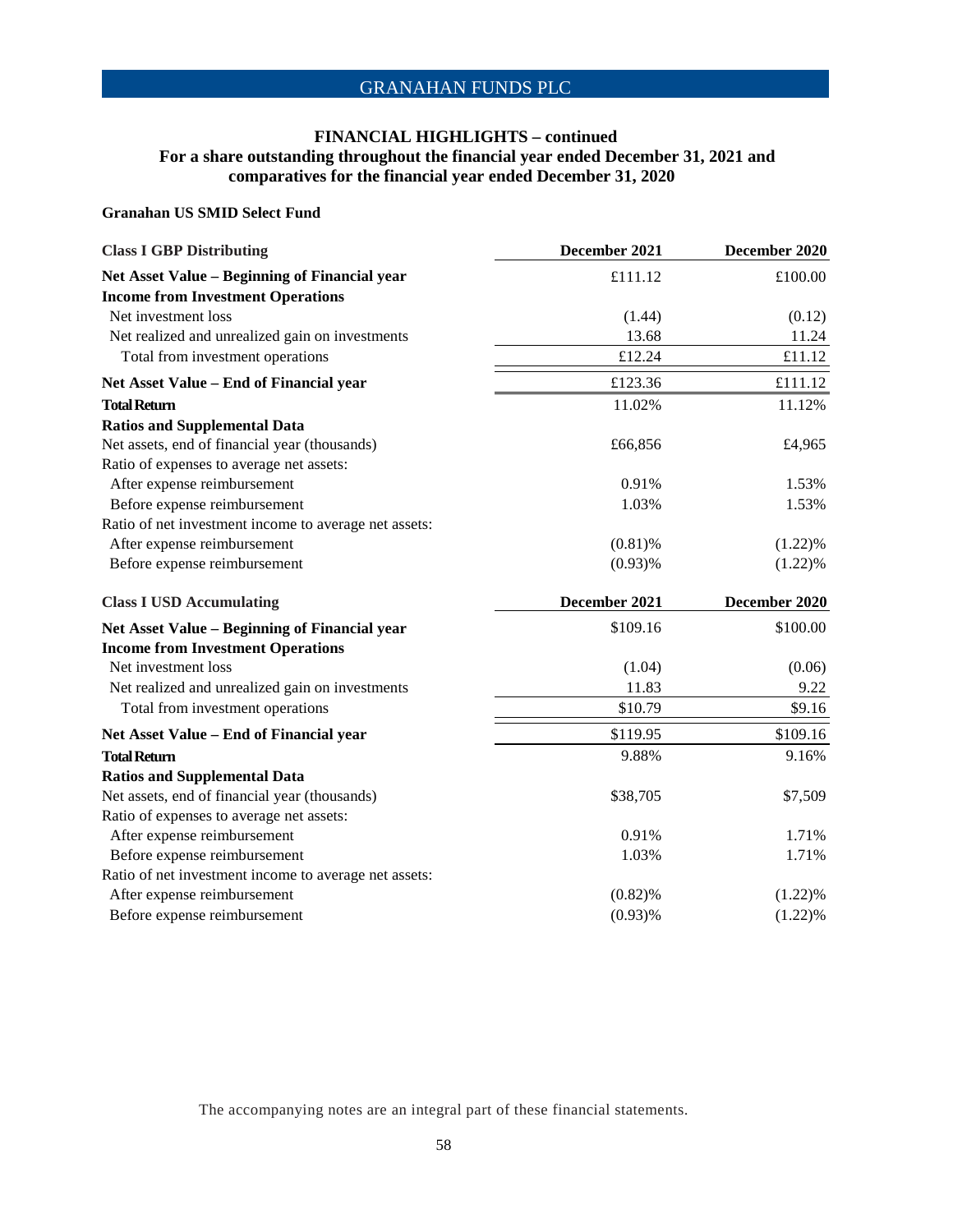# **FINANCIAL HIGHLIGHTS – continued For a share outstanding throughout the financial year ended December 31, 2021 and comparatives for the financial year ended December 31, 2020**

#### **Granahan US SMID Select Fund**

| <b>Class I USD Distributing</b>                       | December 2021 | December 2020 |
|-------------------------------------------------------|---------------|---------------|
| Net Asset Value – Beginning of Financial year         | \$109.25      | \$100.00      |
| <b>Income from Investment Operations</b>              |               |               |
| Net investment loss                                   | (1.03)        | (0.06)        |
| Net realized and unrealized gain on investments       | 11.83         | 9.31          |
| Total from investment operations                      | \$10.80       | \$9.25        |
| Net Asset Value - End of Financial year               | \$120.05      | \$109.25      |
| <b>Total Return</b>                                   | 9.89%         | 9.25%         |
| <b>Ratios and Supplemental Data</b>                   |               |               |
| Net assets, end of financial year (thousands)         | \$12,575      | \$596         |
| Ratio of expenses to average net assets:              |               |               |
| After expense reimbursement                           | 0.91%         | 0.07%         |
| Before expense reimbursement                          | 1.02%         | 0.07%         |
| Ratio of net investment income to average net assets: |               |               |
| After expense reimbursement                           | $(0.81)$ %    | $(0.06)\%$    |
| Before expense reimbursement                          | $(0.93)$ %    | $(0.06)\%$    |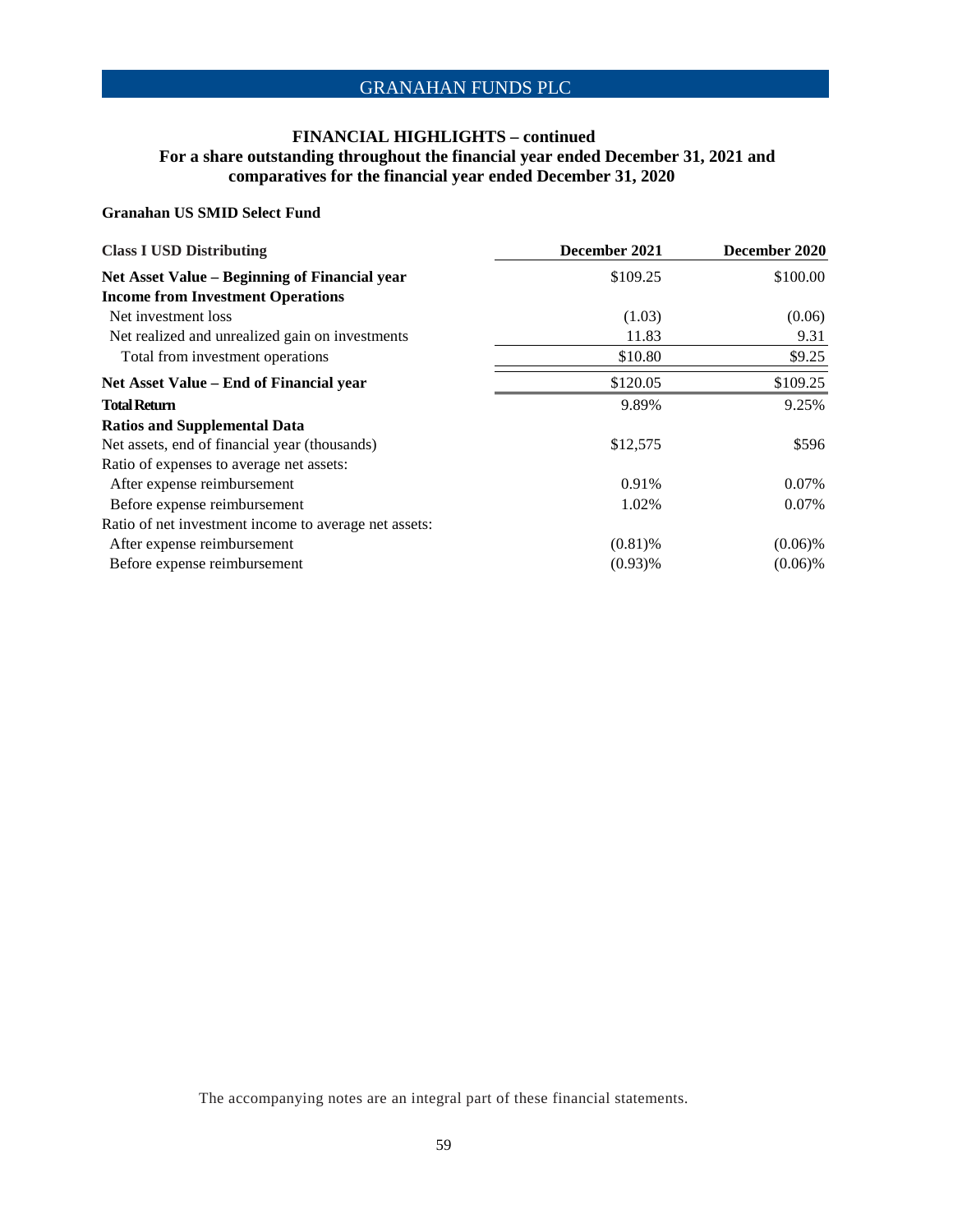### **NOTES TO THE FINANCIAL STATEMENTS For the financial year ended December 31, 2021**

#### **1. Organization**

The Company is an open-ended umbrella investment company with variable capital and segregated liability between its sub-funds and is organised under the laws of Ireland as a public limited company pursuant to the Companies Act 2014 (as amended). The Company is authorised by the Central Bank of Ireland pursuant to the UCITS Regulations and the Central Bank UCITS Regulations.

The Company was incorporated on October 3, 2013 under registration number 533587.

The Directors have established three sub-funds (the "Funds", each a "Fund"):

- Granahan US Focused Growth Fund
- Granahan US Small Cap Discoveries Fund
- Granahan US SMID Select Fund

Granahan US Focused Growth Fund commenced operations on April 11, 2014, Granahan US Small Cap Discoveries Fund commenced operations on June 30, 2017 and Granahan US SMID Select Fund commenced operations on January 23, 2020.

The investment objective of Granahan US Focused Growth Fund is to seek capital appreciation through investment in a limited number of small, dynamic and sustainable growth companies and to outperform the Russell 2000 Growth Index.

The investment objective of Granahan US Small Cap Discoveries Fund is to seek capital appreciation through investment in small, dynamic and emerging growth companies.

The investment objective of Granahan US SMID Select Fund is to seek capital appreciation through investment in small and mid-capitalisation, dynamic and emerging growth companies.

A separate portfolio of assets is maintained for each Fund and invests in accordance with its investment objectives and policies.

#### **2. Significant Accounting Policies**

The following is a summary of significant accounting policies consistently followed by the Company in the preparation of its financial statements. These policies are in conformity with U.S. Generally Accepted Accounting Principles ("US GAAP").

a) Valuation of Securities – Securities that are primarily traded on an official stock exchange are valued at the last traded price (or if no last traded price is available the latest mid-market price) on the exchange on which they are primarily traded on the day of valuation. Any securities or other assets for which market quotations are not readily available are valued at such value as shall be certified with care and good faith as the probable realization value by a competent person, appointed for such purpose by the Directors in consultation with the Investment Manager and approved by the Depositary. The values for foreign securities are reported in local currency and converted to US Dollar using currency exchange rates at the time of valuation. Exchange rates are provided daily by recognized independent pricing agents.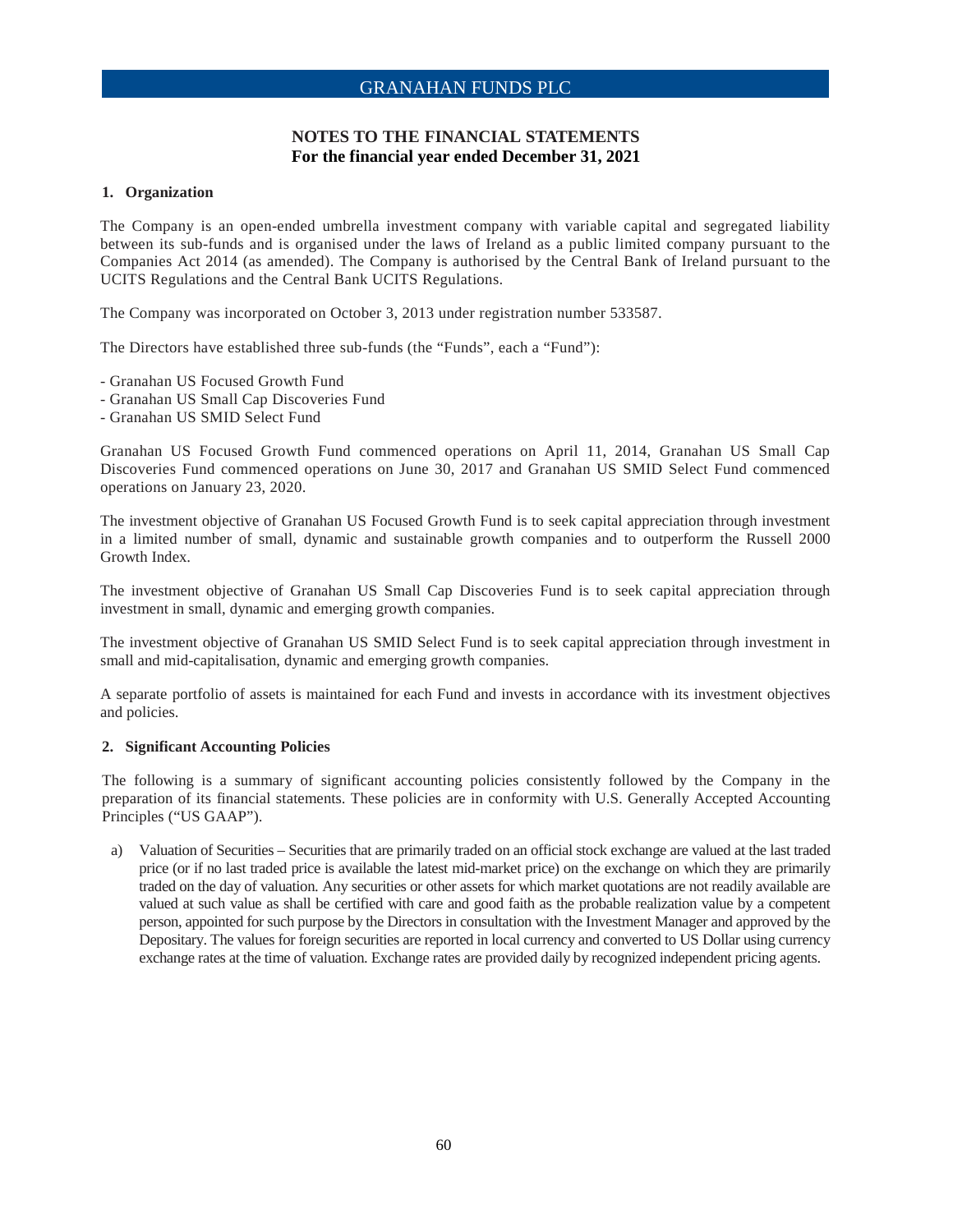### **NOTES TO THE FINANCIAL STATEMENTS – continued For the financial year ended December 31, 2021**

#### **2. Significant Accounting Policies (continued)**

- b) Distributions to Shareholders For all accumulating classes of shares, the Directors intend to accumulate and to automatically reinvest all earnings, dividends and other distributions of whatever kind pursuant to the investment objectives and policies of the relevant fund for the benefit of Shareholders in the relevant fund. The Directors intend to declare a quarterly dividend in respect of the distributing classes for the net income earned in the period (interest plus dividends, less fund expenses). To date, none of the distributing share classes have accumulated net income in any period. Any change to the distribution policy of a fund will be notified in advance to Shareholders and will be noted in an addendum or a revision to the Prospectus.
- c) Basis of preparation The accompanying financial statements have been prepared in conformity with US GAAP. The accompanying financial statements have been prepared under a going concern basis.
- d) Use of Estimates The preparation of the financial statements in conformity with US GAAP requires Directors to make estimates and assumptions that affect the reported amounts in the financial statements and accompanying notes. Directors believe that the estimates utilized in preparing its financial statements are reasonable and prudent; however, actual results could differ from these estimates.
- e) Guarantees and Indemnification In the normal course of business, the Company enters into contracts with service providers that contain general indemnification clauses. The Company's maximum exposure under these arrangements is unknown as this would involve future claims that may be made against the Company that have not yet occurred. Based on experience, however, the Company expects the risk of loss to be remote.
- f) Other Investment and Shareholder transactions are recorded on trade date. The Company determines the gain or loss realized from the investment transactions by comparing the original cost of the security sold with the net sales proceeds on a high cost basis. Within the Funds, dividend income is recognized on the exdividend date or as soon as information is available and interest income is recognized on an accrual basis.
- g) Functional and Presentation Currency Items included in the financial statements are measured using the currency of the primary economic environment in which it operates (the "Functional Currency"). The Company's Functional and presentation currency is US Dollar.
- h) Foreign Exchange Contracts Transactions during the financial year ended denominated in foreign currencies have been translated at the rates of exchange ruling at the dates of the transactions. Assets and liabilities denominated in foreign currencies are translated at the rates of exchange ruling at the financial year ended end date. The results of operations due to fluctuations in foreign exchange rates on investments from gains or losses arising from the sales or changes in values of the portfolio securities are reported separately. Net realized gains (losses) and net change in unrealized gains (losses) on foreign currency related transactions arise for sales of foreign currencies and currency gains or losses between trade date or ex-date and settlement date on security or dividend transactions.
- i) Transaction Costs Transaction costs are incremental costs that are directly attributable to the acquisition, issue or disposal of a financial asset or financial liability. An incremental cost is one that would not have been incurred if the entity had not acquired, issued or disposed of the financial instrument. Only transaction costs which are separately identifiable are disclosed. These include transaction costs paid to depositaries and sub-custodians, identifiable brokerage charges and commissions. These requirements are disclosed in note 7.
- j) Expenses are recognized in the statement of operations on an accruals basis.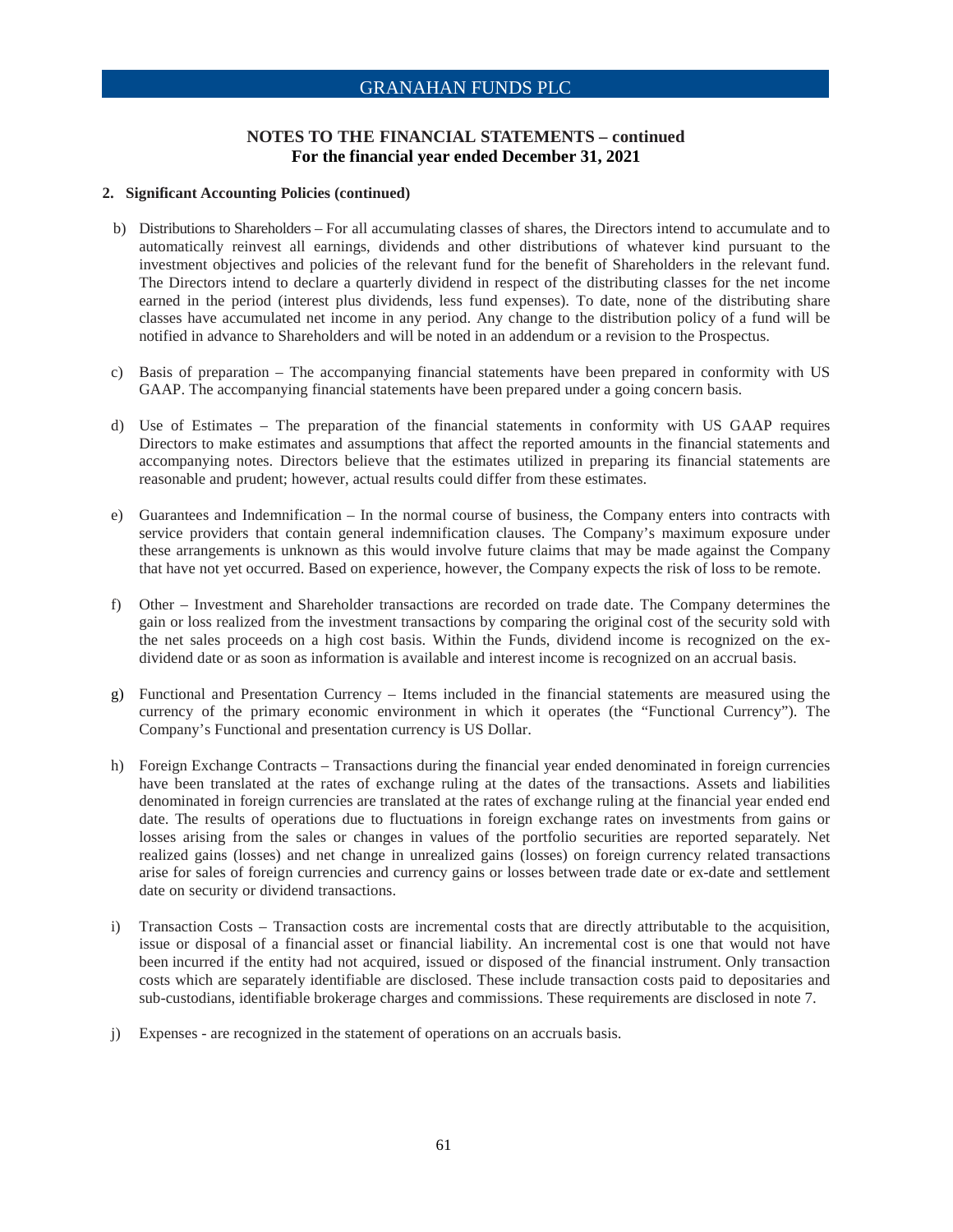#### **NOTES TO THE FINANCIAL STATEMENTS – continued For the financial year ended December 31, 2021**

#### **2. Significant Accounting Policies (continued)**

- k) Income Dividend income is recorded gross of any non-reclaimable withholding taxes suffered on an ex-date. Interest revenue is accrued on a time basis, by reference to the principal outstanding and at the effective interest rate applicable, which is the rate that exactly discounts estimated future cash receipts through the expected life of the financial asset to that asset's net carrying amount basis.
- l) Recent Accounting Pronouncements A number of new standards, amendments to standards and interpretations in issue are not yet effective, and have not been applied in preparing these financial statements. None of these are currently expected to have a material effect on the financial statements of the Company.
- m) Recognition/Derecognition The Company recognizes financial assets or financial liabilities at fair value through profit or loss on the trade date, which is the date on which the Company becomes a party to the contractual provisions of the instrument. Other financial assets and financial liabilities are recognized on the date on which they originated. Financial instruments are measured initially at fair value (transaction price) on trade date with transaction costs recognized immediately in the Statement of Operations directly. In cases where a financial asset or financial liability is not measured at fair value through profit or loss, transaction costs that are directly attributable to the acquisition or issue of the financial asset or financial liability are recognized in the Statement of Operations. Subsequent to initial recognition, all instruments classified at fair value through profit of loss are measured at fair value with changes in their fair value recognized in the Statement of Operations. Financial liabilities, other than those at fair value through profit or loss, are measured at amortized cost. Financial liabilities arising from the redeemable shares issued by each Fund are carried at the redemption amount representing the investors' right to a residual interest in each Fund's assets.
- n) Realized gains and losses The Company records investment transactions on a trade date basis, matching the cost of investments for the purpose of calculating realized gains and losses on an average cost basis. The Company records an unrealized gain or loss to the extent of the difference between the cost and the fair value of the position at any particular point in time. The Company records a realized gain or loss when the position is sold or closed. Realized gains and losses and the movement in unrealized gains and losses are recorded in the Statement of Operations within "Net realized and unrealized gain/ (loss) on investments".
- o) Uncertain tax positions Accounting Standards Codification 740, Accounting for Uncertainty in Income Taxes ("ASC 740") clarifies the accounting for uncertainty in income taxes recognized in the Company's financial statements. ASC 740 prescribes a recognition threshold and measurement attribute for the financial statement recognition and measurement of a tax position taken or expected to be taken in a tax return. ASC 740 requires that the Company determines whether it is more likely than not that a tax position will be sustained upon examination including resolution of any related appeals or litigation processes based on the technical merit position. In evaluating whether a tax position has met the more likely than not recognition threshold, the Company should presume that the position will be examined by the appropriate taxing authority that has full knowledge of all relevant information.

A tax position that meets the more-likely-than-not recognition threshold is measured to determine the amount of benefit to recognize in the financial statements. The tax position is measured at the largest amount of benefit that is greater than 50 percent likely of being realized upon settlement.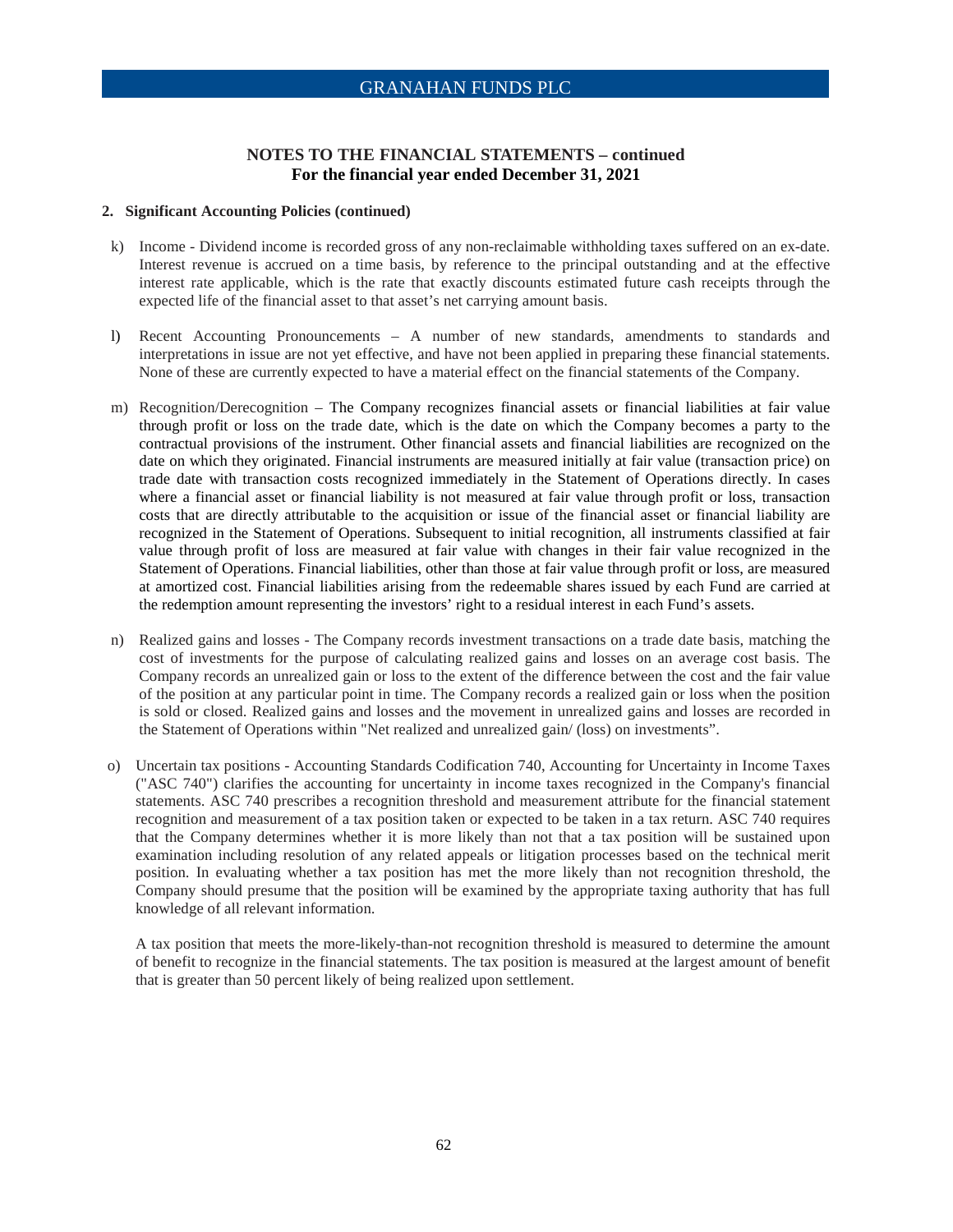### **NOTES TO THE FINANCIAL STATEMENTS – continued For the financial year ended December 31, 2021**

#### **3. Share Capital**

The authorised share capital of the Company at the date of prospectus (the "Prospectus") is 500,000,000,000 Shares of no par value and 300,002 redeemable Non-Participating Shares of €1.00 each. Non-Participating Shares do not entitle the holders thereof to any dividend. On a winding up, the Non-Participating Shares entitle the holders thereof to receive the amount paid up thereon but do not otherwise entitle them to participate in the assets of the Company. The Non-Participating Shares are held on behalf of the Granahan Investment Management LLC ("Investment Manager") and in trust for the benefit of Investment Manager.

The Company intends to provide investors with a choice of funds offering different investment objectives. The Funds aim to achieve their investment objectives while spreading investment risks through investment in transferable securities or liquid financial assets or collective investment schemes or other permitted investments in accordance with the UCITS Regulations.

The Company may compulsorily redeem all of the Shares of the Company if the net asset value of the Company is less than \$30,000,000 or compulsorily redeem all of the Shares of a Fund if the net asset value of that Fund is less than \$30,000,000.

The Company has the right at any time compulsorily to redeem or transfer Shares if in the reasonable belief of the Directors such Shares are acquired or held directly or beneficially by: (i) any person in breach of the law or requirements of any country or governmental authority by virtue of which such person is not qualified to hold Shares including without limitation any exchange control regulations; (ii) by any person who holds less than the minimum holding for the relevant Class (if any) or who does not supply any information or declaration required under the Constitution or the Application Form; (iii) where the continued ownership of such Shares by the Shareholder is deemed to be harmful or injurious to the business or reputation of the Company or a Fund; or (iv) by any person or persons in circumstances (whether directly or indirectly affecting such person or persons and whether taken alone or in conjunction with any other person or persons, connected or not, or any other circumstance appearing to the Directors to be relevant) which in the opinion of the Directors might result in the Company or Fund or the Shareholders as a whole or of any Fund or Class incurring any liability to taxation or suffering legal, pecuniary, regulatory or material administrative disadvantage which the Company or Fund or the Shareholders as a whole or of any Class might not otherwise have incurred or suffered.

None of the active share classes were hedged during the year.

Share transactions for the financial year ended December 31, 2021 and the financial year ended December 31, 2020 were as follows:

|                                  | Granahan US<br><b>Focused Growth Fund</b> | Granahan US<br><b>Focused Growth Fund</b> |
|----------------------------------|-------------------------------------------|-------------------------------------------|
|                                  | December 31, 2021                         | <b>December 31, 2020</b>                  |
| <b>Class A EUR Accumulating*</b> |                                           |                                           |
| Opening number of shares         |                                           |                                           |
| Shares sold                      | 22,000.00                                 |                                           |
| Shares redeemed                  |                                           |                                           |
| Closing number of shares         | 22,000.00                                 |                                           |
| <b>Class A GBP Accumulating</b>  |                                           |                                           |
| Opening number of shares         | 840,909.86                                | 54,714.52                                 |
| Shares sold                      | 616,946.06                                | 817,582.44                                |
| Shares redeemed                  | (245,063.96)                              | (31, 387.10)                              |
| Closing number of shares         | 1,212,791.96                              | 840,909.86                                |

\* This share class was launched on August 16, 2021.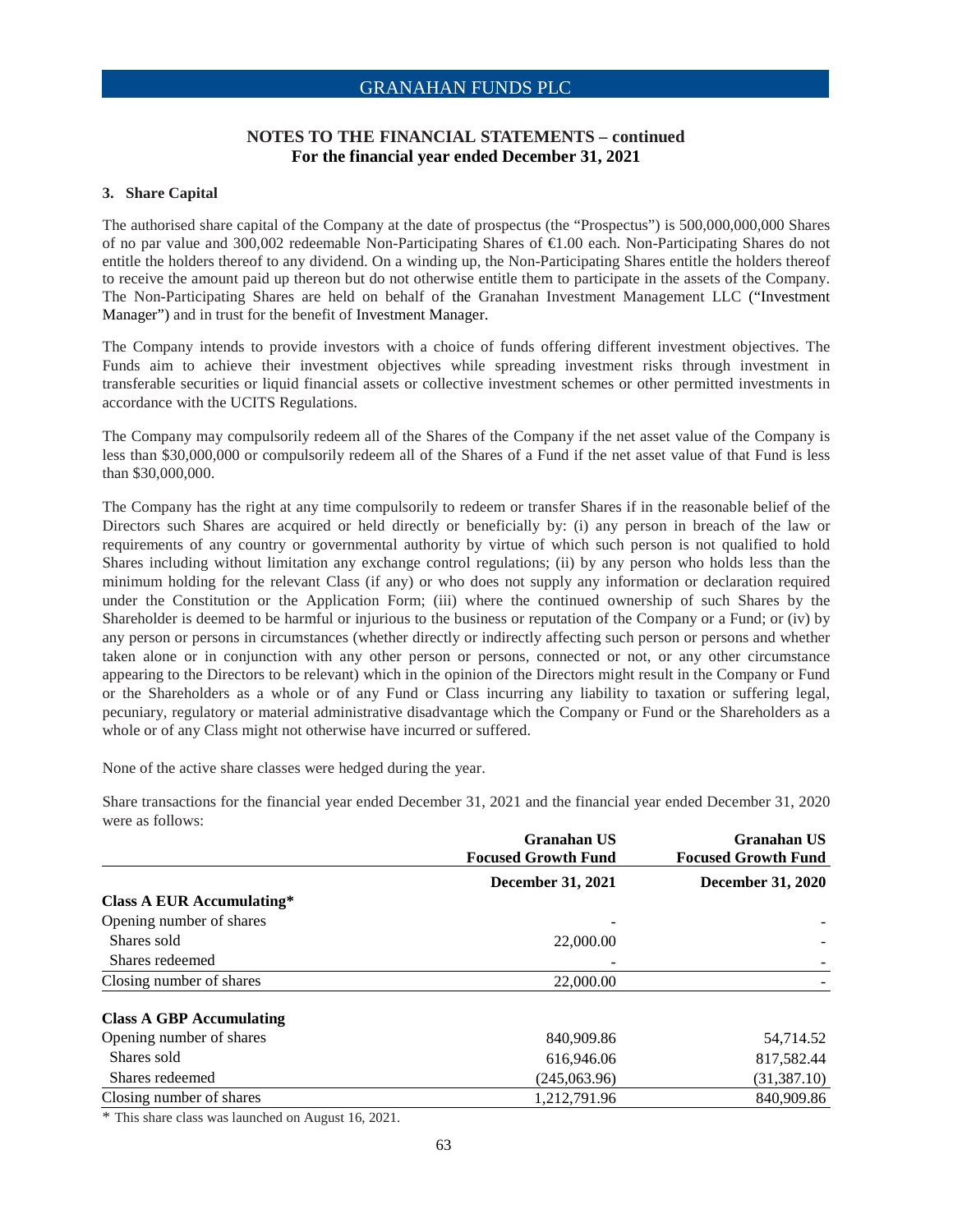# **NOTES TO THE FINANCIAL STATEMENTS – continued For the financial year ended December 31, 2021**

# **3. Share Capital (continued)**

|                                  | <b>Granahan US</b>         | <b>Granahan US</b>         |
|----------------------------------|----------------------------|----------------------------|
|                                  | <b>Focused Growth Fund</b> | <b>Focused Growth Fund</b> |
|                                  | <b>December 31, 2021</b>   | <b>December 31, 2020</b>   |
| <b>Class A USD Accumulating</b>  |                            |                            |
| Opening number of shares         | 275,955.16                 | 152,649.22                 |
| Shares sold                      | 259,176.31                 | 272,111.67                 |
| Shares redeemed                  | (235, 370.97)              | (148, 805.73)              |
| Closing number of shares         | 299,760.50                 | 275,955.16                 |
| <b>Class A USD Distributing</b>  |                            |                            |
| Opening number of shares         | 82,197.61                  | 36,057.48                  |
| Shares sold                      | 31,149.12                  | 55,315.28                  |
| Shares redeemed                  | (66, 114.97)               | (9,175.15)                 |
| Closing number of shares         | 47,231.76                  | 82,197.61                  |
| <b>Class F EUR Accumulating</b>  |                            |                            |
| Opening number of shares         | 104,363.53                 | 75,193.06                  |
| Shares sold                      | 809,419.49                 | 68,620.69                  |
| Shares redeemed                  | (757, 320.13)              | (39, 450.22)               |
| Closing number of shares         | 156,462.89                 | 104,363.53                 |
| <b>Class F GBP Accumulating</b>  |                            |                            |
| Opening number of shares         | 10,133.03                  |                            |
| Shares sold                      |                            | 10,133.03                  |
| Shares redeemed                  |                            |                            |
| Closing number of shares         | 10,133.03                  | 10,133.03                  |
| <b>Class I EUR Accumulating*</b> |                            |                            |
| Opening number of shares         |                            |                            |
| Shares sold                      | 6,752,435.69               |                            |
| Shares redeemed                  | (4,000.00)                 |                            |
| Closing number of shares         | 6,748,435.69               |                            |
| <b>Class I GBP Accumulating</b>  |                            |                            |
| Opening number of shares         | 966,109.05                 |                            |
| Shares sold                      | 1,544,400.39               | 1,114,264.73               |
| Shares redeemed                  | (440, 654.19)              | (148, 155.68)              |
| Closing number of shares         | 2,069,855.25               | 966,109.05                 |

\* This share class was launched on April 09, 2021.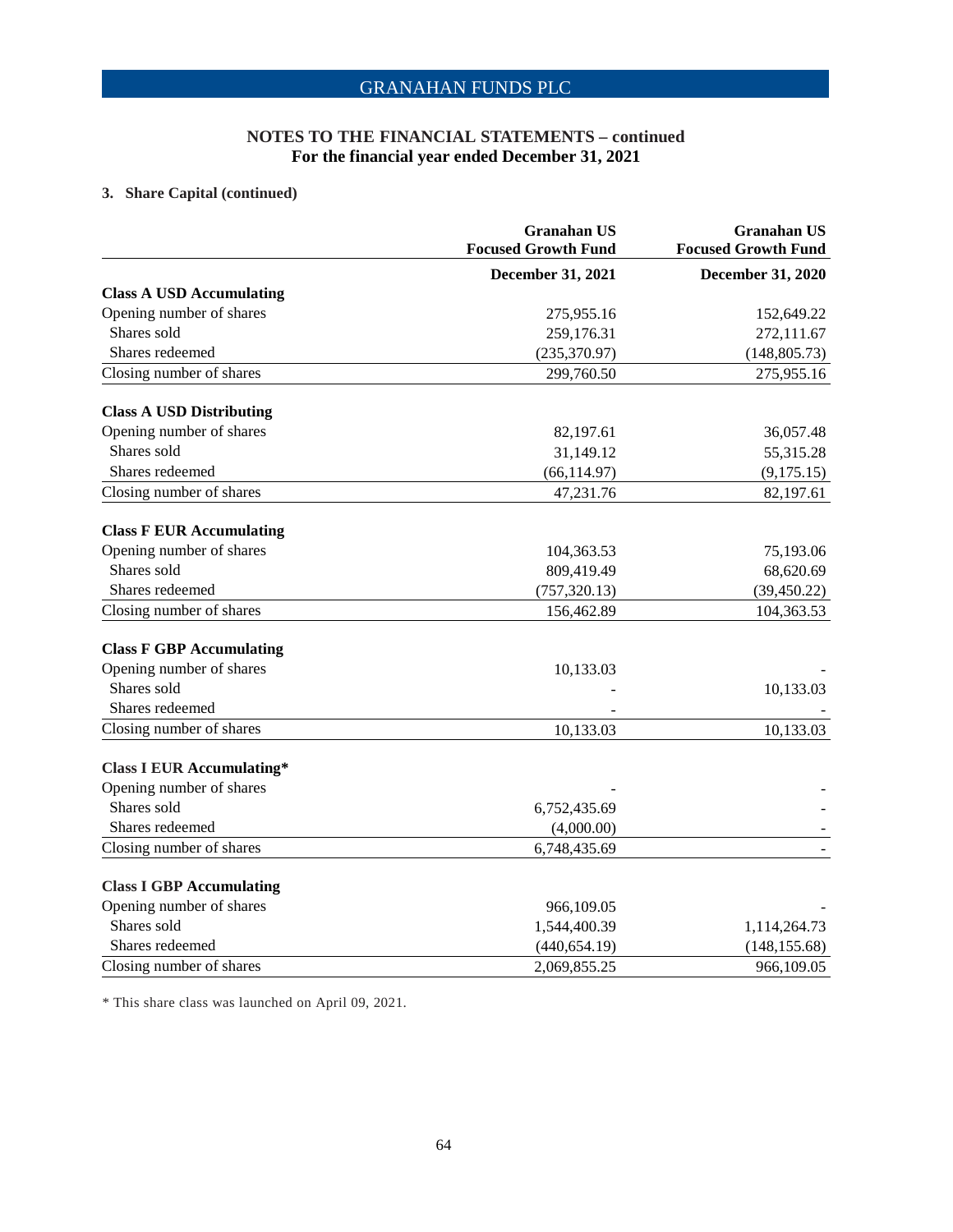## **NOTES TO THE FINANCIAL STATEMENTS – continued For the financial year ended December 31, 2021**

### **3. Share Capital (continued)**

|                                       | <b>Granahan US</b><br><b>Focused Growth Fund</b> | <b>Granahan US</b><br><b>Focused Growth Fund</b> |
|---------------------------------------|--------------------------------------------------|--------------------------------------------------|
|                                       | December 31, 2021                                | December 31, 2020                                |
| <b>Class I USD Accumulating</b>       |                                                  |                                                  |
| Opening number of shares              | 9,556,819.82                                     | 4,223,306.38                                     |
| Shares sold                           | 5,540,688.63                                     | 10,866,199.16                                    |
| Shares redeemed                       | (4,802,845.89)                                   | (5,532,685.72)                                   |
| Closing number of shares              | 10,294,662.56                                    | 9,556,819.82                                     |
| <b>Class I USD Distributing</b>       |                                                  |                                                  |
| Opening number of shares              | 6,968,875.82                                     | 7,181,071.35                                     |
| Shares sold                           | 2,424,546.26                                     | 1,914,845.95                                     |
| Shares redeemed                       | (2,099,833.39)                                   | (2,127,041.48)                                   |
| Closing number of shares              | 7,293,588.69                                     | 6,968,875.82                                     |
| <b>Class P USD Accumulating</b>       |                                                  |                                                  |
| Opening number of shares              | 3,695,893.70                                     | 6,058,436.10                                     |
| Shares sold                           |                                                  |                                                  |
| Shares redeemed                       | (705, 634.66)                                    | (2,362,542.40)                                   |
| Closing number of shares              | 2,990,259.04                                     | 3,695,893.70                                     |
| <b>Class P1 USD Accumulating</b>      |                                                  |                                                  |
| Opening number of shares              | 11,756,225.00                                    |                                                  |
| Shares sold                           |                                                  | 11,901,169.00                                    |
| Shares redeemed                       | (1,800,000.00)                                   | (144, 944.00)                                    |
| Closing number of shares              | 9,956,225.00                                     | 11,756,225.00                                    |
|                                       | <b>Granahan US Small Cap</b>                     | <b>Granahan US Small Cap</b>                     |
|                                       | <b>Discoveries Fund</b>                          | <b>Discoveries Fund</b>                          |
|                                       | <b>December 31, 2021</b>                         | December 31, 2020                                |
| <b>Class Founder GBP Accumulating</b> |                                                  |                                                  |
| Opening number of shares              | 1,018.43                                         |                                                  |
| Shares sold                           | 430.24                                           | 1,070.00                                         |
| Shares redeemed                       | (1.00)                                           | (51.57)                                          |
| Closing number of shares              | 1,447.67                                         | 1,018.43                                         |
| <b>Class Founder USD Accumulating</b> |                                                  |                                                  |

Opening number of shares 1,775,456.87 2,876,320.05 Shares sold 344,318.72 Shares redeemed (416,062.14) (1,445,181.90) Closing number of shares 2,128,499.06 1,775,456.87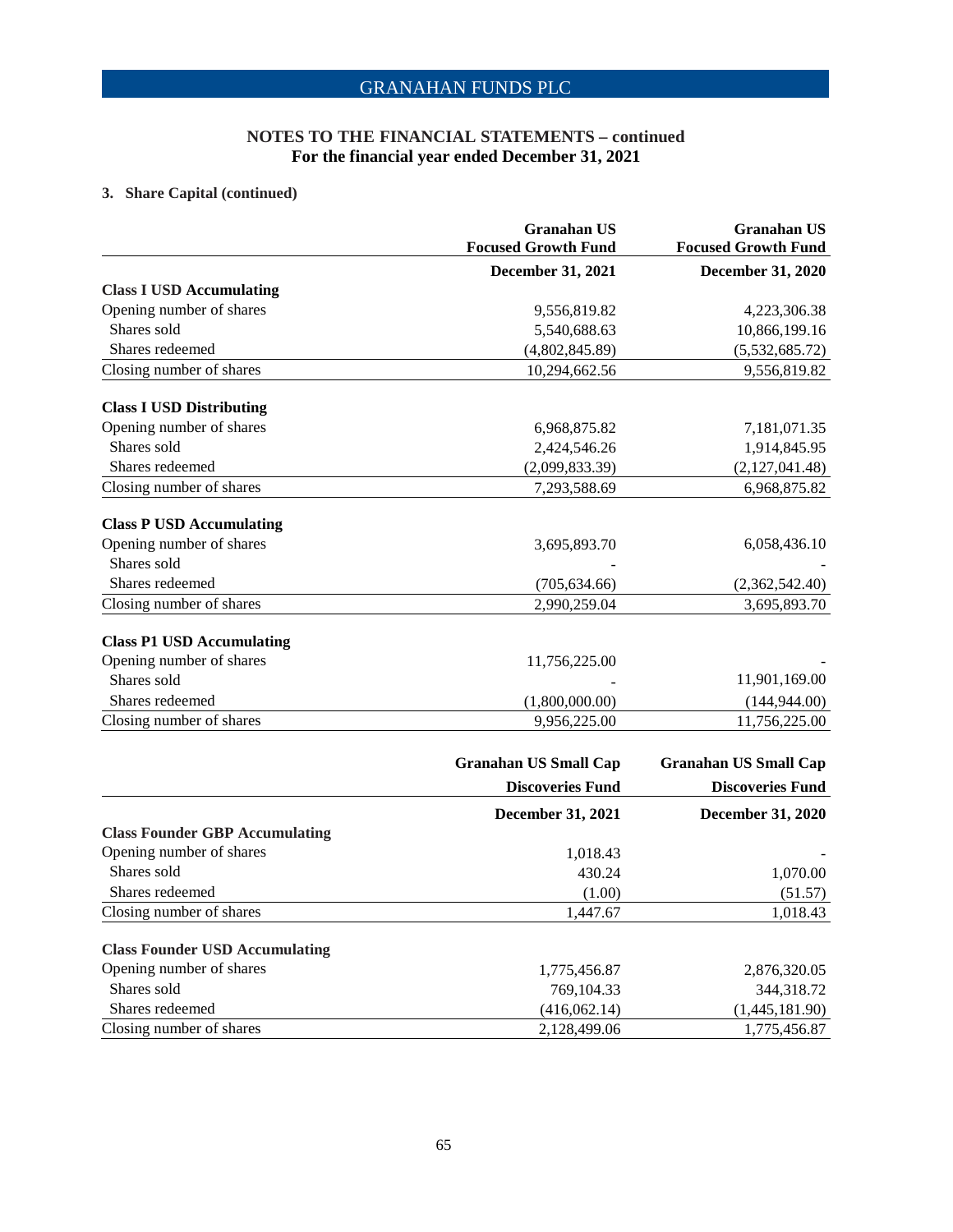## **NOTES TO THE FINANCIAL STATEMENTS – continued For the financial year ended December 31, 2021**

#### **3. Share Capital (continued)**

|                                    | <b>Granahan US SMID</b><br><b>Select Fund</b> | <b>Granahan US SMID</b><br><b>Select Fund</b> |
|------------------------------------|-----------------------------------------------|-----------------------------------------------|
|                                    | <b>December 31, 2021</b>                      | December 31, 2020                             |
| <b>Class A GBP Accumulating*</b>   |                                               |                                               |
| Opening number of shares           |                                               |                                               |
| Shares sold                        | 40,680.48                                     |                                               |
| Shares redeemed                    | (7,996.00)                                    |                                               |
| Closing number of shares           | 32,684.48                                     |                                               |
| <b>Class A GBP Distributing**</b>  |                                               |                                               |
| Opening number of shares           |                                               |                                               |
| Shares sold                        | 750.00                                        |                                               |
| Shares redeemed                    |                                               |                                               |
| Closing number of shares           | 750.00                                        |                                               |
| <b>Class A USD Accumulating***</b> |                                               |                                               |
| Opening number of shares           |                                               |                                               |
| Shares sold                        | 276,883.42                                    |                                               |
| Shares redeemed                    | (101, 278.00)                                 |                                               |
| Closing number of shares           | 175,605.42                                    |                                               |
| <b>Class I GBP Accumulating</b>    |                                               |                                               |
| Opening number of shares           | 1,509,144.98                                  |                                               |
| Shares sold                        | 217,668.74                                    | 1,522,283.01                                  |
| Shares redeemed                    | (158, 471.25)                                 | (13, 138.03)                                  |
| Closing number of shares           | 1,568,342.47                                  | 1,509,144.98                                  |
| <b>Class I GBP Distributing</b>    |                                               |                                               |
| Opening number of shares           | 44,681.89                                     |                                               |
| Shares sold                        | 536,145.89                                    | 44,681,89                                     |
| Shares redeemed                    | (38, 859.83)                                  |                                               |
| Closing number of shares           | 541,967.95                                    | 44,681.89                                     |
| <b>Class I USD Accumulating</b>    |                                               |                                               |
| Opening number of shares           | 68,792.18                                     |                                               |
| Shares sold                        | 289,989.97                                    | 68,792.18                                     |
| Shares redeemed                    | (36, 108.45)                                  |                                               |
| Closing number of shares           | 322,673.70                                    | 68,792.18                                     |
| <b>Class I USD Distributing</b>    |                                               |                                               |
| Opening number of shares           | 5,451.53                                      |                                               |
| Shares sold                        | 107,341.51                                    | 5,451.53                                      |
| Shares redeemed                    | (8,041.85)                                    |                                               |
| Closing number of shares           | 104,751.19                                    | 5,451.53                                      |

**\*** This share class was launched on January 13, 2021.

**\*\*** This share class was launched on January 28, 2021.

**\*\*\*** This share class was launched on January 12, 2021.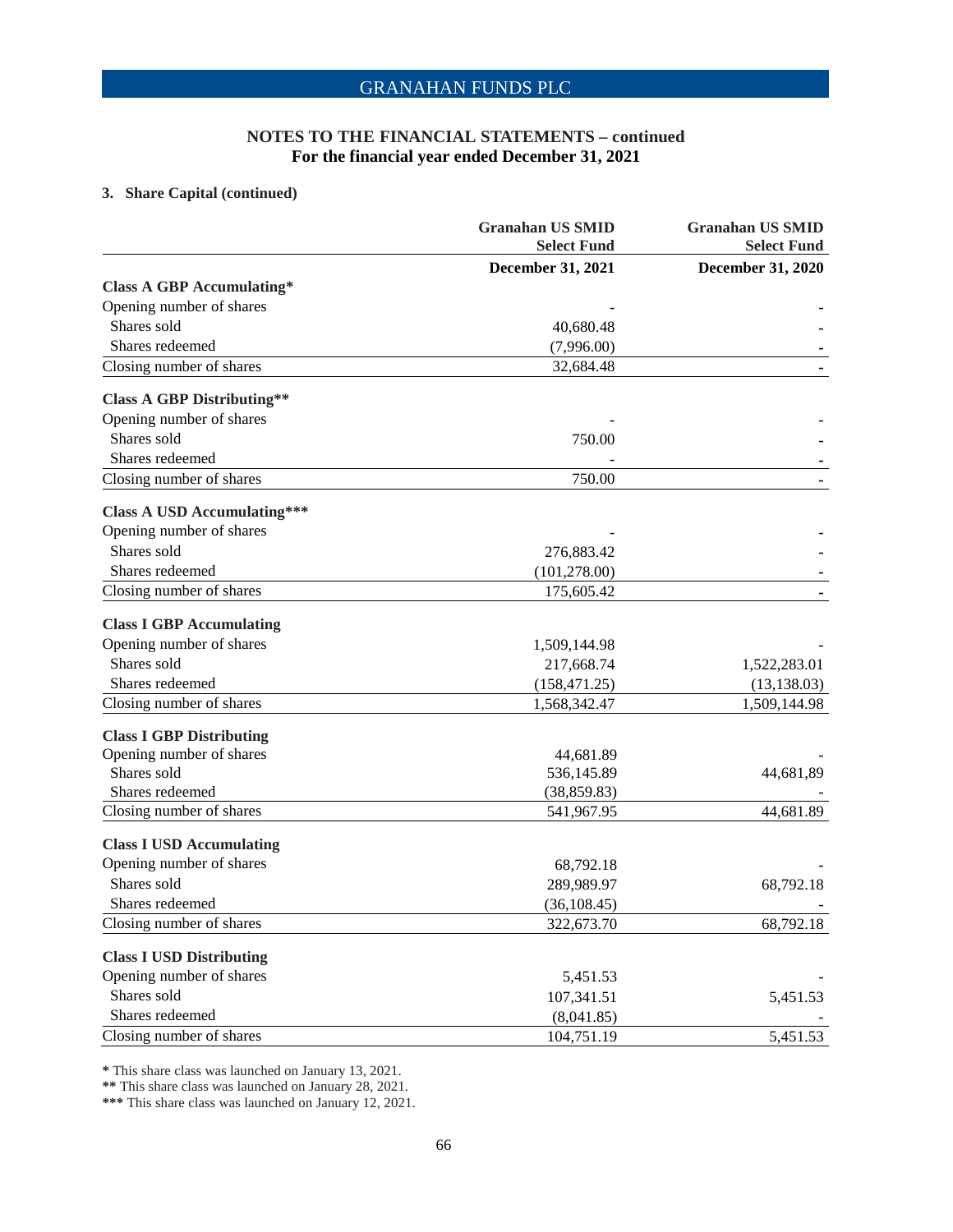### **NOTES TO THE FINANCIAL STATEMENTS – continued For the financial year ended December 31, 2021**

#### **4. Taxation**

The Company intends to conduct its affairs so that it is resident in Ireland for tax purposes. On the basis that the Company is Irish tax resident, the Company qualifies as an 'investment undertaking', as defined in Section 739B (1) of the Taxes Acts and, consequently, is exempt from Irish corporation tax on its income and gains.

However, tax can arise on the happening of a "chargeable event" in the Company. A chargeable event includes any distribution payments to Shareholders or any encashment, redemption, cancellation or transfer of Shares or appropriation or cancellation of Shares of a Shareholder by the Company for the purposes of meeting the amount of the tax payable on a gain arising on a transfer of an entitlement to a Share. It also includes "Eighth Anniversary Events" regardless of whether the Shares have been encashed, redeemed, cancelled or transferred.

No tax will arise on the Company in respect of chargeable events in respect of a Shareholder who is neither Irish resident nor Irish ordinarily resident at the time of the chargeable event provided that a Relevant Declaration is in place and the Company is not in possession of any information which would reasonably suggest that the information contained therein is not or is no longer materially correct, or provided a written notice of approval from the Revenue Commissioners of Ireland (the "Revenue Commissioners") to the effect that a Relevant Declaration is deemed to be in place has been provided to the Company and not withdrawn. In the absence of a Relevant Declaration, or a written notice of approval from the Revenue Commissioners, there is a presumption that the investor is Irish resident or Irish ordinarily resident.

A chargeable event does not include:

1. an exchange by a Shareholder, effected by way of an arm's length bargain of Shares in the Company for other Shares in the Company;

2. any transactions (which might otherwise be a chargeable event) in relation to Shares held in a recognized clearing system as designated by order of the Irish Revenue Commissioners;

3. a transfer by a Shareholder of the entitlement to a Share where the transfer is between spouses and former spouses, subject to certain conditions;

4. an exchange of Shares arising on a qualifying amalgamation or reconstruction of the Company with another investment undertaking (within the meaning of Section 739H or Section 739HA of the Taxes Act);

5. any transaction in relation to, or in respect of, relevant Shares in an investment undertaking which transaction only arises by virtue of a change of court funds manager for that undertaking.

If the Company becomes liable to account for tax where a chargeable event occurs, the Company shall be required to deduct from the payment arising on a chargeable event an amount equal to the appropriate tax and/or where applicable, to appropriate or cancel such number of Shares held by the Shareholder or the beneficial owner of the Shares as are required to meet the amount of tax. The relevant Shareholder shall indemnify and keep the Company indemnified against loss arising to the Company by reason of the Company becoming liable to account for tax on the happening of a chargeable event if no such deduction, appropriation or cancellation has been made.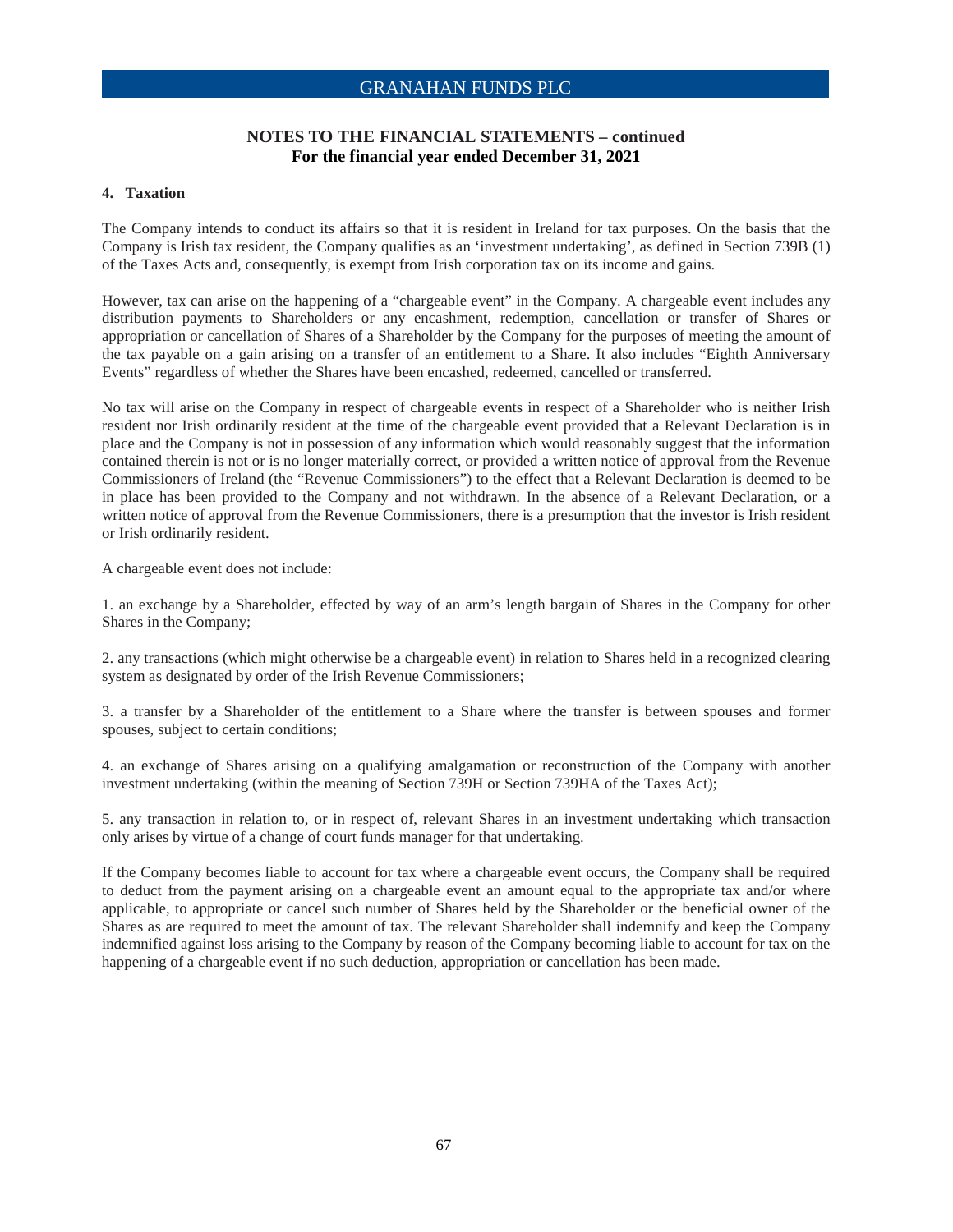### **NOTES TO THE FINANCIAL STATEMENTS – continued For the financial year ended December 31, 2021**

#### **5. Fees and Expenses**

#### **Manager fees**

KBA Consulting Management Limited (the "Manager") has been appointed as manager for the Company pursuant to the management agreement. Under the terms of the management agreement, the Manager has responsibility for the management and administration of the Company's affairs, subject to the overall supervision and control of the Directors.

The Manager shall be entitled to receive out of the assets of the relevant Fund, an annual fee, accrued on each Dealing Day and payable quarterly in arrears, at an annual rate of up to and not exceeding 0.01% of the net asset value of the Company subject to a minimum fee of up to  $\epsilon$ 50,000 per annum for the initial Fund and  $\epsilon$ 10,000 for each incremental Fund thereafter. The Manager is also entitled to be reimbursed out of the assets of each Fund for the reasonable out-of-pocket costs and expenses incurred by the Manager in the performance of its duties (plus VAT thereon, if any).

The Manager earned fees of \$349,212 for the financial year ended December 31, 2021 (December 31, 2020: \$38,968). Manager fees payable as at December 31, 2021 amounted to \$93,819 (December 31, 2020: \$38,968).

#### **Investment Manager fees**

The Company has appointed the Investment Manager as the discretionary investment manager for the Company pursuant to an investment management agreement. The Investment Manager is a registered investment adviser regulated by the Securities and Exchange Commission ("SEC").

Under the investment management agreement, the Company will pay to the Investment Manager a maximum fee at an annual rate equal to the percentage of the average daily net asset value of the relevant class of each Fund as set out in the supplement to the Prospectus with the exception of Class X shares which are set out in a separate agreement. The investment management fee shall accrue and be calculated daily and shall be payable monthly in arrears.

In addition, the Investment Manager shall be entitled to be reimbursed its reasonable vouched out-of-pocket expenses.

For Granahan US Focused Growth Fund, the Investment Manager earned fees of \$8,420,872 (December 31, 2020: \$3,795,764) for the financial year ended December 31, 2021 with fees payable as at December 31, 2021 amounting to \$2,246,137 (December 31, 2020: \$1,345,719).

For Granahan US Small Cap Discoveries Fund, the Investment Manager earned fees of \$308,633 (December 31, 2020: \$237,035) for the financial year ended December 31, 2021 with fees payable as at December 31, 2021 amounting to \$83,626 (December 31, 2020: \$56,988).

For Granahan US SMID Select Fund, the Investment Manager earned fees of \$5,455,183 (December 31, 2020: \$1,425,207) For the financial year ended December 31, 2021 with fees payable as at December 31, 2021 amounting to \$1,526,182 (December 31, 2020: \$718,531).

For the financial year ended December 31, 2021 the expense reimbursement from the Investment Manager back to the Granahan US Focused Growth Fund in relation to the total expense limitation of 1.35% of the annual net asset value of the funds amounted to \$807,097 (December 31, 2020: \$530,781), and the related receivable amounted to \$343,492 (December 31, 2020: \$289,159).

.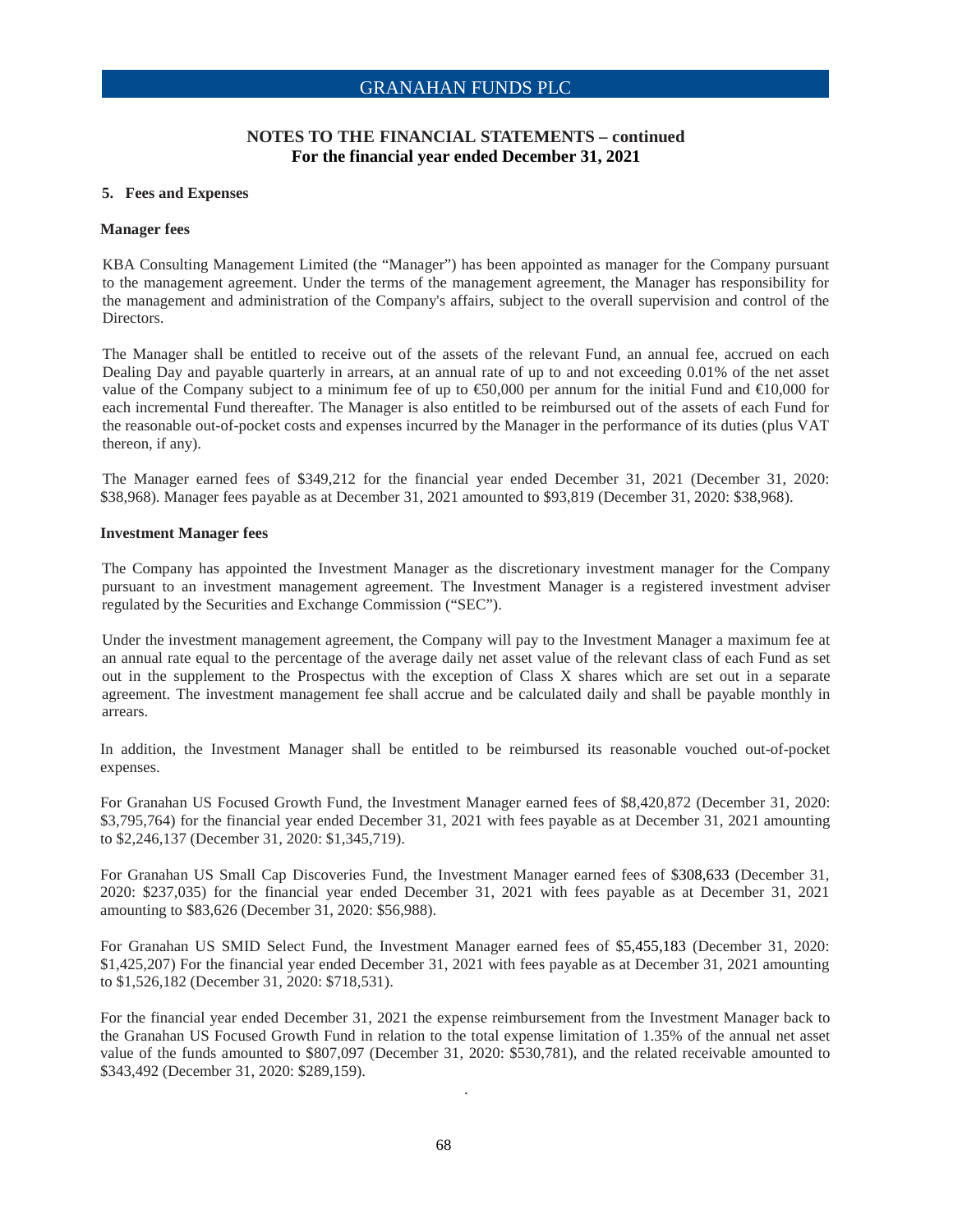### **NOTES TO THE FINANCIAL STATEMENTS – continued For the financial year ended December 31, 2021**

#### **5. Fees and Expenses (continued)**

#### **Investment Manager fees (continued)**

For the financial year ended December 31, 2021 the expense reimbursement from the Investment Manager back to the Granahan US Small Cap Discoveries Fund in relation to the total expense limitation of 0.85% of the annual net asset value of the funds amounted to \$69,525 (December 31, 2020: \$109,858), and the related receivable amounted to \$41,322 (December 31, 2020: \$43,014).

For the financial year ended December 31, 2021 the expense reimbursement from the Investment Manager back to the Granahan US SMID Select Fund in relation to the total expense limitation of 1.25% of the annual net asset value of the funds amounted to \$671,458 (December 31, 2020: \$313,855), and the related receivable amounted to \$234,162 (December 31, 2020: \$188,555)

#### **Administration fees**

RBC Investor Services Ireland Limited (the "Administrator") serves as the Company's administrator. The Administrator is entitled to receive out of the assets of the Fund an annual fee of up to 2.5 bps of the net asset value of the Fund which will be accrued and payable monthly in arrears, subject to a monthly minimum fee for the Fund of \$2,530 per Fund. The Administrator may also receive out of the assets of the relevant Fund such additional charges as agreed at normal commercial rates. The Administrator shall be reimbursed out of the assets of the relevant Fund for all reasonable and vouched out-of-pocket expenses incurred by it.

The Administrator earned fees of \$616,453 for the financial year ended December 31, 2021 (December 31, 2020: \$289,498). Administrator fees payable as at December 31, 2021 amounted to \$61,108 (December 31, 2020: \$51,449).

#### **Depositary fees**

RBC Investor Services Bank S.A., Dublin Branch serves as the Company's depositary (the "Depositary"). The Depositary shall be entitled to receive an annual oversight fee, accrued on each Dealing Day and calculated and payable monthly in arrears, at an annual rate of up to 2.5 bps of the net asset value of the Fund (plus VAT thereon, if any), subject to a monthly minimum of \$1,167 per Fund (plus VAT, if any).

In addition, the Depositary shall also be entitled to receive, in respect of cash-flow monitoring and reconciliation, a monthly fee of \$550 per Fund (plus VAT, if any).

The combined Depositary fees accrue and are calculated on each Dealing Day and are payable monthly in arrears.

The Depositary shall also be entitled to receive out of the assets of the relevant Fund all agreed sub-custodian fees, transaction charges (which will be charged at normal commercial rates) together with reasonable out-of-pocket expenses (plus VAT thereon, if any) incurred by the Depositary in the performance of its duties under the Depositary Agreement.

The Depositary earned fees of \$501,641 for the financial year ended December 31, 2021 (December 31, 2020: \$266,091). Depositary fees payable as at December 31, 2021 amounted to \$75,186 (December 31, 2020: \$56,744).

#### **Director fees**

The Constitution provides that the Directors shall be entitled to a fee by way of remuneration for their services at a rate to be determined from time to time by the Directors. Directors affiliated with the Investment Manager are not entitled to a fee. The aggregate amount of Directors' remuneration in any one year shall not exceed €100,000 without the approval of the Directors. All Directors will be entitled to reimbursement by the Company of expenses properly incurred in connection with the business of the Company or the discharge of their duties.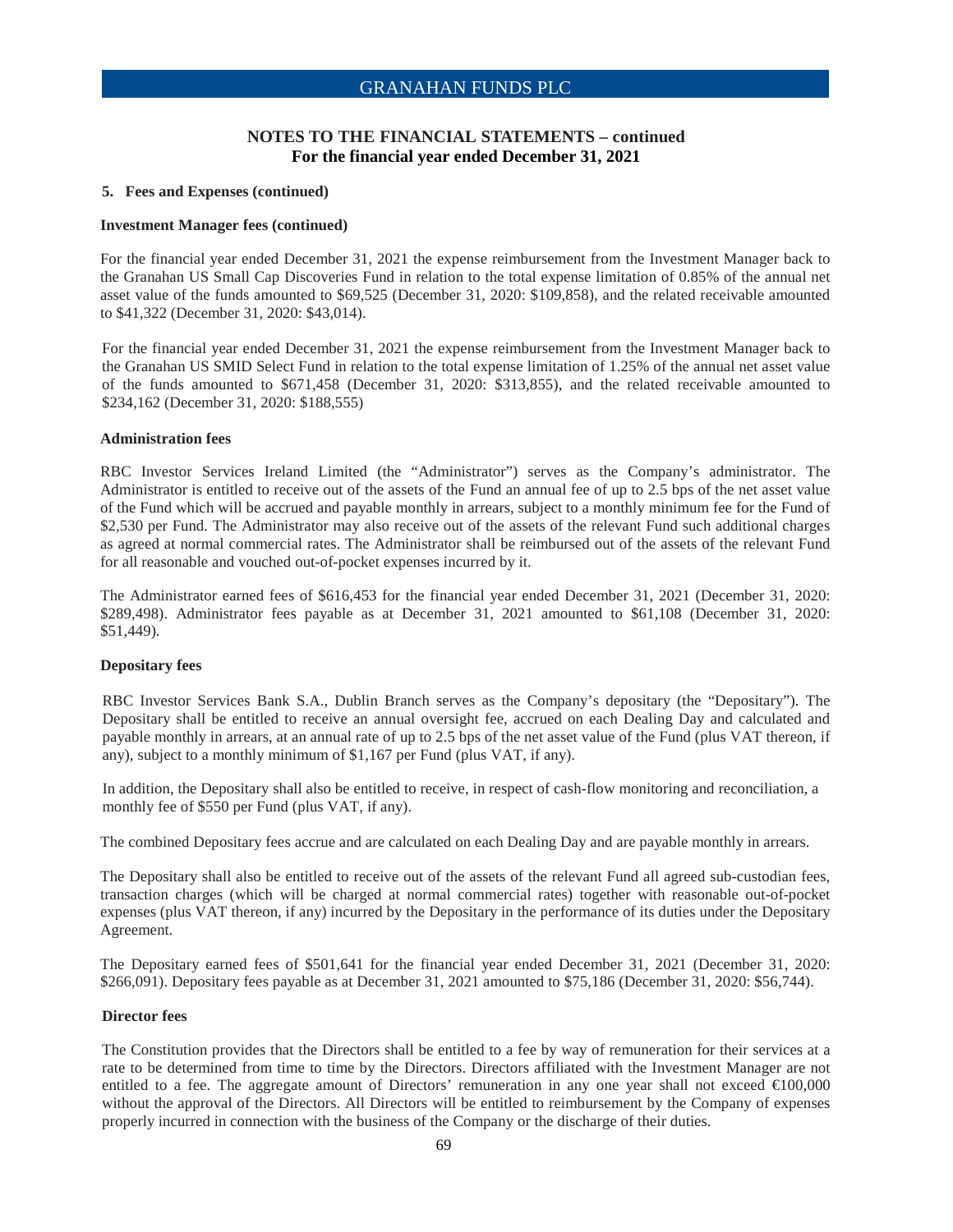### **NOTES TO THE FINANCIAL STATEMENTS – continued For the financial year ended December 31, 2021**

#### **5. Fees and Expenses (continued)**

#### **Director fees (continued)**

The Directors earned fees of \$81,391 for the financial year ended December 31, 2021 (December 31, 2020: \$78,781). Directors' fees payable as at December 31, 2021 amounted to \$6,605 (December 31, 2020: \$19,828).

The Manager assists the Company with payroll compliance services.

#### **Performance fees – Granahan US Focused Growth Fund**

In respect to Class P and Class P1 Shares, the Investment Manager is entitled to a performance fee (the "Performance Fee") if there is an Outperformance (the net asset value of Class P and Class P1 Shares less the value of the Hurdle (the amount of capital subscribed during the initial offer period adjusted for any subsequent subscriptions, redemptions and dividends paid) as adjusted by the Hurdle Rate (the return of the Russell 2000 Growth Index) (provided that the resulting number is positive)) during a Performance Period (the first Business Day through to the last Business Day of the annual period which commences on 1 April and ends on 31 March, with the exception of the First Performance Period (commences on the close of the initial offer period for Class P1 Shares and ends on 31 March 2021)) and, where Shares are redeemed during a Performance Period, to a pro-rata portion of the Performance Fee accrual (if any) at the time of redemption.

The Performance Fee will be calculated in respect of each Performance Period. The Performance Fee will accrue on each Business Day and the accrual will be reflected in the net asset value per Class P and P1 Share.

Entitlement to a Performance Fee will be calculated if the Outperformance of Class P and P1 Shares on the last Dealing Day of a Performance Period are positive. The Performance Fee will be equal to Outperformance multiplied by 15%.

The Performance Fee is payable on the last Dealing Day of each Performance Period, or if the Class is terminated before the end of a Performance Period, the Dealing Day on which the final redemption of Class P and P1 Shares takes place, or in the case of Shares redeemed during a Performance Period, the accrued Performance Fee in respect of those Shares will be payable within 14 calendar days of the date of redemption (each a "Payment Date"). Any amount of Performance Fee calculated with respect to redeemed Class P and P1 Shares during a Performance Period will be calculated according to the net asset value of the redeemed Shares, and the Hurdle Rate as at the date of redemption (as opposed to at the end of the Performance Period in which the redemption takes place). It is therefore possible that, although the net asset value is not in Outperformance for a full Performance Period, a Performance Fee may be earned by the Investment Manager in respect of Shares redeemed where the redemption took place when the net asset value at redemption was higher than the Hurdle Rate.

Outperformance will be adjusted for any dividends paid by the Fund during the Performance Period.

In the event of an Outperformance on the last Dealing Day of a Performance Period, the value of the Hurdle for the next Performance Period will be reset on 1 April to the net asset value of the Class P and P1 Shares on the last Dealing Day of the preceding Performance Period. If there is no Outperformance on the last Dealing Day of a Performance Period, the value of the Hurdle will not be reset for the next Performance Period and the underperformance of the Class P and P1 Shares in the preceding Performance Period, by reference to the Hurdle adjusted by the Hurdle Rate, will be clawed back (i.e. until under performance is made good) before a Performance Fee becomes due in a subsequent Performance Period. For the avoidance of doubt, any Performance Fee payable in relation to a given Performance Period will not be clawed back.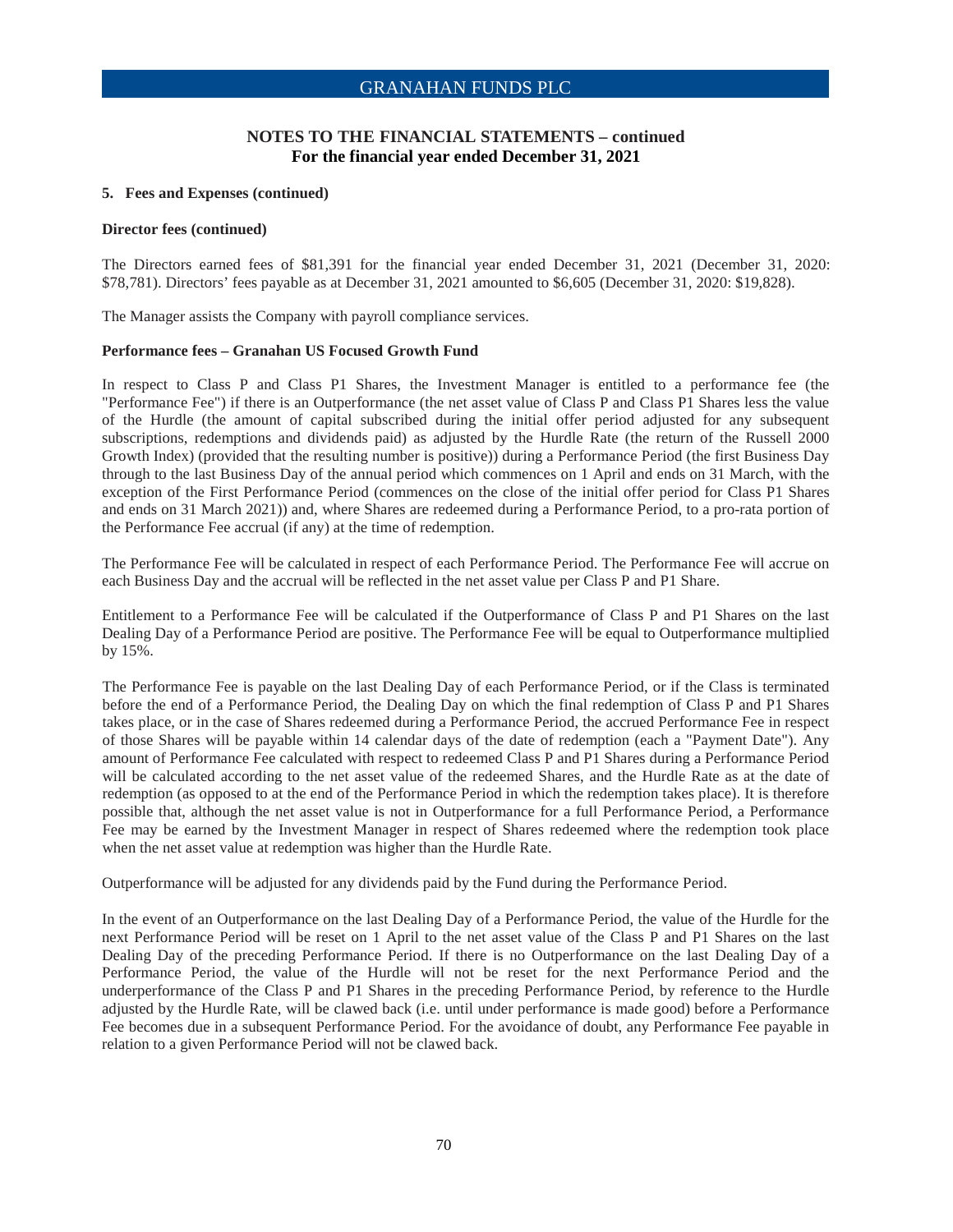### **NOTES TO THE FINANCIAL STATEMENTS – continued For the financial year ended December 31, 2021**

#### **5. Fees and Expenses (continued)**

#### **Performance fees (continued)**

The Performance Fee is calculated based on the net asset value of Class P and P1 Shares and no Shareholder level equalisation is undertaken. This may result in inequalities between Shareholders in relation to the payment of Performance Fees (with some Shareholders paying disproportionately higher performance fees in certain circumstances). Because there is no Shareholder level equalisation, this may also result in certain Shareholders having more of their capital at risk at any given time than other Shareholders. The methodology may, in certain circumstances, result in certain Shareholders being charged a Performance Fee in circumstances where the net asset value per Share of their Shares has not increased over the relevant calculation period as a whole.

#### *Calculation of the Hurdle for the Performance Period beginning at launch*

The initial value of the Hurdle, upon the launch of the Class P and P1 Shares, will be the net asset value of Class P Shares as at the close of the first Dealing Day of Class P and P1 Shares.

The Performance Fee is payable where there is an Outperformance during the Performance Period, although this may be due to market movements impacting on retained holdings in the Fund rather than specific actions undertaken by the Investment Manager.

Any change to the index relating to the Hurdle Rate will be disclosed in the periodic reports of the Fund.

For the purposes of the Performance Fee calculation, the net asset value shall be calculated before the deduction of any accrual for Performance Fee for that Performance Period, other than Performance Fee accrued in relation to the Class in respect of redemptions during the Performance Period but not yet paid.

As the Performance Fee depends on the performance of the net asset value per Share of Class P and P1 Shares, it is not possible to predict the amount of Performance Fee that will be payable and there is in effect, no maximum Performance Fee as it is impossible to quantify any outperformance in advance.

Investors may request additional information on the way in which the Performance Fee calculation works from the Company.

For the financial year ended December 31, 2021 the performance fees amounted to \$Nil (December 31, 2020: \$5,456,284). Performance fees payable as at December 31, 2021 amounted to \$990,243 (December 31, 2020: \$4,155,998).

#### **Audit fees**

Remuneration charged by the Company's audit firm for the year was as follows:

|                                           | <b>Total</b> | Total                               |
|-------------------------------------------|--------------|-------------------------------------|
|                                           |              | December 31, 2021 December 31, 2020 |
| - Audit of statutory financial statements | \$25,616     | \$27,487                            |
| - Other assurance services                |              |                                     |
| - Tax advisory services                   |              |                                     |
| - Other non-audit services                |              |                                     |
|                                           | \$25,616     | \$27,487                            |
|                                           |              |                                     |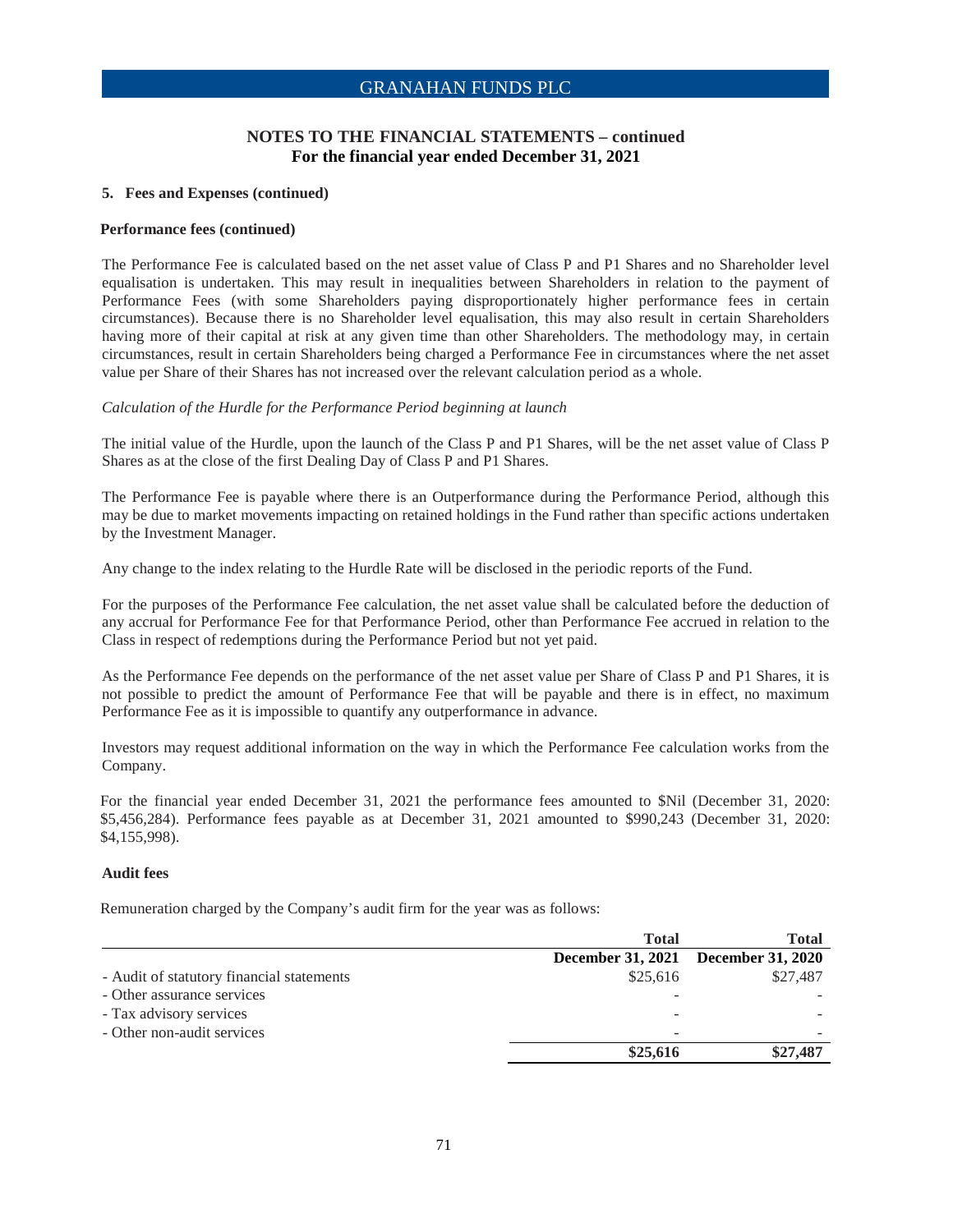### **NOTES TO THE FINANCIAL STATEMENTS – continued For the financial year ended December 31, 2021**

#### **6. Efficient Portfolio Management**

The Company does not currently use Financial Derivative Instruments ("FDIs") for efficient portfolio management or for investment purposes. The Company may, however, in conjunction with its investment in transferable securities, liquid financial assets, collective investment schemes or other permitted investments in accordance with the UCITS Regulations, indirectly acquire warrants and rights which are issued to such permitted investments.

#### **7. Transaction Costs**

Transaction costs on the purchase and sale of investments are expensed through the Statement of Operations as incurred. The total amount for the financial year ended December 31, 2021 and December 31, 2020 are shown below:

|                                | Granahan US                       | <b>Granahan US</b>    | <b>Granahan US</b>      | <b>Granahan US</b>                                    |
|--------------------------------|-----------------------------------|-----------------------|-------------------------|-------------------------------------------------------|
|                                | <b>Focused Growth</b>             | <b>Focused Growth</b> | <b>Small Cap</b>        | <b>Small Cap</b>                                      |
|                                | Fund                              | Fund                  | <b>Discoveries Fund</b> | <b>Discoveries Fund</b>                               |
|                                | December 31, 2021                 |                       |                         | December 31, 2020 December 31, 2021 December 31, 2020 |
| Total transaction costs on     |                                   |                       |                         |                                                       |
| purchases                      | \$271,431                         | \$265,994             | \$37,367                | \$34,257                                              |
| Total transaction costs on     |                                   |                       |                         |                                                       |
| sales                          | \$204,407                         | \$142,997             | \$27,456                | \$46,887                                              |
| <b>Total transaction costs</b> | \$475,838                         | \$408,991             | \$64,823                | \$81,144                                              |
|                                | Granahan US SMID Granahan US SMID |                       |                         |                                                       |
|                                | <b>Select Fund</b>                | <b>Select Fund</b>    | <b>Total</b>            | <b>Total</b>                                          |
|                                | December 31, 2021                 |                       |                         | December 31, 2020 December 31, 2021 December 31, 2020 |
| Total transaction costs on     |                                   |                       |                         |                                                       |
| purchases                      | \$476,812                         | \$505,121             | \$785,610               | \$805,372                                             |
| Total transaction costs on     |                                   |                       |                         |                                                       |
| sales                          | \$353,721                         | \$222,812             | \$585,584               | \$412,696                                             |
| <b>Total transaction costs</b> | \$830,533                         | \$727,933             | \$1,371,194             | \$1,218,068                                           |

#### **8. Other expenses and expense reimbursement**

The Company pays the general costs and expenses incurred in its operation. Other expenses paid during the financial year as per the Statement of Operations are shown below:

|                                   | <b>Growth Fund</b> | <b>Granahan US Focused Granahan US Focused</b><br><b>Growth Fund</b> |
|-----------------------------------|--------------------|----------------------------------------------------------------------|
|                                   | December 31, 2021  | December 31, 2020                                                    |
| Consulting fees                   | \$7,604            | \$35,535                                                             |
| Correspondence / Secretarial fees | 8.328              | 13,434                                                               |
| Miscellaneous expenses            | 149,807            | 55,619                                                               |
| Investment compliance fees        | 2,260              | 13,036                                                               |
| Tax fees / Stock fees             | 3,621              | 4,133                                                                |
| <b>Registration</b> fees          | 10.139             | 7,445                                                                |
| <b>FATCA</b> Fees                 | 2,028              | 3,120                                                                |
| <b>Bank Interests</b>             | 70,107             | 10,333                                                               |
| <b>Other Expenses</b>             | \$253,894          | \$142,655                                                            |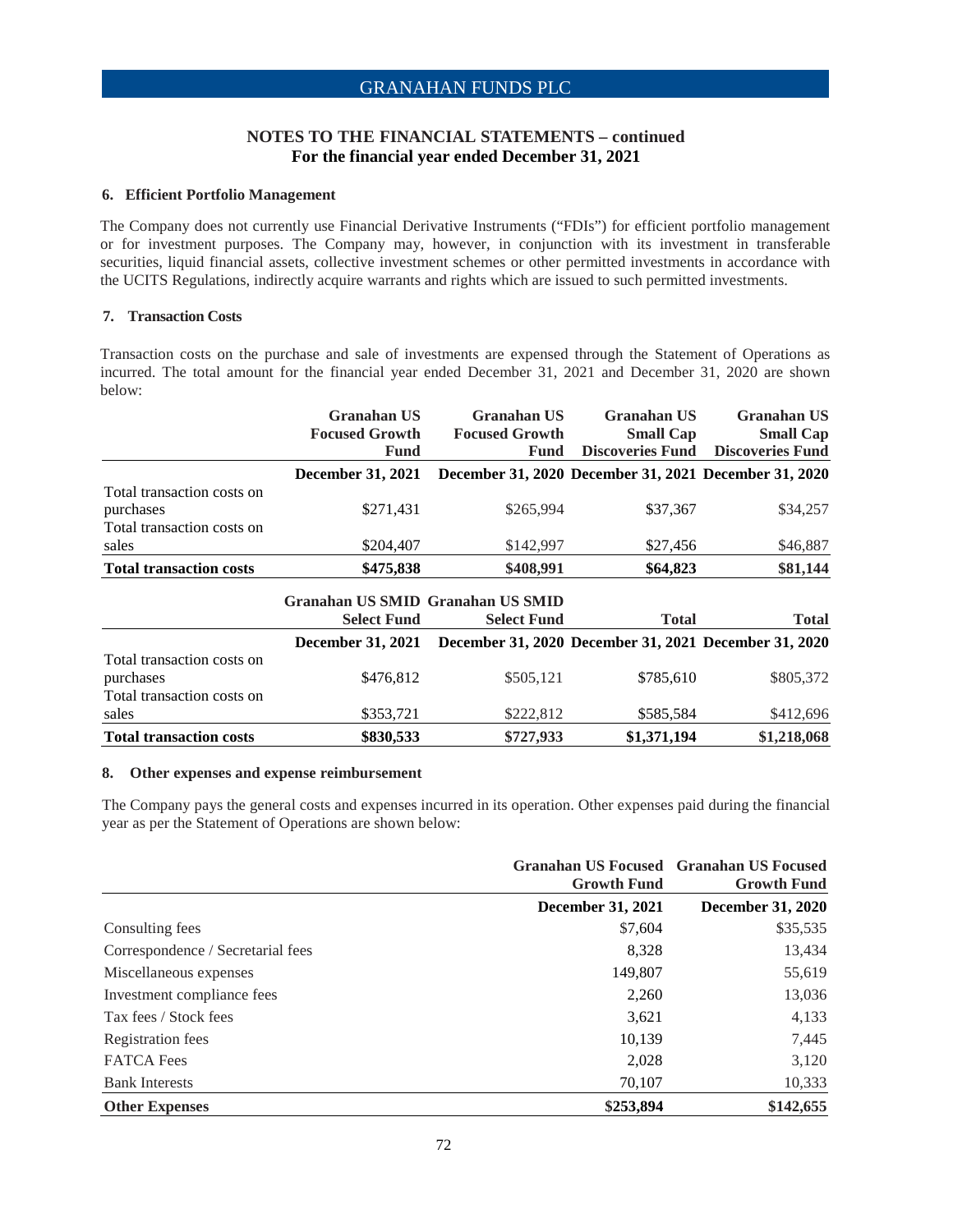#### **NOTES TO THE FINANCIAL STATEMENTS – continued For the financial year ended December 31, 2021**

#### **8. Other expenses and expense reimbursement (continued)**

|                                   | <b>Granahan US Small Cap</b><br><b>Discoveries Fund</b> | <b>Granahan US Small</b><br><b>Cap Discoveries Fund</b> |
|-----------------------------------|---------------------------------------------------------|---------------------------------------------------------|
|                                   | December 31, 2021                                       | December 31, 2020                                       |
| Consulting fees                   | \$327                                                   | \$3,503                                                 |
| Correspondence / Secretarial fees | 358                                                     | 1,117                                                   |
| Miscellaneous fees                | 7,524                                                   | 3,134                                                   |
| Investment compliance fees        | 1,325                                                   | 11,373                                                  |
| Tax fees / Stock fees             | 156                                                     | 420                                                     |
| Registration fees                 | 436                                                     | 572                                                     |
| <b>FATCA</b> fees                 | 87                                                      | 261                                                     |
| <b>Bank Interests</b>             | 4,242                                                   | 446                                                     |
| <b>Other Expenses</b>             | \$14,455                                                | \$20,826                                                |

|                                   | <b>Granahan US SMID Select</b><br>Fund | <b>Granahan US SMID</b><br><b>Select Fund</b> |
|-----------------------------------|----------------------------------------|-----------------------------------------------|
|                                   | <b>December 31, 2021</b>               | <b>December 31, 2020</b>                      |
| Consulting fees                   | \$4,490                                | \$7,703                                       |
| Correspondence / Secretarial fees | 4,918                                  | 3,951                                         |
| Miscellaneous fees                | 79,038                                 | 22,183                                        |
| Investment compliance fees        |                                        | 10,228                                        |
| Tax fees / Stock fees             | 2,138                                  | 2,749                                         |
| Registration fees                 | 5,987                                  | 2,415                                         |
| <b>FATCA</b> fees                 | 1,198                                  | 1,242                                         |
| <b>Bank Interests</b>             | 29,599                                 | 793                                           |
| <b>Other Expenses</b>             | \$127,368                              | \$51,264                                      |

An expense reimbursement was paid to the Company during the financial year from the Investment Manager for each Fund as outlined in Note 5.

#### **9. Financial Instruments and Associated Risks**

The securities and instruments in which the Company invests are subject to normal market fluctuations and other risks inherent in investing in such investments and there can be no assurance that any appreciation in value will occur.

The Company's activities expose it to a variety of financial risks: market, liquidity and credit risk. The Investment Manager seeks to minimize these risks through diversification of the investment portfolio in accordance with the specific investment policies and restrictions set out in the Prospectus and Supplement for each Fund. The nature and extent of the financial instruments outstanding at the Statement of Assets and Liabilities date and the risk management policies employed by the Company are discussed below.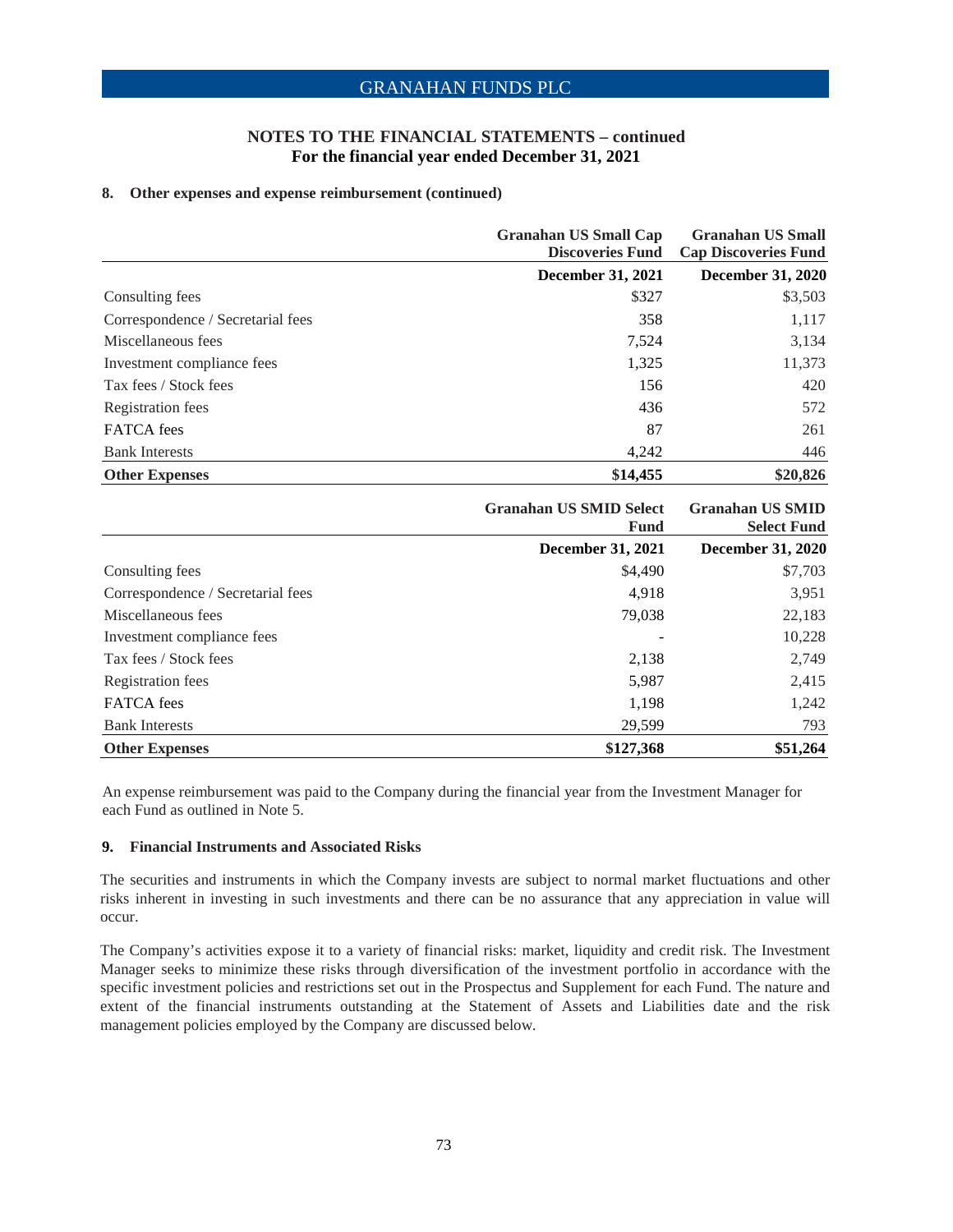### **NOTES TO THE FINANCIAL STATEMENTS – continued For the financial year ended December 31, 2021**

#### **9. Financial Instruments and Associated Risks (continued)**

#### **Market Risk**

Market risk arises mainly from uncertainty about future prices of financial instruments held. It represents the potential loss the Company might suffer through holding market positions in the face of price movements.

The Company is exposed, particularly in its equity assets, to market risk. The Company invests in securities traded on global markets and market risk is a risk to which exposure is unavoidable.

Market risk comprises of market price risk, currency risk and interest rate risk.

#### **(i) Market price risk**

Market price risk is the risk that the value of a financial instrument will fluctuate as a result of changes in market prices, whether caused by factors specific to an individual investment, its issuer or all factors affecting equity instruments traded in the market.

As the majority of the Company's investments are carried at fair value with fair value changes recognized in the Statement of Operations, all changes in market conditions will directly affect net income. The risk is mitigated through diversification of the portfolio in investments in various geographic zones and industries.

The investment strategy of the Company is not to replicate a market index and therefore correlation between the return from the Company and any market index is likely to vary. As a result, it is appropriate to use the financial year end portfolio as a risk variable in any market sensitivity analysis. To illustrate the sensitivity of the portfolio based on a reasonably possible estimate of market price movements for a financial year, if the price of each of the equity securities to which the Company had exposure had increased by 5% there would have been the following approximate increases in net assets:

|                                        | <b>December 31, 2021</b> | <b>December 31, 2020</b> |
|----------------------------------------|--------------------------|--------------------------|
|                                        | <b>USD</b>               | <b>USD</b>               |
| Granahan US Focused Growth Fund        | 47,058,066               | 41.882.706               |
| Granahan US Small Cap Discoveries Fund | 2.197.305                | 1.765.298                |
| Granahan US SMID Select Fund           | 31.679.582               | 21.314.894               |

#### **(ii) Currency Risk**

Currency risk is the risk that the fair value or future cash flows of a financial instrument will fluctuate because of changes in foreign exchange rates. As the Company mainly enters into transactions denominated in USD, the Company's exposure to foreign currency risk is minimal.

#### **(ii) Interest Rate Risk**

Interest rate risk is the risk that the value of a financial instrument will fluctuate because of changes in market interest rates. Interest rate risk arises when the Company invests in interest bearing financial instruments. At the financial year ended end, the Company held no interest bearing financial instruments and interest rate risk in relation to cash and cash equivalents is not regarded a material risk.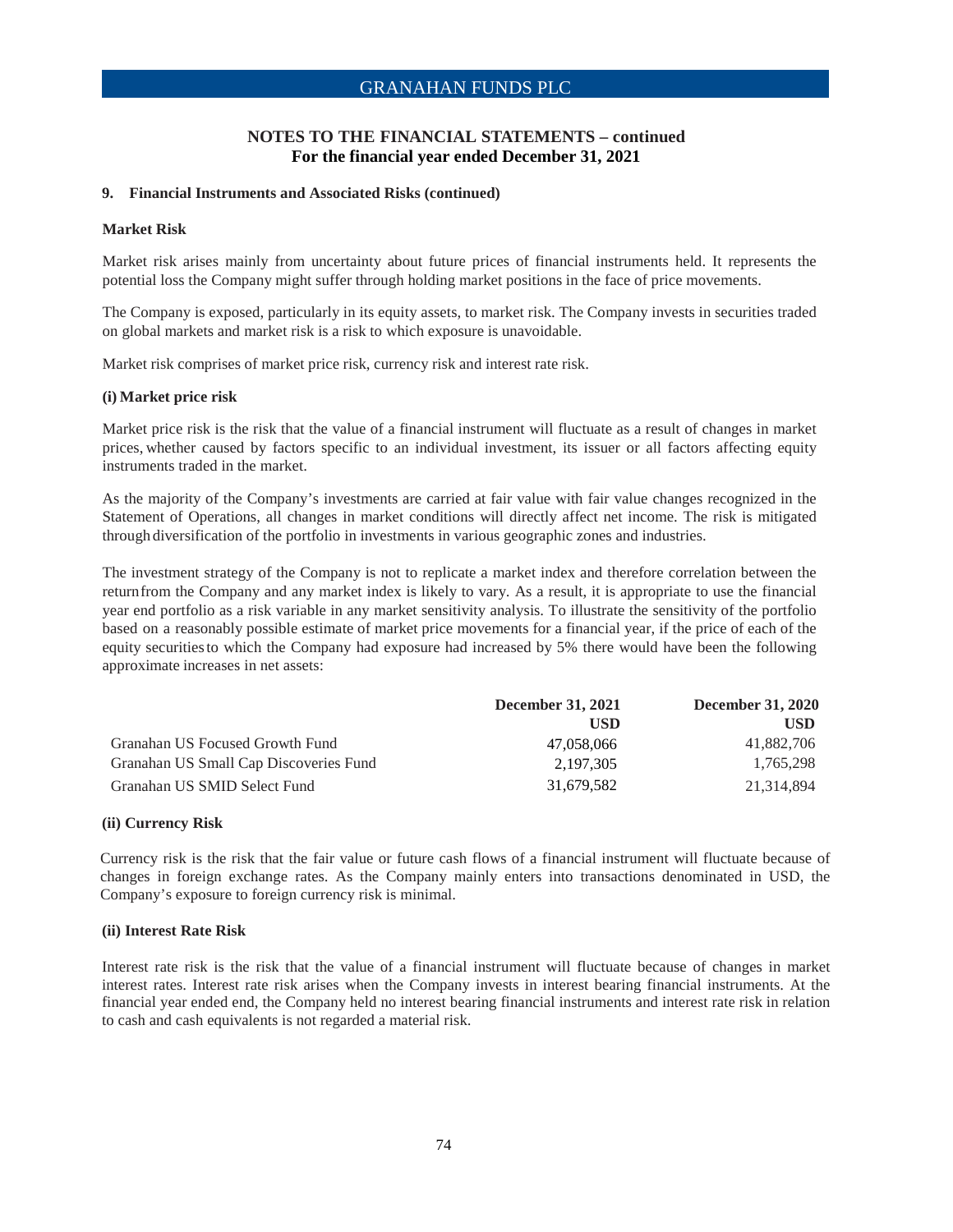### **NOTES TO THE FINANCIAL STATEMENTS – continued For the financial year ended December 31, 2021**

#### **9. Financial Instruments and Associated Risks (continued)**

#### **Liquidity Risk**

Liquidity risk is the risk that the Company will encounter difficulty in meeting obligations associated with financial liabilities.

The main liquidity risk to the Company arises from the redemption requests of investors. The Company's Shareholders may redeem their Shares on each dealing day for cash equal to a proportionate share of the relevant Fund's net asset value and it is therefore potentially exposed to the liquidity risk of meeting the daily redemptions by its Shareholders. In order for the Company to meet these requests, the Company may need to dispose of the underlying assets at an inopportune time.

To help manage this risk, if the number of Shares to be redeemed on any dealing day equals 10% or more of the total number of Shares of the Fund in issue on that day the Directors or their delegate may at their discretion refuse to redeem any Shares in excess of 10% of the total number of Shares in issue. If the Directors so refuse, the requests for redemption on such dealing day shall be reduced pro-rata and Shares which are not redeemed by reason of such refusal shall be treated as if a request for redemption had been made in respect of each subsequent dealing day until all Shares to which the original request related have been redeemed.

Each Fund's listed securities are considered readily realizable, as they are quoted on reputable stock exchanges. The Investment Manager monitors the liquidity position on a daily basis.

The tables below show the analysis for the Funds' financial liabilities by relevant maturity groupings based on the remaining financial year ended to the contractual maturity date.

#### **Granahan US Focused Growth Fund**

|                                              | Less than   | $1 - 3$ | $3-12$                       | More than       | <b>Total</b> |
|----------------------------------------------|-------------|---------|------------------------------|-----------------|--------------|
| December 31, 2021                            | 1 month     | months  | months                       | 1 year          |              |
| Payable for fund shares redeemed             | \$1,513,344 |         |                              | ٠               | \$1,513,344  |
| Payable to Investment Manager                | 2,246,137   |         |                              | $\overline{a}$  | 2,246,137    |
| Manager fees payable                         | 56,066      |         | $\overline{\phantom{a}}$     | ۰               | 56,066       |
| Directors' fees payable                      | 3,890       |         | $\overline{\phantom{0}}$     | ۰               | 3,890        |
| Auditor fees payable                         | 1,244       |         | -                            | $\qquad \qquad$ | 1,244        |
| Performance fees payable                     | 990.243     |         | $\overline{\phantom{0}}$     | -               | 990,243      |
| Other accrued expenses and other liabilities | 77,897      |         | $\qquad \qquad \blacksquare$ |                 | 77,897       |
| <b>Total</b>                                 | \$4,888,821 |         | ٠                            |                 | \$4,888,821  |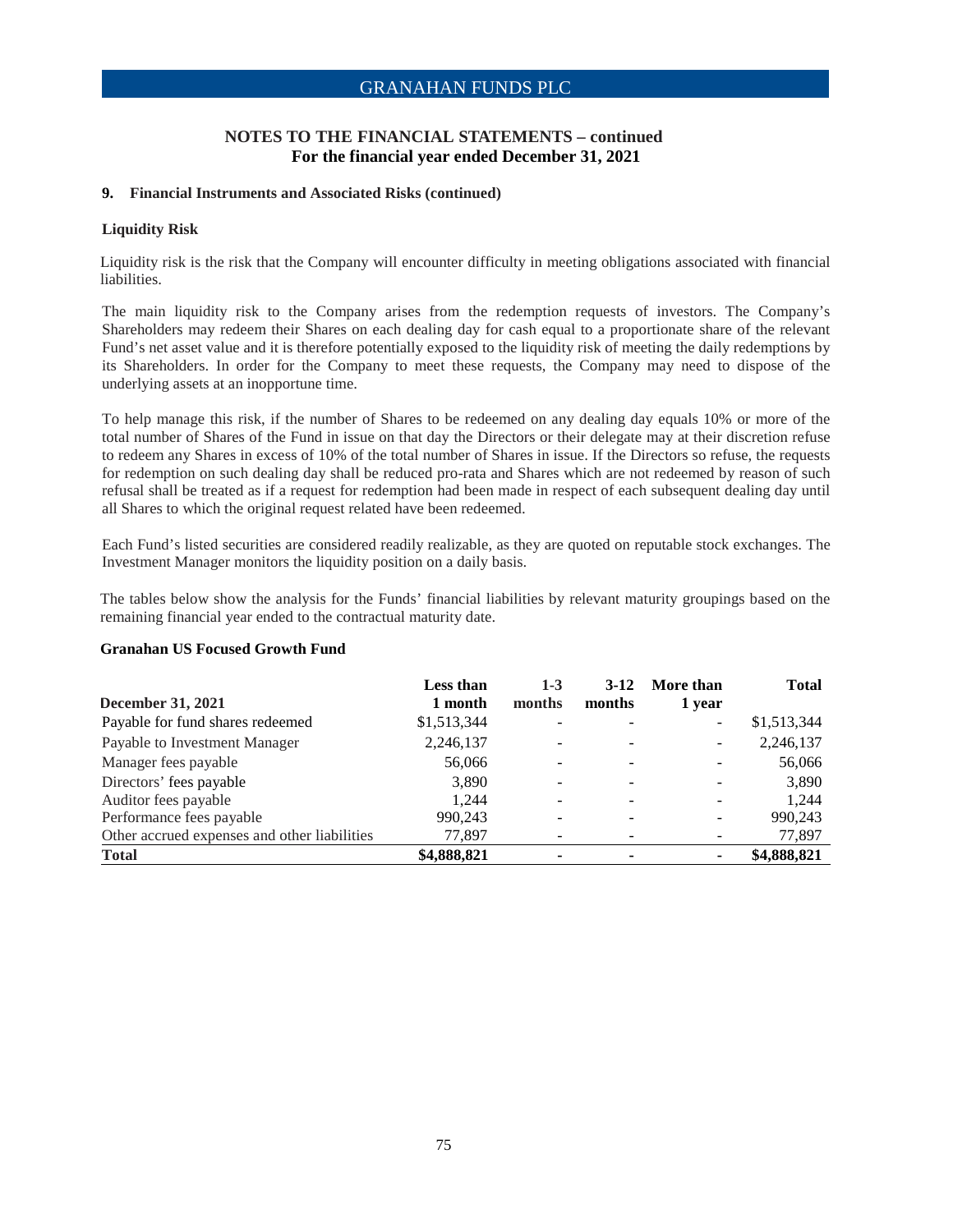## **NOTES TO THE FINANCIAL STATEMENTS – continued For the financial year ended December 31, 2021**

### **9. Financial Instruments and Associated Risks (continued)**

### **Liquidity Risk (continued)**

### **Granahan US Focused Growth Fund (continued)**

|                                              | <b>Less than</b> | $1 - 3$                  | $3-12$ | More than                    | <b>Total</b> |
|----------------------------------------------|------------------|--------------------------|--------|------------------------------|--------------|
| December 31, 2020                            | 1 month          | months                   | months | 1 year                       |              |
| Payable for securities purchased             | \$2,673,617      |                          |        | $\overline{\phantom{0}}$     | \$2,673,617  |
| Payable for fund shares redeemed             | 2,049,118        | -                        |        | $\overline{\phantom{a}}$     | 2,049,118    |
| Payable to Investment Manager                | 1,345,719        | $\overline{\phantom{m}}$ |        | $\overline{\phantom{a}}$     | 1,345,719    |
| Manager fees payable                         | 25,618           | ۰                        |        |                              | 25,618       |
| Directors fees payable                       | 13,516           | ۰                        |        | $\qquad \qquad \blacksquare$ | 13,516       |
| Auditor fees payable                         | 19,251           | $\overline{\phantom{a}}$ |        | $\overline{\phantom{a}}$     | 19,251       |
| Performance fees payable                     | 4,155,998        | $\overline{\phantom{a}}$ |        | $\overline{\phantom{a}}$     | 4,155,998    |
| Other accrued expenses and other liabilities | 115,719          | ۰                        |        |                              | 115,719      |
| <b>Total</b>                                 | \$10,398,556.    | ٠                        |        | ٠                            | \$10,398,556 |

### **Granahan US Small Cap Discoveries Fund**

| <b>December 31, 2021</b>                     | <b>Less than</b><br>1 month | $1-3$<br>months | $3 - 12$<br>months       | More than<br>1 year | <b>Total</b> |
|----------------------------------------------|-----------------------------|-----------------|--------------------------|---------------------|--------------|
| Payable for fund shares redeemed             | \$256,070                   |                 | -                        | -                   | \$256,070    |
| Payable to Investment Manager                | 83,626                      |                 | $\overline{\phantom{a}}$ | -                   | 83,626       |
| Manager fees payable                         | 2,483                       |                 |                          |                     | 2,483        |
| Directors fees payable                       | 181                         |                 |                          |                     | 181          |
| Auditor fees payable                         | 58                          |                 |                          |                     | 58           |
| Other accrued expenses and other liabilities | 19,984                      |                 |                          |                     | 19,984       |
| <b>Total</b>                                 | \$362,402                   | ٠               | ۰                        | ۰                   | \$362,402    |
| <b>December 31, 2020</b>                     | <b>Less than</b><br>1 month | $1-3$<br>months | $3-12$<br>months         | More than<br>1 year | <b>Total</b> |
| Payable for securities purchased             | \$199,068                   |                 | -                        | -                   | \$199,068    |
| Payable for fund shares redeemed             | 107,275                     |                 |                          | -                   | 107,275      |
| Payable to Investment Manager                | 56,988                      |                 |                          |                     | 56,988       |
| Manager fees payable                         | 1,171                       |                 |                          |                     | 1,171        |
| Directors fees payable                       | 928                         |                 | -                        |                     | 928          |
| Auditor fees payable                         | 2,496                       |                 |                          |                     | 2,496        |
| Other accrued expenses and other liabilities | 19,635                      |                 |                          |                     | 19,635       |
| <b>Total</b>                                 | \$387,561                   |                 | -                        | ۰                   | \$387,561    |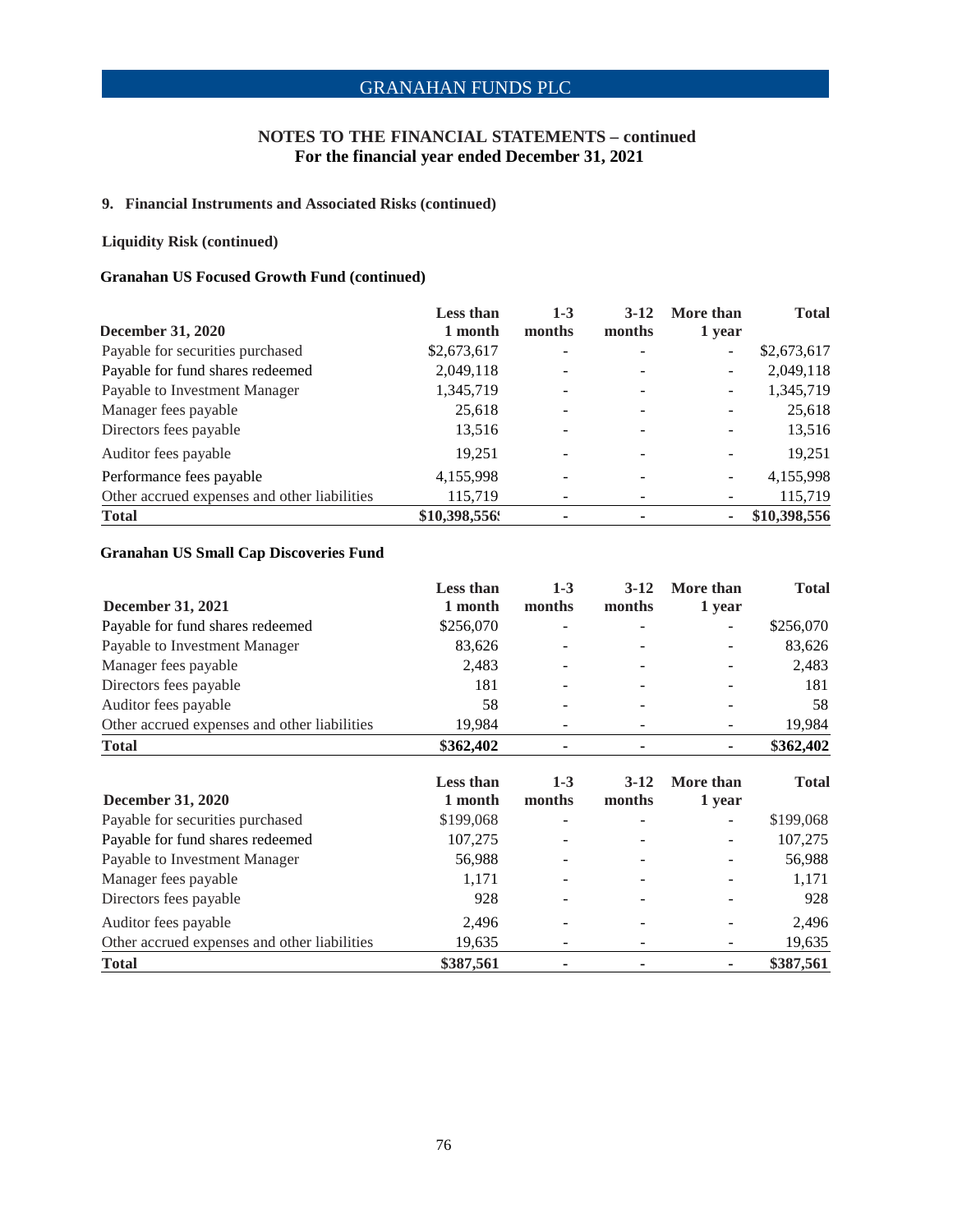### **NOTES TO THE FINANCIAL STATEMENTS – continued For the financial year ended December 31, 2021**

#### **9. Financial Instruments and Associated Risks (continued)**

**Liquidity Risk (continued)** 

#### **Granahan US SMID Select Fund**

|                                              | Less than   | $1 - 3$                  | $3-12$ | More than                | <b>Total</b> |
|----------------------------------------------|-------------|--------------------------|--------|--------------------------|--------------|
| <b>December 31, 2021</b>                     | 1 month     | months                   | months | 1 year                   |              |
| Payable for securities purchased             | \$82,349    |                          |        |                          | \$82,349     |
| Payable for fund shares redeemed             | 344,279     |                          |        | $\overline{\phantom{a}}$ | 344,279      |
| Payable to Investment Manager                | 1,526,182   | $\overline{\phantom{0}}$ | -      | -                        | 1,526,182    |
| Manager fees payable                         | 35,270      |                          |        |                          | 35,270       |
| Directors fees payable                       | 2,534       | -                        |        |                          | 2,534        |
| Auditor fees payable                         | 810         |                          |        |                          | 810          |
| Other accrued expenses and other liabilities | 55,564      |                          |        |                          | 55,564       |
| <b>Total</b>                                 | \$2,046,988 |                          |        |                          | \$2,046,988  |

|                                              | <b>Less than</b> | $1 - 3$ | $3-12$                   | More than                | <b>Total</b> |
|----------------------------------------------|------------------|---------|--------------------------|--------------------------|--------------|
| <b>December 31, 2020</b>                     | 1 month          | months  | months                   | 1 year                   |              |
| Payable for securities purchased             | \$1,690,011      |         |                          | $\overline{\phantom{a}}$ | \$1,690,011  |
| Payable for fund shares redeemed             | 447,172          |         | $\overline{\phantom{a}}$ | $\overline{\phantom{a}}$ | 447,172      |
| Payable to Investment Manager                | 718,531          |         | $\overline{\phantom{a}}$ | $\overline{\phantom{a}}$ | 718,531      |
| Manager fees payable                         | 12,179           |         | $\overline{\phantom{0}}$ | $\overline{\phantom{a}}$ | 12,179       |
| Directors fees payable                       | 5,384            |         | ۰                        | -                        | 5,384        |
| Auditor fees payable                         | 5,495            |         | -                        | $\overline{\phantom{0}}$ | 5,495        |
| Other accrued expenses and other liabilities | 46,847           |         |                          |                          | 46,847       |
| <b>Total</b>                                 | \$2,925,619      |         |                          | ۰                        | \$2,925,619  |

#### **Credit Risk**

Credit risk is the risk that the Company may incur a loss if other parties fail to perform their obligations under the financial instruments which comprise the Fund's investment portfolio. The Company assumes credit risk on parties with whom it trades and it will also bear the risk of settlement default. The Company has a credit risk exposure in relation to its transactions with counterparties such as brokers, banks and other financial intermediaries.

As at December 31, 2021, substantially all of the assets of the Company including investments and cash at bank as noted in the Statement of Assets and Liabilities are held in custody with the Depositary. The Company monitors its risk by monitoring the credit quality and financial positions of the Depositary. Depending on the requirements of the jurisdictions in which the investments of the Funds are issued, the Depositary may use the services of one or more sub-custodians. As at December 31, 2021, the Depositary, has a long-term credit rating of AA- with S&P (December 31, 2020: AA-).

The total credit risk for the Funds arising from recognized financial instruments is limited to the value of the Fund's investments shown on the Statements of Assets and Liabilities on pages 32 to 39.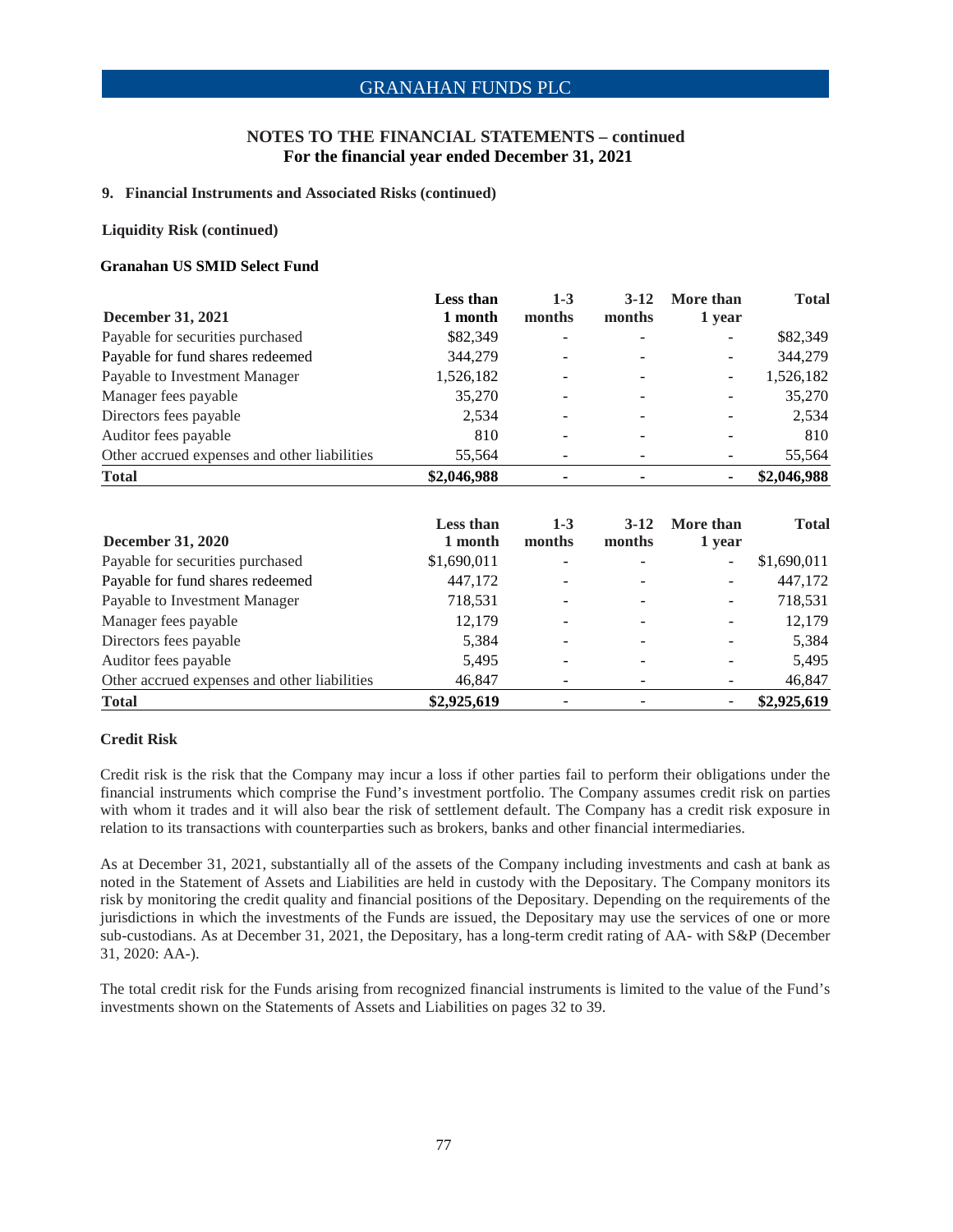### **NOTES TO THE FINANCIAL STATEMENTS – continued For the financial year ended December 31, 2021**

#### **9. Financial Instruments and Associated Risks (continued)**

#### **Fair Value of Financial Instruments**

ASC 820 establishes a three-tier fair value hierarchy that prioritises the inputs to valuation techniques used to measure fair value. The hierarchy gives the highest priority to unadjusted quoted prices in active markets for identical assets or liabilities (Level 1 measurement) and the lowest priority to unobservable inputs (Level 3 measurements). The three levels of the fair value hierarchy under ASC 820 are described below. The inputs or methodology used for valuing securities are not necessarily an indication of the risk associated with investing in those securities.

Level 1 – quoted prices in active markets for identical securities.

Level 2 – other significant observable inputs (including quoted prices for similar securities, interest rates, credit risk, prepayment speeds, etc.).

Level 3 – significant unobservable inputs (including the Company's own assumptions in determining the fair value of investments).

The following is a summary of the inputs used as of December 31, 2021 and December 31, 2020 in valuing the Fund's assets/liabilities carried at fair value:

### **Granahan US Focused Growth Fund**

| <b>December 31, 2021</b>                                           | <b>Level 1</b> | Level 2         | Level 3                  | <b>Total</b>  |
|--------------------------------------------------------------------|----------------|-----------------|--------------------------|---------------|
|                                                                    |                |                 |                          |               |
| Financial asset at fair value through profit and loss              |                |                 |                          |               |
| <b>Investment in securities</b>                                    |                |                 |                          |               |
| - Shares                                                           | \$941,161,320  | $\qquad \qquad$ | $\overline{\phantom{a}}$ | \$941,161,320 |
| <b>Total</b>                                                       | \$941,161,320  | ۰               | ۰                        | \$941,161,320 |
| <b>Granahan US Focused Growth Fund</b><br><b>December 31, 2020</b> | Level 1        | <b>Level 2</b>  | Level 3                  | <b>Total</b>  |
| Financial asset at fair value through profit and loss              |                |                 |                          |               |
| <b>Investment in securities</b>                                    |                |                 |                          |               |
| - Shares                                                           | \$837,654,128  | -               | $\overline{\phantom{a}}$ | \$837,654,128 |
| <b>Total</b>                                                       | \$837,654,128  |                 | ٠                        | \$837,654,128 |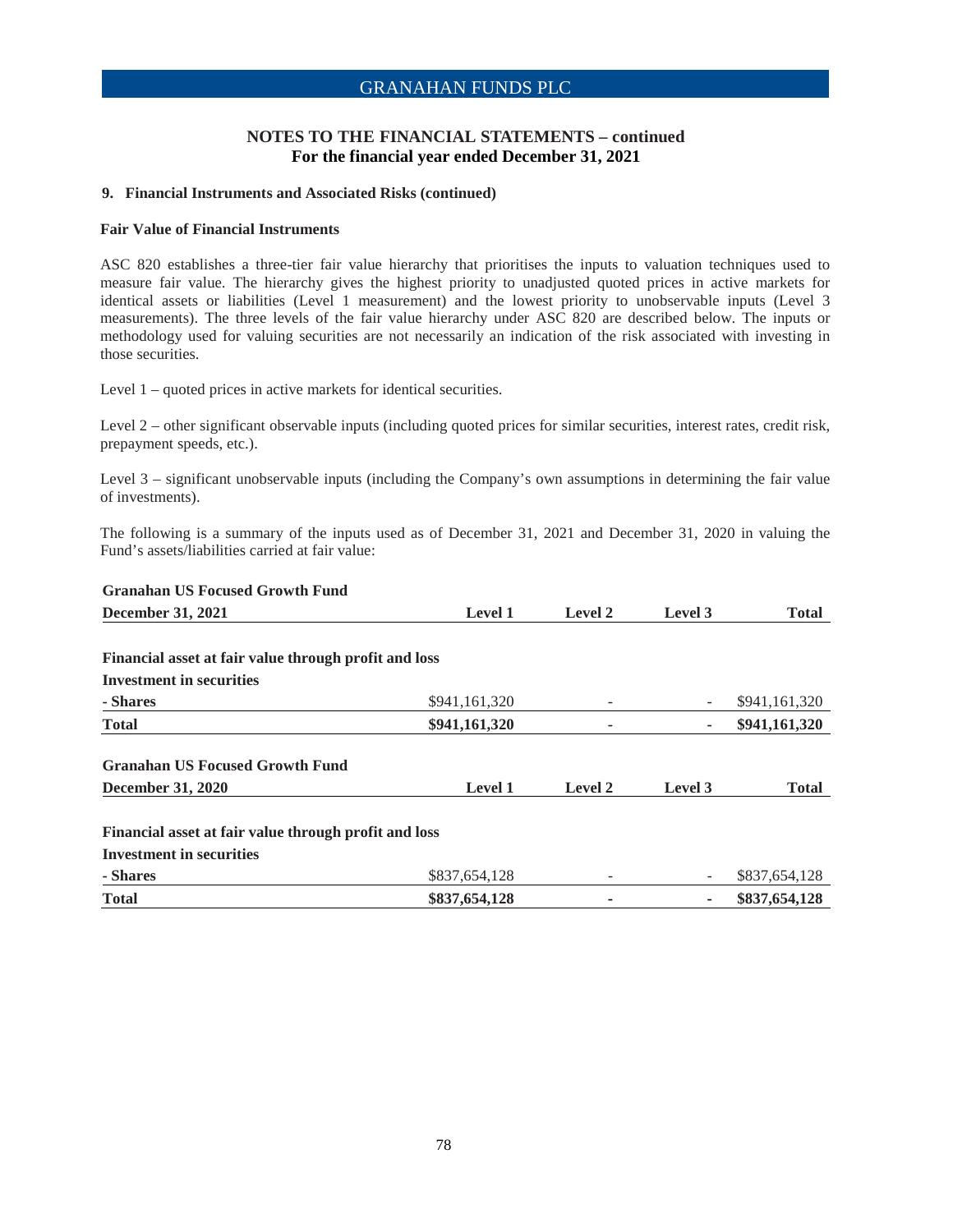## **NOTES TO THE FINANCIAL STATEMENTS – continued For the financial year ended December 31, 2021**

#### **9. Financial Instruments and Associated Risks (continued)**

**Fair Value of Financial Instruments (continued)** 

| <b>Granahan US Small Cap Discoveries Fund</b>         |               |                          |                          |               |
|-------------------------------------------------------|---------------|--------------------------|--------------------------|---------------|
| <b>December 31, 2021</b>                              | Level 1       | Level 2                  | Level 3                  | <b>Total</b>  |
|                                                       |               |                          |                          |               |
| Financial asset at fair value through profit and loss |               |                          |                          |               |
| <b>Investment in securities</b>                       |               |                          |                          |               |
| - Shares                                              | \$43,946,097  |                          |                          | \$43,946,097  |
| <b>Total</b>                                          | \$43,946,097  |                          |                          | \$43,946,097  |
| <b>Granahan US Small Cap Discoveries Fund</b>         |               |                          |                          |               |
| <b>December 31, 2020</b>                              | Level 1       | Level 2                  | Level 3                  | <b>Total</b>  |
|                                                       |               |                          |                          |               |
| Financial asset at fair value through profit and loss |               |                          |                          |               |
| <b>Investment in securities</b>                       |               |                          |                          |               |
| - Shares                                              | \$35,305,963  |                          |                          | \$35,305,963  |
| <b>Total</b>                                          | \$35,305,963  | $\blacksquare$           |                          | \$35,305,963  |
| <b>Granahan US SMID Select Fund</b>                   |               |                          |                          |               |
| <b>December 31, 2021</b>                              | Level 1       | <b>Level 2</b>           | Level 3                  | <b>Total</b>  |
|                                                       |               |                          |                          |               |
| Financial asset at fair value through profit and loss |               |                          |                          |               |
| <b>Investment in securities</b>                       |               |                          |                          |               |
| - Shares                                              | \$633,591,636 |                          |                          | \$633,591,636 |
| <b>Total</b>                                          | \$633,591,636 |                          |                          | \$633,591,636 |
| <b>Granahan US SMID Select Fund</b>                   |               |                          |                          |               |
| <b>December 31, 2020</b>                              | Level 1       | Level 2                  | Level 3                  | <b>Total</b>  |
|                                                       |               |                          |                          |               |
| Financial asset at fair value through profit and loss |               |                          |                          |               |
| <b>Investment in securities</b>                       |               |                          |                          |               |
| - Shares                                              | \$426,297,881 | $\overline{\phantom{a}}$ | $\overline{\phantom{a}}$ | \$426,297,881 |
| <b>Total</b>                                          | \$426,297,881 | ٠                        | $\blacksquare$           | \$426,297,881 |
|                                                       |               |                          |                          |               |

The Funds invest in listed transferable securities whose values are based on quoted prices in active markets. Consequently, these investments are categorized as Level 1.

There were no transfers between levels during the financial year ended December 31, 2021.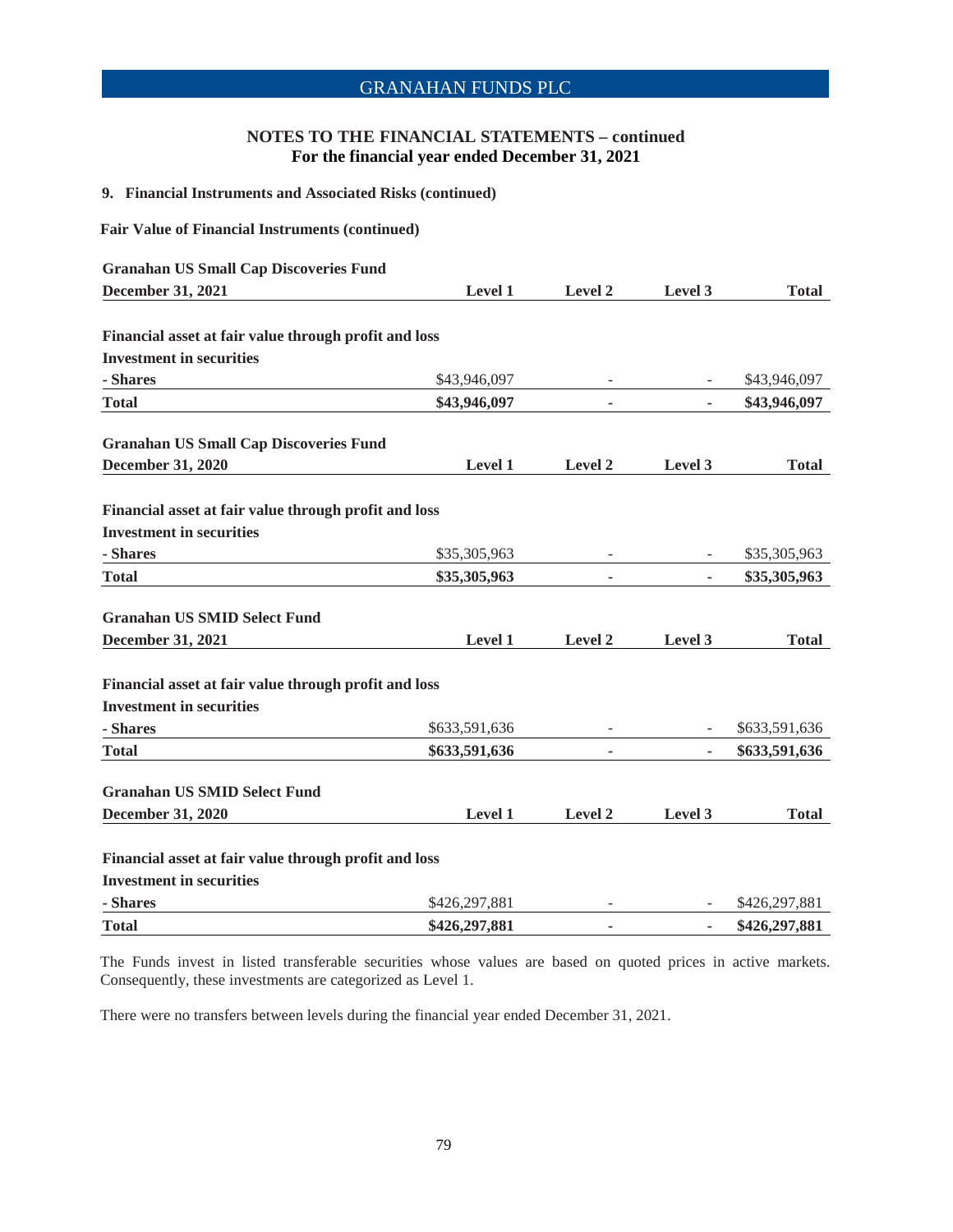### **NOTES TO THE FINANCIAL STATEMENTS – continued For the financial year ended December 31, 2021**

#### **9. Financial Instruments and Associated Risks (continued)**

#### **Global Exposure**

Per the Central Bank UCITS Regulations, and as part of the risk management and reporting requirements, the Funds must be monitored and measured in accordance with the regulatory requirements. In accordance with the regulatory requirements, global exposure can be calculated in two ways, either Commitment Approach or Value at Risk ("VaR").

The Commitment approach is used by the Funds to calculate global exposure. The Funds held no financial derivative position at any point during the period but, in the event that it does in the future, it would convert the Funds' financial derivative position into an equivalent position of the underlying asset based on the market value of the underlying asset.

#### **10. Cash and cash equivalents**

Cash comprises current deposits with banks. Cash equivalents are short-term highly liquid investments that are readily convertible to known amounts of cash, are subject to an insignificant risk of change in value and are held for the purpose of meeting short-term cash commitments rather than for investment or other purposes. The cash held on current account with the Depositary at December 31, 2021 represented 1.34% (December 31, 2020: 2.63%) of the net asset value of the Funds.

#### **11. Related Parties**

The Directors are all non-executive Directors. Jane M. White is co-founder and President and CEO of Granahan Investment Management, Inc. as well as a Managing Director. Brian S. Granahan is Chief Operating Officer and Chief Compliance Officer of Granahan Investment Management, Inc., as well as a Managing Director. Vincent Dodd is the Chairman of the Company and is an Independent Director. Lisa Martensson is an Independent Director. The Directors who are employees of the Investment Manager are not entitled to any remuneration for their services, as disclosed in note 5, for the life of the Company. Directors' remuneration for the financial year ended December 31, 2021 amounted to \$81,391 (December 31, 2020: \$78,781).

No other Directors or any connected person, had any interest in the Shares of the Company, nor have been granted any options in respect of Shares of the Company.

The Investment Manager is deemed to be a related party of the Company. During the financial year ended December 31, 2021, investment manager fees of \$14,184,688 (December 31, 2020: \$5,496,974) were charged to the Company.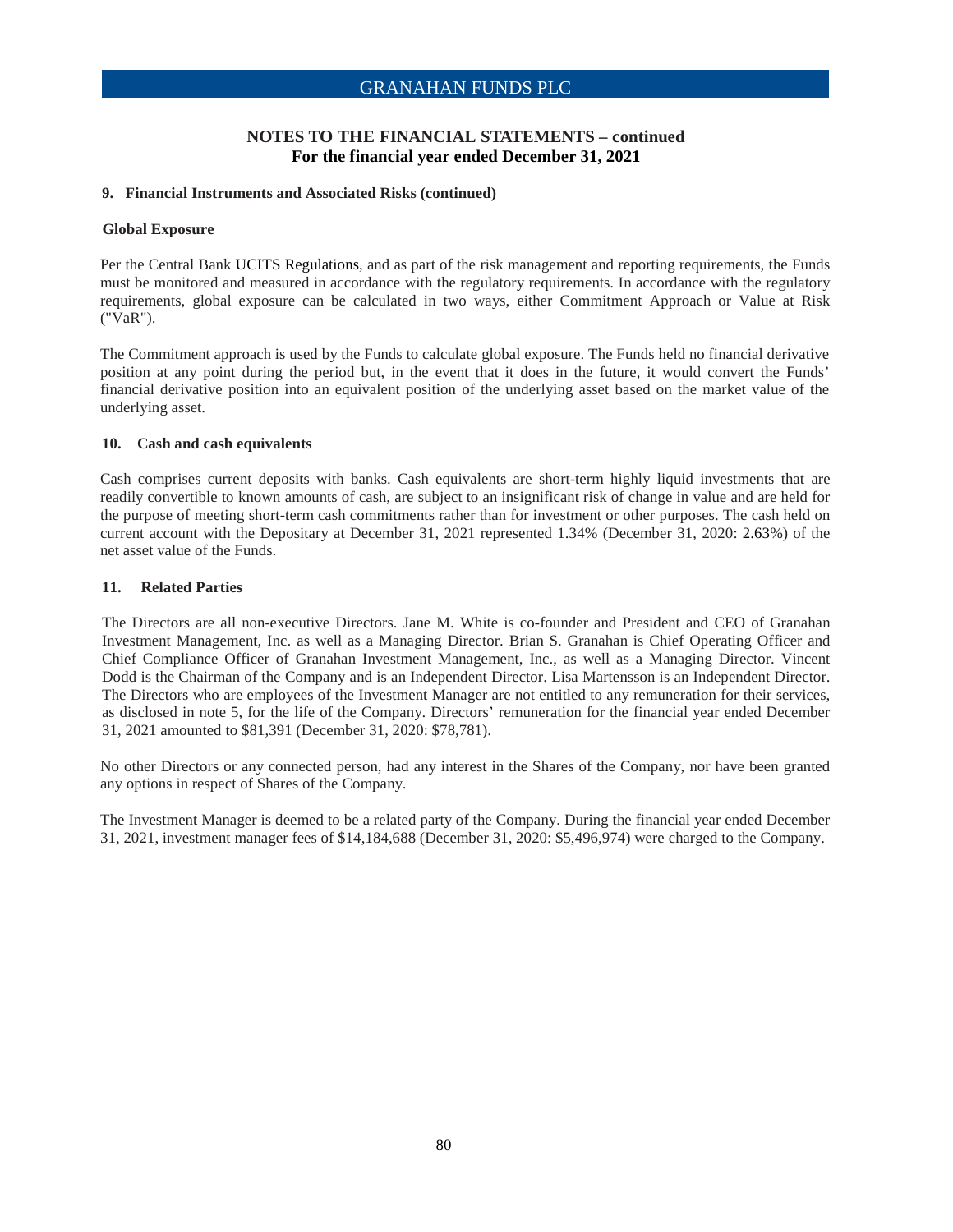# **NOTES TO THE FINANCIAL STATEMENTS – continued For the financial year ended December 31, 2021**

# **12. Statement of Net Assets for the Financial year**

#### **Granahan US Focused Growth Fund**

|                                 | <b>December 31, 2021</b> |                                   |  |
|---------------------------------|--------------------------|-----------------------------------|--|
|                                 | <b>Net Assets</b>        | <b>NAV</b>                        |  |
|                                 | at class level           | per share                         |  |
| Class A EUR Accumulating**      | €204,251                 | $\textcolor{blue}{\epsilon}$ 9.28 |  |
| Class A GBP Accumulating        | £20,321,467              | £16.76                            |  |
| Class A USD Accumulating        | \$158,499,622            | \$528.75                          |  |
| Class A USD Distributing        | \$9,924,077              | \$210.11                          |  |
| Class F EUR Accumulating        | €3,005,572               | €19.21                            |  |
| Class F GBP Accumulating        | £127.192                 | £12.55                            |  |
| Class I EUR Accumulating*       | €66,980,521              | $\epsilon$ 9.93                   |  |
| Class I GBP Accumulating        | £33,061,409              | £15.97                            |  |
| Class I USD Accumulating        | \$248,737,597            | \$24.16                           |  |
| <b>Class I USD Distributing</b> | \$176,140,467            | \$24.15                           |  |
| Class P USD Accumulating        | \$68,868,249             | \$23.03                           |  |
| Class P1 USD Accumulating       | \$138,490,531            | \$13.91                           |  |

\* This share class was launched on April 09, 2021.

\*\* This share class was launched on August 16, 2021.

|                           | <b>December 31, 2020</b> |            |  |
|---------------------------|--------------------------|------------|--|
|                           | <b>Net Assets</b>        | <b>NAV</b> |  |
|                           | at class level           | per share  |  |
| Class A GBP Accumulating  | £14,100,229              | £16.77     |  |
| Class A USD Accumulating  | \$147,507,584            | \$534.53   |  |
| Class A USD Distributing  | \$17,459,375             | \$212.41   |  |
| Class F EUR Accumulating  | €1,891,383               | €18.12     |  |
| Class F GBP Accumulating  | £127,747                 | £12.61     |  |
| Class I GBP Accumulating  | £15,408,291              | £15.95     |  |
| Class I USD Accumulating  | \$233,116,617            | \$24.39    |  |
| Class I USD Distributing  | \$169,902,695            | \$24.38    |  |
| Class P USD Accumulating  | \$85,017,911             | \$23.00    |  |
| Class P1 USD Accumulating | \$163,193,452            | \$13.88    |  |

|                          | <b>December 31, 2019</b> |            |  |
|--------------------------|--------------------------|------------|--|
|                          | <b>Net Assets</b>        | <b>NAV</b> |  |
|                          | at class level           | per share  |  |
| Class A GBP Accumulating | £517,196                 | £9.45      |  |
| Class A USD Accumulating | \$44,554,524             | \$291.88   |  |
| Class A USD Distributing | \$4,182,046              | \$115.98   |  |
| Class F EUR Accumulating | €812.536                 | €10.81     |  |
| Class I USD Accumulating | \$56,132,840             | \$13.29    |  |
| Class I USD Distributing | \$95,426,968             | \$13.29    |  |
| Class P USD Accumulating | \$79,054,438             | \$13.05    |  |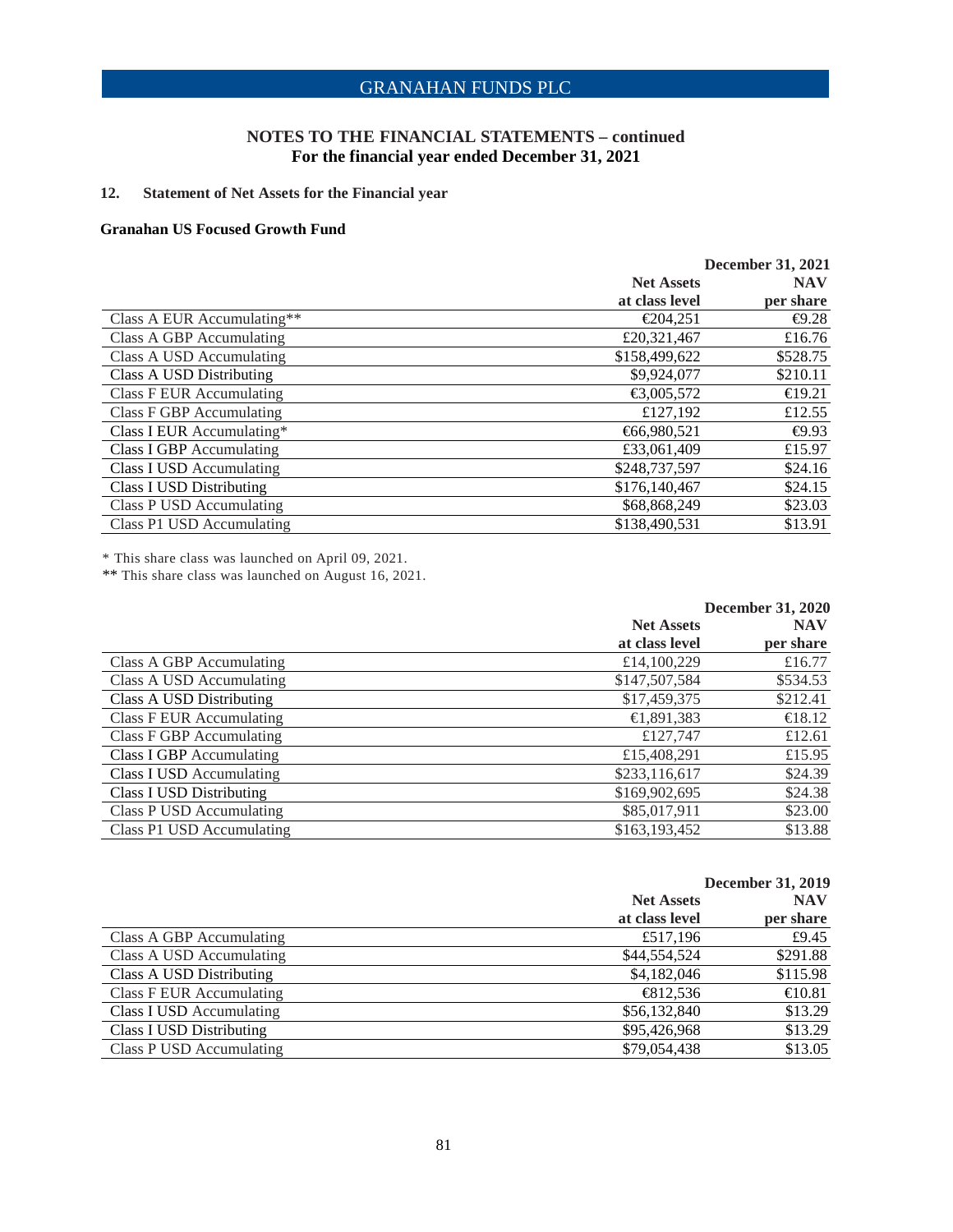## **NOTES TO THE FINANCIAL STATEMENTS – continued For the financial year ended December 31, 2021**

#### **12. Statement of Net Assets for the Financial year (continued)**

#### **Granahan US Small Cap Discoveries Fund**

|                   | December 31, 2021 |
|-------------------|-------------------|
| <b>Net Assets</b> | <b>NAV</b>        |
| at class level    | per share         |
| £24,771           | £17.11            |
| \$45,141,918      | \$21.21           |
|                   |                   |

|                                | <b>December 31, 2020</b> |            |
|--------------------------------|--------------------------|------------|
|                                | <b>Net Assets</b>        | <b>NAV</b> |
|                                | at class level           | per share  |
| Class Founder GBP Accumulating | £16,652                  | £16.35     |
| Class Founder USD Accumulating | \$36,342,591             | \$20.47    |

|                                | <b>December 31, 2019</b> |           |
|--------------------------------|--------------------------|-----------|
|                                | <b>Net Assets</b>        | NAV       |
|                                | at class level           | per share |
| Class Founder USD Accumulating | \$40,311,889             | \$14.02   |

### **Granahan US SMID Select Fund**

|                              | <b>December 31, 2021</b> |            |
|------------------------------|--------------------------|------------|
|                              | <b>Net Assets</b>        | <b>NAV</b> |
|                              | at class level           | per share  |
| Class A GBP Accumulating $*$ | £3,374,334               | £103.24    |
| Class A GBP Distributing**   | £74.404                  | £99.21     |
| Class A USD Accumulating***  | \$18,070,866             | \$102.91   |
| Class I GBP Accumulating     | £349,402,439             | £222.78    |
| Class I GBP Distributing     | £66,855,594              | £123.36    |
| Class I USD Accumulating     | \$38,705,340             | \$119.95   |
| Class I USD Distributing     | \$12,575,185             | \$120.05   |

\* This share class was launched on January 13, 2021.

\*\* This share class was launched on January 28, 2021.

\*\*\* This share class was launched on January 12, 2021.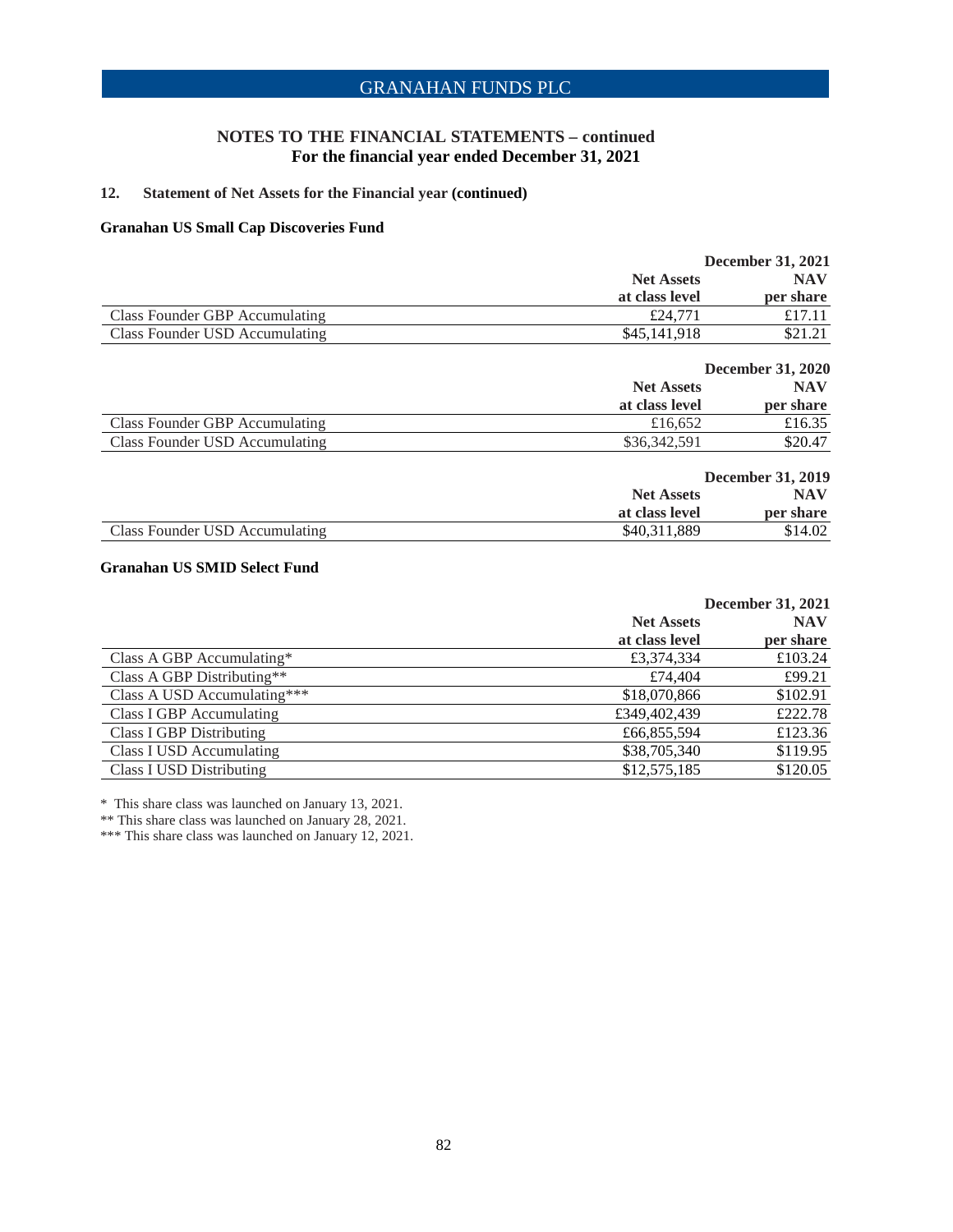### **NOTES TO THE FINANCIAL STATEMENTS – continued For the financial year ended December 31, 2021**

#### **12. Statement of Net Assets for the Financial year ended (continued)**

#### **Granahan US SMID Select Fund (continued)**

|                          | December 31, 2020 |            |
|--------------------------|-------------------|------------|
|                          | <b>Net Assets</b> | <b>NAV</b> |
|                          | at class level    | per share  |
| Class I GBP Accumulating | £302,811,182      | £200.65    |
| Class I GBP Distributing | £4,964,836        | £111.12    |
| Class I USD Accumulating | \$7,509,315       | \$109.16   |
| Class I USD Distributing | \$595,569         | \$109.25   |

#### **13. Contingent Liabilities**

The Directors are not aware of any material contingent liabilities as at December 31, 2021.

#### **14. Soft Commissions**

For the financial year ended December 31, 2021, the Investment Manager received soft commissions from brokers/dealers in consideration for trade execution services for investments of the Funds. These soft commissions were in the form of goods and services such as subscriptions to research services which are of demonstrable benefit to the Shareholders. Examples of these services include: Factset Research Systems, a market data, news and analysis tool for equities research; Bloomberg, market data, news and analysis; William O'Neil, analytical research and tools; Insider Score, analysis of trading activity by insiders; Mackey, tools managing proprietary research. During 2021, commissions paid by the Funds for soft goods and services approximated 44%, 33% & 40% of total fund trading commissions for Granahan US Focused Growth Fund, Granahan US Small Cap Discoveries Fund and Granahan US SMID Select Fund respectively.

#### **15. Significant Investors**

For the Granahan US Focused Growth Fund, there are two significant investors who hold 24% and 13% respectively of the total Shares as at December 31, 2021 (December 31, 2020: two significant investors who hold 34% and 12% respectively).

For the Granahan US Small Cap Discoveries Fund, there are four significant investors who hold 19%, 18%, 17% and 13% respectively of the total Shares as at December 31, 2021 (December 31, 2020: three significant investors who hold 24%, 24% and 17% respectively).

For the Granahan US SMID Select Fund, there are three significant investors who hold 19%, 15% and 12% respectively of the total Shares as at December 31, 2021 (December 31, 2020: three significant investors who hold 33%, 26% and 14% respectively).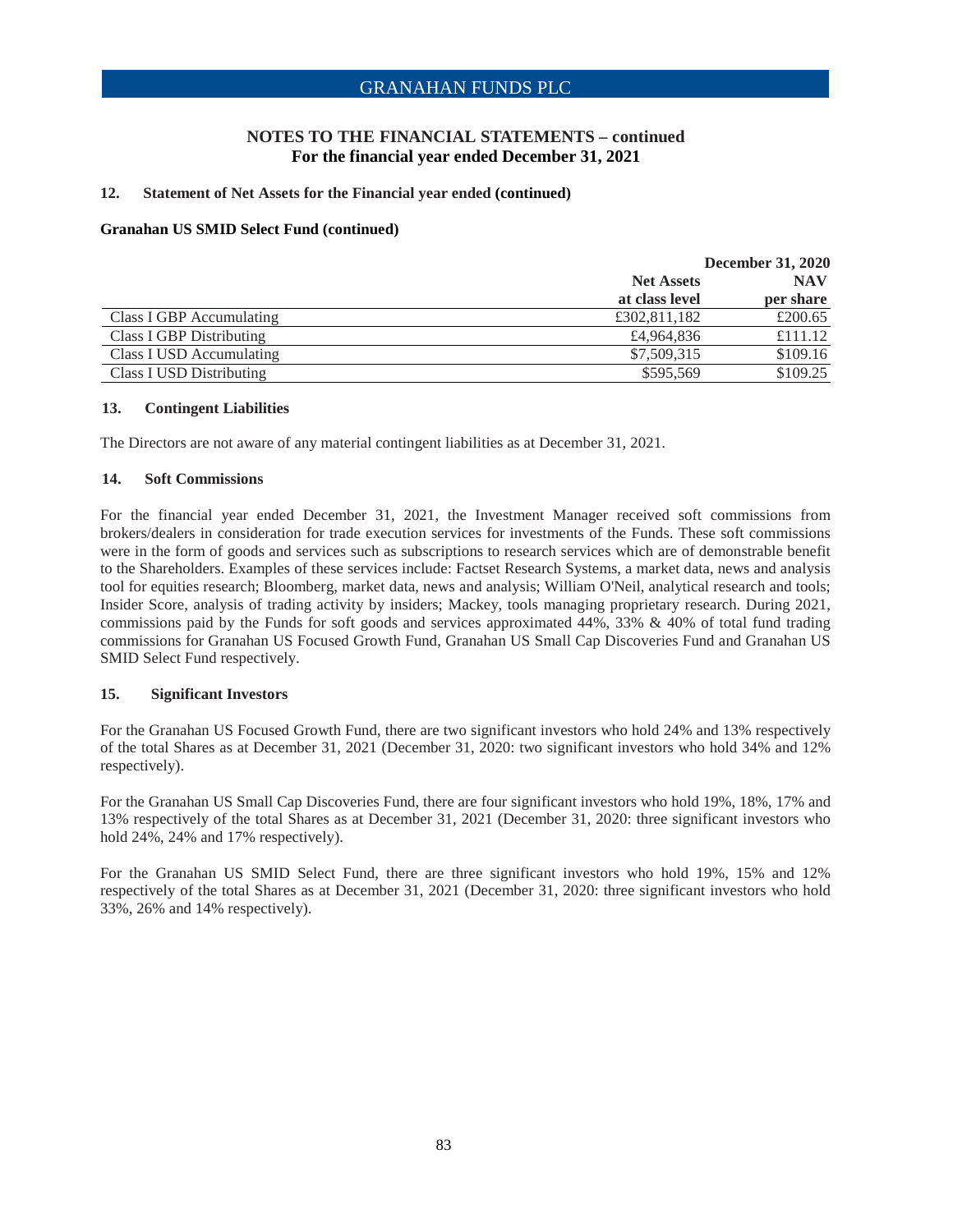### **NOTES TO THE FINANCIAL STATEMENTS – continued For the financial year ended December 31, 2021**

#### **16. Significant Events during the Financial year**

An updated Prospectus was filed with the Central Bank of Ireland on March 10, 2021 and August 5, 2021. This was updated to reflect the requirements of Regulation (EU) 2019/2088 of the European Parliament and of the Council on 27 November 2019 on sustainability-related disclosures in the financial services sector ("SFDR").

An addendum to the Prospectus was filed with the Central Bank of Ireland on December 9, 2021. This was to reflect the new Taxonomy Regulation and update the disclosure on ESG and Sustainable Investments Integration.

#### **17. Subsequent Events**

On January 25, 2022, KBA Consulting Management Limited announced that, subject to regulatory approval, it will become a member of the Waystone Group.

#### **18. Exchange Rates**

The following exchange rates were used to translate assets and liabilities into one \$:

|                     | 31 December 2021 | <b>31 December 2020</b> |
|---------------------|------------------|-------------------------|
| Euro                | 0.878349         | 0.818565                |
| Great British Pound | 0.738798         | 0.731261                |
| Canadian Dollar     | 1.264950         |                         |
| Swiss Franc         | 0.911200         |                         |

#### **19. Approval of Financial Statements**

The financial statements were approved by the Directors on March 23, 2022.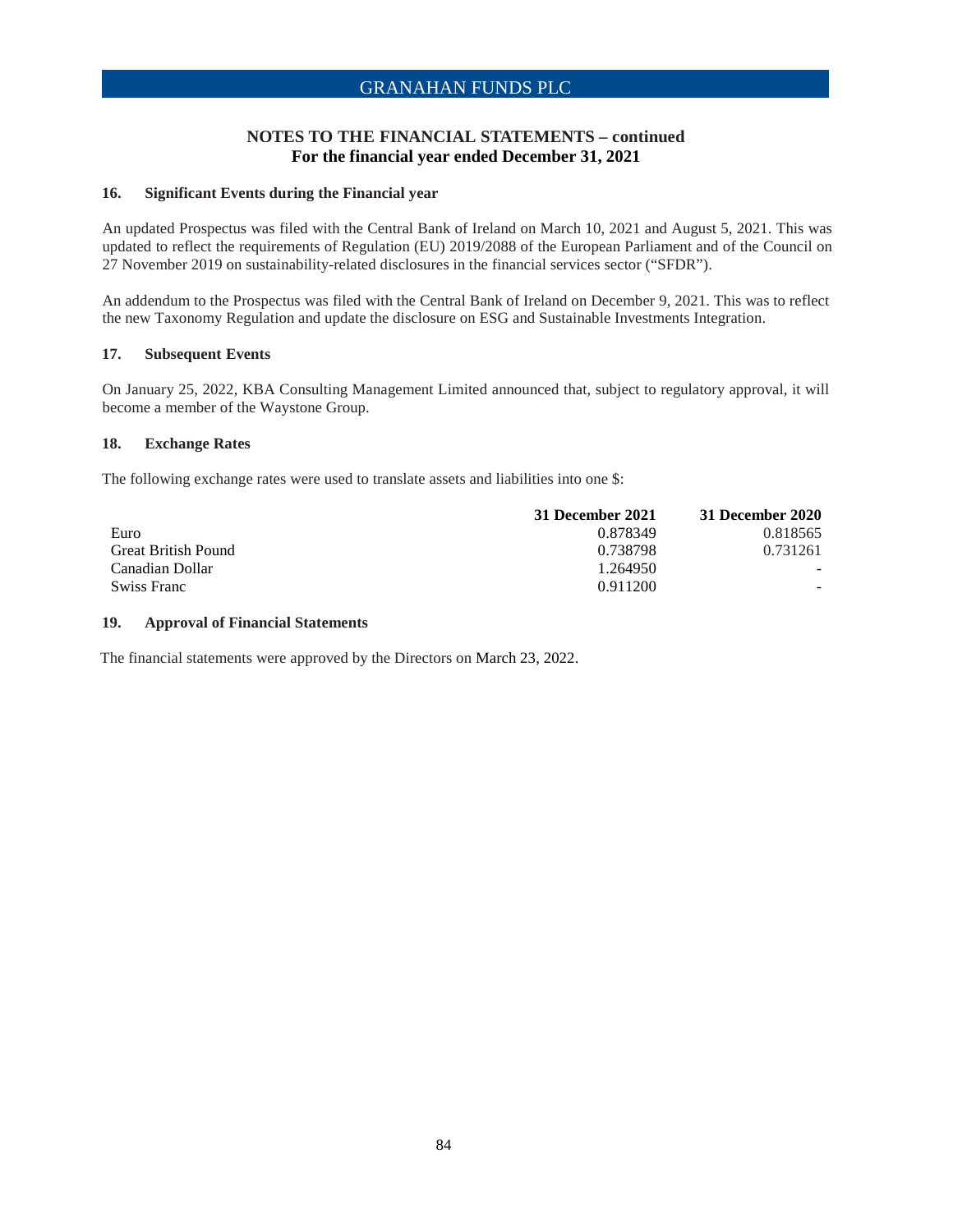## **SCHEDULE OF MATERIAL PORTFOLIO CHANGES (UNAUDITED) For the financial year ended December 31, 2021**

Material portfolio changes are defined as the aggregate purchases of a security exceeding one per cent of the total value of purchases for the year and aggregate sales of a security exceeding one per cent of the total value of sales for the period. At a minimum, the 20 largest purchases and 20 largest sales are to be disclosed.

#### **GRANAHAN US FOCUSED GROWTH FUND**

| <b>Purchases</b>                     |           |             |
|--------------------------------------|-----------|-------------|
| <b>Security</b>                      | Quantity  | Cost (in §) |
| Paycom Software Inc                  | 95,238    | 32,712,379  |
| 2U Inc                               | 770,413   | 30,928,585  |
| Stratasys Ltd                        | 1,046,686 | 30,742,959  |
| Etsy Inc                             | 145,809   | 30,273,387  |
| <b>Bumble Inc</b>                    | 560,265   | 29,761,995  |
| Life Time Group Holdings Inc         | 1,452,132 | 26,835,280  |
| Workiva Inc                          | 264,069   | 26,657,120  |
| Enovix Corp                          | 987,960   | 26,602,786  |
| Zeta Global Holdings Corp            | 2,685,412 | 25,525,289  |
| Overstock.com Inc                    | 267,443   | 21,268,427  |
| <b>Enphase Energy Inc</b>            | 91,100    | 20,113,062  |
| CoStar Group Inc                     | 498,792   | 18,655,582  |
| Chart Industries Inc                 | 128,921   | 18,060,459  |
| Chegg Inc                            | 293,654   | 17,332,769  |
| LivePerson Inc                       | 302,936   | 17,312,094  |
| Azenta Inc                           | 142,473   | 15,114,559  |
| Axon Enterprise Inc                  | 101,209   | 14,145,959  |
| ThredUp Inc                          | 565,726   | 14,045,896  |
| Cricut Inc                           | 701,439   | 13,469,652  |
| Datto Holding Corp                   | 503,114   | 12,807,082  |
| Bright Horizons Family Solutions Inc | 85,044    | 12,772,155  |
| Kornit Digital Ltd                   | 124,898   | 12,301,823  |
| HealthEquity Inc                     | 140,900   | 10,956,949  |
| Magnite Inc                          | 294,460   | 10,791,003  |
| First Watch Restaurant Group Inc     | 597,170   | 10,749,060  |
| Sprinklr Inc                         | 642,646   | 10,486,244  |
| Euronet Worldwide Inc                | 66,135    | 10,407,044  |
| Porch Group Inc                      | 582,578   | 10,236,508  |
| Grand Canyon Education Inc           | 102,423   | 10,126,637  |
| Riskified Ltd                        | 457,089   | 10,029,567  |
| <b>Liquidity Services Inc</b>        | 485,098   | 9,344,796   |
| SPS Commerce Inc                     | 89,167    | 9,246,796   |
| Cornerstone OnDemand Inc             | 185,602   | 9,160,904   |
| Domo Inc                             | 144,619   | 8,891,687   |
| EverQuote Inc                        | 390,073   | 8,842,102   |
| Evolent Health Inc                   | 268,900   | 7,182,674   |
| <b>Archer Aviation Inc</b>           | 561,036   | 7,179,301   |
| Lovesac Co                           | 114,562   | 6,852,059   |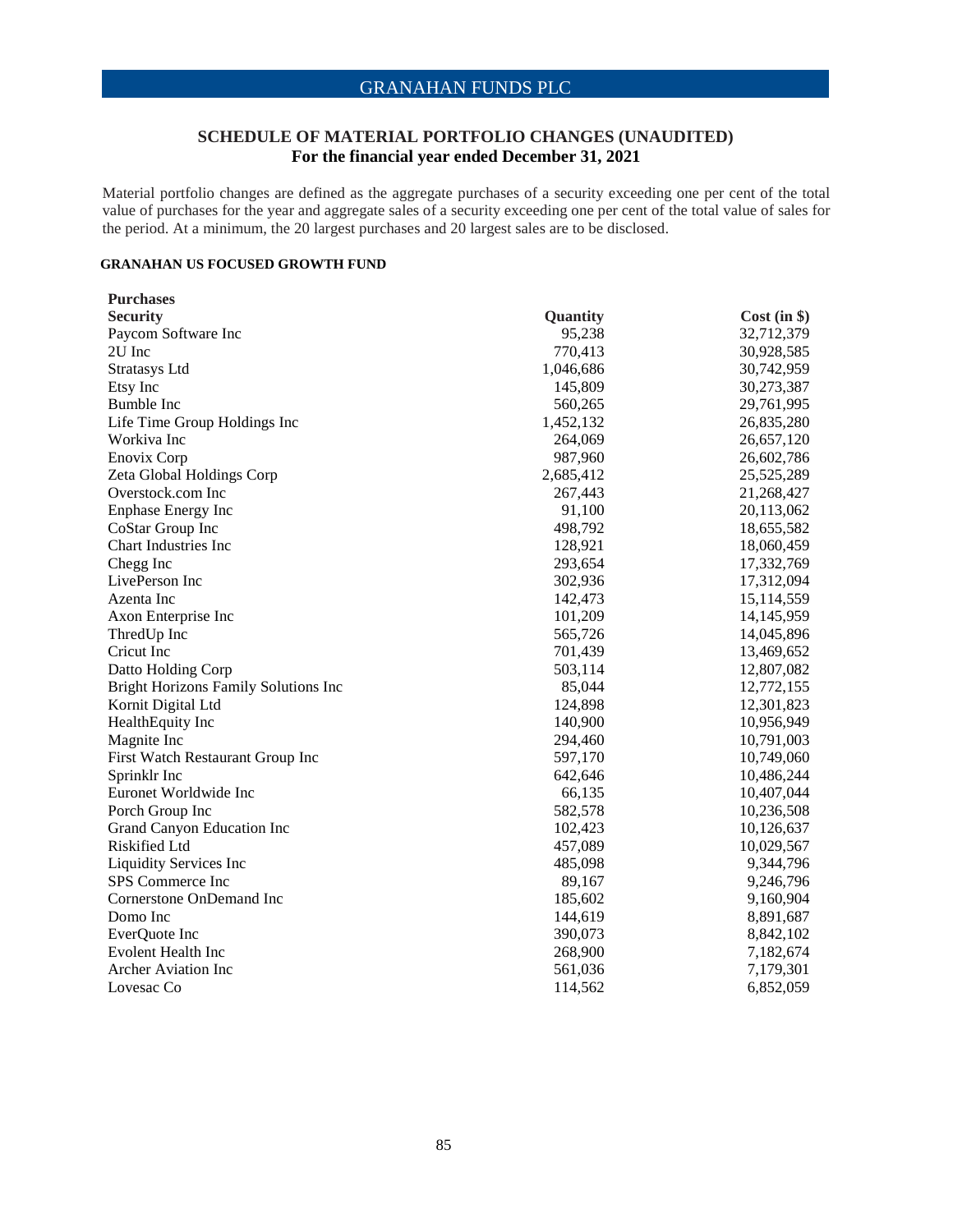# **SCHEDULE OF MATERIAL PORTFOLIO CHANGES (UNAUDITED) - continued For the financial year ended December 31, 2021**

# **GRANAHAN US FOCUSED GROWTH FUND (CONTINUED)**

| <b>Sales</b>                                |          |              |
|---------------------------------------------|----------|--------------|
| <b>Security</b>                             | Quantity | Cost (in §)  |
| Sprout Social Inc                           | 655,828  | 46,691,257   |
| Workiva Inc                                 | 314,327  | 37, 367, 741 |
| <b>Enphase Energy Inc</b>                   | 235,338  | 34,816,965   |
| LivePerson Inc                              | 590,366  | 30,708,488   |
| Cornerstone OnDemand Inc                    | 431,820  | 24,607,240   |
| <b>Chart Industries Inc</b>                 | 128,921  | 23,271,693   |
| 2U Inc                                      | 671,434  | 22,853,166   |
| Etsy Inc                                    | 125,720  | 22,617,803   |
| Chegg Inc                                   | 244,845  | 19,495,956   |
| HubSpot Inc                                 | 35,359   | 16,405,316   |
| <b>Bumble Inc</b>                           | 284,165  | 14,909,484   |
| Paycom Software Inc                         | 31,969   | 14, 144, 473 |
| Azenta Inc                                  | 141,200  | 13,319,303   |
| eHealth Inc                                 | 240,974  | 13,313,034   |
| <b>Blackline</b> Inc                        | 105,401  | 13,241,562   |
| Coupa Software Inc                          | 38,393   | 11,964,855   |
| Porch Group Inc                             | 578,278  | 11,789,214   |
| <b>Strategic Education Inc</b>              | 161,159  | 10,489,766   |
| Kornit Digital Ltd                          | 66,630   | 10,439,743   |
| Lovesac Co                                  | 132,588  | 10,387,043   |
| CoStar Group Inc                            | 26,112   | 10,069,459   |
| Phreesia Inc                                | 169,196  | 10,029,823   |
| Euronet Worldwide Inc                       | 66,135   | 9,287,424    |
| <b>Bright Horizons Family Solutions Inc</b> | 58,198   | 9,134,983    |
| Magnite Inc                                 | 355,425  | 9,088,470    |
| 1Life Healthcare Inc                        | 179,867  | 7,889,951    |
| Sapiens International Corp NV               | 289,848  | 7,757,818    |
| Zscaler Inc                                 | 44,100   | 7,717,280    |
| Riskified Ltd                               | 457,089  | 6,230,552    |
| Lemonade Inc                                | 39,902   | 5,841,696    |
| <b>Archer Aviation Inc</b>                  | 561,036  | 5,634,153    |
| Axon Enterprise Inc                         | 30,232   | 5,576,245    |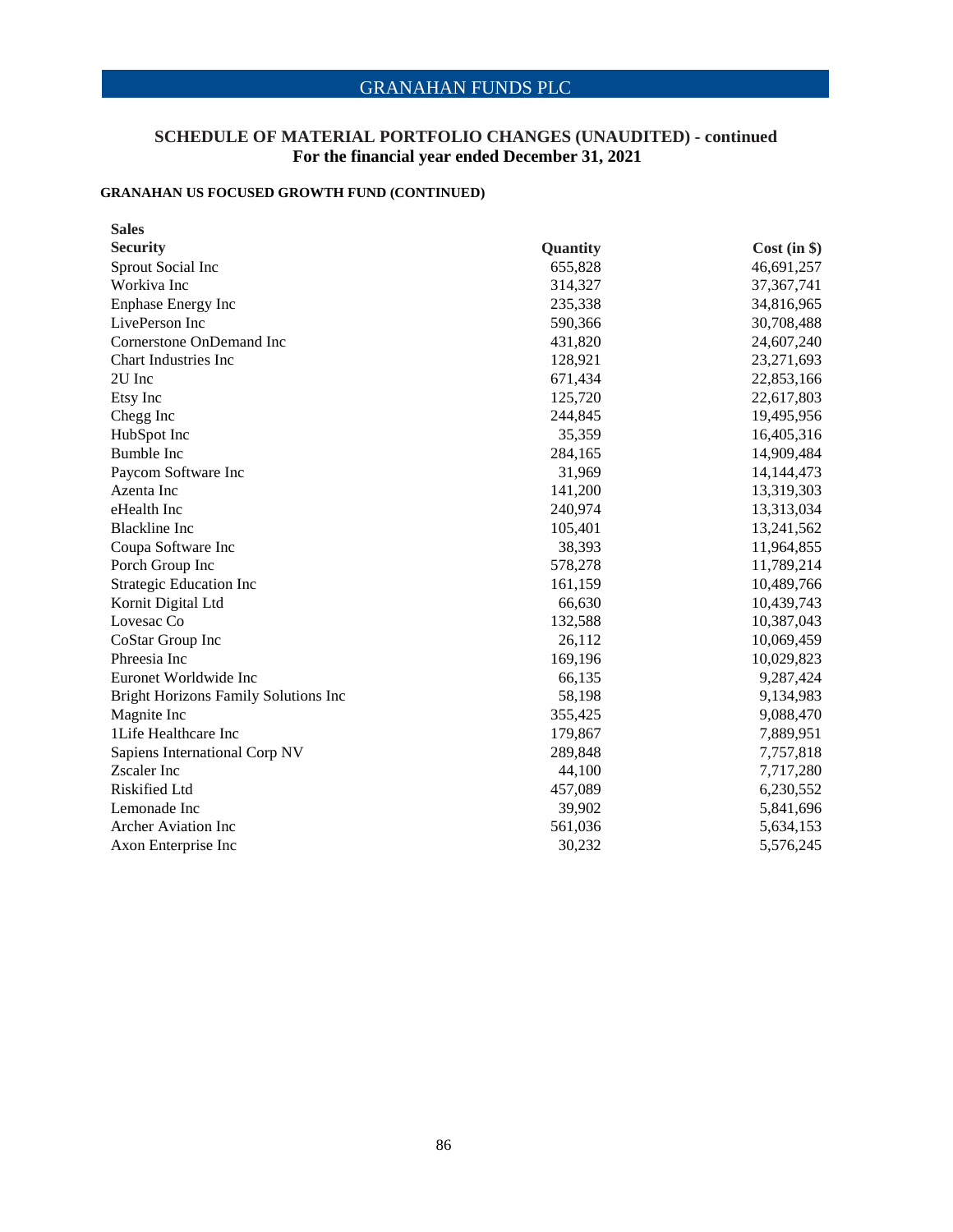# **SCHEDULE OF MATERIAL PORTFOLIO CHANGES (UNAUDITED) - continued For the financial year ended December 31, 2021**

#### **GRANAHAN US SMALL CAP DISCOVERIES FUND**

| <b>Purchases</b>                     |          |             |
|--------------------------------------|----------|-------------|
| <b>Security</b>                      | Quantity | Cost (in §) |
| 908 Devices Inc                      | 27,500   | 1,226,583   |
| Kulicke & Soffa Industries Inc       | 26,221   | 1,057,523   |
| Nautilus Inc                         | 56,600   | 964,478     |
| Castle Biosciences Inc.              | 15,489   | 872,523     |
| Harvard Bioscience Inc               | 116,194  | 861,672     |
| Texas Capital Bancshares Inc         | 13,500   | 819,293     |
| <b>Sharps Compliance Corp</b>        | 69,284   | 798,395     |
| Aerie Pharmaceuticals Inc            | 53,650   | 776,220     |
| <b>OrthoPediatrics Corp</b>          | 13,526   | 772,984     |
| Mesa Laboratories Inc                | 2,447    | 758,271     |
| NeoGenomics Inc                      | 18,250   | 743,226     |
| Vericel Corp                         | 16,000   | 741,455     |
| Luxfer Holdings Plc                  | 34,458   | 738,442     |
| Hudson Technologies Inc              | 212,352  | 697,243     |
| Alta Equipment Group Inc             | 56,119   | 695,999     |
| SI-BONE Inc                          | 29,550   | 671,260     |
| Veeco Instruments Inc                | 30,400   | 662,575     |
| Health Catalyst Inc                  | 14,450   | 651,401     |
| iCAD Inc                             | 34,350   | 567,854     |
| PROS Holdings Inc                    | 15,156   | 559,083     |
| Silk Road Medical Inc                | 10,050   | 542,323     |
| Radius Health Inc                    | 28,450   | 516,438     |
| Quanterix Corp                       | 10,800   | 516,303     |
| American Well Corp                   | 68,900   | 511,858     |
| <b>Materion Corp</b>                 | 6,847    | 509,598     |
| Caribou Biosciences Inc              | 21,550   | 506,019     |
| ThredUp Inc                          | 27,050   | 505,894     |
| Organogenesis Holdings Inc           | 28,600   | 483,083     |
| Renalytix Plc                        | 16,502   | 479,045     |
| Neuronetics Inc                      | 32,950   | 474,071     |
| CAI International Inc                | 13,800   | 465,088     |
| Spero Therapeutics Inc               | 31,050   | 463,492     |
| CEVA Inc                             | 9,800    | 441,799     |
| <b>Lawson Products Inc</b>           | 7,850    | 434,336     |
| Pulse Biosciences Inc                | 20,188   | 421,886     |
| Alpha & Omega Semiconductor Ltd      | 14,650   | 418,766     |
| Columbus McKinnon Corp               | 8,550    | 411,900     |
| Kornit Digital Ltd                   | 3,650    | 411,450     |
| ImmunoGen Inc                        | 63,550   | 404,521     |
| Veracyte Inc                         | 8,991    | 400,232     |
| Digital Turbine Inc                  | 6,900    | 396,356     |
| <b>Flexion Therapeutics Inc</b>      | 49,250   | 393,959     |
| <b>BioLife Solutions Inc</b>         | 9,500    | 384,465     |
| <b>CONMED Corp</b>                   | 2,800    | 375,938     |
| Kiniksa Pharmaceuticals Ltd          | 32,200   | 371,483     |
| Innovative Industrial Properties Inc | 1,750    | 361,474     |
| Computer Task Group Inc              | 38,350   | 358,005     |
| Titan Machinery Inc                  | 12,050   | 342,398     |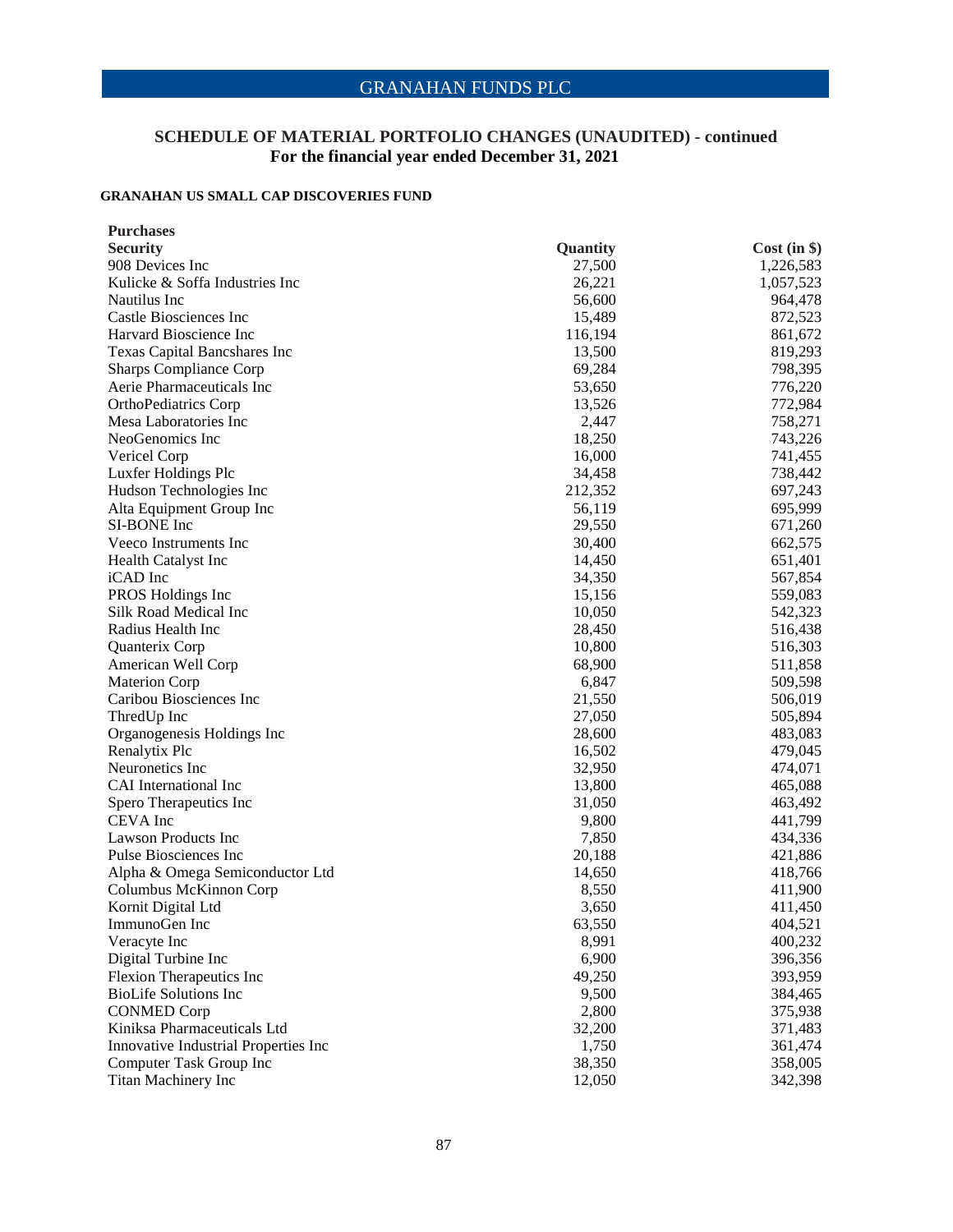# **SCHEDULE OF MATERIAL PORTFOLIO CHANGES (UNAUDITED) - continued For the financial year ended December 31, 2021**

# **GRANAHAN US SMALL CAP DISCOVERIES FUND (CONTINUED)**

| <b>Sales</b>                    |          |             |
|---------------------------------|----------|-------------|
| <b>Security</b>                 | Quantity | Cost (in §) |
| Kornit Digital Ltd              | 14,570   | 2,052,110   |
| Magnite Inc                     | 43,000   | 1,741,609   |
| Kulicke & Soffa Industries Inc  | 26,221   | 1,460,489   |
| Kindred Biosciences Inc         | 108,278  | 962,341     |
| Digital Turbine Inc             | 12,700   | 953,632     |
| Flexion Therapeutics Inc        | 106,983  | 935,506     |
| Nautilus Inc                    | 83,600   | 862,152     |
| Cardiovascular Systems Inc      | 28,262   | 808,394     |
| Organogenesis Holdings Inc      | 46,850   | 796,950     |
| Luxfer Holdings Plc             | 41,600   | 778,820     |
| CAI International Inc           | 13,800   | 771,394     |
| Vericel Corp                    | 15,100   | 768,109     |
| GenMark Diagnostics Inc         | 32,858   | 749,661     |
| <b>Titan Machinery Inc</b>      | 21,250   | 649,723     |
| Azenta Inc                      | 7,593    | 644,364     |
| Alta Equipment Group Inc        | 44,850   | 556,927     |
| Vapotherm Inc                   | 24,485   | 553,172     |
| Intellia Therapeutics Inc       | 4,500    | 524,640     |
| <b>Lawson Products Inc</b>      | 10,550   | 517,030     |
| <b>Sharps Compliance Corp</b>   | 34,000   | 472,803     |
| Alpha & Omega Semiconductor Ltd | 14,650   | 449,442     |
| NeoGenomics Inc                 | 7,750    | 414,847     |
| Acceleron Pharma Inc            | 2,680    | 362,313     |
| Douglas Dynamics Inc            | 9,000    | 357,916     |
| CryoPort Inc                    | 5,300    | 352,470     |
| Spero Therapeutics Inc          | 22,385   | 325,030     |
| Harvard Bioscience Inc          | 55,500   | 317,506     |
| Caribou Biosciences Inc         | 14,500   | 300,170     |
| <b>Beam Therapeutics Inc</b>    | 3,300    | 293,503     |
| Hudson Technologies Inc         | 73,100   | 287,016     |
| Neuronetics Inc                 | 32,950   | 255,130     |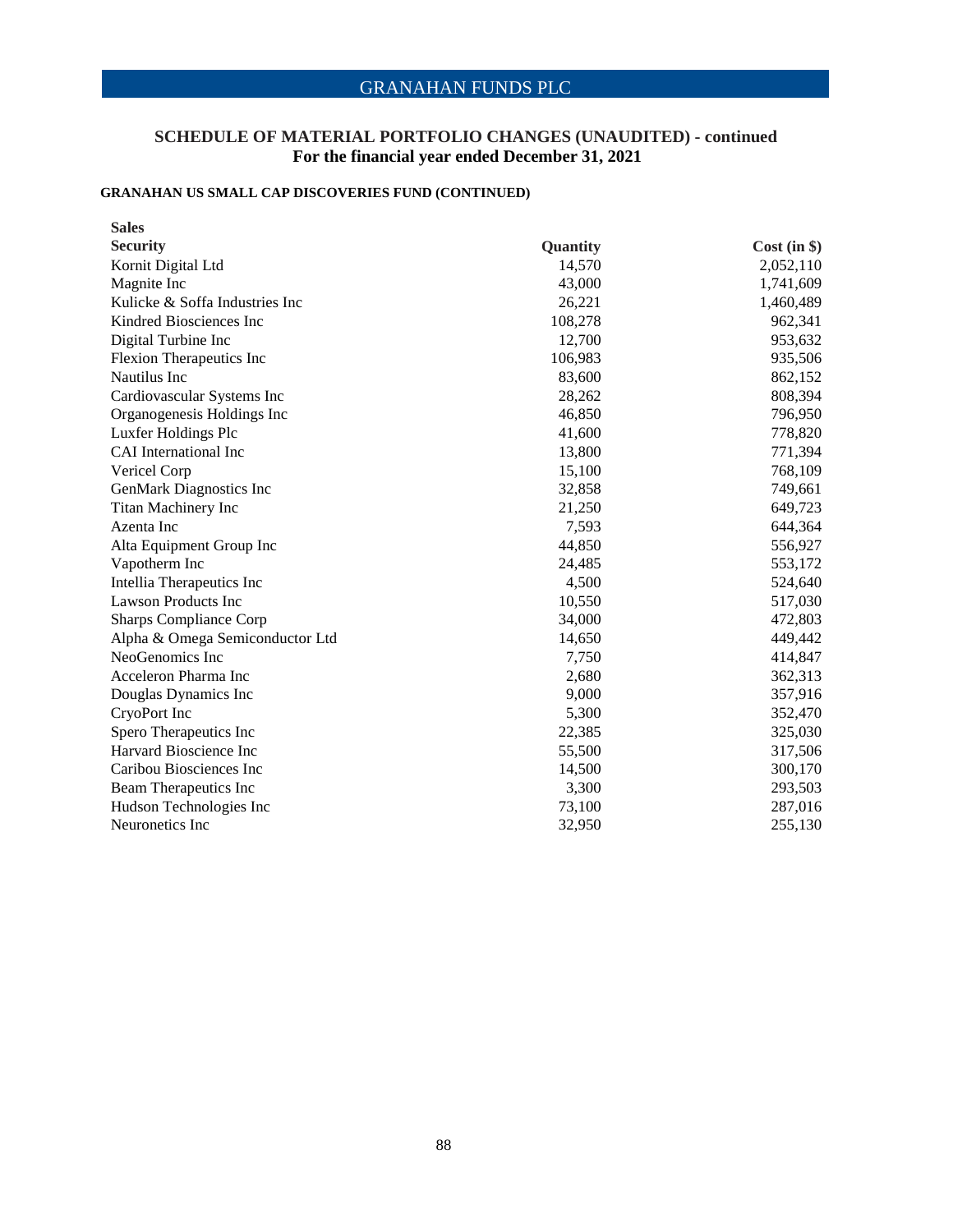# **SCHEDULE OF MATERIAL PORTFOLIO CHANGES (UNAUDITED) - continued For the financial year ended December 31, 2021**

#### **GRANAHAN US SMID SELECT FUND**

| <b>Purchases</b>                                       |           |             |
|--------------------------------------------------------|-----------|-------------|
| <b>Security</b>                                        | Quantity  | Cost (in §) |
| Magnite Inc                                            | 2,010,288 | 53,331,716  |
| Digital Turbine Inc                                    | 747,115   | 45,667,232  |
| Array Technologies Inc                                 | 1,838,988 | 30,317,299  |
| LendingTree Inc                                        | 170,292   | 29,058,846  |
| Flex Ltd                                               | 1,369,844 | 25,149,132  |
| Veracyte Inc                                           | 534,615   | 23,644,018  |
| Darling Ingredients Inc                                | 277,248   | 19,631,803  |
| Lithia Motors Inc                                      | 57,077    | 19,495,538  |
| Nautilus Inc                                           | 746,672   | 16,535,220  |
| Euronet Worldwide Inc                                  | 137,343   | 16,474,073  |
| <b>Enphase Energy Inc</b>                              | 98,203    | 15,606,863  |
| Chegg Inc                                              | 275,922   | 14,792,842  |
| Kulicke & Soffa Industries Inc                         | 318,661   | 14,737,891  |
| Evolent Health Inc                                     | 593,810   | 13,616,056  |
| Wix.com Ltd                                            | 64,392    | 12,825,899  |
| Chicken Soup For The Soul Entertainment Inc 25.09.2028 | 428,932   | 11,719,015  |
| Kornit Digital Ltd                                     | 96,659    | 10,804,472  |
| Stamps.com Inc                                         | 47,886    | 10,364,690  |
| iCAD Inc                                               | 684,775   | 9,869,450   |
| Etsy Inc                                               | 46,448    | 9,641,354   |
| Vita Coco Co Inc                                       | 703,047   | 9,547,375   |
| Porch Group Inc                                        | 576,481   | 9,116,776   |
| Power Integrations Inc                                 | 97,705    | 9,023,492   |
| Pure Storage Inc                                       | 320,902   | 8,134,785   |
| Gray Television Inc                                    | 413,370   | 8,131,536   |
| <b>Silicon Motion Technology Corp</b>                  | 123,590   | 8,080,000   |
| <b>Green Brick Partners Inc</b>                        | 345,417   | 8,055,909   |
| Everbridge Inc                                         | 67,627    | 8,009,844   |
| Mitek Systems Inc                                      | 388,344   | 7,693,312   |
| Acacia Research Corp                                   | 984,056   | 7,631,555   |
| Pacific Biosciences of California Inc                  | 272,521   | 7,125,494   |
| <b>Ligand Pharmaceuticals Inc</b>                      | 45,784    | 7,113,230   |
| Cricut Inc                                             | 330,335   | 7,058,349   |
| Varonis Systems Inc                                    | 196,151   | 6,986,628   |
| <b>Chart Industries Inc</b>                            | 47,510    | 6,952,581   |
| 2U Inc                                                 | 218,076   | 6,804,055   |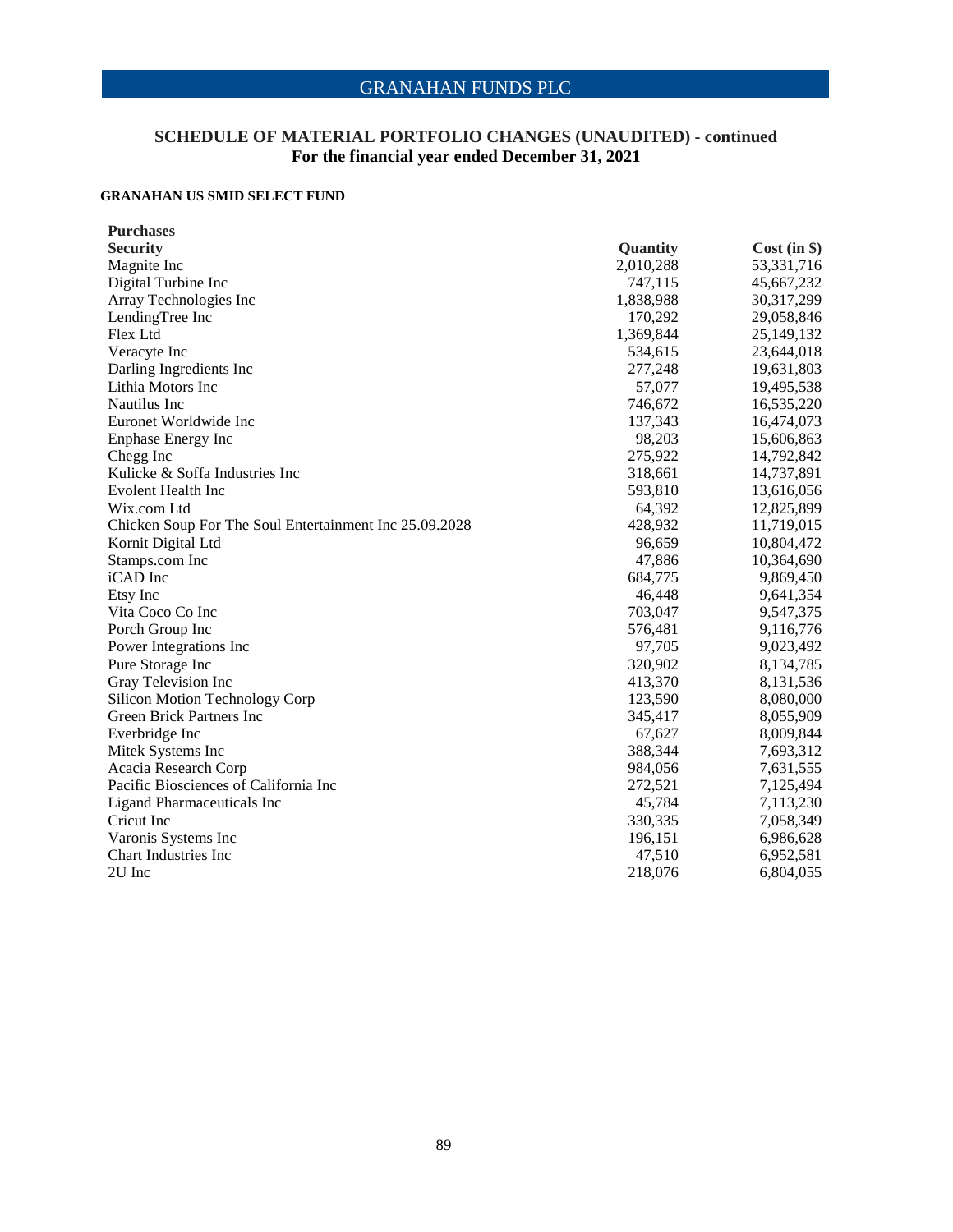# **SCHEDULE OF MATERIAL PORTFOLIO CHANGES (UNAUDITED) - continued For the financial year ended December 31, 2021**

# **GRANAHAN US SMID SELECT FUND (CONTINUED)**

| <b>Sales</b>                      |           |             |
|-----------------------------------|-----------|-------------|
| <b>Security</b>                   | Quantity  | Cost (in §) |
| <b>Enphase Energy Inc</b>         | 191,450   | 40,764,310  |
| Digital Turbine Inc               | 441,664   | 33,185,507  |
| Kulicke & Soffa Industries Inc    | 556,928   | 28,711,234  |
| Etsy Inc                          | 120,504   | 27,673,519  |
| Magnite Inc                       | 576,609   | 27,158,712  |
| Stamps.com Inc                    | 111,465   | 23,217,292  |
| <b>Western Digital Corp</b>       | 284,932   | 18,601,056  |
| Cloudera Inc                      | 1,258,583 | 16,288,026  |
| Nautilus Inc                      | 1,201,311 | 15,662,545  |
| <b>Ligand Pharmaceuticals Inc</b> | 104,710   | 15,201,585  |
| Purple Innovation Inc             | 475,173   | 14,699,091  |
| Scorpio Tankers Inc               | 855,212   | 13,820,135  |
| Chart Industries Inc              | 85,018    | 13,174,386  |
| Quidel Corp                       | 72,759    | 10,497,910  |
| Ameresco Inc                      | 91,713    | 8,041,235   |
| Gray Television Inc               | 358,644   | 7,560,986   |
| Echo Global Logistics Inc         | 156,366   | 7,414,078   |
| <b>BGC</b> Partners Inc           | 1,304,692 | 6,849,631   |
| Mitek Systems Inc                 | 388,344   | 6,720,829   |
| Paycom Software Inc               | 13,605    | 6,664,833   |
| Cricut Inc                        | 193,615   | 6,495,466   |
| LendingTree Inc                   | 37,061    | 6,392,782   |
| Tetra Tech Inc                    | 50,221    | 6,380,521   |
| Euronet Worldwide Inc             | 44,296    | 6,203,236   |
| Kornit Digital Ltd                | 43,971    | 6,083,578   |
| Plug Power Inc                    | 145,053   | 5,358,375   |
| Limelight Networks Inc            | 1,259,789 | 5,347,553   |
| Evolent Health Inc                | 213,818   | 5,194,689   |
| IAC/InterActiveCorp               | 39,145    | 4,936,322   |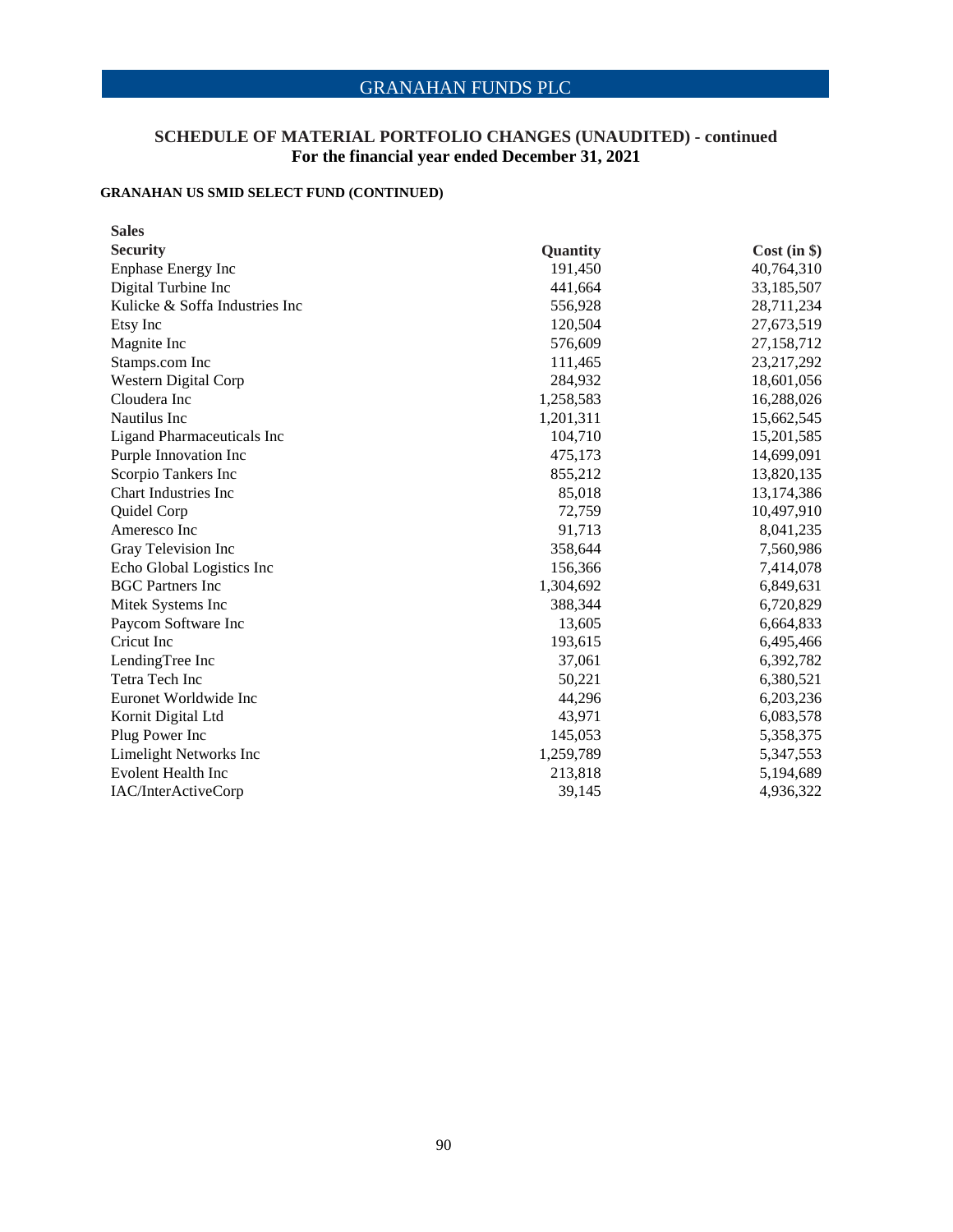#### **Appendix 1: UCITS Remuneration Disclosure (Unaudited)**

The Manager has designed and implemented a remuneration policy (the "Policy") in line with the provisions of S.I. 257 of 2013 European Union (Alternative Investment Fund Managers) Regulations 2013 (the "AIFM Regulations"), S.I. 352 of 2011 European Communities (Undertakings for Collective Investment in Transferable Securities) Regulations 2011 (as amended) (the "UCITS Regulations") and of the ESMA Guidelines on sound remuneration policies under the UCITS Directive and AIFMD (the "ESMA Guidelines"). The Policy is designed to ensure that the remuneration of key decision makers is aligned with the management of short and long-term risks, including the oversight and where appropriate the management of sustainability risks in line with the Sustainable Finance Disclosure Regulations.

The Manager's remuneration policy applies to its identified staff whose professional activities might have a material impact on the ICAV's risk profile and so covers senior management, risk takers, control functions and any employees receiving total remuneration that takes them into the same remuneration bracket as senior management and risk takers and whose professional activities have a material impact on the risk profile of the ICAV. The Manager's policy is to pay identified staff a fixed component with the potential for identified staff to receive a variable component. It is intended that the fixed component will represent a sufficiently high proportion of the total remuneration of the individual to allow the Manager to operate a fully flexible policy, with the possibility of not paying any variable component. When the Manager pays a variable component as performance related pay certain criteria, as set out in the Manager's remuneration policy, must be adhered to. The various remuneration components are combined to ensure an appropriate and balanced remuneration package that reflects the relevant staff rank and professional activity as well as best market practice. The Manager's remuneration policy is consistent with, and promotes, sound and effective risk management and does not encourage risk-taking which is inconsistent with the risk profile of the funds it manages.

These disclosures are made in respect of the remuneration policies of the Manager. The disclosures are made in accordance with the ESMA Guidelines.

Total remuneration (in EUR) paid to the identified staff of the Manager fully or partly involved in the activities of the ICAV that have a material impact on the ICAV's risk profile during the financial year to 31 December 2021:

| <b>Fixed remuneration</b>      | EUR       |
|--------------------------------|-----------|
| Senior Management              | 1,232,664 |
| Other identified staff         |           |
| <b>Variable remuneration</b>   |           |
| Senior Management              | 110,724   |
| Other identified staff         |           |
| <b>Total remuneration paid</b> | 1,343,388 |

Number of identified staff – 16

Neither the Manager nor the ICAV pays any fixed or variable remuneration to identified staff of the Investment Manager.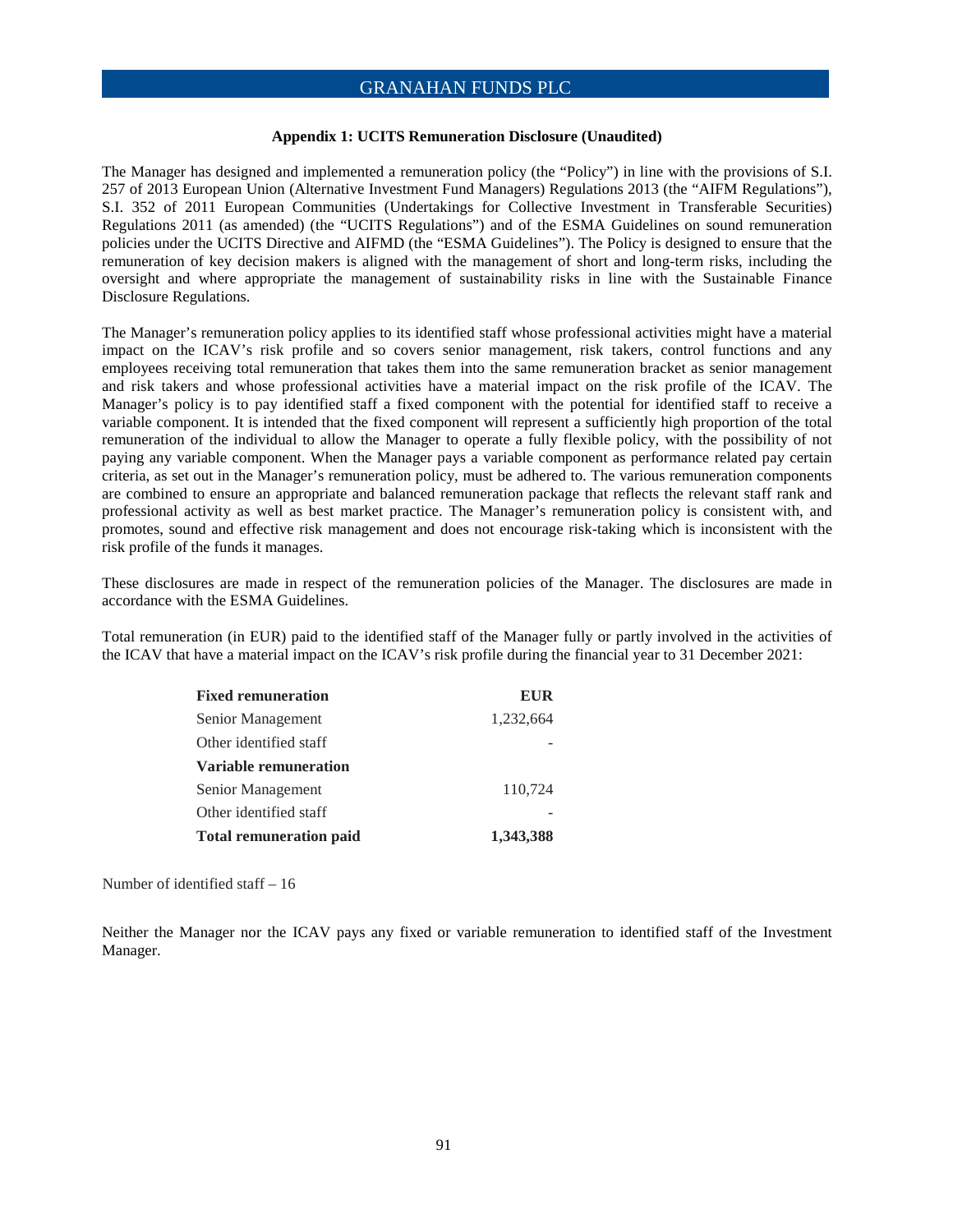### **DIRECTORY**

#### **DIRECTORS**

Jane M. White\* (U.S. Resident) Brian S. Granahan\* (U.S. Resident) Vincent Dodd\*^ (Irish Resident) Lisa Martensson\*^ (Irish Resident)

> \* Non-executive Director ^ Independent Director

#### **REGISTERED OFFICE**

5 George's Dock International Financial Services Centre Dublin D01 X8N7 Ireland

### **INVESTMENT MANAGER AND PROMOTER**

Granahan Investment Management, Inc. 404 Wyman Street Suite 460 Waltham Massachusetts 02451 U.S.A

#### **INDEPENDENT AUDITOR**

Deloitte Ireland LLP Chartered Accountants & Statutory Audit Firm Deloitte & Touche House Earlsfort Terrace Dublin 2 D02 A428 Ireland

#### **LEGAL COUNSEL**

Dechert Second Floor 5 Earlsfort Terrace Dublin 2 Ireland